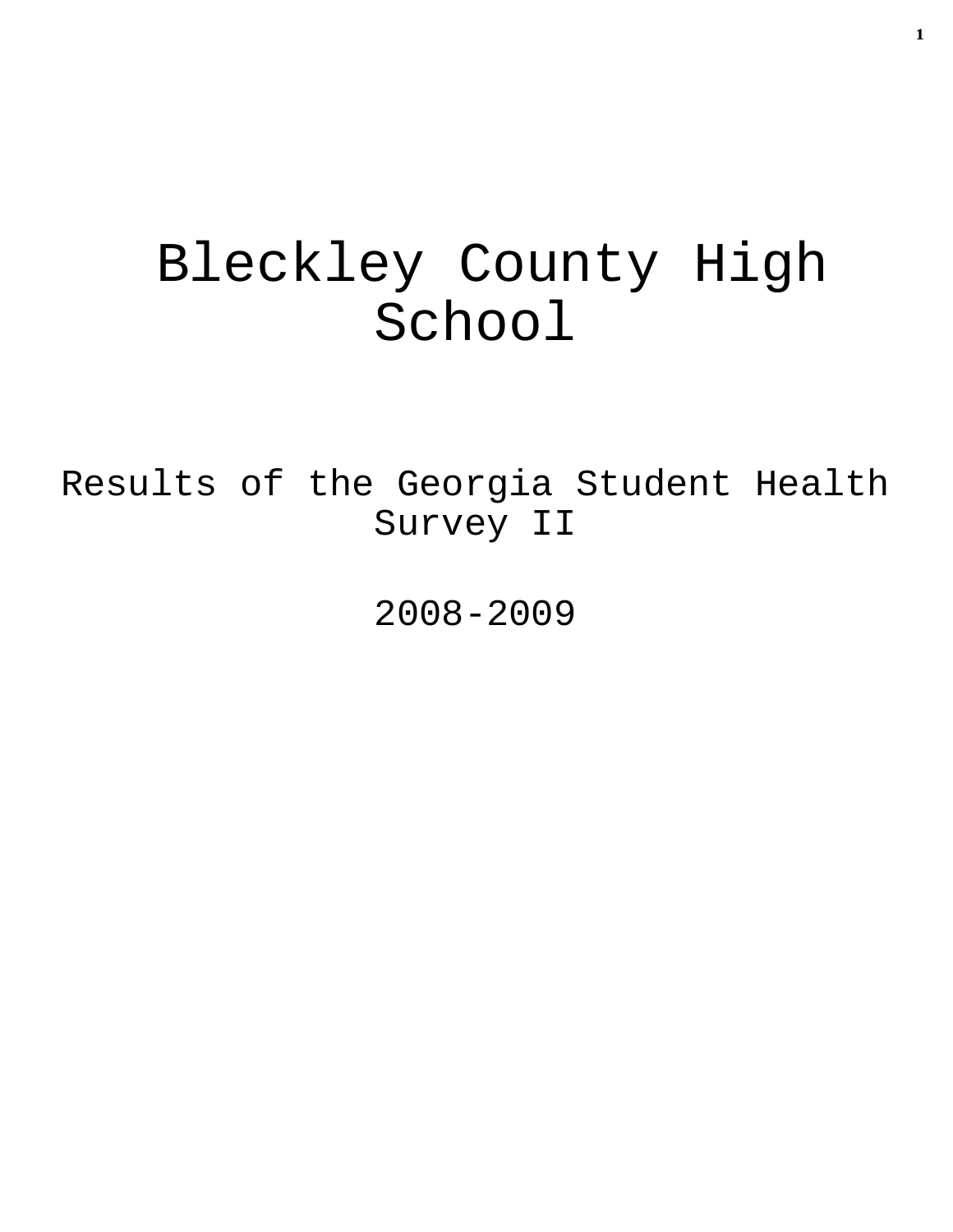# *Demographics* **2**

| Grade                    |     |  |  |
|--------------------------|-----|--|--|
| <b>Grade   Frequency</b> |     |  |  |
| 10                       | 119 |  |  |
| 12                       | 119 |  |  |

| Frequency      | <b>Table of Gender by Grade</b> |              |             |              |
|----------------|---------------------------------|--------------|-------------|--------------|
| <b>Col Pct</b> |                                 | Grade(Grade) |             |              |
|                | Gender(Gender)                  | <b>10</b>    | 12          | <b>Total</b> |
|                | <b>Female</b>                   | 70<br>58.82  | 69<br>57.98 | 139          |
|                | <b>Male</b>                     | 49<br>41.18  | 50<br>42.02 | 99           |
|                | <b>Total</b>                    | 119          | 119         | 238          |

| <b>Frequency</b> |  |
|------------------|--|
| <b>Col Pct</b>   |  |

| <b>Table of Ethnicity by Grade</b> |              |             |              |  |  |
|------------------------------------|--------------|-------------|--------------|--|--|
|                                    | Grade(Grade) |             |              |  |  |
| <b>Ethnicity</b> (Ethnicity)       | 10           | 12          | <b>Total</b> |  |  |
| <b>Black</b>                       | 25<br>21.01  | 28<br>23.53 | 53           |  |  |
| <b>Hispanic</b>                    | 1<br>0.84    | 2<br>1.68   | 3            |  |  |
| White                              | 87<br>73.11  | 82<br>68.91 | 169          |  |  |
| <b>Asian</b>                       | 3<br>2.52    | 6<br>5.04   | 9            |  |  |
| <b>Other</b>                       | 3<br>2.52    | 1<br>0.84   | 4            |  |  |
| <b>Total</b>                       | 119          | 119         | 238          |  |  |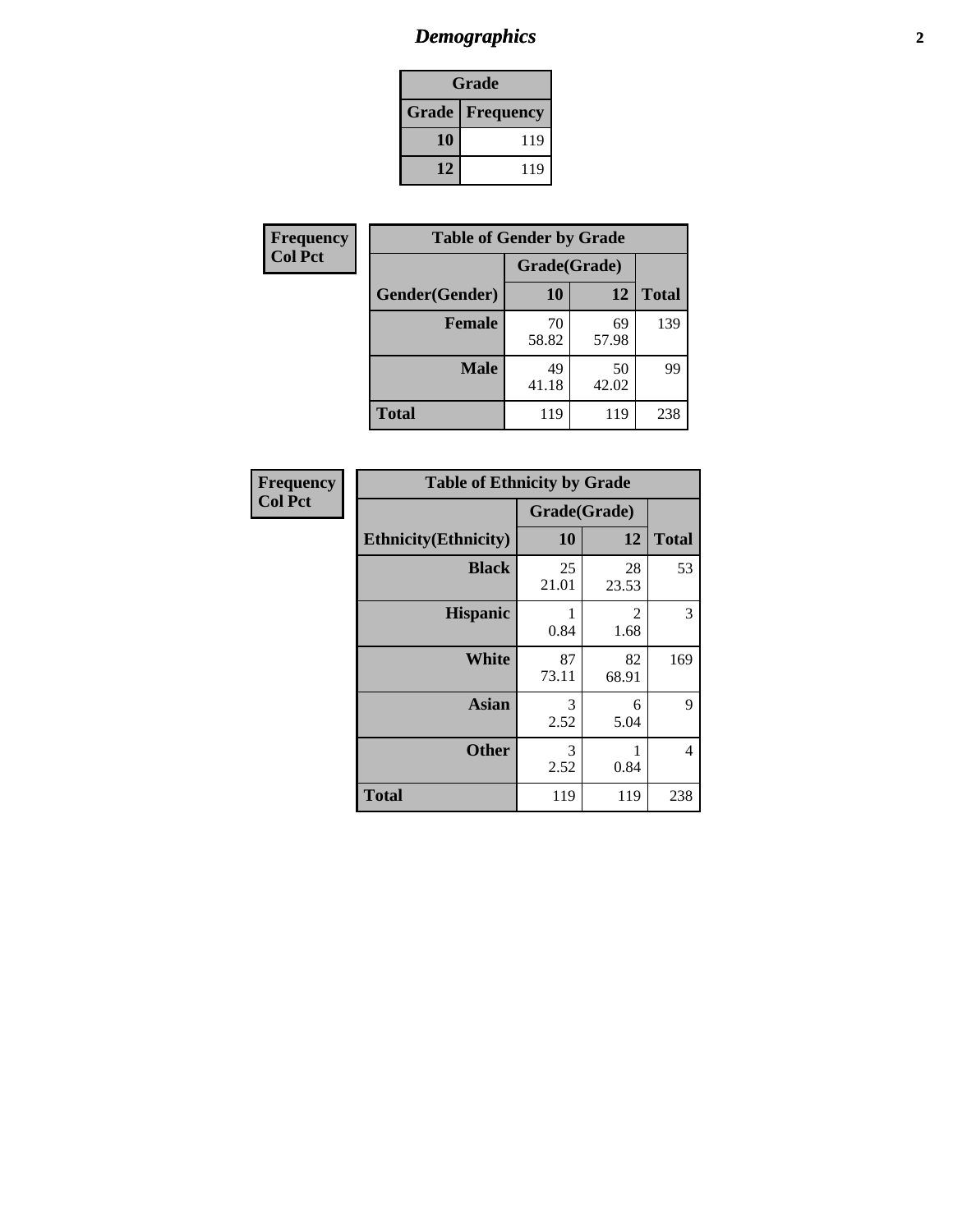### *Title IV, Part A, Schedule A* **3** *Goal 1: Ensure that all schools are drug-free Baseline Data: Year 2008-2009 Prevalence of Drug Use*

| Frequency<br><b>Col Pct</b> | <b>Table of AlcoholAlt by Grade</b> |              |             |              |  |  |
|-----------------------------|-------------------------------------|--------------|-------------|--------------|--|--|
|                             | AlcoholAlt(Alcohol                  | Grade(Grade) |             |              |  |  |
|                             | use, past 30 days)                  | 10           | 12          | <b>Total</b> |  |  |
|                             | Yes                                 | 22<br>18.49  | 36<br>30.25 | 58           |  |  |
|                             | N <sub>0</sub>                      | 97<br>81.51  | 83<br>69.75 | 180          |  |  |
|                             | <b>Total</b>                        | 119          | 119         | 238          |  |  |

| Frequency      | <b>Table of TobaccoAny by Grade</b> |              |             |              |  |  |
|----------------|-------------------------------------|--------------|-------------|--------------|--|--|
| <b>Col Pct</b> | TobaccoAny(Tobacco                  | Grade(Grade) |             |              |  |  |
|                | use, past 30 days)                  | 10           | 12          | <b>Total</b> |  |  |
|                | Yes                                 | 20<br>16.81  | 29<br>24.37 | 49           |  |  |
|                | N <sub>0</sub>                      | 99<br>83.19  | 90<br>75.63 | 189          |  |  |
|                | <b>Total</b>                        | 119          | 119         | 238          |  |  |

| Frequency<br><b>Col Pct</b> | <b>Table of MarijuanaAlt by Grade</b>        |              |              |              |  |
|-----------------------------|----------------------------------------------|--------------|--------------|--------------|--|
|                             | MarijuanaAlt(Marijuana<br>use, past 30 days) | Grade(Grade) |              |              |  |
|                             |                                              | <b>10</b>    | 12           | <b>Total</b> |  |
|                             | <b>Yes</b>                                   | 12<br>10.08  | 19<br>15.97  | 31           |  |
|                             | N <sub>0</sub>                               | 107<br>89.92 | 100<br>84.03 | 207          |  |
|                             | <b>Total</b>                                 | 119          | 119          | 238          |  |

| Frequency<br><b>Col Pct</b> | <b>Table of OtherDrugAny by Grade</b>  |              |              |              |  |
|-----------------------------|----------------------------------------|--------------|--------------|--------------|--|
|                             | <b>OtherDrugAny(Other</b><br>drug use, | Grade(Grade) |              |              |  |
|                             | past 30 days)                          | 10           | 12           | <b>Total</b> |  |
|                             | <b>Yes</b>                             | 13<br>10.92  | 8<br>6.72    | 21           |  |
|                             | N <sub>0</sub>                         | 106<br>89.08 | 111<br>93.28 | 217          |  |
|                             | <b>Total</b>                           | 119          | 119          | 238          |  |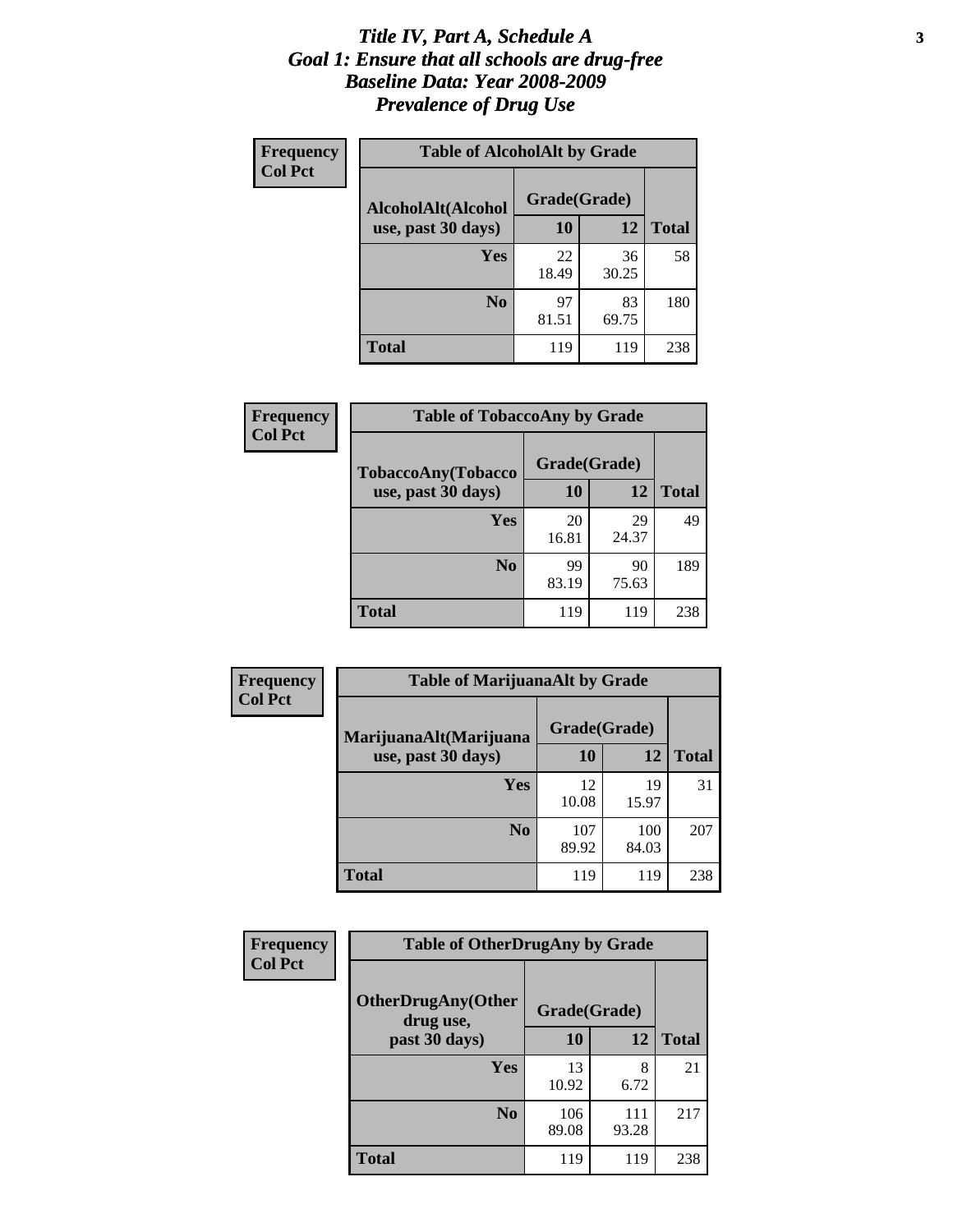### *Average Age of Onset of Use* **4** *Results for "Average Age of Onset of Use" questions exclude students who said they did not use that substance*

| <b>Variable</b>    | Label                                                              | <b>Mean</b> |
|--------------------|--------------------------------------------------------------------|-------------|
| Alcoholinit2       | I started using alcohol when I was                                 | 13.74       |
| Cigarettesinit2    | I started smoking tobacco when I was                               | 14.09       |
| Smokelessinit2     | I started chewing tobacco when I was                               | 13.70       |
| Marijuanainit2     | I started using marijuana when I was                               | 14.61       |
| Cocaineinit2       | I started using cocaine when I was                                 | 11.75       |
| Inhalantsinit2     | I started using inhalants when I was                               | 11.67       |
| Steroidsinit2      | I started using steroids when I was                                | 12.67       |
| Ecstasyinit2       | I started using ecstasy when I was                                 | 12.33       |
| Methinit2          | I started using methamphetamines when I was                        | 8.00        |
| Hallucinogensinit2 | I started using hallucinogens when I was                           | 10.60       |
| Prescriptioninit2  | I started using prescription drugs not prescribed to me when I was | 12.95       |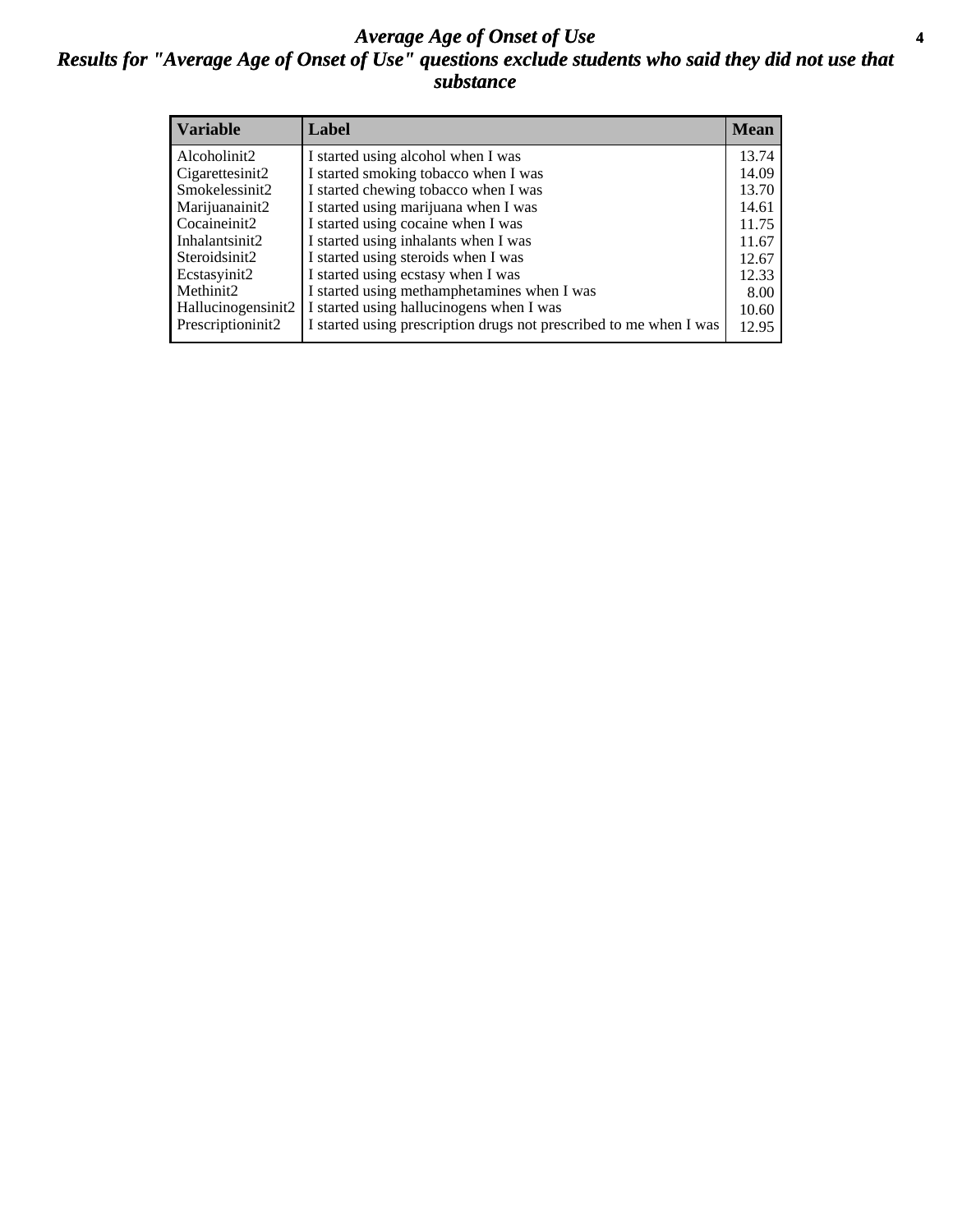# *Perception of Health Risk* **5**

| Frequency      | <b>Table of Alcoholharmdich by Grade</b> |              |             |              |  |
|----------------|------------------------------------------|--------------|-------------|--------------|--|
| <b>Col Pct</b> | Alcoholharmdich(I<br>think alcohol is    | Grade(Grade) |             |              |  |
|                | harmful)                                 | 10           | 12          | <b>Total</b> |  |
|                | <b>Yes</b>                               | 89<br>74.79  | 95<br>79.83 | 184          |  |
|                | N <sub>0</sub>                           | 30<br>25.21  | 24<br>20.17 | 54           |  |
|                | <b>Total</b>                             | 119          | 119         | 238          |  |

| Frequency      | <b>Table of Tobaccoharmdich by Grade</b> |              |              |              |  |
|----------------|------------------------------------------|--------------|--------------|--------------|--|
| <b>Col Pct</b> | Tobaccoharmdich(I<br>think tobacco is    | Grade(Grade) |              |              |  |
|                | harmful)                                 | 10           | 12           | <b>Total</b> |  |
|                | Yes                                      | 104<br>87.39 | 115<br>96.64 | 219          |  |
|                | N <sub>0</sub>                           | 15<br>12.61  | 4<br>3.36    | 19           |  |
|                | <b>Total</b>                             | 119          | 119          | 238          |  |

| <b>Frequency</b> | <b>Table of Marijuanaharmdich by Grade</b> |              |             |              |  |
|------------------|--------------------------------------------|--------------|-------------|--------------|--|
| <b>Col Pct</b>   | Marijuanaharmdich(I<br>think marijuana is  | Grade(Grade) |             |              |  |
|                  | harmful)                                   | 10           | 12          | <b>Total</b> |  |
|                  | <b>Yes</b>                                 | 92<br>77.31  | 94<br>78.99 | 186          |  |
|                  | N <sub>0</sub>                             | 27<br>22.69  | 25<br>21.01 | 52           |  |
|                  | <b>Total</b>                               | 119          | 119         | 238          |  |

| Frequency      | <b>Table of Otherdrugharmdich by Grade</b>                   |              |              |              |  |  |  |  |
|----------------|--------------------------------------------------------------|--------------|--------------|--------------|--|--|--|--|
| <b>Col Pct</b> | Otherdrugharmdich(I<br>Grade(Grade)<br>think other drugs are |              |              |              |  |  |  |  |
|                | harmful)                                                     | 10           | 12           | <b>Total</b> |  |  |  |  |
|                | <b>Yes</b>                                                   | 107<br>89.92 | 115<br>96.64 | 222          |  |  |  |  |
|                | N <sub>0</sub>                                               | 12<br>10.08  | 4<br>3.36    | 16           |  |  |  |  |
|                | <b>Total</b>                                                 | 119          | 119          | 238          |  |  |  |  |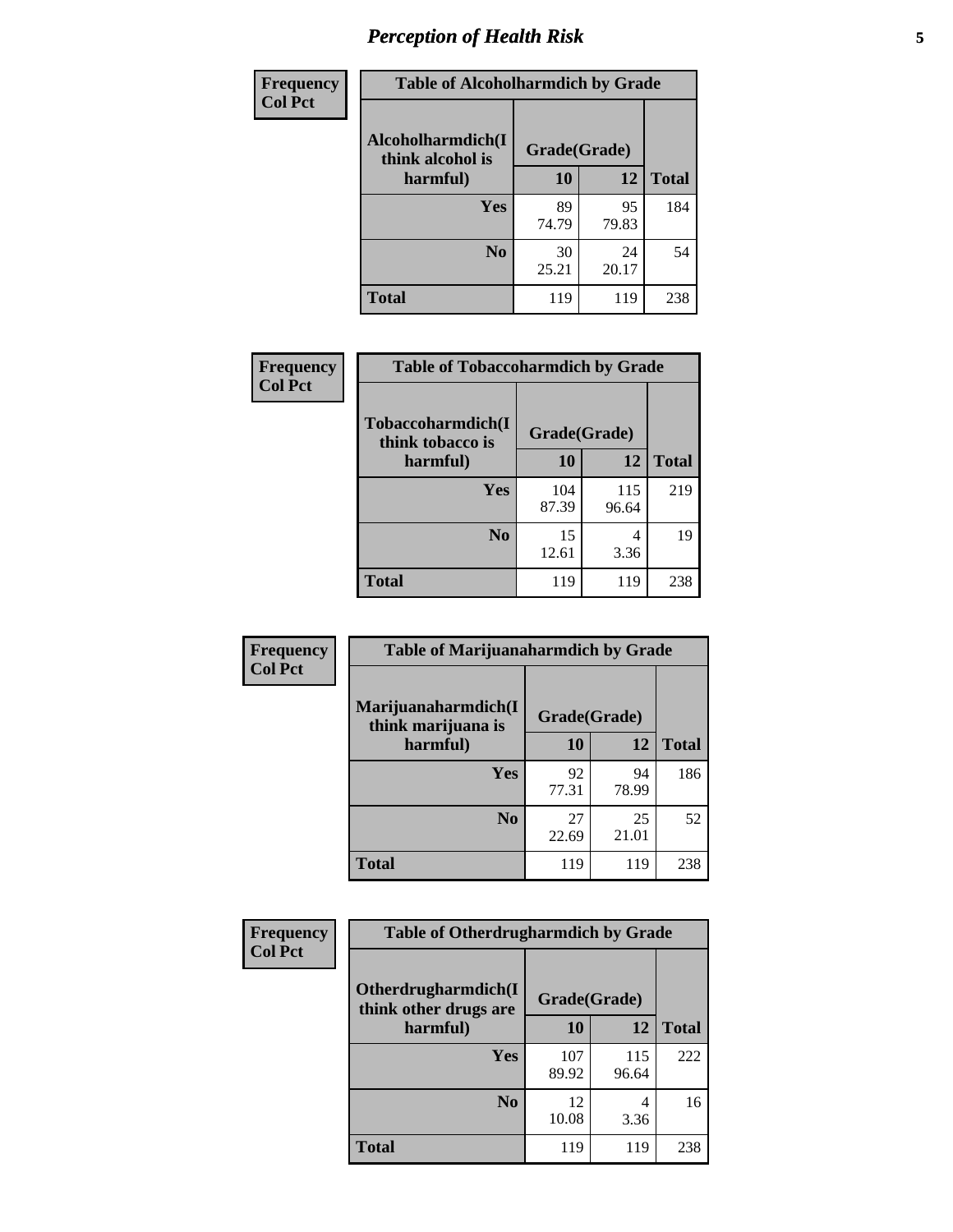# *Social Disapproval* **6**

| Frequency      | <b>Table of Alcoholpeerdich by Grade</b>                    |              |              |     |  |  |  |
|----------------|-------------------------------------------------------------|--------------|--------------|-----|--|--|--|
| <b>Col Pct</b> | Alcoholpeerdich(My<br>friends would<br>disapprove if I used | Grade(Grade) |              |     |  |  |  |
|                | alcohol)                                                    | 10           | <b>Total</b> |     |  |  |  |
|                | <b>Yes</b>                                                  | 64<br>53.78  | 47<br>39.50  | 111 |  |  |  |
|                | N <sub>0</sub>                                              | 55<br>46.22  | 72<br>60.50  | 127 |  |  |  |
|                | <b>Total</b>                                                | 119          | 119          | 238 |  |  |  |

| <b>Frequency</b> |
|------------------|
| <b>Col Pct</b>   |

| <b>Table of Tobaccopeerdich by Grade</b>                    |              |             |              |  |  |  |
|-------------------------------------------------------------|--------------|-------------|--------------|--|--|--|
| Tobaccopeerdich(My<br>friends would<br>disapprove if I used | Grade(Grade) |             |              |  |  |  |
| tobacco)                                                    | 10           | 12          | <b>Total</b> |  |  |  |
| Yes                                                         | 74<br>62.18  | 51<br>42.86 | 125          |  |  |  |
| N <sub>0</sub>                                              | 45<br>37.82  | 68<br>57.14 | 113          |  |  |  |
| <b>Total</b>                                                | 119          | 119         | 238          |  |  |  |

| Frequency      | <b>Table of Marijuanapeerdich by Grade</b>                    |              |             |              |  |  |  |  |
|----------------|---------------------------------------------------------------|--------------|-------------|--------------|--|--|--|--|
| <b>Col Pct</b> | Marijuanapeerdich(My<br>friends would<br>disapprove if I used | Grade(Grade) |             |              |  |  |  |  |
|                | marijuana)                                                    | 10           | 12          | <b>Total</b> |  |  |  |  |
|                | <b>Yes</b>                                                    | 82<br>68.91  | 70<br>58.82 | 152          |  |  |  |  |
|                | N <sub>0</sub>                                                | 37<br>31.09  | 49<br>41.18 | 86           |  |  |  |  |
|                | <b>Total</b>                                                  | 119          | 119         | 238          |  |  |  |  |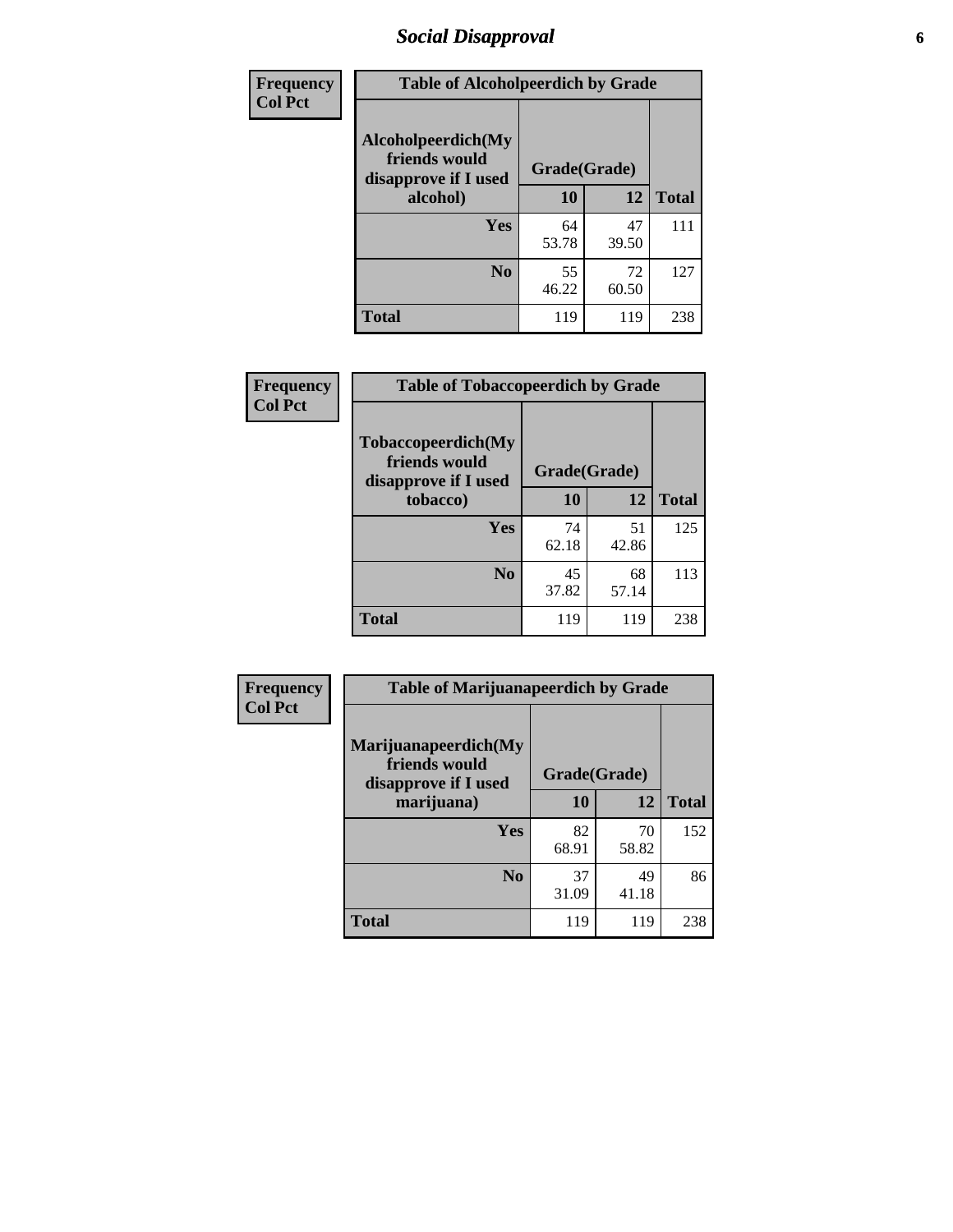# *Social Disapproval* **7**

| Frequency      | <b>Table of Otherdrugpeerdich by Grade</b>                    |              |             |              |  |  |  |  |
|----------------|---------------------------------------------------------------|--------------|-------------|--------------|--|--|--|--|
| <b>Col Pct</b> | Otherdrugpeerdich(My<br>friends would<br>disapprove if I used | Grade(Grade) |             |              |  |  |  |  |
|                | other drugs)                                                  | 10           | 12          | <b>Total</b> |  |  |  |  |
|                | Yes                                                           | 89<br>74.79  | 84<br>70.59 | 173          |  |  |  |  |
|                | N <sub>0</sub>                                                | 30<br>25.21  | 35<br>29.41 | 65           |  |  |  |  |
|                | <b>Total</b>                                                  | 119          | 119         | 238          |  |  |  |  |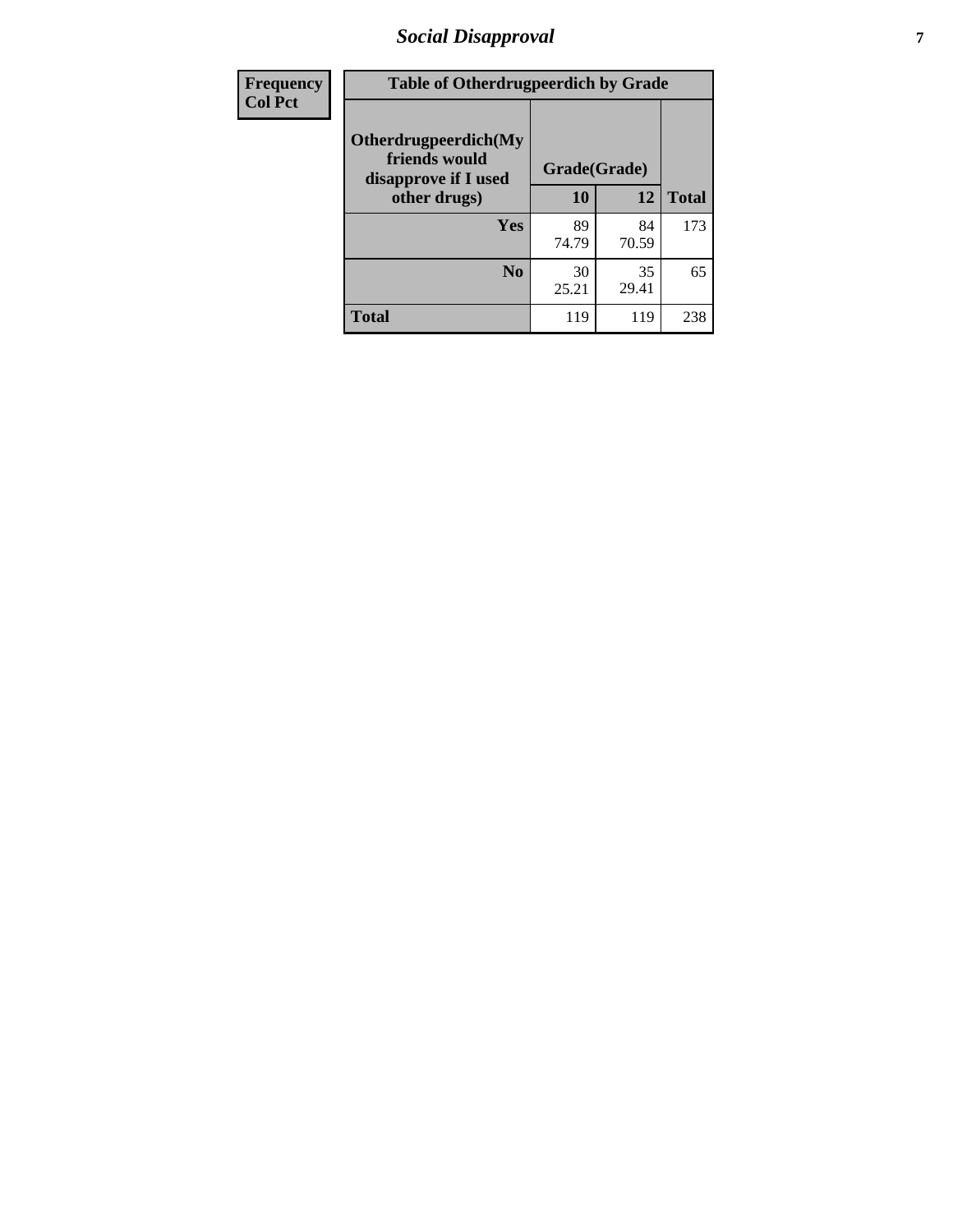### Title IV, Part A, Schedule A **8** *Goal 2: To help ensure that all schools are safe and disciplined Baseline Data: Year 2008-2009 Student Involvement in Gang Activity*

| Frequency      |                                                                                                           | <b>Table of Gangself by Grade</b> |              |              |
|----------------|-----------------------------------------------------------------------------------------------------------|-----------------------------------|--------------|--------------|
| <b>Col Pct</b> | <b>Gangself</b> (I<br>have<br>participated<br>in illegal<br>gang<br>activities in<br>the past 30<br>days) | Grade(Grade)<br>10                | 12           | <b>Total</b> |
|                | Yes                                                                                                       | 10<br>8.40                        | 9<br>7.56    | 19           |
|                | N <sub>0</sub>                                                                                            | 109<br>91.60                      | 110<br>92.44 | 219          |
|                | <b>Total</b>                                                                                              | 119                               | 119          | 238          |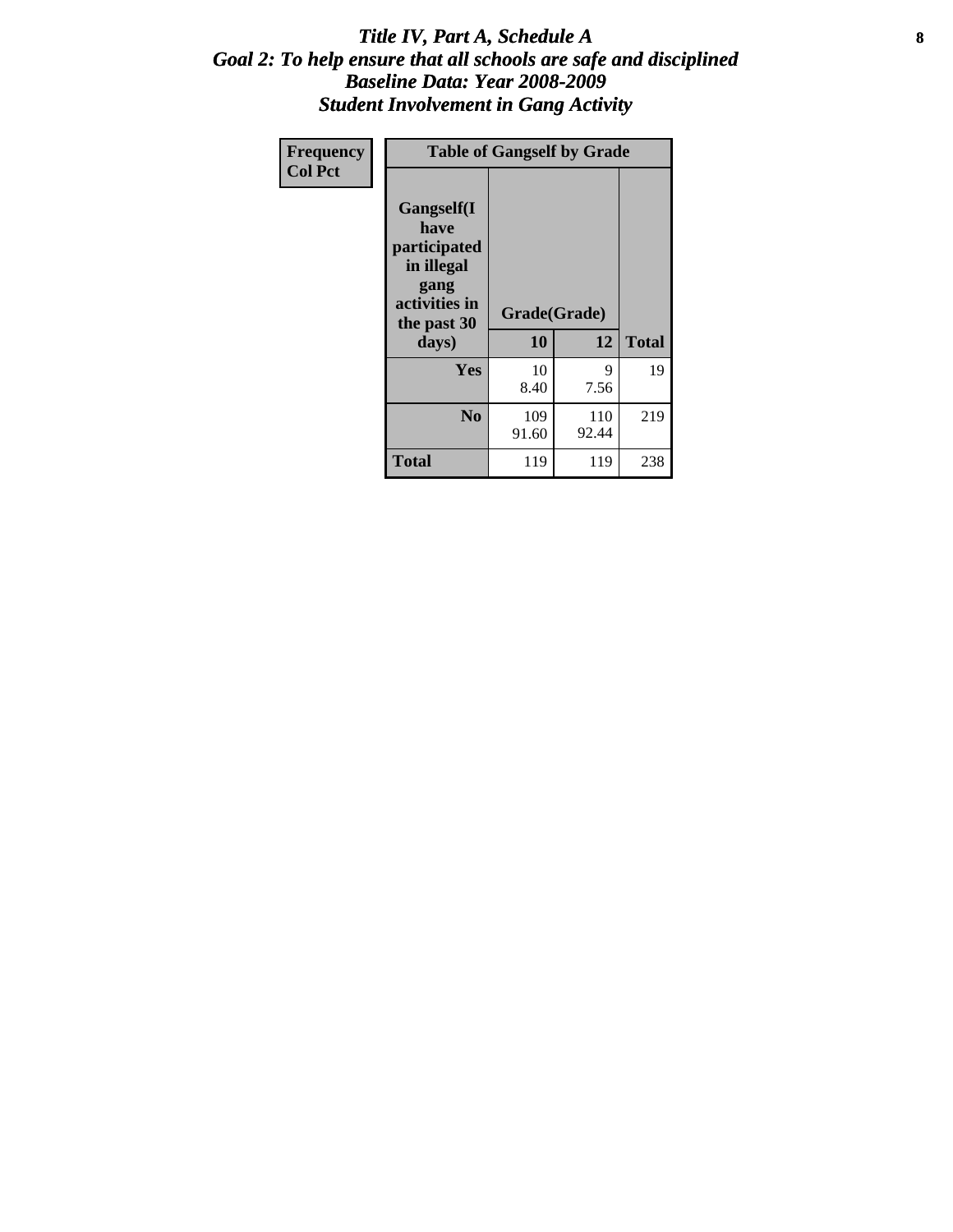# *Student Perception of School Safety* **9**

| <b>Frequency</b><br>Row Pct |
|-----------------------------|
|                             |

| <b>Table of Grade by Safeschool</b> |                          |                                                        |                             |                                    |              |  |  |
|-------------------------------------|--------------------------|--------------------------------------------------------|-----------------------------|------------------------------------|--------------|--|--|
|                                     |                          | Safeschool (School is a place at which I feel<br>safe) |                             |                                    |              |  |  |
| Grade(Grade)                        | <b>Strongly</b><br>Agree | Somewhat  <br>Agree                                    | <b>Somewhat</b><br>Disagree | <b>Strongly</b><br><b>Disagree</b> | <b>Total</b> |  |  |
| 10                                  | 18<br>15.13              | 64<br>53.78                                            | 23<br>19.33                 | 14<br>11.76                        | 119          |  |  |
| 12                                  | 19<br>15.97              | 70<br>58.82                                            | 16<br>13.45                 | 14<br>11.76                        | 119          |  |  |
| <b>Total</b>                        | 37                       | 134                                                    | 39                          | 28                                 | 238          |  |  |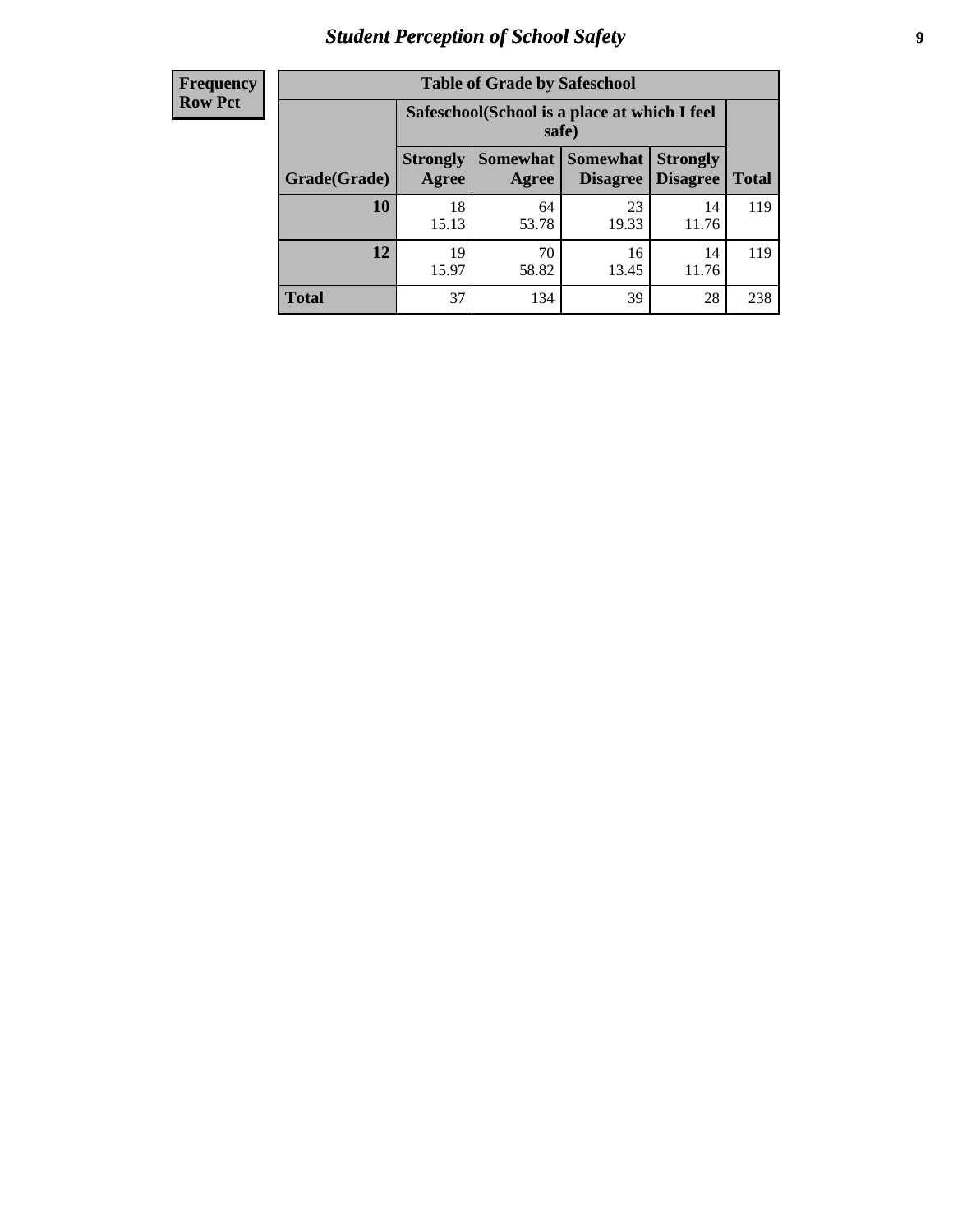### *Students Who Have Been Bullied* **10**

| Frequency |
|-----------|
| Row Pct   |

| <b>Table of Grade by Bullied</b> |                             |                                                                               |                     |                   |                        |                        |                          |              |
|----------------------------------|-----------------------------|-------------------------------------------------------------------------------|---------------------|-------------------|------------------------|------------------------|--------------------------|--------------|
|                                  |                             | <b>Bullied</b> (I have been bullied by other<br>students in the past 30 days) |                     |                   |                        |                        |                          |              |
| <b>Grade</b> (Grade)             | $\mathbf{0}$<br><b>Days</b> | 1 or<br>2<br>days                                                             | $3$ to<br>5<br>days | 6 to<br>9<br>days | 10<br>to<br>19<br>days | 20<br>to<br>29<br>days | All<br><b>30</b><br>days | <b>Total</b> |
| 10                               | 106<br>89.08                | 4<br>3.36                                                                     | 0.84                | 2<br>1.68         | 0.84                   | 3<br>2.52              | 2<br>1.68                | 119          |
| 12                               | 107<br>89.92                | 7<br>5.88                                                                     | 2<br>1.68           | 0.84              | 0.84                   | $\Omega$<br>0.00       | 0.84                     | 119          |
| <b>Total</b>                     | 213                         | 11                                                                            | 3                   | 3                 | 2                      | 3                      | 3                        | 238          |

 $\blacksquare$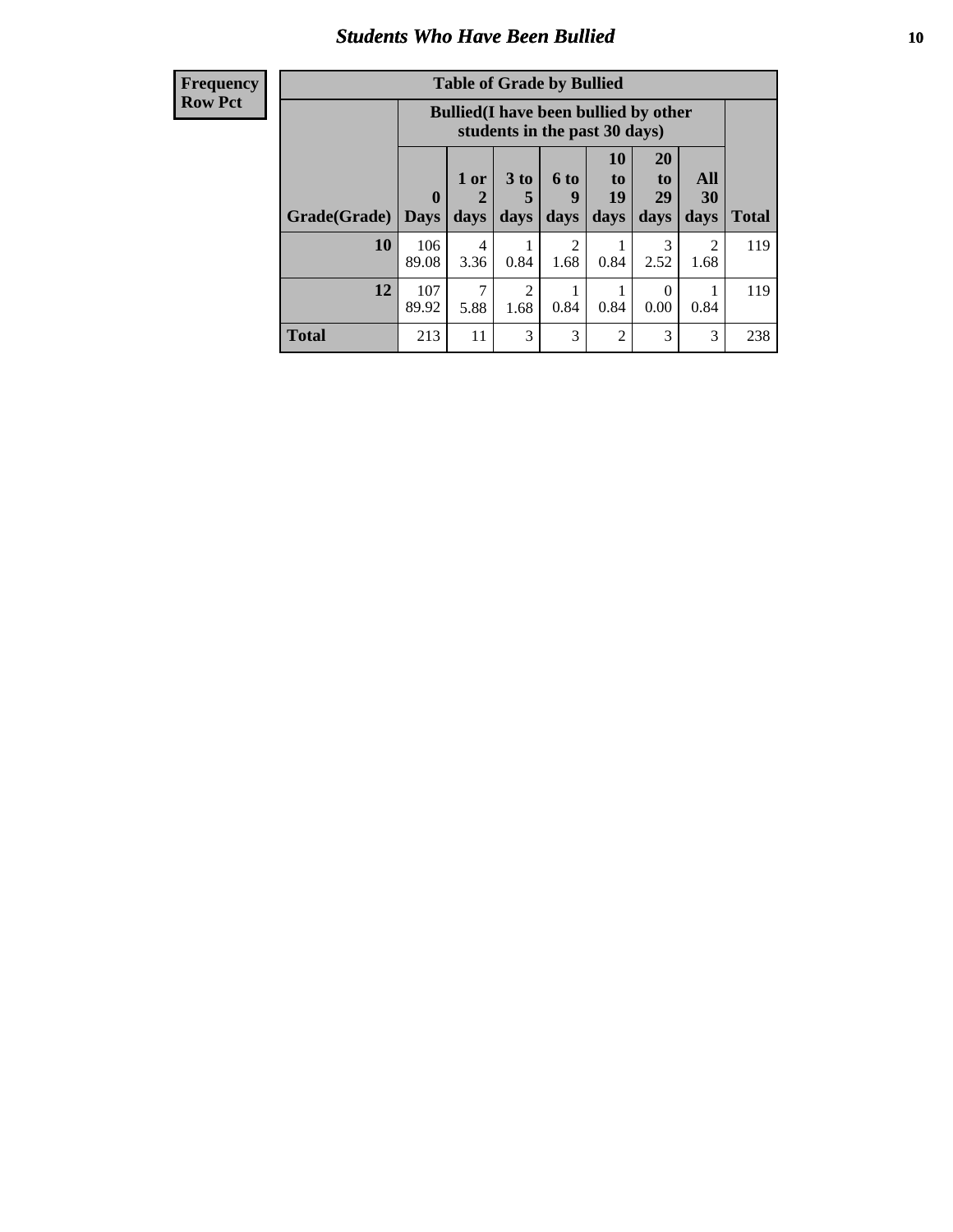### *School Climate* **11**

| Frequency      | <b>Table of SchoolClimate1 by Grade</b> |                    |             |              |  |  |  |
|----------------|-----------------------------------------|--------------------|-------------|--------------|--|--|--|
| <b>Col Pct</b> | SchoolClimate1(I<br>like school)        | Grade(Grade)<br>10 | 12          | <b>Total</b> |  |  |  |
|                | <b>Strongly Agree</b>                   | 17<br>14.29        | 8<br>6.72   | 25           |  |  |  |
|                | <b>Somewhat Agree</b>                   | 72<br>60.50        | 73<br>61.34 | 145          |  |  |  |
|                | <b>Somewhat Disagree</b>                | 14<br>11.76        | 27<br>22.69 | 41           |  |  |  |
|                | <b>Strongly Disagree</b>                | 16<br>13.45        | 11<br>9.24  | 27           |  |  |  |
|                | <b>Total</b>                            | 119                | 119         | 238          |  |  |  |

| Frequency      | <b>Table of SchoolClimate2 by Grade</b>           |                    |             |              |
|----------------|---------------------------------------------------|--------------------|-------------|--------------|
| <b>Col Pct</b> | SchoolClimate2(I<br>feel successful at<br>school) | Grade(Grade)<br>10 | 12          | <b>Total</b> |
|                | <b>Strongly Agree</b>                             | 29<br>24.37        | 30<br>25.21 | 59           |
|                | <b>Somewhat Agree</b>                             | 70<br>58.82        | 76<br>63.87 | 146          |
|                | <b>Somewhat Disagree</b>                          | 16<br>13.45        | 9<br>7.56   | 25           |
|                | <b>Strongly Disagree</b>                          | 4<br>3.36          | 4<br>3.36   | 8            |
|                | <b>Total</b>                                      | 119                | 119         | 238          |

| Frequency      | <b>Table of SchoolClimate3 by Grade</b>                                      |                    |             |              |
|----------------|------------------------------------------------------------------------------|--------------------|-------------|--------------|
| <b>Col Pct</b> | <b>SchoolClimate3(My</b><br>school has high<br>standards for<br>achievement) | Grade(Grade)<br>10 | 12          | <b>Total</b> |
|                | <b>Strongly Agree</b>                                                        | 60<br>50.42        | 66<br>55.46 | 126          |
|                | <b>Somewhat Agree</b>                                                        | 48<br>40.34        | 45<br>37.82 | 93           |
|                | <b>Somewhat Disagree</b>                                                     | 7<br>5.88          | 7<br>5.88   | 14           |
|                | <b>Strongly Disagree</b>                                                     | 4<br>3.36          | 0.84        | 5            |
|                | Total                                                                        | 119                | 119         | 238          |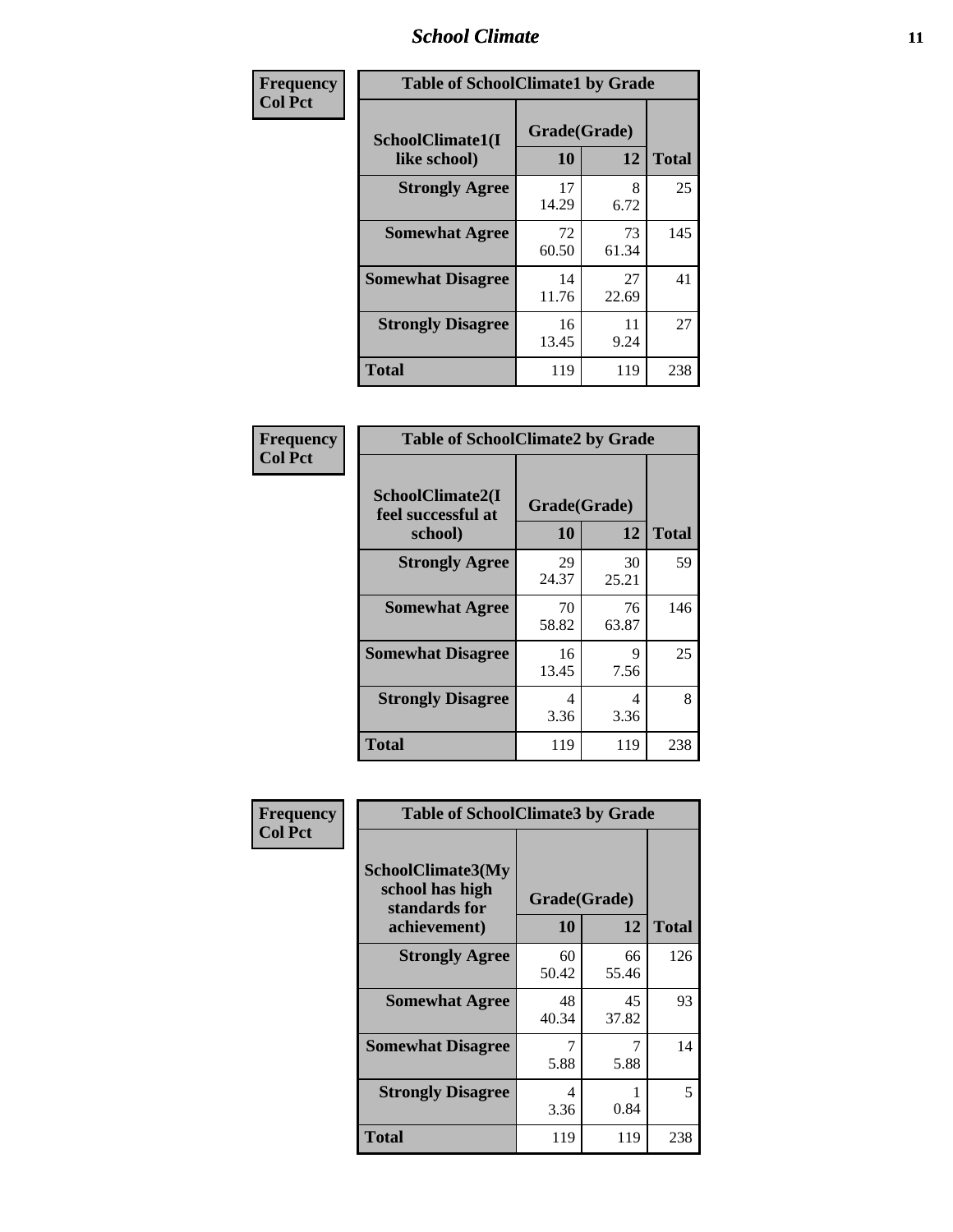### *School Climate* **12**

| Frequency      |                                                               | <b>Table of SchoolClimate4 by Grade</b> |             |              |  |
|----------------|---------------------------------------------------------------|-----------------------------------------|-------------|--------------|--|
| <b>Col Pct</b> | SchoolClimate4(My<br>school sets clear<br>rules for behavior) | Grade(Grade)<br>10                      | 12          | <b>Total</b> |  |
|                | <b>Strongly Agree</b>                                         | 54<br>45.38                             | 62<br>52.10 | 116          |  |
|                | <b>Somewhat Agree</b>                                         | 46<br>38.66                             | 39<br>32.77 | 85           |  |
|                | <b>Somewhat Disagree</b>                                      | 13<br>10.92                             | 12<br>10.08 | 25           |  |
|                | <b>Strongly Disagree</b>                                      | 6<br>5.04                               | 6<br>5.04   | 12           |  |
|                | Total                                                         | 119                                     | 119         | 238          |  |

| <b>Table of SchoolClimate5 by Grade</b>                   |                    |             |              |  |  |
|-----------------------------------------------------------|--------------------|-------------|--------------|--|--|
| SchoolClimate5(I<br>know what to do in<br>an emergency at | Grade(Grade)<br>10 | 12          | <b>Total</b> |  |  |
| school)                                                   |                    |             |              |  |  |
| <b>Strongly Agree</b>                                     | 54<br>45.38        | 53<br>44.54 | 107          |  |  |
| <b>Somewhat Agree</b>                                     | 44<br>36.97        | 46<br>38.66 | 90           |  |  |
| <b>Somewhat Disagree</b>                                  | 15<br>12.61        | 17<br>14.29 | 32           |  |  |
| <b>Strongly Disagree</b>                                  | 6<br>5.04          | 3<br>2.52   | 9            |  |  |
| <b>Total</b>                                              | 119                | 119         | 238          |  |  |

| Frequency      | <b>Table of SchoolClimate6 by Grade</b>                  |                    |             |              |
|----------------|----------------------------------------------------------|--------------------|-------------|--------------|
| <b>Col Pct</b> | <b>SchoolClimate6(Teachers</b><br>treat me with respect) | Grade(Grade)<br>10 | 12          | <b>Total</b> |
|                | <b>Strongly Agree</b>                                    | 31<br>26.05        | 34<br>28.57 | 65           |
|                | <b>Somewhat Agree</b>                                    | 59<br>49.58        | 64<br>53.78 | 123          |
|                | <b>Somewhat Disagree</b>                                 | 12<br>10.08        | 15<br>12.61 | 27           |
|                | <b>Strongly Disagree</b>                                 | 17<br>14.29        | 6<br>5.04   | 23           |
|                | <b>Total</b>                                             | 119                | 119         | 238          |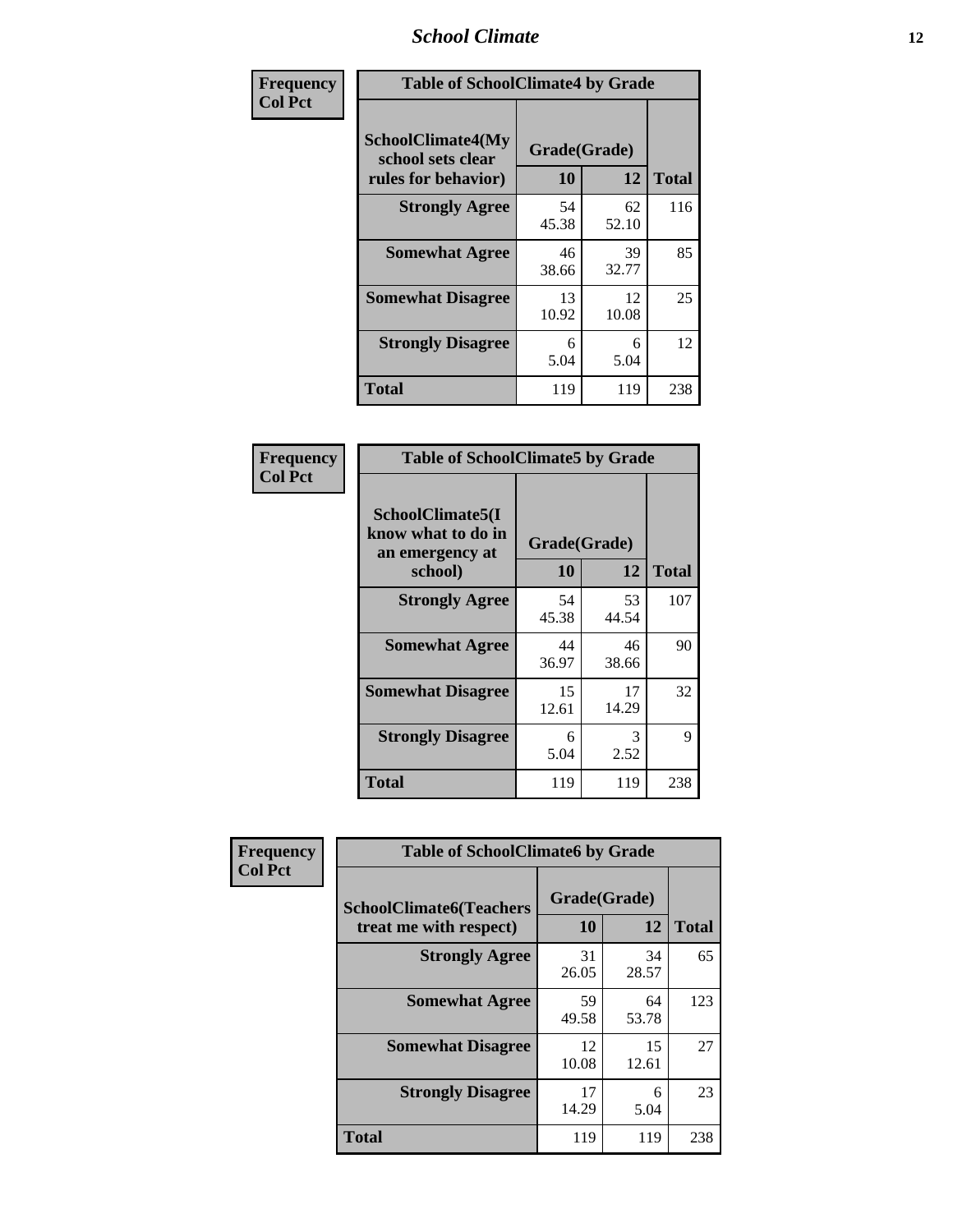### *School Climate* **13**

| Frequency      | <b>Table of SchoolClimate7 by Grade</b>                                       |                           |             |              |
|----------------|-------------------------------------------------------------------------------|---------------------------|-------------|--------------|
| <b>Col Pct</b> | <b>SchoolClimate7(Behaviors</b><br>in my class allow the<br>teacher to teach) | Grade(Grade)<br><b>10</b> | 12          | <b>Total</b> |
|                | <b>Strongly Agree</b>                                                         | 24<br>20.17               | 20<br>16.81 | 44           |
|                | <b>Somewhat Agree</b>                                                         | 52<br>43.70               | 52<br>43.70 | 104          |
|                | <b>Somewhat Disagree</b>                                                      | 25<br>21.01               | 37<br>31.09 | 62           |
|                | <b>Strongly Disagree</b>                                                      | 18<br>15.13               | 10<br>8.40  | 28           |
|                | <b>Total</b>                                                                  | 119                       | 119         | 238          |

| Frequency      | <b>Table of SchoolClimate8 by Grade</b>                                              |                    |             |              |
|----------------|--------------------------------------------------------------------------------------|--------------------|-------------|--------------|
| <b>Col Pct</b> | <b>SchoolClimate8(Students</b><br>are frequently<br>recognized for good<br>behavior) | Grade(Grade)<br>10 | 12          | <b>Total</b> |
|                | <b>Strongly Agree</b>                                                                | 8<br>6.72          | 17<br>14.29 | 25           |
|                | <b>Somewhat Agree</b>                                                                | 43<br>36.13        | 58<br>48.74 | 101          |
|                | <b>Somewhat Disagree</b>                                                             | 38<br>31.93        | 23<br>19.33 | 61           |
|                | <b>Strongly Disagree</b>                                                             | 30<br>25.21        | 21<br>17.65 | 51           |
|                | <b>Total</b>                                                                         | 119                | 119         | 238          |

| Frequency<br><b>Col Pct</b> | <b>Table of SchoolClimate9 by Grade</b>                                           |                    |             |              |
|-----------------------------|-----------------------------------------------------------------------------------|--------------------|-------------|--------------|
|                             | SchoolClimate9(School<br>counselor would be<br>helpful if I needed<br>assistance) | Grade(Grade)<br>10 | 12          | <b>Total</b> |
|                             | <b>Strongly Agree</b>                                                             | 46<br>38.66        | 51<br>42.86 | 97           |
|                             | <b>Somewhat Agree</b>                                                             | 43<br>36.13        | 46<br>38.66 | 89           |
|                             | <b>Somewhat Disagree</b>                                                          | 17<br>14.29        | 5<br>4.20   | 22           |
|                             | <b>Strongly Disagree</b>                                                          | 13<br>10.92        | 17<br>14.29 | 30           |
|                             | <b>Total</b>                                                                      | 119                | 119         | 238          |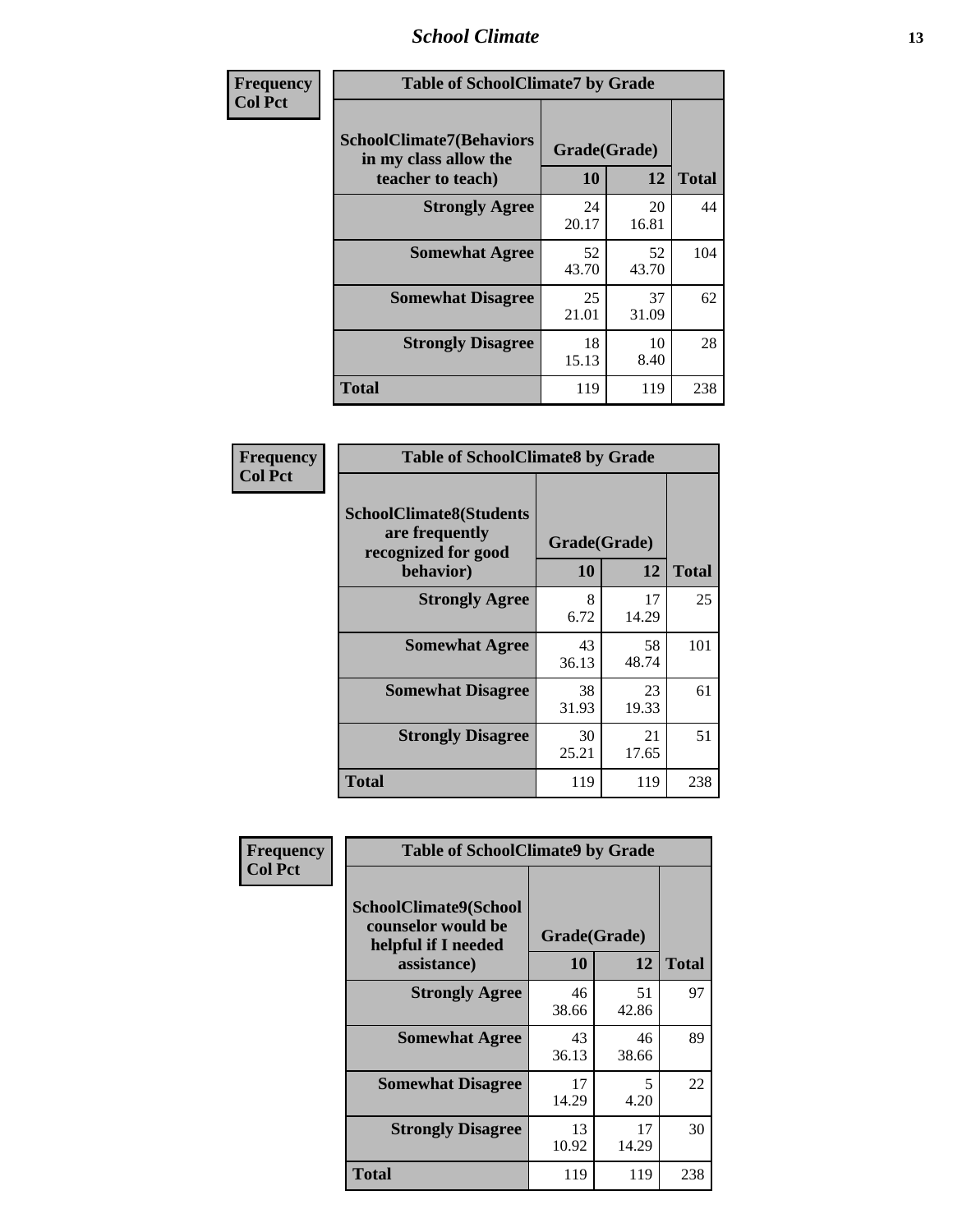### *Reasons for Dropping Out* **14**

| Frequency      | <b>Table of Dropoutreason by Grade</b>                                   |                  |                    |              |
|----------------|--------------------------------------------------------------------------|------------------|--------------------|--------------|
| <b>Col Pct</b> | Dropoutreason(If<br>I dropped out the<br>reason would<br>most likely be) | 10               | Grade(Grade)<br>12 | <b>Total</b> |
|                | Won't Drop out                                                           | 66<br>55.46      | 60<br>50.42        | 126          |
|                | <b>Bored</b>                                                             | 30<br>25.21      | 19<br>15.97        | 49           |
|                | <b>Family Reasons</b>                                                    | 6<br>5.04        | 11<br>9.24         | 17           |
|                | <b>Being Bullied</b>                                                     | $\Omega$<br>0.00 | 1<br>0.84          | 1            |
|                | <b>Other</b>                                                             | 17<br>14.29      | 28<br>23.53        | 45           |
|                | Total                                                                    | 119              | 119                | 238          |

| Frequency      | <b>Table of Dropout by Grade</b>                                       |             |                    |     |  |
|----------------|------------------------------------------------------------------------|-------------|--------------------|-----|--|
| <b>Col Pct</b> | Dropout(I<br>have<br>thought<br>about<br>dropping<br>out of<br>school) | 10          | Grade(Grade)<br>12 |     |  |
|                | Yes                                                                    | 43<br>36.13 | 35<br>29.41        | 78  |  |
|                | N <sub>0</sub>                                                         | 76<br>63.87 | 84<br>70.59        | 160 |  |
|                | <b>Total</b>                                                           | 119         | 119                | 238 |  |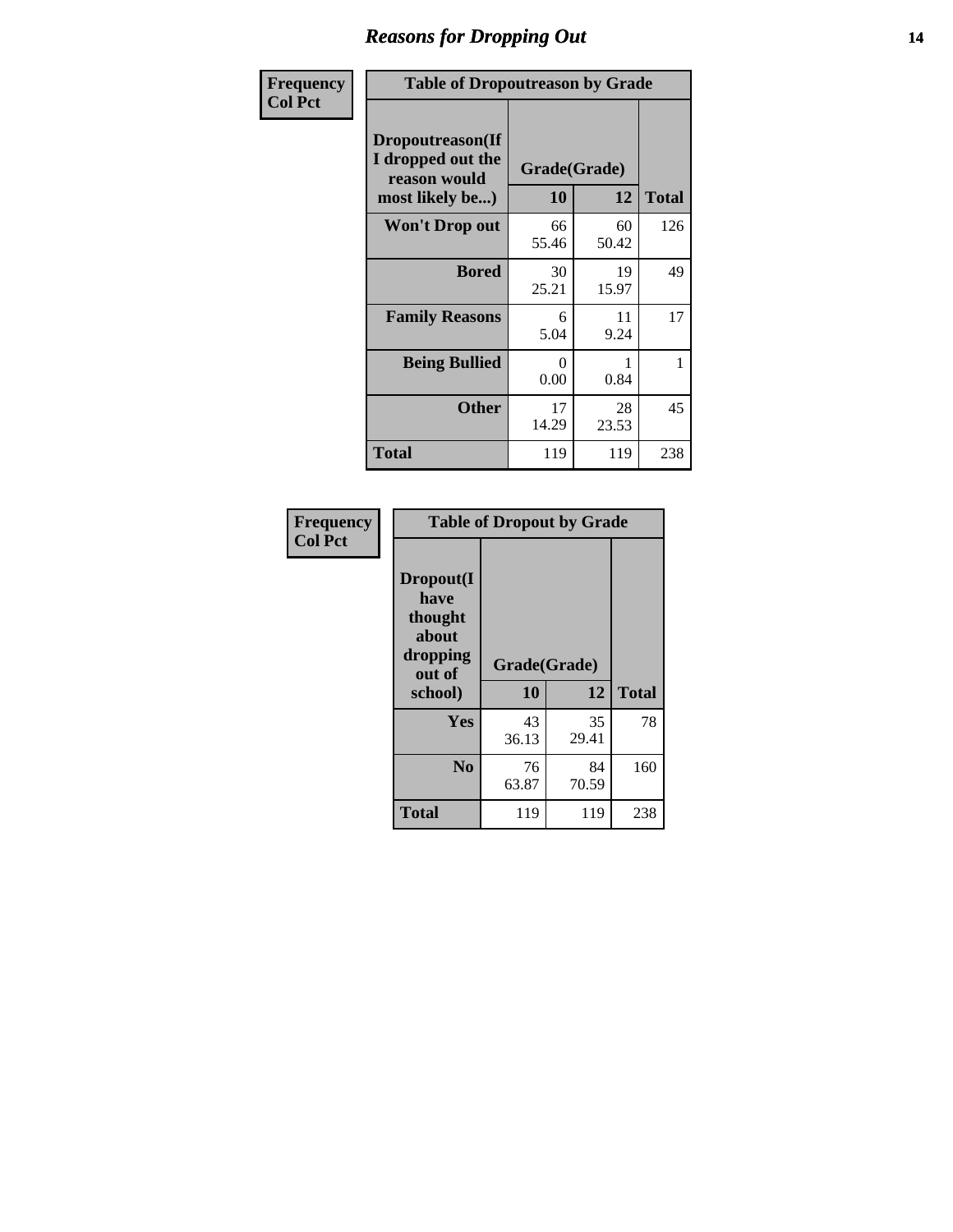*School Safety* **15**

| Frequency      |                                                                                                   | <b>Table of Gangself by Grade</b> |              |              |
|----------------|---------------------------------------------------------------------------------------------------|-----------------------------------|--------------|--------------|
| <b>Col Pct</b> | Gangself(I<br>have<br>participated<br>in illegal<br>gang<br>activities in<br>the past 30<br>days) | Grade(Grade)<br>10                | 12           | <b>Total</b> |
|                | Yes                                                                                               | 10<br>8.40                        | 9<br>7.56    | 19           |
|                | N <sub>o</sub>                                                                                    | 109<br>91.60                      | 110<br>92.44 | 219          |
|                | Total                                                                                             | 119                               | 119          | 238          |

| Frequency<br><b>Col Pct</b> | <b>Table of Gangpeers by Grade</b>                                                                                             |                    |             |              |
|-----------------------------|--------------------------------------------------------------------------------------------------------------------------------|--------------------|-------------|--------------|
|                             | <b>Gangpeers</b> (I<br>have friends<br>who have<br>participated<br>in illegal<br>gang<br>activities in<br>the past 30<br>days) | Grade(Grade)<br>10 | 12          | <b>Total</b> |
|                             | <b>Yes</b>                                                                                                                     | 31<br>26.05        | 26<br>21.85 | 57           |
|                             | N <sub>0</sub>                                                                                                                 | 88<br>73.95        | 93<br>78.15 | 181          |
|                             | <b>Total</b>                                                                                                                   | 119                | 119         | 238          |

| Frequency      | <b>Table of Pickedon by Grade</b>                                  |              |             |              |
|----------------|--------------------------------------------------------------------|--------------|-------------|--------------|
| <b>Col Pct</b> | <b>Pickedon(I have</b><br>been picked on or<br>teased at school in | Grade(Grade) |             |              |
|                | the past 30 days)                                                  | 10           | 12          | <b>Total</b> |
|                | <b>Strongly Agree</b>                                              | 14<br>11.76  | 12<br>10.08 | 26           |
|                | <b>Somewhat Agree</b>                                              | 31<br>26.05  | 21<br>17.65 | 52           |
|                | <b>Somewhat Disagree</b>                                           | 15<br>12.61  | 15<br>12.61 | 30           |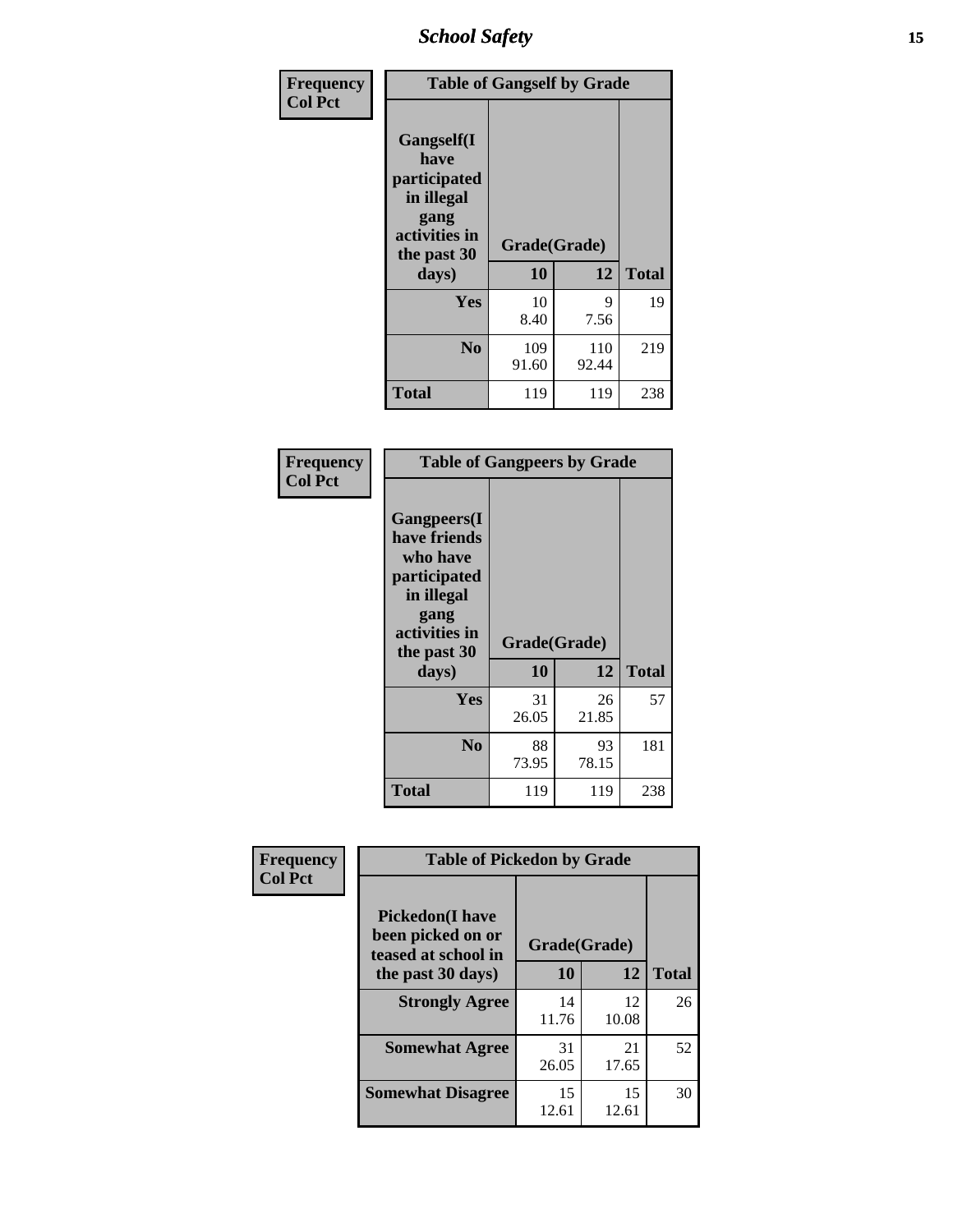# *School Safety* **16**

| <b>Frequency</b> |                                                                                          | <b>Table of Pickedon by Grade</b> |             |              |  |  |  |  |  |  |  |
|------------------|------------------------------------------------------------------------------------------|-----------------------------------|-------------|--------------|--|--|--|--|--|--|--|
| <b>Col Pct</b>   | <b>Pickedon</b> (I have<br>been picked on or<br>teased at school in<br>the past 30 days) | Grade(Grade)<br>10                | 12          | <b>Total</b> |  |  |  |  |  |  |  |
|                  | <b>Strongly Disagree</b>                                                                 | 59<br>49.58                       | 71<br>59.66 | 130          |  |  |  |  |  |  |  |
|                  | Total                                                                                    | 119                               | 119         | 238          |  |  |  |  |  |  |  |

| Frequency      | <b>Table of Safeschool by Grade</b>                      |                    |              |     |
|----------------|----------------------------------------------------------|--------------------|--------------|-----|
| <b>Col Pct</b> | Safeschool(School<br>is a place at which I<br>feel safe) | Grade(Grade)<br>10 | <b>Total</b> |     |
|                | <b>Strongly Agree</b>                                    | 18<br>15.13        | 19<br>15.97  | 37  |
|                | <b>Somewhat Agree</b>                                    | 64<br>53.78        | 70<br>58.82  | 134 |
|                | <b>Somewhat Disagree</b>                                 | 23<br>19.33        | 16<br>13.45  | 39  |
|                | <b>Strongly Disagree</b>                                 | 14<br>11.76        | 14<br>11.76  | 28  |
|                | <b>Total</b>                                             | 119                | 119          | 238 |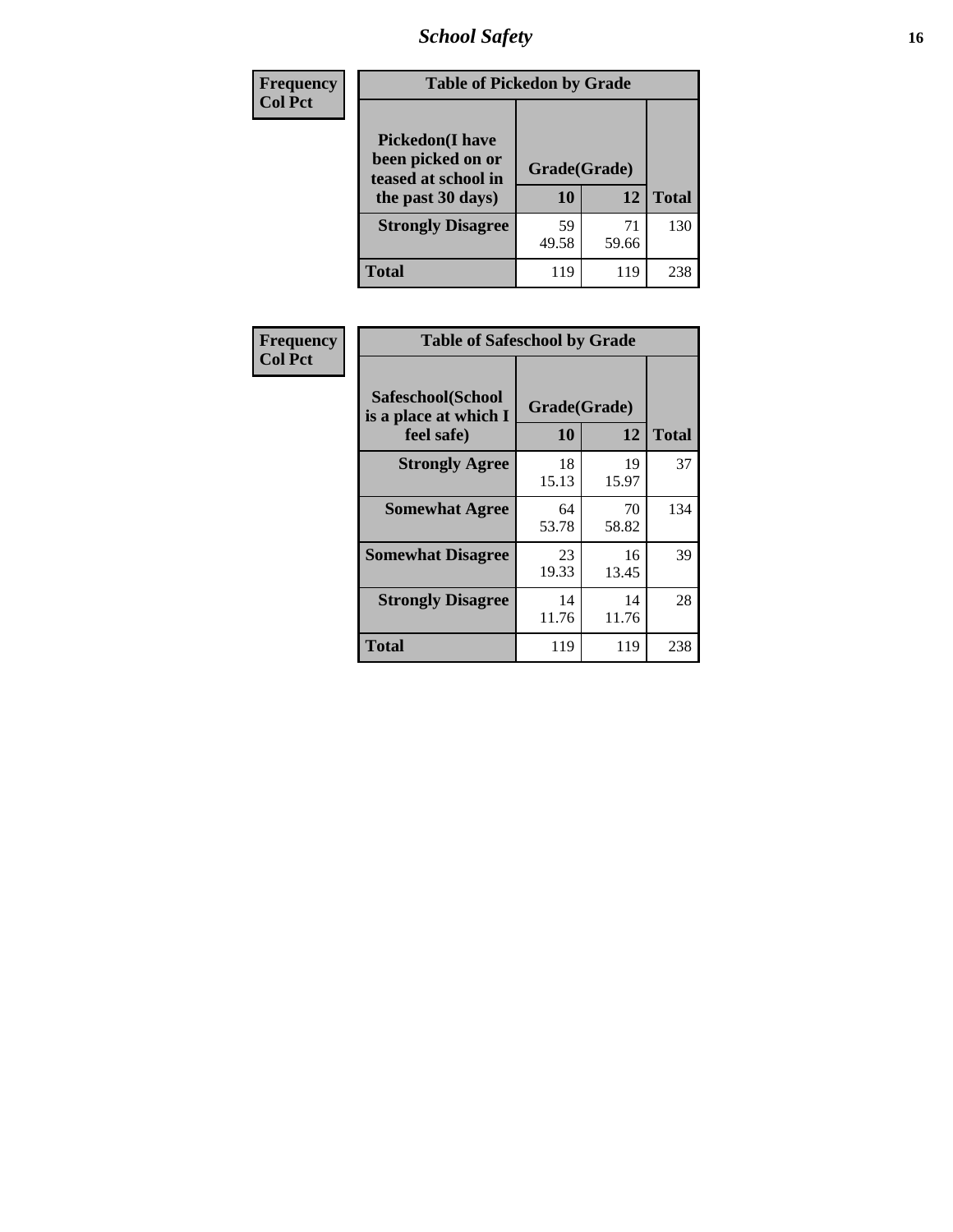*School Safety* **17**

|              | <b>Table of Grade by Bullied</b> |                                                                               |                              |                        |                        |                               |                                  |              |  |  |  |
|--------------|----------------------------------|-------------------------------------------------------------------------------|------------------------------|------------------------|------------------------|-------------------------------|----------------------------------|--------------|--|--|--|
|              |                                  | <b>Bullied</b> (I have been bullied by other<br>students in the past 30 days) |                              |                        |                        |                               |                                  |              |  |  |  |
| Grade(Grade) | 0<br><b>Days</b>                 | 1 or<br>days                                                                  | 3 <sub>to</sub><br>5<br>days | 6 to<br>9<br>days      | 10<br>to<br>19<br>days | <b>20</b><br>to<br>29<br>days | All<br><b>30</b><br>days         | <b>Total</b> |  |  |  |
| 10           | 106<br>89.08                     | 4<br>3.36                                                                     | 0.84                         | $\mathfrak{D}$<br>1.68 | 0.84                   | 3<br>2.52                     | $\overline{\mathcal{L}}$<br>1.68 | 119          |  |  |  |
| 12           | 107<br>89.92                     | 7<br>5.88                                                                     | 2<br>1.68                    | 0.84                   | 0.84                   | $\Omega$<br>0.00              | 0.84                             | 119          |  |  |  |
| <b>Total</b> | 213                              | 11                                                                            | 3                            | 3                      | $\overline{2}$         | 3                             | 3                                | 238          |  |  |  |

| <b>Frequency</b><br>Row Pct |
|-----------------------------|

| <b>Table of Grade by Bulliedothers</b> |                        |                                                                |                   |                        |                               |                               |                   |              |  |  |  |
|----------------------------------------|------------------------|----------------------------------------------------------------|-------------------|------------------------|-------------------------------|-------------------------------|-------------------|--------------|--|--|--|
|                                        |                        | <b>Bulliedothers</b> (I bullied others in the past<br>30 days) |                   |                        |                               |                               |                   |              |  |  |  |
| Grade(Grade)                           | $\mathbf{0}$<br>  Days | 1 or<br>2<br>days                                              | 3 to<br>5<br>days | 6 to<br>q<br>days      | <b>10</b><br>to<br>19<br>days | <b>20</b><br>to<br>29<br>days | All<br>30<br>days | <b>Total</b> |  |  |  |
| 10                                     | 105<br>88.24           | 6<br>5.04                                                      | 0.84              | 0.84                   | 2<br>1.68                     | 0.84                          | 3<br>2.52         | 119          |  |  |  |
| 12                                     | 103<br>86.55           | 9<br>7.56                                                      | 2<br>1.68         | $\overline{c}$<br>1.68 | 3<br>2.52                     | $\Omega$<br>0.00              | 0<br>0.00         | 119          |  |  |  |
| <b>Total</b>                           | 208                    | 15                                                             | 3                 | 3                      | 5                             |                               | 3                 | 238          |  |  |  |

| <b>Frequency</b> |                                                                   | <b>Table of Grade by Weaponschool</b> |                  |                      |                        |                                   |                  |              |  |
|------------------|-------------------------------------------------------------------|---------------------------------------|------------------|----------------------|------------------------|-----------------------------------|------------------|--------------|--|
| <b>Row Pct</b>   | Weaponschool(I brought a weapon<br>to school in the past 30 days) |                                       |                  |                      |                        |                                   |                  |              |  |
|                  |                                                                   | $\mathbf{0}$                          | 1 or             | 3 <sub>to</sub><br>5 | <b>10</b><br>to<br>19  | <b>20</b><br>t <sub>0</sub><br>29 | All<br>30        |              |  |
|                  | Grade(Grade)                                                      | <b>Days</b>                           | days             | days                 | days                   | days                              | days             | <b>Total</b> |  |
|                  | 10                                                                | 117<br>98.32                          | 0.84             | $\Omega$<br>0.00     | 0<br>0.00              | $\Omega$<br>0.00                  | 0.84             | 119          |  |
|                  | 12                                                                | 113<br>94.96                          | $\Omega$<br>0.00 | 0.84                 | $\overline{2}$<br>1.68 | 3<br>2.52                         | $\Omega$<br>0.00 | 119          |  |
|                  | <b>Total</b>                                                      | 230                                   |                  |                      | $\overline{2}$         | 3                                 | 1                | 238          |  |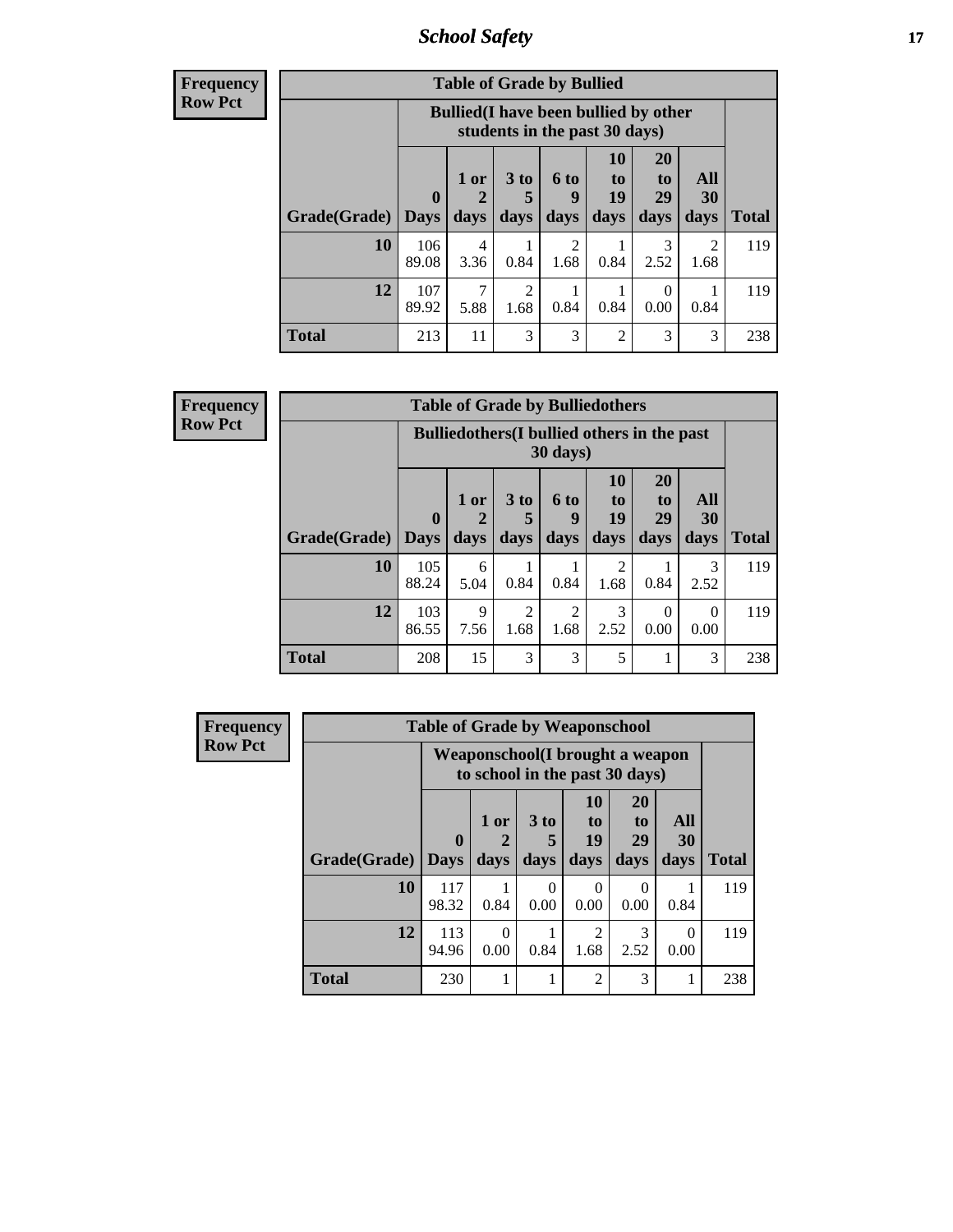*School Safety* **18**

| <b>Frequency</b> |              | <b>Table of Grade by Absentunsafe</b>                                |                   |                   |                        |                   |              |
|------------------|--------------|----------------------------------------------------------------------|-------------------|-------------------|------------------------|-------------------|--------------|
| <b>Row Pct</b>   |              | <b>Absentunsafe(I have missed</b><br>school because I felt unsafe in |                   |                   |                        |                   |              |
|                  | Grade(Grade) | 0<br><b>Days</b>                                                     | 1 or<br>2<br>days | 6 to<br>9<br>days | 20<br>to<br>29<br>days | All<br>30<br>days | <b>Total</b> |
|                  | 10           | 115<br>96.64                                                         | 2<br>1.68         | 0.84              | 0.00                   | 0.84              | 119          |
|                  | 12           | 117<br>98.32                                                         | $\Omega$<br>0.00  | ∩<br>0.00         | 0.84                   | 0.84              | 119          |
|                  | <b>Total</b> | 232                                                                  | $\overline{2}$    |                   |                        | 2                 | 238          |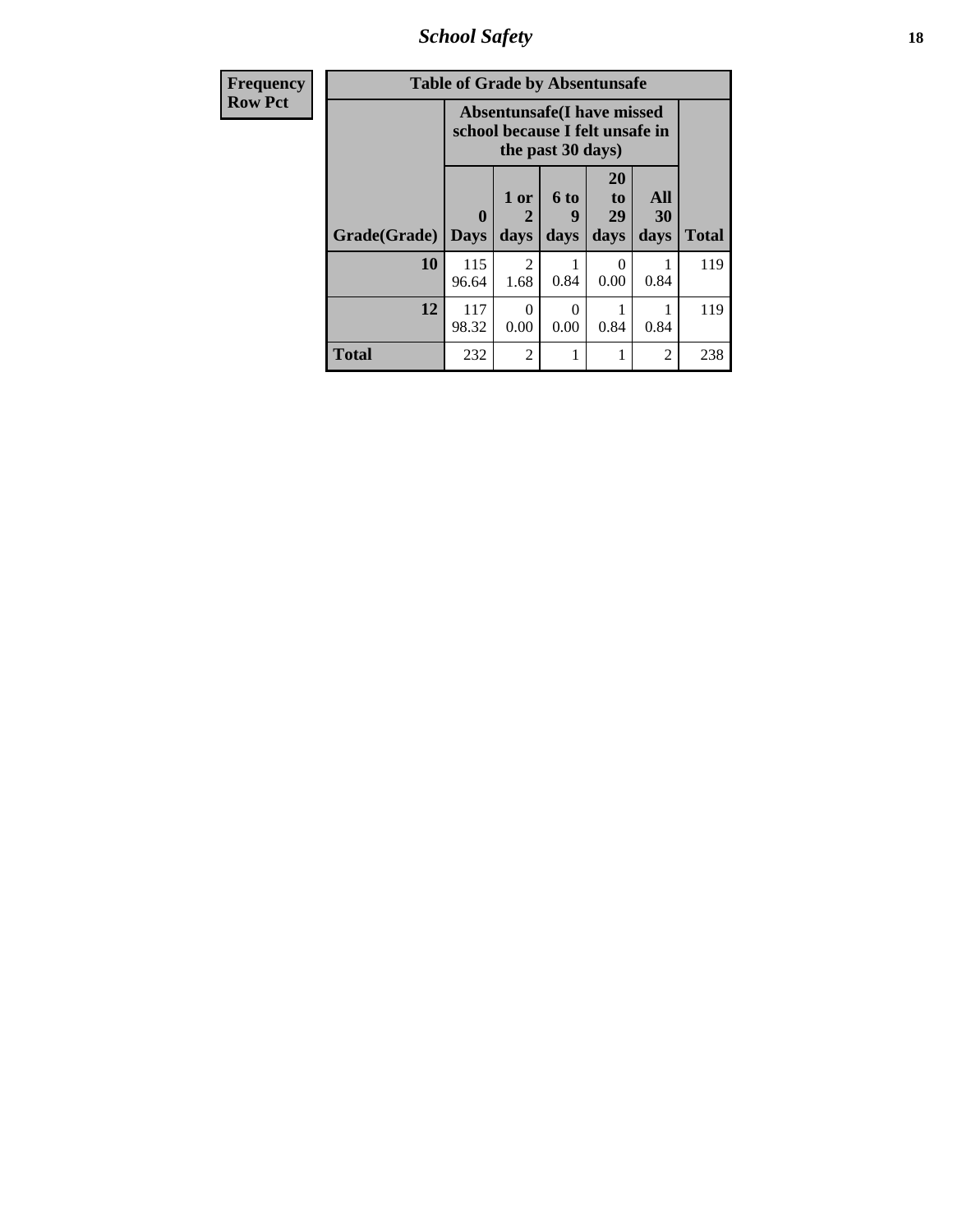# *Drug Use During Last 30 Days* **19**

| <b>Table of Grade by Alcohol</b> |                                 |                                    |                 |                  |                 |                   |              |       |  |  |  |
|----------------------------------|---------------------------------|------------------------------------|-----------------|------------------|-----------------|-------------------|--------------|-------|--|--|--|
|                                  |                                 | Alcohol(Alcohol use, past 30 days) |                 |                  |                 |                   |              |       |  |  |  |
| <b>Grade</b> (Grade)             | <b>Did</b><br>not<br><b>use</b> | $1-2$<br>days                      | $3 - 5$<br>days | $6-9$<br>days    | $10-19$<br>days | $20 - 29$<br>days | Every<br>day | Total |  |  |  |
| 10                               | 97<br>81.51                     | $\mathbf Q$<br>7.56                | 5<br>4.20       | $\theta$<br>0.00 | 3<br>2.52       | 4<br>3.36         | 0.84         | 119   |  |  |  |
| 12                               | 83<br>69.75                     | 12<br>10.08                        | 12<br>10.08     | 4<br>3.36        | 4<br>3.36       | 0.84              | 3<br>2.52    | 119   |  |  |  |
| <b>Total</b>                     | 180                             | 21                                 | 17              | 4                | 7               | 5                 | 4            | 238   |  |  |  |

| <b>Frequency</b> |              | <b>Table of Grade by Cigarettes</b> |               |                 |                                                   |                       |                     |              |  |  |
|------------------|--------------|-------------------------------------|---------------|-----------------|---------------------------------------------------|-----------------------|---------------------|--------------|--|--|
| <b>Row Pct</b>   |              |                                     |               |                 | Cigarettes (Smoking tobacco use,<br>past 30 days) |                       |                     |              |  |  |
|                  | Grade(Grade) | <b>Did</b><br>not<br><b>use</b>     | $1-2$<br>days | $3 - 5$<br>days | $10-19$<br>days                                   | $20 - 29$<br>days     | <b>Every</b><br>day | <b>Total</b> |  |  |
|                  | <b>10</b>    | 102<br>85.71                        | 7<br>5.88     | 0.84            | $\overline{2}$<br>1.68                            | $\mathcal{F}$<br>2.52 | 4<br>3.36           | 119          |  |  |
|                  | 12           | 94<br>78.99                         | 14<br>11.76   | 3<br>2.52       | 0.84                                              | 0.84                  | 6<br>5.04           | 119          |  |  |
|                  | <b>Total</b> | 196                                 | 21            | 4               | 3                                                 | $\overline{4}$        | 10                  | 238          |  |  |

| <b>Frequency</b> | <b>Table of Grade by Smokeless</b> |                                 |                 |                                                        |                                     |                        |              |
|------------------|------------------------------------|---------------------------------|-----------------|--------------------------------------------------------|-------------------------------------|------------------------|--------------|
| <b>Row Pct</b>   |                                    |                                 |                 | <b>Smokeless</b> (Chewing tobaccouse,<br>past 30 days) |                                     |                        |              |
|                  | Grade(Grade)                       | <b>Did</b><br>not<br><b>use</b> | $1 - 2$<br>days | $10-19$<br>days                                        | $20 - 29$<br>days                   | <b>Every</b><br>day    | <b>Total</b> |
|                  | 10                                 | 111<br>93.28                    | 0.84            | 0.84                                                   | $\mathcal{D}_{\mathcal{A}}$<br>1.68 | 4<br>3.36              | 119          |
|                  | 12                                 | 105<br>88.24                    | 8<br>6.72       | 3<br>2.52                                              | 0.84                                | $\overline{c}$<br>1.68 | 119          |
|                  | <b>Total</b>                       | 216                             | 9               | 4                                                      | 3                                   | 6                      | 238          |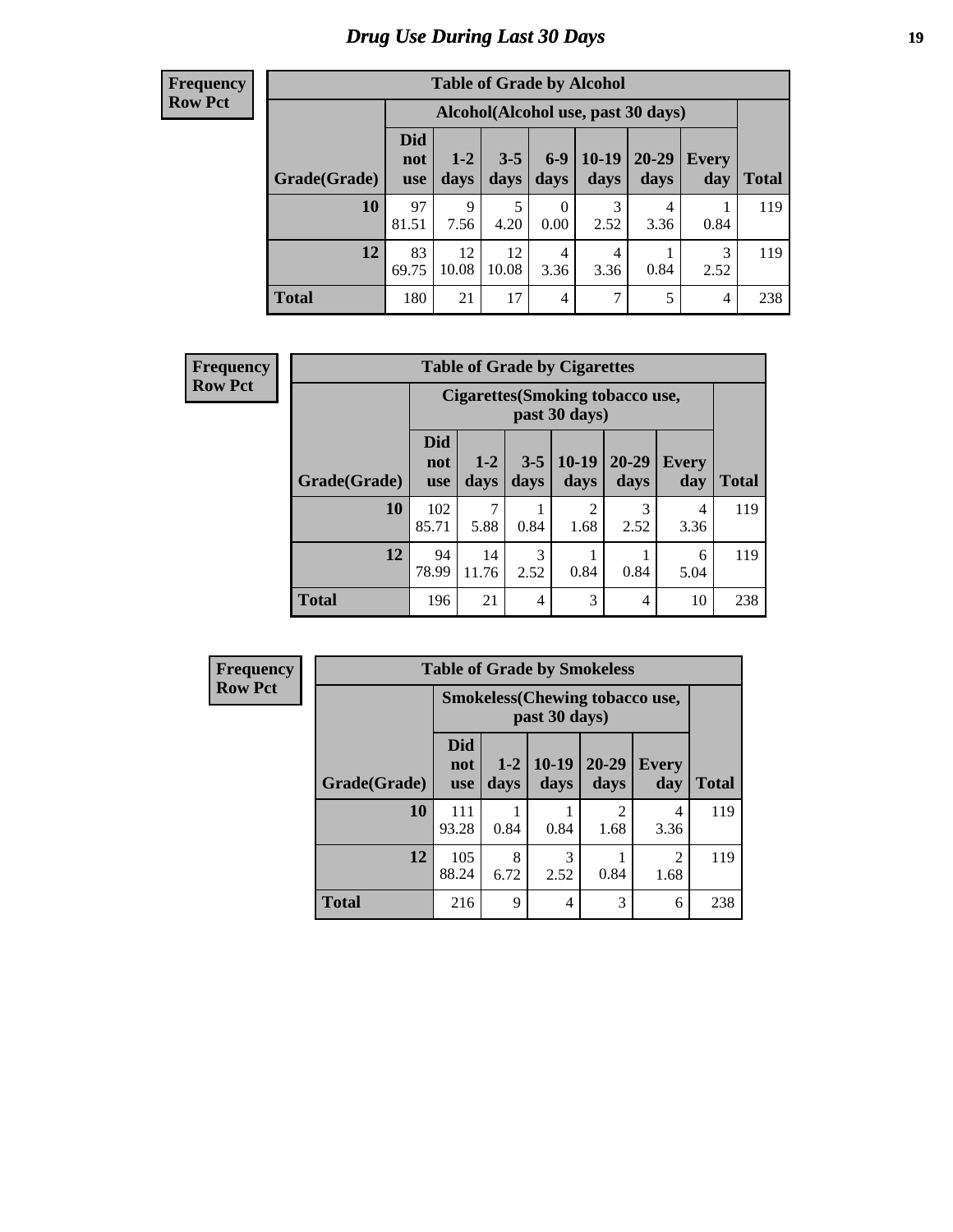| <b>Table of Grade by Marijuana</b> |                                 |                       |                 |                        |                 |                                         |                        |       |  |  |  |
|------------------------------------|---------------------------------|-----------------------|-----------------|------------------------|-----------------|-----------------------------------------|------------------------|-------|--|--|--|
|                                    |                                 |                       |                 |                        |                 | Marijuana (Marijuana use, past 30 days) |                        |       |  |  |  |
| Grade(Grade)                       | <b>Did</b><br>not<br><b>use</b> | $1 - 2$<br>days       | $3 - 5$<br>days | $6-9$<br>days          | $10-19$<br>days | 20-29<br>days                           | Every<br>day           | Total |  |  |  |
| 10                                 | 107<br>89.92                    | 4<br>3.36             | 0<br>0.00       | $\overline{2}$<br>1.68 | 2<br>1.68       | 0<br>0.00                               | 4<br>3.36              | 119   |  |  |  |
| 12                                 | 100<br>84.03                    | $\mathcal{I}$<br>5.88 | 3<br>2.52       | $\overline{2}$<br>1.68 | 3<br>2.52       | $\overline{2}$<br>1.68                  | $\overline{2}$<br>1.68 | 119   |  |  |  |
| <b>Total</b>                       | 207                             | 11                    | 3               | $\overline{4}$         | 5               | 2                                       | 6                      | 238   |  |  |  |

| Frequency      | <b>Table of Grade by Cocaine</b> |                                 |                  |                                        |                     |              |
|----------------|----------------------------------|---------------------------------|------------------|----------------------------------------|---------------------|--------------|
| <b>Row Pct</b> |                                  |                                 |                  | Cocaine (Cocaine use,<br>past 30 days) |                     |              |
|                | Grade(Grade)                     | <b>Did</b><br>not<br><b>use</b> | $1-2$<br>days    | $20 - 29$<br>days                      | <b>Every</b><br>day | <b>Total</b> |
|                | 10                               | 117<br>98.32                    | $\Omega$<br>0.00 | 0.84                                   | 0.84                | 119          |
|                | 12                               | 118<br>99.16                    | 0.84             | 0<br>0.00                              | 0<br>0.00           | 119          |
|                | <b>Total</b>                     | 235                             |                  |                                        |                     | 238          |

| <b>Frequency</b> |              |                                 |                                                  |                        | <b>Table of Grade by Inhalants</b> |                   |              |  |
|------------------|--------------|---------------------------------|--------------------------------------------------|------------------------|------------------------------------|-------------------|--------------|--|
| <b>Row Pct</b>   |              |                                 | <b>Inhalants</b> (Inhalant use,<br>past 30 days) |                        |                                    |                   |              |  |
|                  | Grade(Grade) | <b>Did</b><br>not<br><b>use</b> | $1 - 2$<br>days                                  | $3 - 5$<br>days        | $10-19$<br>days                    | $20 - 29$<br>days | <b>Total</b> |  |
|                  | 10           | 114<br>95.80                    | 0.84                                             | $\overline{c}$<br>1.68 | 0.84                               | 0.84              | 119          |  |
|                  | 12           | 117<br>98.32                    | $\mathfrak{D}$<br>1.68                           | $\Omega$<br>0.00       | 0<br>0.00                          | 0<br>0.00         | 119          |  |
|                  | <b>Total</b> | 231                             | 3                                                | $\overline{c}$         |                                    |                   | 238          |  |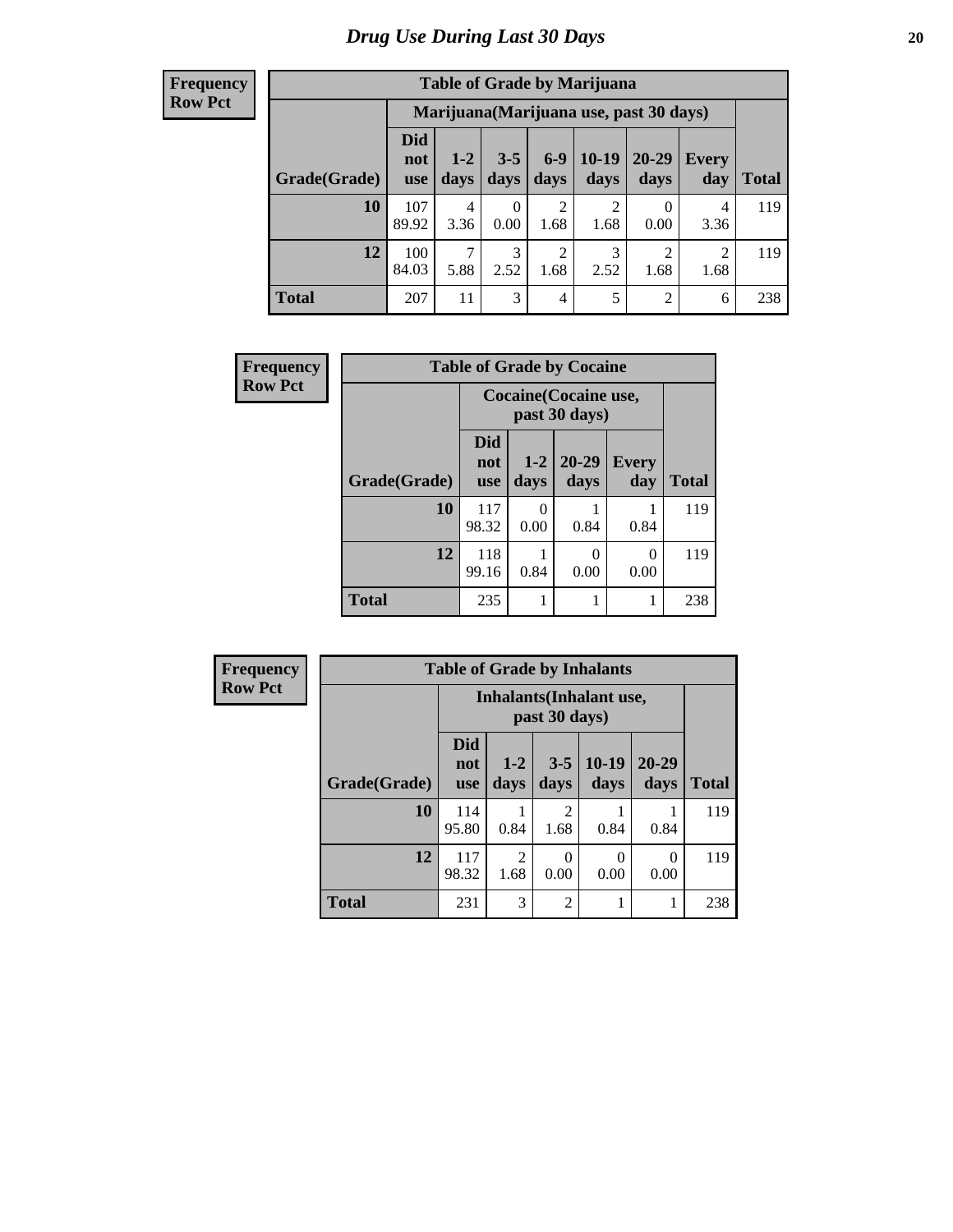### **Frequency Row**

# **Table of Grade by Steroids**

| $\mathbf{r}$ |              |                                 |                                         | THOIC OF OTHER BY DECEDING |                   |                     |              |  |  |
|--------------|--------------|---------------------------------|-----------------------------------------|----------------------------|-------------------|---------------------|--------------|--|--|
| v Pct        |              |                                 | Steroids (Steroid use,<br>past 30 days) |                            |                   |                     |              |  |  |
|              | Grade(Grade) | <b>Did</b><br>not<br><b>use</b> | $1-2$<br>days                           | $10-19$<br>days            | $20 - 29$<br>days | <b>Every</b><br>day | <b>Total</b> |  |  |
|              | 10           | 116<br>97.48                    | 0.84                                    | $\overline{2}$<br>1.68     | 0<br>0.00         | 0<br>0.00           | 119          |  |  |
|              | 12           | 116<br>97.48                    | 0.84                                    | $\Omega$<br>0.00           | 0.84              | 0.84                | 119          |  |  |
|              | <b>Total</b> | 232                             | $\overline{2}$                          | $\overline{2}$             |                   |                     | 238          |  |  |

| <b>Frequency</b> | <b>Table of Grade by Ecstasy</b> |                                 |                                        |                        |                   |                     |              |  |
|------------------|----------------------------------|---------------------------------|----------------------------------------|------------------------|-------------------|---------------------|--------------|--|
| <b>Row Pct</b>   |                                  |                                 | Ecstasy (Ecstasy use,<br>past 30 days) |                        |                   |                     |              |  |
|                  | Grade(Grade)                     | <b>Did</b><br>not<br><b>use</b> | $1 - 2$<br>days                        | $10-19$<br>days        | $20 - 29$<br>days | <b>Every</b><br>day | <b>Total</b> |  |
|                  | 10                               | 114<br>95.80                    | 0.84                                   | $\overline{2}$<br>1.68 | 0.84              | 0.84                | 119          |  |
|                  | 12                               | 117<br>98.32                    | $\mathfrak{D}$<br>1.68                 | $\theta$<br>0.00       | $\Omega$<br>0.00  | 0<br>0.00           | 119          |  |
|                  | <b>Total</b>                     | 231                             | 3                                      | 2                      |                   | 1                   | 238          |  |

| <b>Frequency</b> | <b>Table of Grade by Meth</b><br>Meth(Methamphetamine use,<br>past 30 days) |                                 |                 |                  |               |              |
|------------------|-----------------------------------------------------------------------------|---------------------------------|-----------------|------------------|---------------|--------------|
| <b>Row Pct</b>   |                                                                             |                                 |                 |                  |               |              |
|                  | Grade(Grade)                                                                | <b>Did</b><br>not<br><b>use</b> | $1 - 2$<br>days | $6-9$<br>days    | 20-29<br>days | <b>Total</b> |
|                  | 10                                                                          | 116<br>97.48                    | 0.84            | 0.84             | 0.84          | 119          |
|                  | 12                                                                          | 118<br>99.16                    | 0.84            | $\Omega$<br>0.00 | 0.00          | 119          |
|                  | <b>Total</b>                                                                | 234                             | $\overline{2}$  |                  |               | 238          |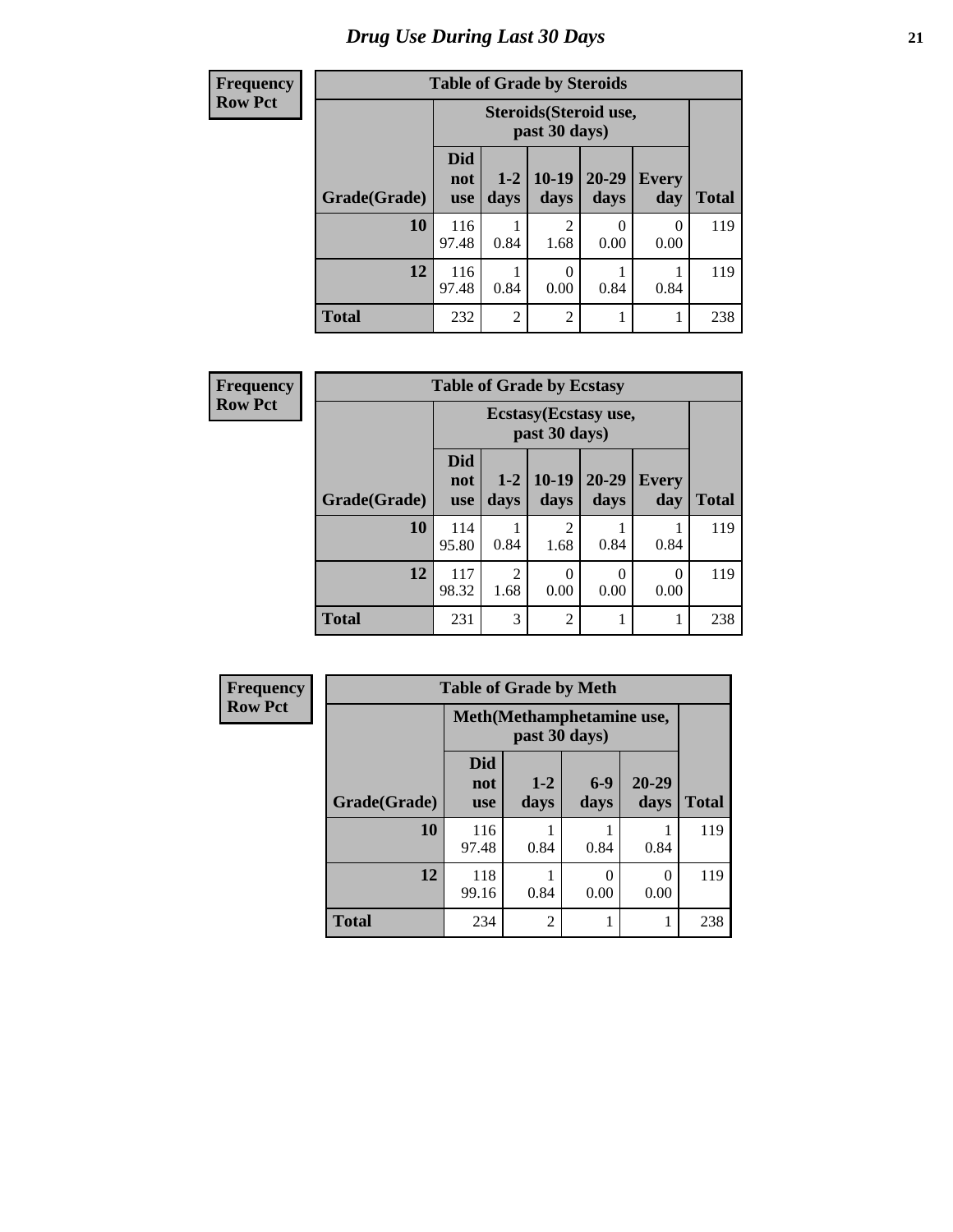# *Drug Use During Last 30 Days* **22**

| <b>Frequency</b> | <b>Table of Grade by Hallucinogens</b> |                                  |                 |                        |                     |              |
|------------------|----------------------------------------|----------------------------------|-----------------|------------------------|---------------------|--------------|
| <b>Row Pct</b>   |                                        | Hallucinogens (Hallucinogen use, |                 |                        |                     |              |
|                  | Grade(Grade)                           | Did<br>not use                   | $1 - 2$<br>days | $3 - 5$<br>days        | <b>Every</b><br>day | <b>Total</b> |
|                  | 10                                     | 116<br>97.48                     | 0.00            | $\mathfrak{D}$<br>1.68 | 0.84                | 119          |
|                  | 12                                     | 117<br>98.32                     | 0.84            | 0<br>0.00              | 0.84                | 119          |
|                  | <b>Total</b>                           | 233                              |                 | $\overline{c}$         | $\overline{c}$      | 238          |

| Frequency      | <b>Table of Grade by Prescription</b> |                                                                                |               |                       |                  |                   |                     |              |
|----------------|---------------------------------------|--------------------------------------------------------------------------------|---------------|-----------------------|------------------|-------------------|---------------------|--------------|
| <b>Row Pct</b> |                                       | <b>Prescription</b> (Prescription drugs not<br>prescribed to me, past 30 days) |               |                       |                  |                   |                     |              |
|                | Grade(Grade)                          | <b>Did</b><br>not<br><b>use</b>                                                | $1-2$<br>days | $3 - 5$<br>days       | $10-19$<br>days  | $20 - 29$<br>days | <b>Every</b><br>day | <b>Total</b> |
|                | 10                                    | 111<br>93.28                                                                   | 5<br>4.20     | $\mathcal{O}$<br>0.00 | 0.84             | 0.84              | 0.84                | 119          |
|                | 12                                    | 112<br>94.12                                                                   | 4.20          | 0.84                  | $\Omega$<br>0.00 | $\Omega$<br>0.00  | 0.84                | 119          |
|                | <b>Total</b>                          | 223                                                                            | 10            |                       |                  |                   | $\overline{2}$      | 238          |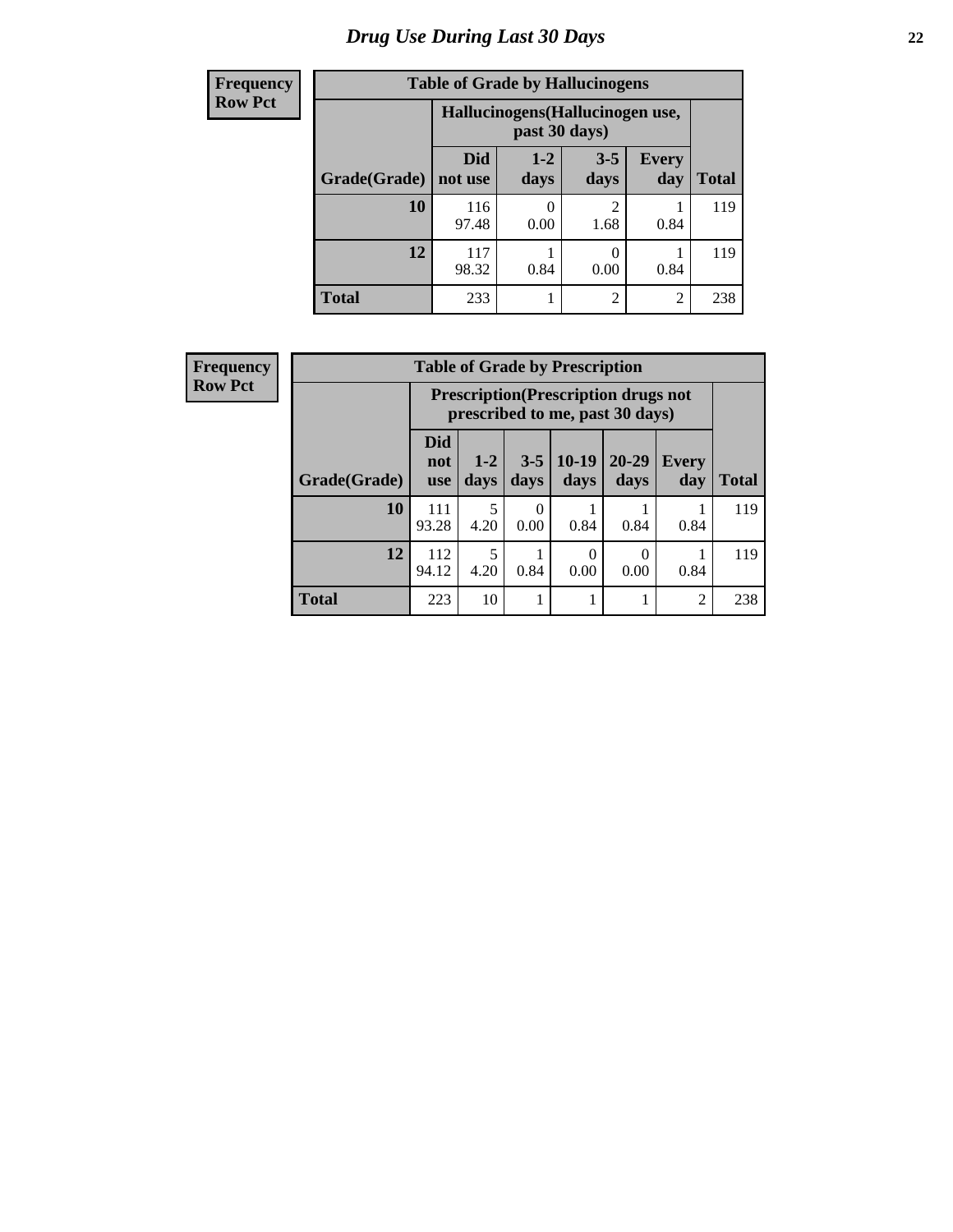| Frequency      | <b>Table of Alcoholease by Grade</b>              |                    |             |              |  |
|----------------|---------------------------------------------------|--------------------|-------------|--------------|--|
| <b>Col Pct</b> | <b>Alcoholease</b> (It is<br>easy to get alcohol) | Grade(Grade)<br>10 | 12          | <b>Total</b> |  |
|                | <b>Strongly Agree</b>                             | 39<br>32.77        | 65<br>54.62 | 104          |  |
|                | <b>Somewhat Agree</b>                             | 37<br>31.09        | 28<br>23.53 | 65           |  |
|                | <b>Somewhat Disagree</b>                          | 10<br>8.40         | 15<br>12.61 | 25           |  |
|                | <b>Strongly Disagree</b>                          | 33<br>27.73        | 11<br>9.24  | 44           |  |
|                | <b>Total</b>                                      | 119                | 119         | 238          |  |

| Frequency      | <b>Table of Cigarettesease by Grade</b>                 |                    |             |              |  |
|----------------|---------------------------------------------------------|--------------------|-------------|--------------|--|
| <b>Col Pct</b> | Cigarettesease(It is<br>easy to get smoking<br>tobacco) | Grade(Grade)<br>10 | 12          | <b>Total</b> |  |
|                | <b>Strongly Agree</b>                                   | 48<br>40.34        | 78<br>65.55 | 126          |  |
|                | <b>Somewhat Agree</b>                                   | 23<br>19.33        | 23<br>19.33 | 46           |  |
|                | <b>Somewhat Disagree</b>                                | 13<br>10.92        | 5<br>4.20   | 18           |  |
|                | <b>Strongly Disagree</b>                                | 35<br>29.41        | 13<br>10.92 | 48           |  |
|                | <b>Total</b>                                            | 119                | 119         | 238          |  |

| Frequency      | <b>Table of Smokelessease by Grade</b>             |              |             |              |
|----------------|----------------------------------------------------|--------------|-------------|--------------|
| <b>Col Pct</b> | <b>Smokelessease</b> (It is<br>easy to get chewing | Grade(Grade) |             |              |
|                | tobacco)                                           | <b>10</b>    | 12          | <b>Total</b> |
|                | <b>Strongly Agree</b>                              | 43<br>36.13  | 70<br>58.82 | 113          |
|                | <b>Somewhat Agree</b>                              | 22<br>18.49  | 22<br>18.49 | 44           |
|                | <b>Somewhat Disagree</b>                           | 13<br>10.92  | 8<br>6.72   | 21           |
|                | <b>Strongly Disagree</b>                           | 41<br>34.45  | 19<br>15.97 | 60           |
|                | <b>Total</b>                                       | 119          | 119         | 238          |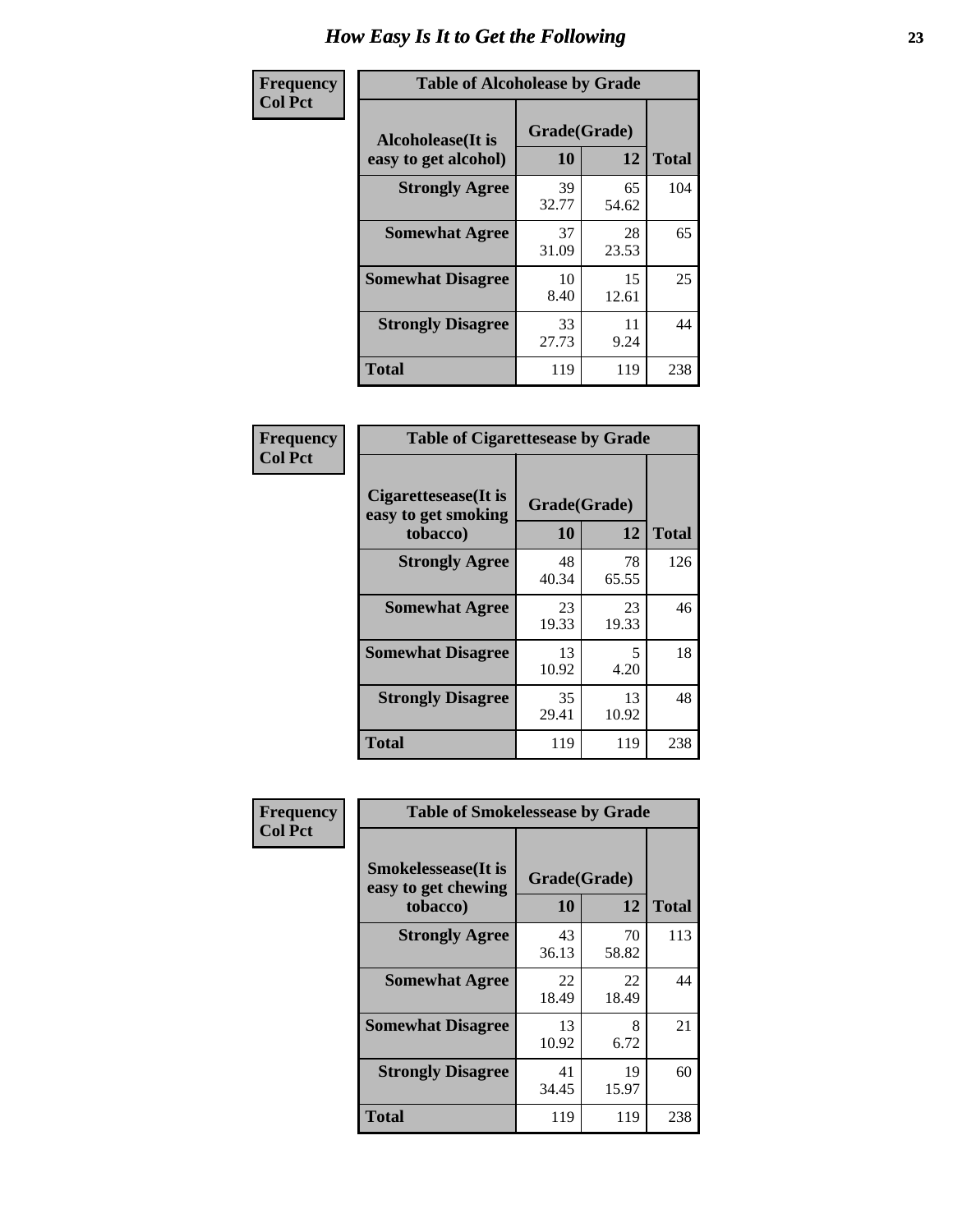| Frequency      | <b>Table of Marijuanaease by Grade</b>           |                    |             |              |  |
|----------------|--------------------------------------------------|--------------------|-------------|--------------|--|
| <b>Col Pct</b> | Marijuanaease(It is<br>easy to get<br>marijuana) | Grade(Grade)<br>10 | 12          | <b>Total</b> |  |
|                | <b>Strongly Agree</b>                            | 30<br>25.21        | 50<br>42.02 | 80           |  |
|                | <b>Somewhat Agree</b>                            | 27<br>22.69        | 31<br>26.05 | 58           |  |
|                | <b>Somewhat Disagree</b>                         | 14<br>11.76        | 10<br>8.40  | 24           |  |
|                | <b>Strongly Disagree</b>                         | 48<br>40.34        | 28<br>23.53 | 76           |  |
|                | <b>Total</b>                                     | 119                | 119         | 238          |  |

| <b>Table of Cocaineease by Grade</b> |              |             |              |  |  |  |
|--------------------------------------|--------------|-------------|--------------|--|--|--|
| <b>Cocaineease</b> (It is            | Grade(Grade) |             |              |  |  |  |
| easy to get cocaine)                 | 10           | 12          | <b>Total</b> |  |  |  |
| <b>Strongly Agree</b>                | 15<br>12.61  | 18<br>15.13 | 33           |  |  |  |
| <b>Somewhat Agree</b>                | 20<br>16.81  | 21<br>17.65 | 41           |  |  |  |
| <b>Somewhat Disagree</b>             | 20<br>16.81  | 29<br>24.37 | 49           |  |  |  |
| <b>Strongly Disagree</b>             | 64<br>53.78  | 51<br>42.86 | 115          |  |  |  |
| <b>Total</b>                         | 119          | 119         | 238          |  |  |  |

| Frequency      | <b>Table of Inhalantsease by Grade</b>                   |                    |             |              |
|----------------|----------------------------------------------------------|--------------------|-------------|--------------|
| <b>Col Pct</b> | <b>Inhalantsease</b> (It is<br>easy to get<br>inhalants) | Grade(Grade)<br>10 | 12          | <b>Total</b> |
|                | <b>Strongly Agree</b>                                    | 43<br>36.13        | 49<br>41.18 | 92           |
|                | <b>Somewhat Agree</b>                                    | 14<br>11.76        | 25<br>21.01 | 39           |
|                | <b>Somewhat Disagree</b>                                 | 16<br>13.45        | 8<br>6.72   | 24           |
|                | <b>Strongly Disagree</b>                                 | 46<br>38.66        | 37<br>31.09 | 83           |
|                | <b>Total</b>                                             | 119                | 119         | 238          |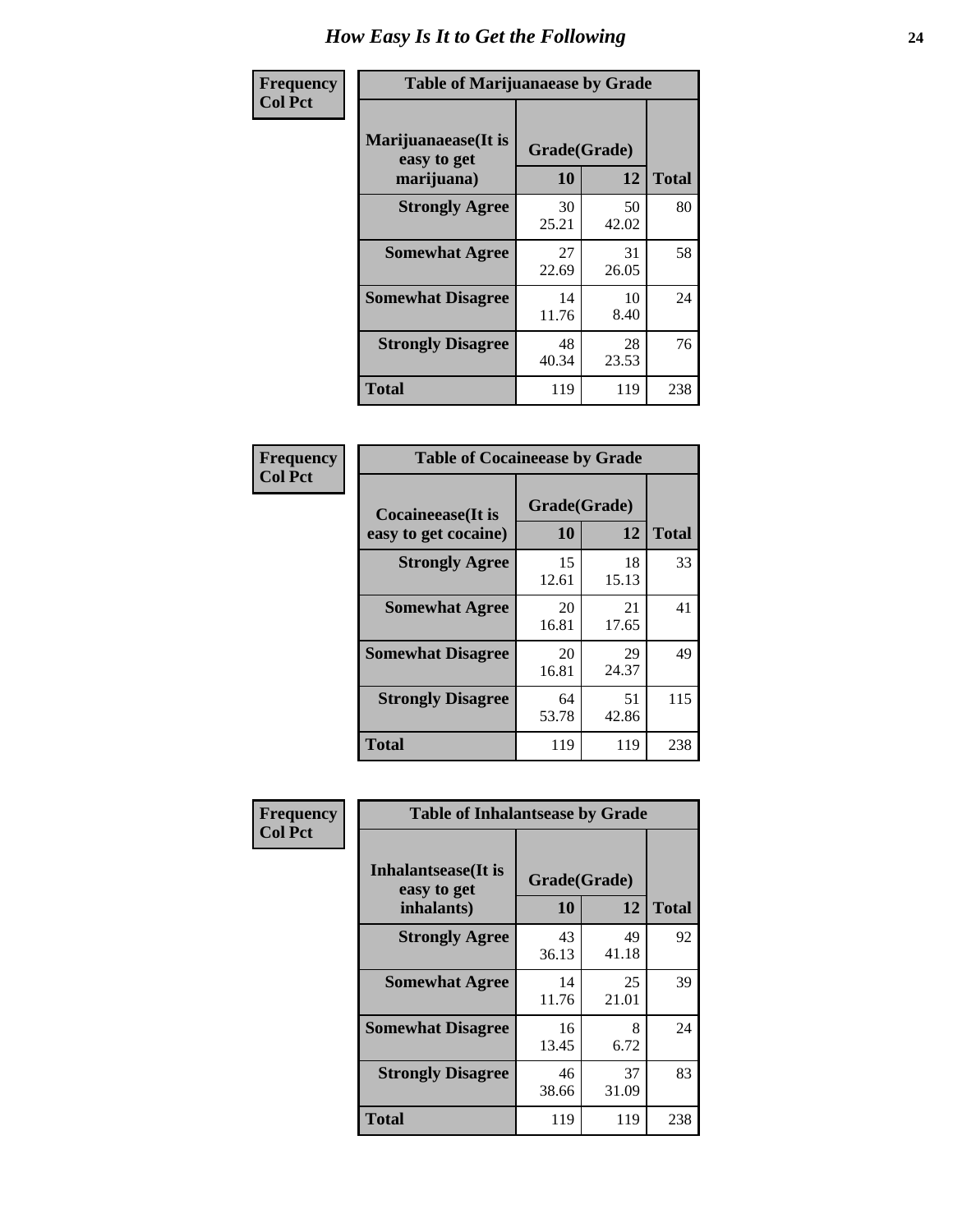| Frequency      |                                                     | <b>Table of Steroidsease by Grade</b> |             |              |  |  |  |  |  |  |
|----------------|-----------------------------------------------------|---------------------------------------|-------------|--------------|--|--|--|--|--|--|
| <b>Col Pct</b> | <b>Steroidsease</b> (It is<br>easy to get steroids) | Grade(Grade)<br>10                    | 12          | <b>Total</b> |  |  |  |  |  |  |
|                | <b>Strongly Agree</b>                               | 23<br>19.33                           | 29<br>24.37 | 52           |  |  |  |  |  |  |
|                | <b>Somewhat Agree</b>                               | 17<br>14.29                           | 25<br>21.01 | 42           |  |  |  |  |  |  |
|                | <b>Somewhat Disagree</b>                            | 16<br>13.45                           | 18<br>15.13 | 34           |  |  |  |  |  |  |
|                | <b>Strongly Disagree</b>                            | 63<br>52.94                           | 47<br>39.50 | 110          |  |  |  |  |  |  |
|                | <b>Total</b>                                        | 119                                   | 119         | 238          |  |  |  |  |  |  |

| Frequency      | <b>Table of Ecstasyease by Grade</b>              |                           |              |     |
|----------------|---------------------------------------------------|---------------------------|--------------|-----|
| <b>Col Pct</b> | <b>Ecstasyease</b> (It is<br>easy to get ecstasy) | Grade(Grade)<br><b>10</b> | <b>Total</b> |     |
|                | <b>Strongly Agree</b>                             | 19<br>15.97               | 20<br>16.81  | 39  |
|                | <b>Somewhat Agree</b>                             | 15<br>12.61               | 26<br>21.85  | 41  |
|                | <b>Somewhat Disagree</b>                          | 17<br>14.29               | 18<br>15.13  | 35  |
|                | <b>Strongly Disagree</b>                          | 68<br>57.14               | 55<br>46.22  | 123 |
|                | <b>Total</b>                                      | 119                       | 119          | 238 |

| Frequency      | <b>Table of Methease by Grade</b>                          |                    |             |              |
|----------------|------------------------------------------------------------|--------------------|-------------|--------------|
| <b>Col Pct</b> | <b>Methease</b> (It is easy<br>to get<br>methamphetamines) | Grade(Grade)<br>10 | 12          | <b>Total</b> |
|                | <b>Strongly Agree</b>                                      | 12<br>10.08        | 17<br>14.29 | 29           |
|                | <b>Somewhat Agree</b>                                      | 16<br>13.45        | 23<br>19.33 | 39           |
|                | <b>Somewhat Disagree</b>                                   | 21<br>17.65        | 20<br>16.81 | 41           |
|                | <b>Strongly Disagree</b>                                   | 70<br>58.82        | 59<br>49.58 | 129          |
|                | Total                                                      | 119                | 119         | 238          |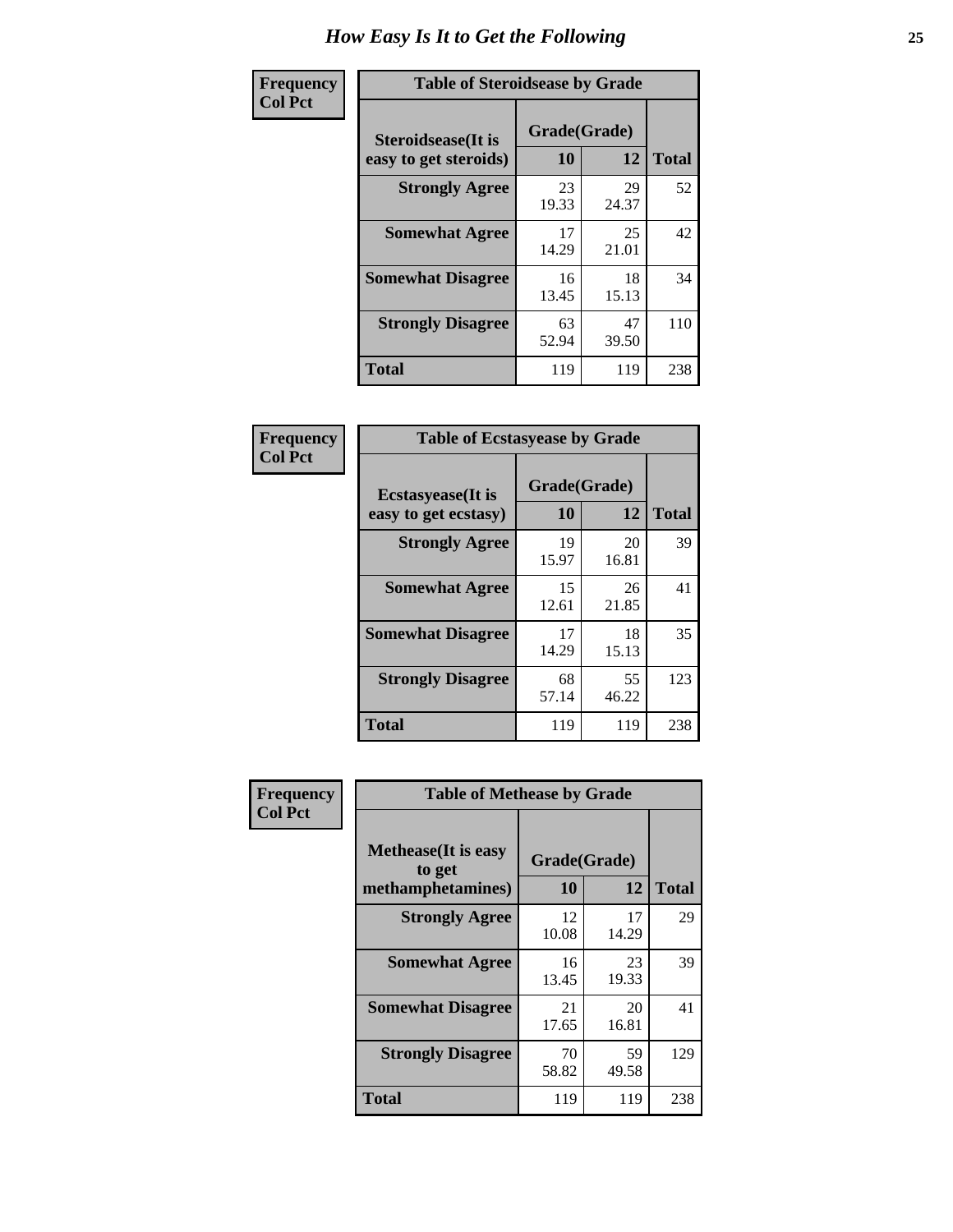| <b>Frequency</b> | <b>Table of Hallucinogensease by Grade</b>               |                    |             |              |
|------------------|----------------------------------------------------------|--------------------|-------------|--------------|
| <b>Col Pct</b>   | Hallucinogensease(It<br>is easy to get<br>hallucinogens) | Grade(Grade)<br>10 | 12          | <b>Total</b> |
|                  | <b>Strongly Agree</b>                                    | 14<br>11.76        | 16<br>13.45 | 30           |
|                  | <b>Somewhat Agree</b>                                    | 13<br>10.92        | 23<br>19.33 | 36           |
|                  | <b>Somewhat Disagree</b>                                 | 22<br>18.49        | 18<br>15.13 | 40           |
|                  | <b>Strongly Disagree</b>                                 | 70<br>58.82        | 62<br>52.10 | 132          |
|                  | <b>Total</b>                                             | 119                | 119         | 238          |

| <b>Table of Prescriptionease by Grade</b>                                                       |             |                    |              |
|-------------------------------------------------------------------------------------------------|-------------|--------------------|--------------|
| <b>Prescriptionease</b> (It<br>is easy to get<br>prescription drugs<br>not prescribed to<br>me) | 10          | Grade(Grade)<br>12 | <b>Total</b> |
| <b>Strongly Agree</b>                                                                           | 45<br>37.82 | 60<br>50.42        | 105          |
| <b>Somewhat Agree</b>                                                                           | 16<br>13.45 | 20<br>16.81        | 36           |
| <b>Somewhat Disagree</b>                                                                        | 12<br>10.08 | 5.88               | 19           |
| <b>Strongly Disagree</b>                                                                        | 46<br>38.66 | 32<br>26.89        | 78           |
| <b>Total</b>                                                                                    | 119         | 119                | 238          |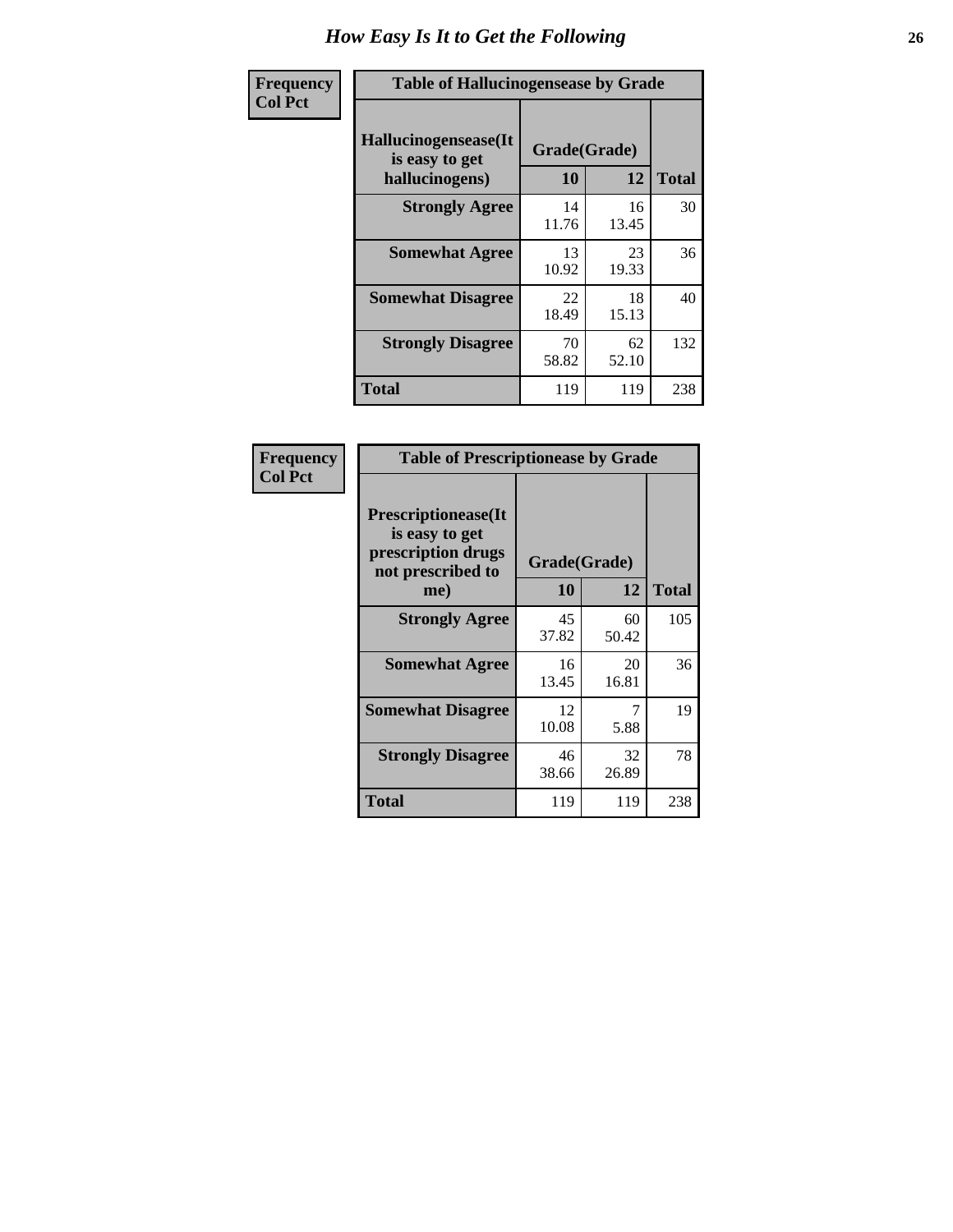### *Age at Onset of Use* **27** *Results for "Age at Onset of Use" questions exclude students who said they did not use that substance*

| <b>Frequency</b> |                                                  |             |                        |      |           | <b>Table of Grade by Alcoholinit</b> |            |             |             |                  |                       |              |
|------------------|--------------------------------------------------|-------------|------------------------|------|-----------|--------------------------------------|------------|-------------|-------------|------------------|-----------------------|--------------|
| <b>Row Pct</b>   | Alcoholinit (I started using alcohol when I was) |             |                        |      |           |                                      |            |             |             |                  |                       |              |
|                  | Grade(Grade)   younger                           | <b>8</b> or | 10                     | 11   | 12        | 13                                   | 14         | 15          | <b>16</b>   | 17               | <b>18 or</b><br>older | <b>Total</b> |
|                  | 10                                               | 7.14        | 7.14                   | 4.76 | 3<br>7.14 | 10<br>23.81                          | 7<br>16.67 | 11<br>26.19 | 2<br>4.76   | $\Omega$<br>0.00 | 2.38                  | 42           |
|                  | 12                                               | 8.77        | $\mathfrak{D}$<br>3.51 | 3.51 | 4<br>7.02 | 5<br>8.77                            | 8.77       | 14<br>24.56 | 11<br>19.30 | 8<br>14.04       | 1.75                  | 57           |
|                  | <b>Total</b>                                     | 8           | 5                      | 4    | 7         | 15                                   | 12         | 25          | 13          | 8                | 2                     | 99           |
|                  |                                                  |             |                        |      |           | Frequency Missing $= 139$            |            |             |             |                  |                       |              |

| <b>Table of Grade by Cigarettesinit</b> |                 |                                                      |           |      |           |                           |            |             |             |                  |                       |              |
|-----------------------------------------|-----------------|------------------------------------------------------|-----------|------|-----------|---------------------------|------------|-------------|-------------|------------------|-----------------------|--------------|
|                                         |                 | Cigarettesinit(I started smoking tobacco when I was) |           |      |           |                           |            |             |             |                  |                       |              |
| Grade(Grade)                            | 8 or<br>vounger | 9                                                    | 10        | 11   | 12        | 13                        | 14         | 15          | 16          | 17               | <b>18 or</b><br>older | <b>Total</b> |
| 10                                      | 3.45            | 3<br>10.34                                           | 3.45      | 6.90 | 2<br>6.90 | 3<br>10.34                | 6<br>20.69 | 9<br>31.03  | 3.45        | $\Omega$<br>0.00 | 3.45                  | 29           |
| 12                                      | 3<br>6.67       | $\Omega$<br>0.00                                     | 2<br>4.44 | 4.44 | 2<br>4.44 | 3<br>6.67                 | 2.22       | 10<br>22.22 | 11<br>24.44 | 7<br>15.56       | 4<br>8.89             | 45           |
| <b>Total</b>                            | $\overline{4}$  | 3                                                    | 3         | 4    | 4         | 6                         | 7          | 19          | 12          | 7                | 5                     | 74           |
|                                         |                 |                                                      |           |      |           | Frequency Missing $= 164$ |            |             |             |                  |                       |              |

| <b>Frequency</b> |                        |                                                     |            |           |                           | <b>Table of Grade by Smokelessinit</b> |           |            |                       |              |  |  |
|------------------|------------------------|-----------------------------------------------------|------------|-----------|---------------------------|----------------------------------------|-----------|------------|-----------------------|--------------|--|--|
| <b>Row Pct</b>   |                        | Smokelessinit(I started chewing tobacco when I was) |            |           |                           |                                        |           |            |                       |              |  |  |
|                  | Grade(Grade)   younger | 8 or                                                | <b>12</b>  | <b>13</b> | 14                        | 15                                     | <b>16</b> | 17         | <b>18 or</b><br>older | <b>Total</b> |  |  |
|                  | 10                     | 6.67                                                | 4<br>26.67 | 33.33     | 6.67                      | 2<br>13.33                             | 6.67      | 0<br>0.00  | 6.67                  | 15           |  |  |
|                  | 12                     | $\mathcal{D}$<br>13.33                              | 0<br>0.00  | 13.33     | $\mathfrak{D}$<br>13.33   | 5<br>33.33                             | 6.67      | 3<br>20.00 | $\Omega$<br>0.00      | 15           |  |  |
|                  | <b>Total</b>           | 3<br>3<br>3<br>7<br>7<br>$\mathfrak{D}$<br>30<br>4  |            |           |                           |                                        |           |            |                       |              |  |  |
|                  |                        |                                                     |            |           | Frequency Missing $= 208$ |                                        |           |            |                       |              |  |  |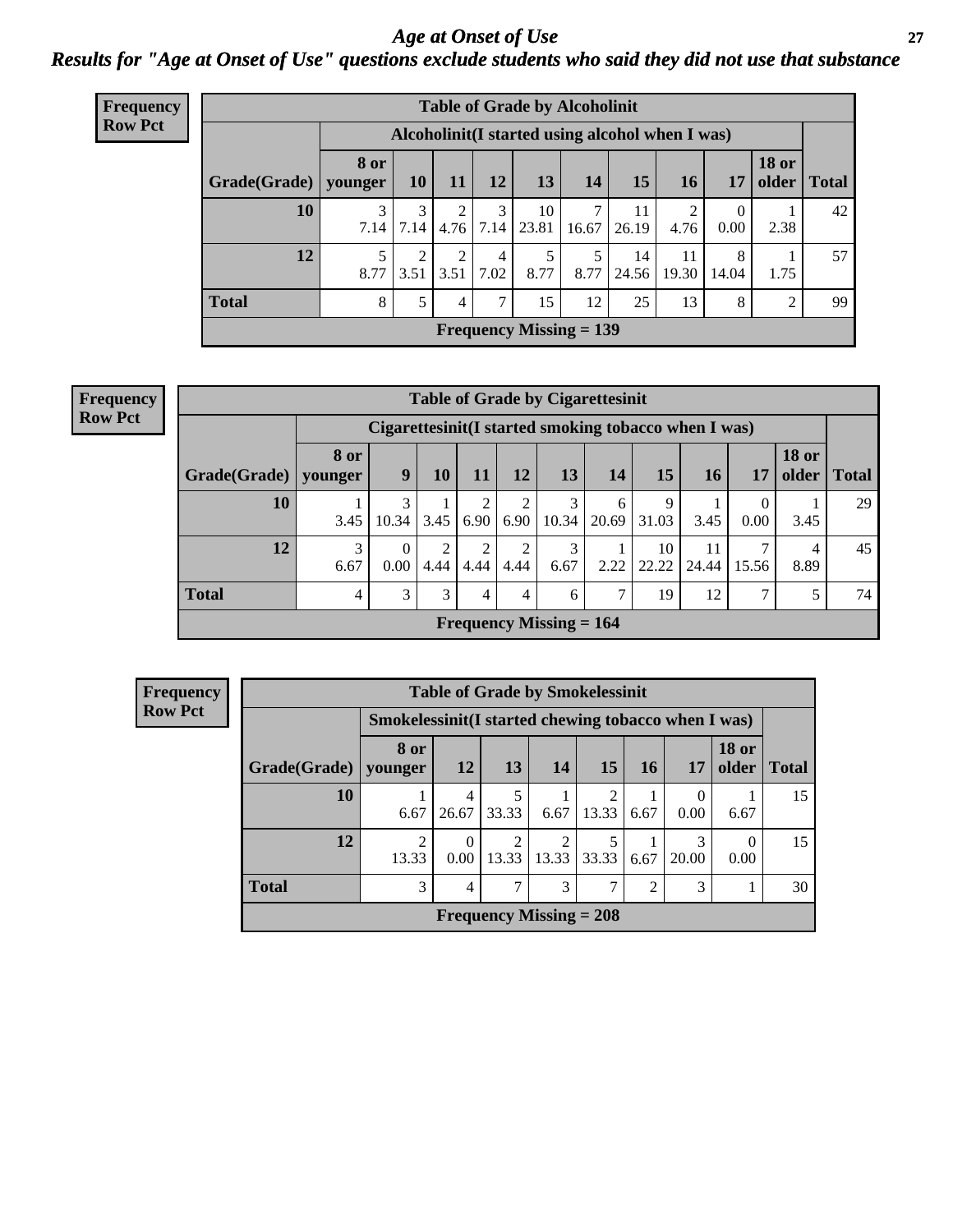#### *Age at Onset of Use* **28**

*Results for "Age at Onset of Use" questions exclude students who said they did not use that substance*

| Frequency      |              | <b>Table of Grade by Marijuanainit</b>               |           |                      |           |                                |       |            |                  |                  |                        |              |
|----------------|--------------|------------------------------------------------------|-----------|----------------------|-----------|--------------------------------|-------|------------|------------------|------------------|------------------------|--------------|
| <b>Row Pct</b> |              | Marijuanainit (I started using marijuana when I was) |           |                      |           |                                |       |            |                  |                  |                        |              |
|                | Grade(Grade) | <b>8 or</b><br>younger                               | <b>10</b> | 11                   | <b>12</b> | 13                             | 14    | 15         | <b>16</b>        | 17               | <b>18 or</b><br>older  | <b>Total</b> |
|                | 10           | 5.88                                                 | 0<br>0.00 | 2<br>11.76           | 5.88      | 4<br>23.53                     | 11.76 | 7<br>41.18 | $\theta$<br>0.00 | $\theta$<br>0.00 | $\Omega$<br>0.00       | 17           |
|                | 12           | 3.45                                                 | 3.45      | $\Omega$<br>$0.00\,$ | 3.45      | 3.45                           | 6.90  | 17.24      | 9<br>31.03       | 24.14            | $\overline{2}$<br>6.90 | 29           |
|                | <b>Total</b> | $\mathcal{D}$                                        |           | $\overline{2}$       | 2         | 5                              | 4     | 12         | 9                | 7                | 2                      | 46           |
|                |              |                                                      |           |                      |           | <b>Frequency Missing = 192</b> |       |            |                  |                  |                        |              |

| Frequency      |                        | <b>Table of Grade by Cocaineinit</b>                  |       |                  |              |  |  |  |  |  |
|----------------|------------------------|-------------------------------------------------------|-------|------------------|--------------|--|--|--|--|--|
| <b>Row Pct</b> |                        | <b>Cocaineinit</b> (I started<br>using cocaine when I | was)  |                  |              |  |  |  |  |  |
|                | Grade(Grade)   younger | 8 or                                                  | 15    | <b>16</b>        | <b>Total</b> |  |  |  |  |  |
|                | 10                     | 100.00                                                | 0.00  | $\Omega$<br>0.00 |              |  |  |  |  |  |
|                | 12                     | 33.33                                                 | 33.33 | 33.33            | 3            |  |  |  |  |  |
|                | <b>Total</b>           | $\overline{2}$                                        |       |                  | 4            |  |  |  |  |  |
|                |                        | <b>Frequency Missing = 234</b>                        |       |                  |              |  |  |  |  |  |

| <b>Frequency</b> |              | <b>Table of Grade by Inhalantsinit</b> |                                                               |           |                         |                       |              |  |  |  |
|------------------|--------------|----------------------------------------|---------------------------------------------------------------|-----------|-------------------------|-----------------------|--------------|--|--|--|
| <b>Row Pct</b>   |              |                                        | <b>Inhalantsinit(I started using</b><br>inhalants when I was) |           |                         |                       |              |  |  |  |
|                  | Grade(Grade) | 8 or<br>younger                        | <b>12</b>                                                     | 13        | 15                      | <b>18 or</b><br>older | <b>Total</b> |  |  |  |
|                  | 10           | $\mathfrak{D}$<br>33.33                | 0.00                                                          | 16.67     | $\overline{c}$<br>33.33 | 16.67                 | 6            |  |  |  |
|                  | 12           | $\mathfrak{D}$<br>66.67                | 33.33                                                         | 0<br>0.00 | 0<br>0.00               | 0.00                  | 3            |  |  |  |
|                  | <b>Total</b> | 4                                      | $\overline{2}$                                                |           |                         |                       |              |  |  |  |
|                  |              | Frequency Missing $= 229$              |                                                               |           |                         |                       |              |  |  |  |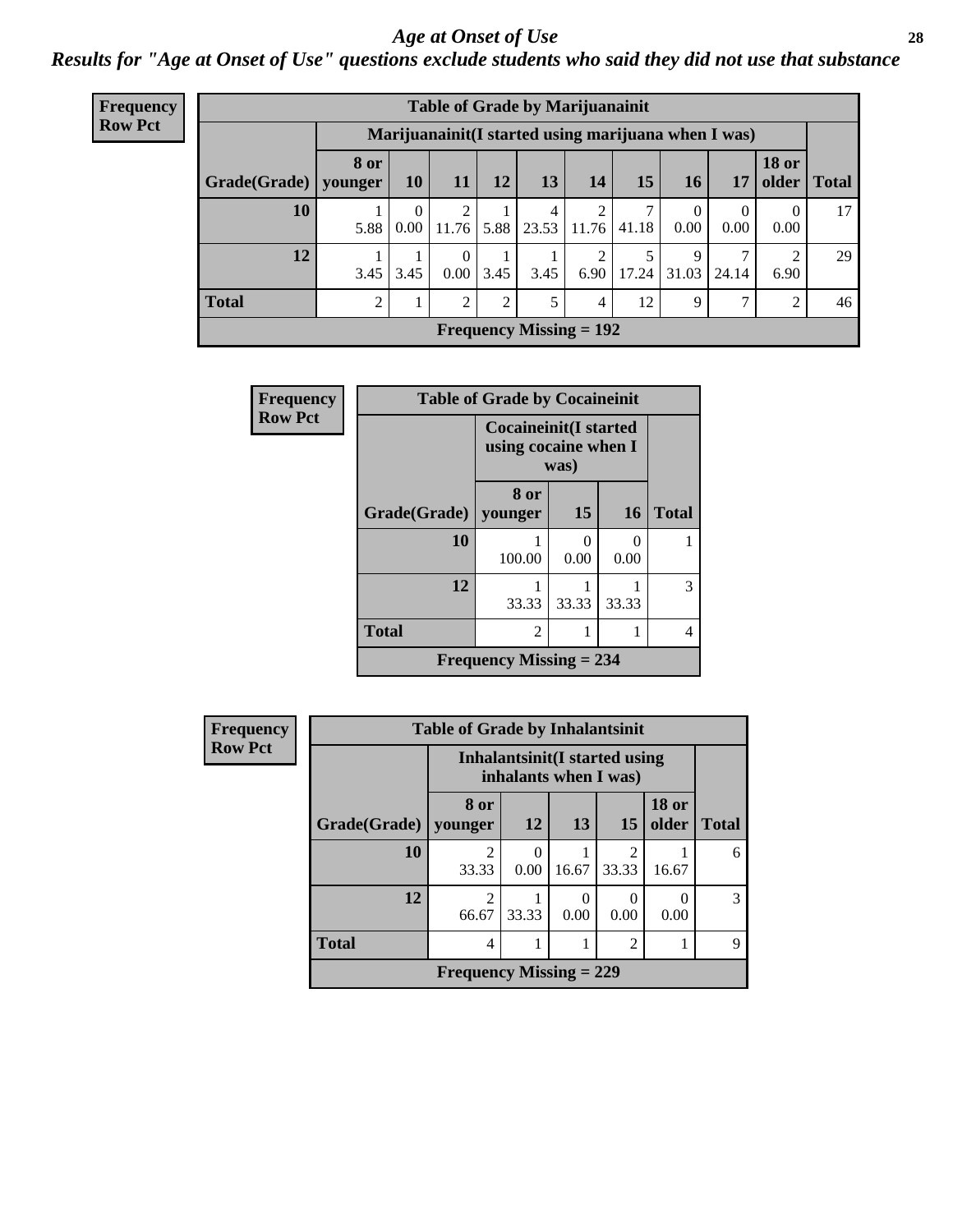#### *Age at Onset of Use* **29**

### *Results for "Age at Onset of Use" questions exclude students who said they did not use that substance*

| <b>Frequency</b> | <b>Table of Grade by Steroidsinit</b> |                                      |                  |                      |           |                |  |
|------------------|---------------------------------------|--------------------------------------|------------------|----------------------|-----------|----------------|--|
| <b>Row Pct</b>   |                                       | <b>Steroidsinit (I started using</b> |                  | steroids when I was) |           |                |  |
|                  | Grade(Grade)                          | 8 or<br>younger                      | 14               | 15                   | <b>16</b> | <b>Total</b>   |  |
|                  | 10                                    | 50.00                                | $\Omega$<br>0.00 | 50.00                | 0.00      | $\mathfrak{D}$ |  |
|                  | 12                                    | 25.00                                | 25.00            | 25.00                | 25.00     | 4              |  |
|                  | <b>Total</b>                          | $\overline{2}$                       |                  | $\overline{2}$       |           | 6              |  |
|                  |                                       | Frequency Missing $= 232$            |                  |                      |           |                |  |

| <b>Frequency</b> | <b>Table of Grade by Ecstasyinit</b>                         |                           |           |                         |              |
|------------------|--------------------------------------------------------------|---------------------------|-----------|-------------------------|--------------|
| <b>Row Pct</b>   | <b>Ecstasyinit(I started</b><br>using ecstasy when I<br>was) |                           |           |                         |              |
|                  | Grade(Grade)                                                 | 8 or<br>younger           | 13        | 15                      | <b>Total</b> |
|                  | 10                                                           | 33.33                     | 33.33     | 33.33                   | 3            |
|                  | 12                                                           | 33.33                     | 0<br>0.00 | $\mathfrak{D}$<br>66.67 | 3            |
|                  | <b>Total</b>                                                 | $\mathfrak{D}$            | 6         |                         |              |
|                  |                                                              | Frequency Missing $= 232$ |           |                         |              |

| <b>Frequency</b> | <b>Table of Grade by Methinit</b> |                                                                       |              |  |
|------------------|-----------------------------------|-----------------------------------------------------------------------|--------------|--|
| <b>Row Pct</b>   |                                   | <b>Methinit(I started</b><br>using<br>methamphetamines<br>when I was) |              |  |
|                  | Grade(Grade)                      | 8 or younger                                                          | <b>Total</b> |  |
|                  | 10                                | 100.00                                                                |              |  |
|                  | 12                                | 100.00                                                                |              |  |
|                  | <b>Total</b>                      | 2                                                                     |              |  |
|                  |                                   | Frequency Missing $= 236$                                             |              |  |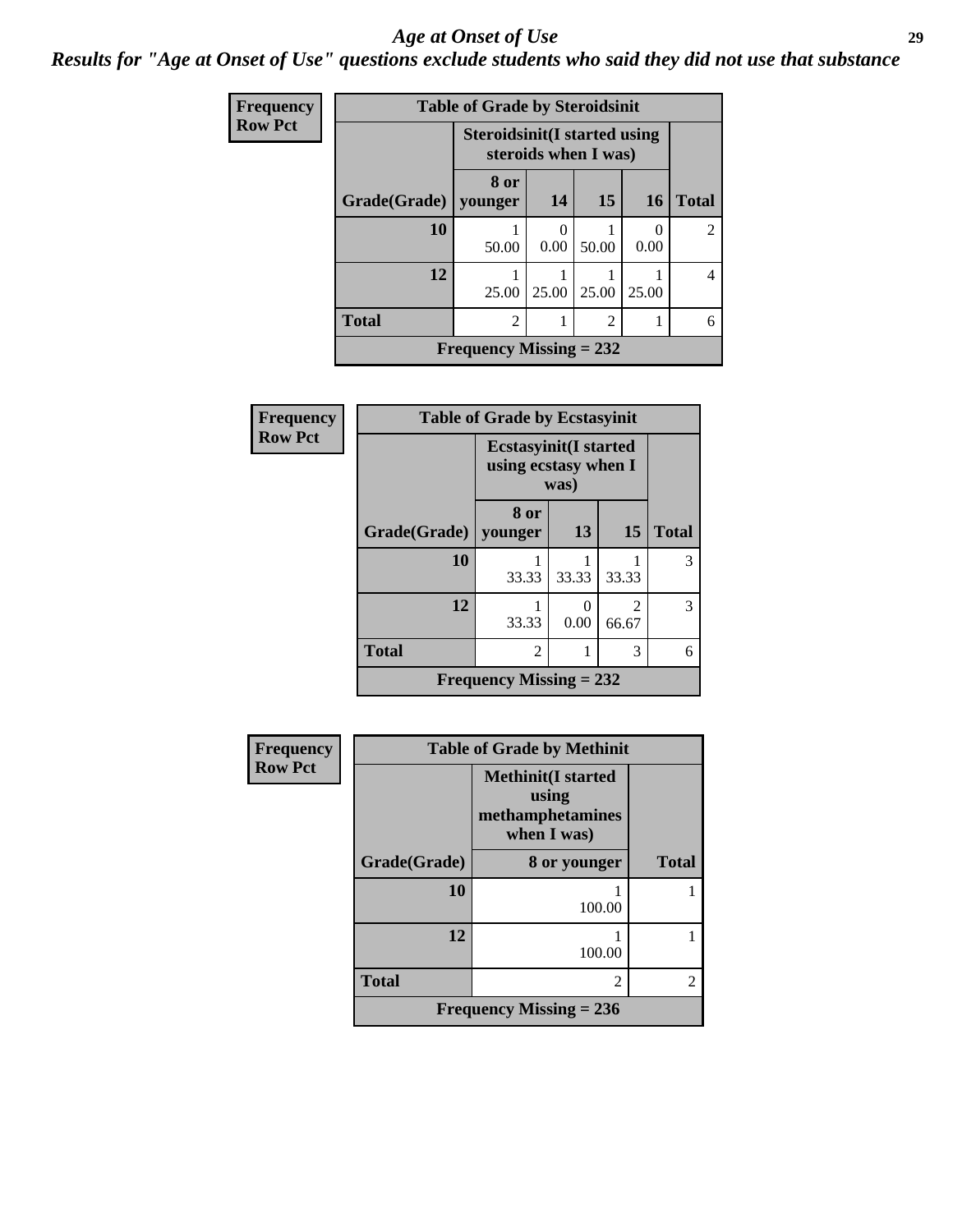#### Age at Onset of Use **30**

*Results for "Age at Onset of Use" questions exclude students who said they did not use that substance*

| <b>Frequency</b> | <b>Table of Grade by Hallucinogensinit</b>                           |                                      |       |           |                |  |
|------------------|----------------------------------------------------------------------|--------------------------------------|-------|-----------|----------------|--|
| <b>Row Pct</b>   | Hallucinogensinit(I<br>started using<br>hallucinogens when I<br>was) |                                      |       |           |                |  |
|                  | Grade(Grade)   younger                                               | 8 or                                 | 12    | <b>17</b> | <b>Total</b>   |  |
|                  | 10                                                                   | $\mathcal{D}_{\mathcal{L}}$<br>66.67 | 33.33 | 0<br>0.00 | 3              |  |
|                  | 12                                                                   | 50.00                                | 0.00  | 50.00     | $\mathfrak{D}$ |  |
|                  | <b>Total</b>                                                         | 3                                    |       |           | 5              |  |
|                  |                                                                      | Frequency Missing $= 233$            |       |           |                |  |

| Frequency      |                                                                                         | <b>Table of Grade by Prescriptioninit</b> |           |                  |                                |                |                  |                         |           |                  |                       |              |
|----------------|-----------------------------------------------------------------------------------------|-------------------------------------------|-----------|------------------|--------------------------------|----------------|------------------|-------------------------|-----------|------------------|-----------------------|--------------|
| <b>Row Pct</b> | Prescriptioninit(I started using prescription drugs not prescribed<br>to me when I was) |                                           |           |                  |                                |                |                  |                         |           |                  |                       |              |
|                | Grade(Grade)                                                                            | <b>8 or</b><br>younger                    | 10        | 11               | 12                             | 13             | 14               | 15                      | <b>16</b> | 17               | <b>18 or</b><br>older | <b>Total</b> |
|                | 10                                                                                      | 2<br>20.00                                | 0<br>0.00 | $\Omega$<br>0.00 | 3<br>30.00                     | 10.00          | 10.00            | 3<br>30.00              | 0.00      | $\theta$<br>0.00 | $\Omega$<br>0.00      | 10           |
|                | 12                                                                                      | 10.00                                     | 10.00     | 10.00            | 10.00                          | 10.00          | $\Omega$<br>0.00 | $\overline{c}$<br>20.00 | 10.00     | 10.00            | 10.00                 | 10           |
|                | <b>Total</b>                                                                            | 3                                         |           |                  | 4                              | $\overline{2}$ |                  | 5                       |           |                  |                       | 20           |
|                |                                                                                         |                                           |           |                  | <b>Frequency Missing = 218</b> |                |                  |                         |           |                  |                       |              |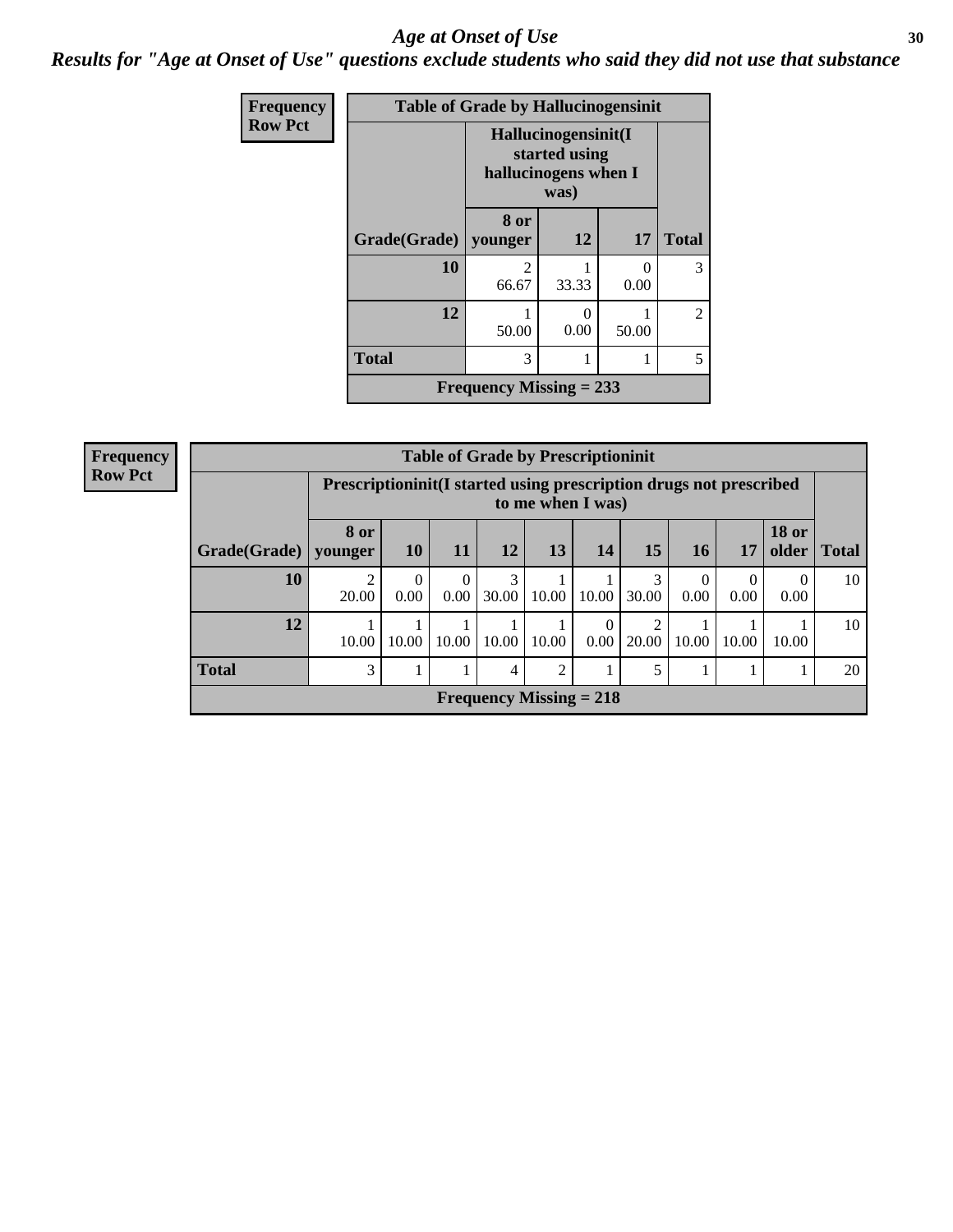| Frequency      | <b>Table of Alcoholharm by Grade</b>          |                    |             |              |
|----------------|-----------------------------------------------|--------------------|-------------|--------------|
| <b>Col Pct</b> | Alcoholharm(I<br>think alcohol is<br>harmful) | Grade(Grade)<br>10 | 12          | <b>Total</b> |
|                | <b>Strongly Agree</b>                         | 62<br>52.10        | 56<br>47.06 | 118          |
|                | <b>Somewhat Agree</b>                         | 27<br>22.69        | 39<br>32.77 | 66           |
|                | <b>Somewhat Disagree</b>                      | 13<br>10.92        | 17<br>14.29 | 30           |
|                | <b>Strongly Disagree</b>                      | 17<br>14.29        | 7<br>5.88   | 24           |
|                | <b>Total</b>                                  | 119                | 119         | 238          |

| <b>Table of Cigarettesharm by Grade</b>                  |                    |                        |     |  |  |  |
|----------------------------------------------------------|--------------------|------------------------|-----|--|--|--|
| Cigarettesharm(I<br>think smoking<br>tobacco is harmful) | Grade(Grade)<br>10 | <b>Total</b>           |     |  |  |  |
| <b>Strongly Agree</b>                                    | 86<br>72.27        | 86<br>72.27            | 172 |  |  |  |
| <b>Somewhat Agree</b>                                    | 14<br>11.76        | 26<br>21.85            | 40  |  |  |  |
| <b>Somewhat Disagree</b>                                 | 6<br>5.04          | 5<br>4.20              | 11  |  |  |  |
| <b>Strongly Disagree</b>                                 | 13<br>10.92        | $\mathfrak{D}$<br>1.68 | 15  |  |  |  |
| <b>Total</b>                                             | 119                | 119                    | 238 |  |  |  |

| Frequency      | <b>Table of Smokelessharm by Grade</b>                  |                           |             |              |  |
|----------------|---------------------------------------------------------|---------------------------|-------------|--------------|--|
| <b>Col Pct</b> | Smokelessharm(I<br>think chewing<br>tobacco is harmful) | Grade(Grade)<br><b>10</b> | 12          | <b>Total</b> |  |
|                | <b>Strongly Agree</b>                                   | 87<br>73.11               | 81<br>68.07 | 168          |  |
|                | <b>Somewhat Agree</b>                                   | 14<br>11.76               | 29<br>24.37 | 43           |  |
|                | <b>Somewhat Disagree</b>                                | 4<br>3.36                 | 5.88        | 11           |  |
|                | <b>Strongly Disagree</b>                                | 14<br>11.76               | 2<br>1.68   | 16           |  |
|                | <b>Total</b>                                            | 119                       | 119         | 238          |  |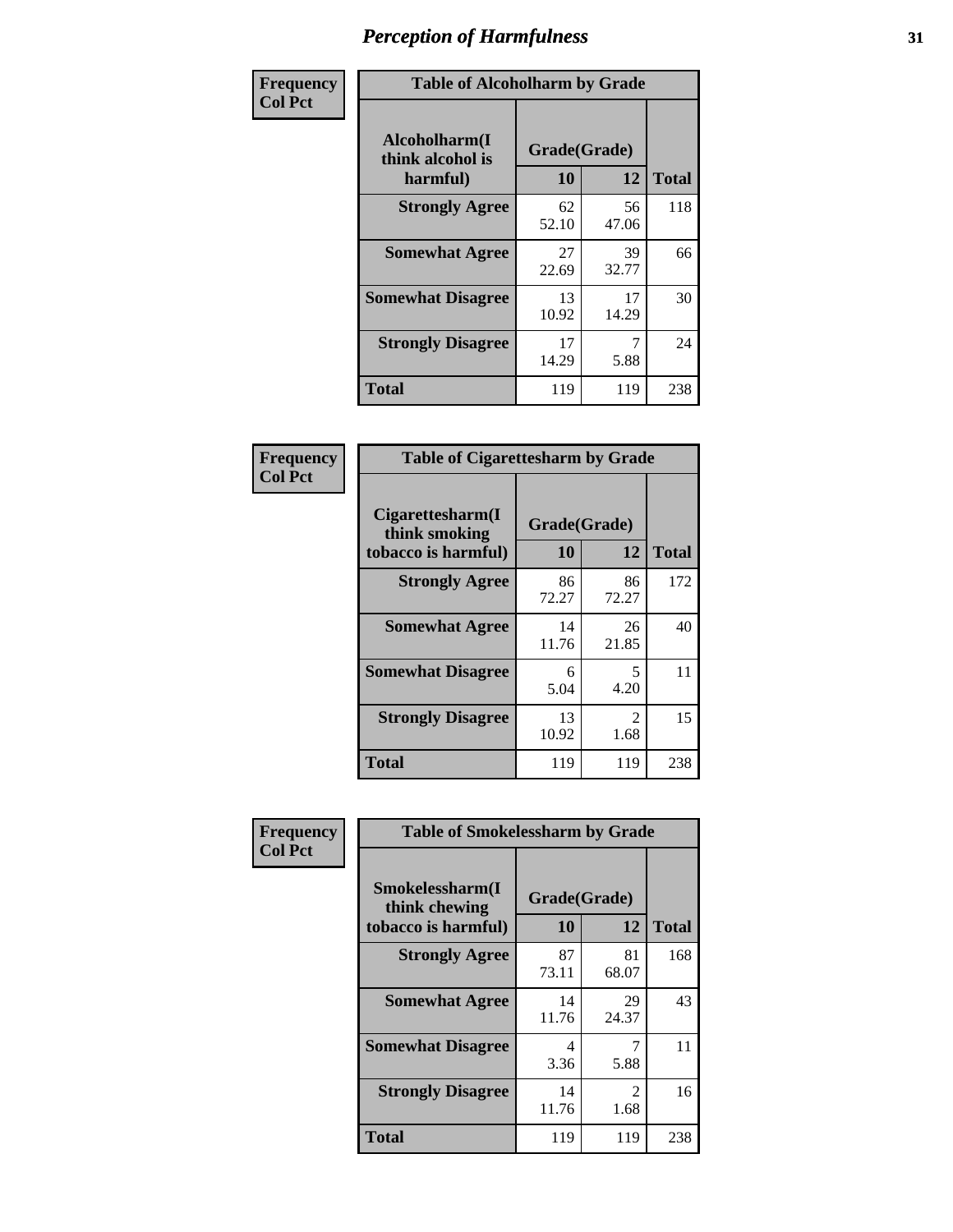| Frequency      |                                                   | <b>Table of Marijuanaharm by Grade</b> |             |              |  |  |
|----------------|---------------------------------------------------|----------------------------------------|-------------|--------------|--|--|
| <b>Col Pct</b> | Marijuanaharm(I<br>think marijuana is<br>harmful) | Grade(Grade)<br>10                     | 12          | <b>Total</b> |  |  |
|                | <b>Strongly Agree</b>                             | 83<br>69.75                            | 79<br>66.39 | 162          |  |  |
|                | <b>Somewhat Agree</b>                             | 9<br>7.56                              | 15<br>12.61 | 24           |  |  |
|                | <b>Somewhat Disagree</b>                          | 4<br>3.36                              | 13<br>10.92 | 17           |  |  |
|                | <b>Strongly Disagree</b>                          | 23<br>19.33                            | 12<br>10.08 | 35           |  |  |
|                | <b>Total</b>                                      | 119                                    | 119         | 238          |  |  |

| <b>Table of Cocaineharm by Grade</b>          |                    |                           |     |  |  |  |
|-----------------------------------------------|--------------------|---------------------------|-----|--|--|--|
| Cocaineharm(I<br>think cocaine is<br>harmful) | Grade(Grade)<br>10 | <b>Total</b>              |     |  |  |  |
| <b>Strongly Agree</b>                         | 101<br>84.87       | 107<br>89.92              | 208 |  |  |  |
| <b>Somewhat Agree</b>                         | 4<br>3.36          | 5.88                      | 11  |  |  |  |
| <b>Somewhat Disagree</b>                      | 2<br>1.68          | $\mathbf{\Omega}$<br>0.00 | 2   |  |  |  |
| <b>Strongly Disagree</b>                      | 12<br>10.08        | 5<br>4.20                 | 17  |  |  |  |
| <b>Total</b>                                  | 119                | 119                       | 238 |  |  |  |

| Frequency      | <b>Table of Inhalantsharm by Grade</b>              |                          |             |              |  |  |  |
|----------------|-----------------------------------------------------|--------------------------|-------------|--------------|--|--|--|
| <b>Col Pct</b> | Inhalantsharm(I)<br>think inhalants are<br>harmful) | Grade(Grade)<br>12<br>10 |             | <b>Total</b> |  |  |  |
|                | <b>Strongly Agree</b>                               | 95<br>79.83              | 96<br>80.67 | 191          |  |  |  |
|                | <b>Somewhat Agree</b>                               | 5.88                     | 13<br>10.92 | 20           |  |  |  |
|                | <b>Somewhat Disagree</b>                            | 5<br>4.20                | 6<br>5.04   | 11           |  |  |  |
|                | <b>Strongly Disagree</b>                            | 12<br>10.08              | 4<br>3.36   | 16           |  |  |  |
|                | <b>Total</b>                                        | 119                      | 119         | 238          |  |  |  |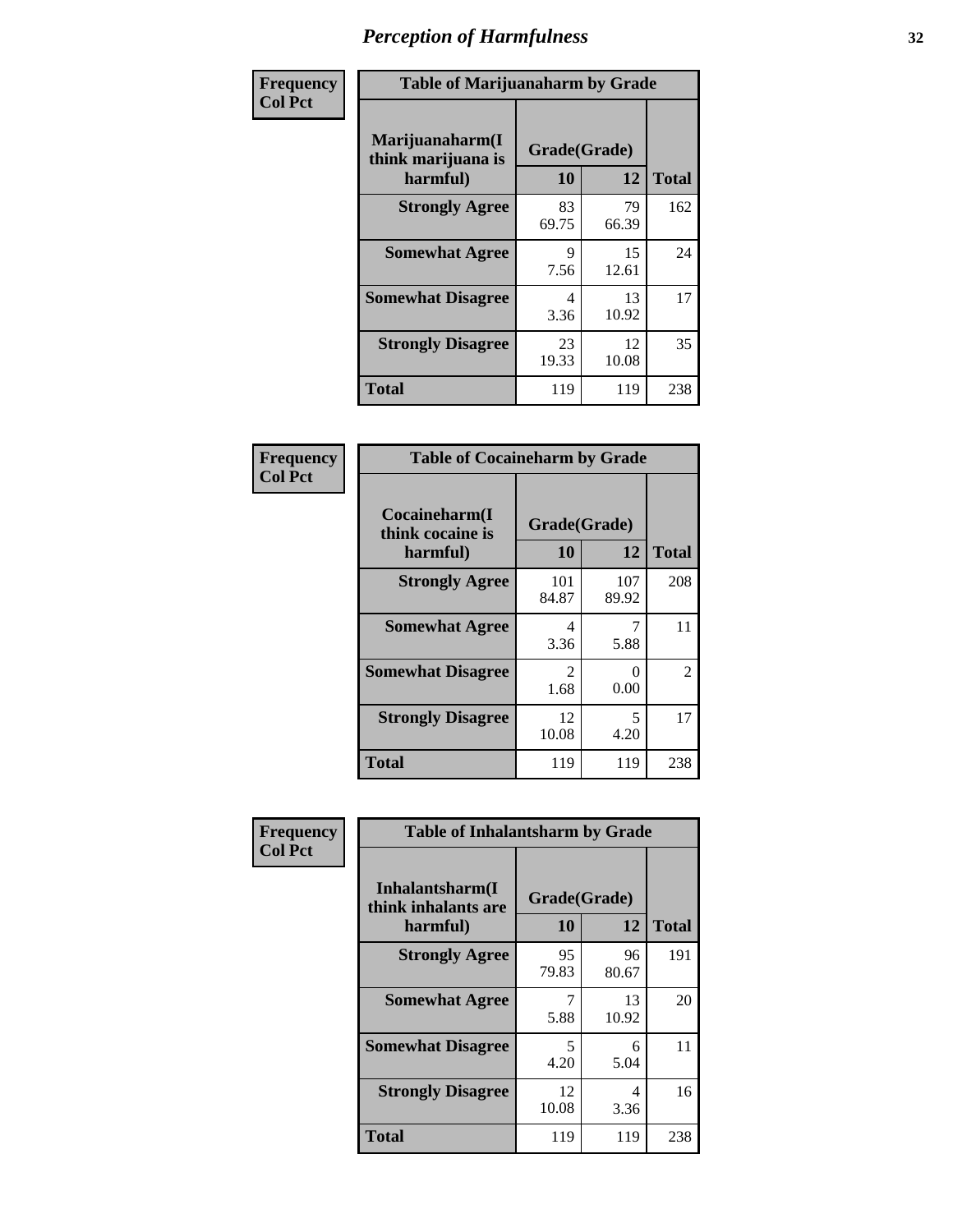| Frequency      | <b>Table of Steroidsharm by Grade</b>            |                        |             |              |
|----------------|--------------------------------------------------|------------------------|-------------|--------------|
| <b>Col Pct</b> | Steroidsharm(I<br>think steroids are<br>harmful) | Grade(Grade)<br>10     | 12          | <b>Total</b> |
|                | <b>Strongly Agree</b>                            | 92<br>77.31            | 93<br>78.15 | 185          |
|                | <b>Somewhat Agree</b>                            | 12<br>10.08            | 15<br>12.61 | 27           |
|                | <b>Somewhat Disagree</b>                         | $\mathfrak{D}$<br>1.68 | 4<br>3.36   | 6            |
|                | <b>Strongly Disagree</b>                         | 13<br>10.92            | 7<br>5.88   | 20           |
|                | <b>Total</b>                                     | 119                    | 119         | 238          |

| <b>Table of Ecstasyharm by Grade</b>          |                    |              |              |  |
|-----------------------------------------------|--------------------|--------------|--------------|--|
| Ecstasyharm(I<br>think ecstasy is<br>harmful) | Grade(Grade)<br>10 | 12           | <b>Total</b> |  |
| <b>Strongly Agree</b>                         | 97<br>81.51        | 100<br>84.03 | 197          |  |
| <b>Somewhat Agree</b>                         | 5<br>4.20          | 11<br>9.24   | 16           |  |
| <b>Somewhat Disagree</b>                      | 3<br>2.52          | 3<br>2.52    | 6            |  |
| <b>Strongly Disagree</b>                      | 14<br>11.76        | 5<br>4.20    | 19           |  |
| <b>Total</b>                                  | 119                | 119          | 238          |  |

| Frequency      | <b>Table of Methharm by Grade</b>                            |                           |              |              |
|----------------|--------------------------------------------------------------|---------------------------|--------------|--------------|
| <b>Col Pct</b> | <b>Methharm</b> (I think<br>methamphetamines<br>are harmful) | Grade(Grade)<br><b>10</b> | 12           | <b>Total</b> |
|                | <b>Strongly Agree</b>                                        | 100<br>84.03              | 103<br>86.55 | 203          |
|                | <b>Somewhat Agree</b>                                        | 6<br>5.04                 | 12<br>10.08  | 18           |
|                | <b>Somewhat Disagree</b>                                     | $\mathfrak{D}$<br>1.68    | 0<br>0.00    | 2            |
|                | <b>Strongly Disagree</b>                                     | 11<br>9.24                | 4<br>3.36    | 15           |
|                | <b>Total</b>                                                 | 119                       | 119          | 238          |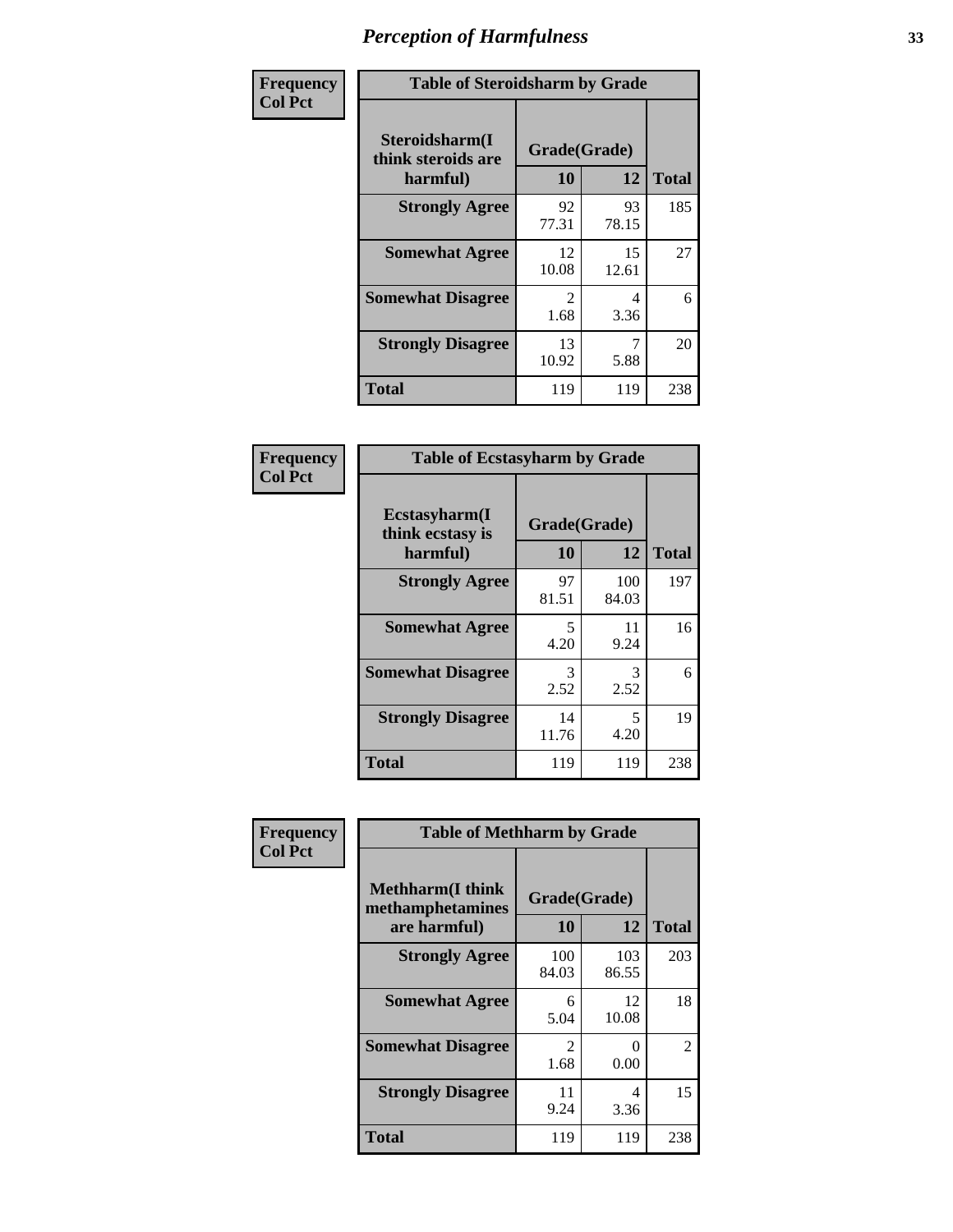| Frequency      | <b>Table of Hallucinogensharm by Grade</b>                 |                        |              |                |
|----------------|------------------------------------------------------------|------------------------|--------------|----------------|
| <b>Col Pct</b> | Hallucinogensharm(I<br>think hallucinogens<br>are harmful) | Grade(Grade)<br>10     | 12           | <b>Total</b>   |
|                | <b>Strongly Agree</b>                                      | 100<br>84.03           | 105<br>88.24 | 205            |
|                | <b>Somewhat Agree</b>                                      | 6<br>5.04              | 10<br>8.40   | 16             |
|                | <b>Somewhat Disagree</b>                                   | $\mathfrak{D}$<br>1.68 | 0<br>0.00    | $\overline{2}$ |
|                | <b>Strongly Disagree</b>                                   | 11<br>9.24             | 4<br>3.36    | 15             |
|                | <b>Total</b>                                               | 119                    | 119          | 238            |

| <b>Table of Prescriptionharm by Grade</b>                                 |              |             |              |  |
|---------------------------------------------------------------------------|--------------|-------------|--------------|--|
| Prescriptionharm(I<br>think prescription<br>drugs not<br>prescribed to me | Grade(Grade) |             |              |  |
| are harmful)                                                              | 10           | 12          | <b>Total</b> |  |
| <b>Strongly Agree</b>                                                     | 86<br>72.27  | 87<br>73.11 | 173          |  |
| <b>Somewhat Agree</b>                                                     | 14<br>11.76  | 20<br>16.81 | 34           |  |
| <b>Somewhat Disagree</b>                                                  | 6<br>5.04    | 8<br>6.72   | 14           |  |
| <b>Strongly Disagree</b>                                                  | 13<br>10.92  | 4<br>3.36   | 17           |  |
| <b>Total</b>                                                              | 119          | 119         | 238          |  |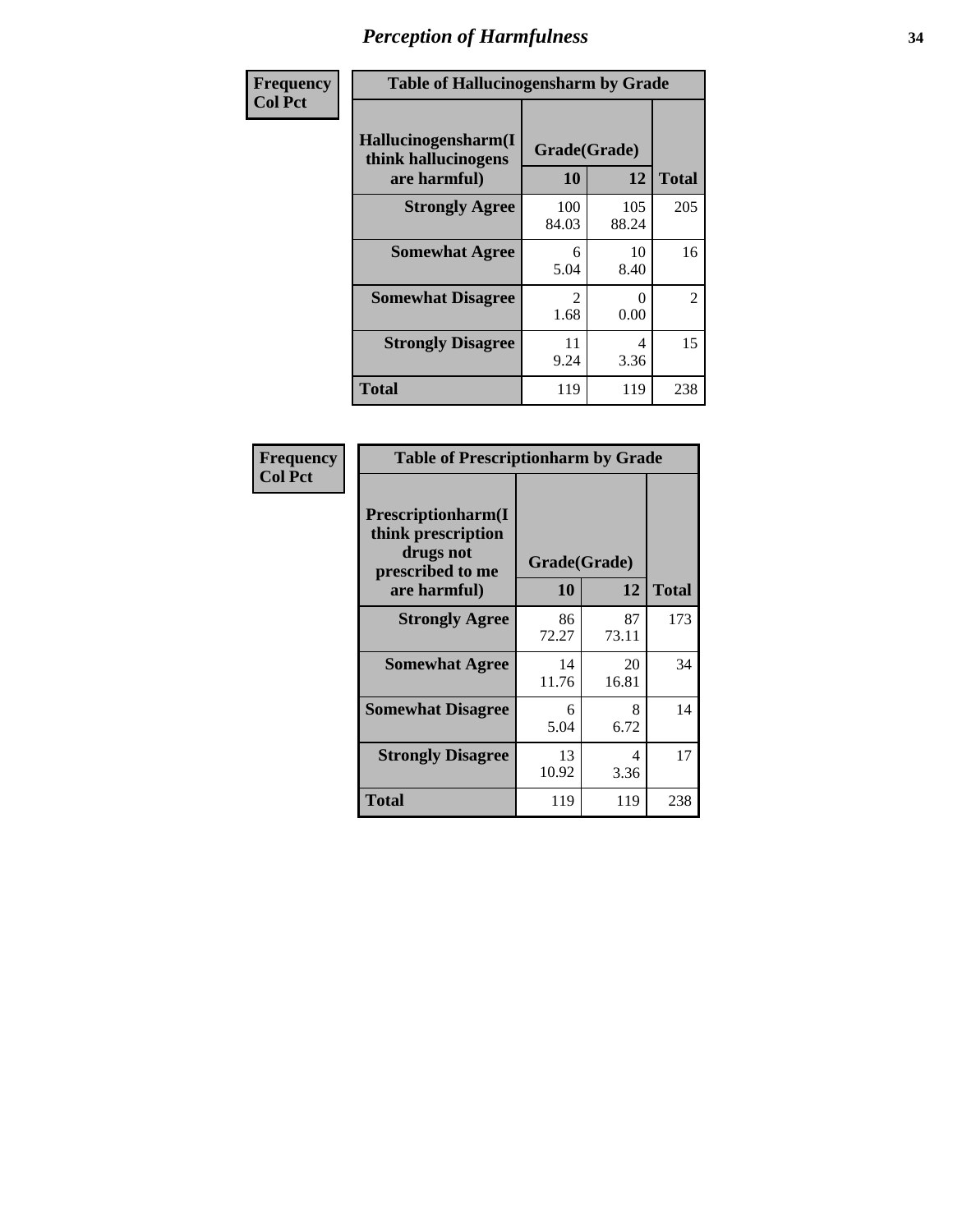# *Disapproval by Adults* **35**

| Frequency      | <b>Table of Alcoholadult by Grade</b>                                 |                    |             |              |
|----------------|-----------------------------------------------------------------------|--------------------|-------------|--------------|
| <b>Col Pct</b> | <b>Alcoholadult</b> (Adults<br>would disapprove if<br>I used alcohol) | Grade(Grade)<br>10 | 12          | <b>Total</b> |
|                | <b>Strongly Agree</b>                                                 | 70<br>58.82        | 67<br>56.30 | 137          |
|                | <b>Somewhat Agree</b>                                                 | 21<br>17.65        | 28<br>23.53 | 49           |
|                | <b>Somewhat Disagree</b>                                              | 19<br>15.97        | 11<br>9.24  | 30           |
|                | <b>Strongly Disagree</b>                                              | 9<br>7.56          | 13<br>10.92 | 22           |
|                | <b>Total</b>                                                          | 119                | 119         | 238          |

| <b>Table of Tobaccoadult by Grade</b>                                 |                    |             |              |  |  |
|-----------------------------------------------------------------------|--------------------|-------------|--------------|--|--|
| <b>Tobaccoadult</b> (Adults<br>would disapprove if<br>I used tobacco) | Grade(Grade)<br>10 | 12          | <b>Total</b> |  |  |
| <b>Strongly Agree</b>                                                 | 90<br>75.63        | 77<br>64.71 | 167          |  |  |
| <b>Somewhat Agree</b>                                                 | 6<br>5.04          | 20<br>16.81 | 26           |  |  |
| <b>Somewhat Disagree</b>                                              | 13<br>10.92        | 9<br>7.56   | 22           |  |  |
| <b>Strongly Disagree</b>                                              | 10<br>8.40         | 13<br>10.92 | 23           |  |  |
| Total                                                                 | 119                | 119         | 238          |  |  |

| Frequency<br><b>Col Pct</b> | <b>Table of Marijuanaadult by Grade</b>                           |                    |             |              |
|-----------------------------|-------------------------------------------------------------------|--------------------|-------------|--------------|
|                             | Marijuanaadult(Adults<br>would disapprove if I<br>used marijuana) | Grade(Grade)<br>10 | 12          | <b>Total</b> |
|                             | <b>Strongly Agree</b>                                             | 98<br>82.35        | 99<br>83.19 | 197          |
|                             | <b>Somewhat Agree</b>                                             | 7<br>5.88          | 7<br>5.88   | 14           |
|                             | <b>Somewhat Disagree</b>                                          | 4<br>3.36          | 3<br>2.52   |              |
|                             | <b>Strongly Disagree</b>                                          | 10<br>8.40         | 10<br>8.40  | 20           |
|                             | <b>Total</b>                                                      | 119                | 119         | 238          |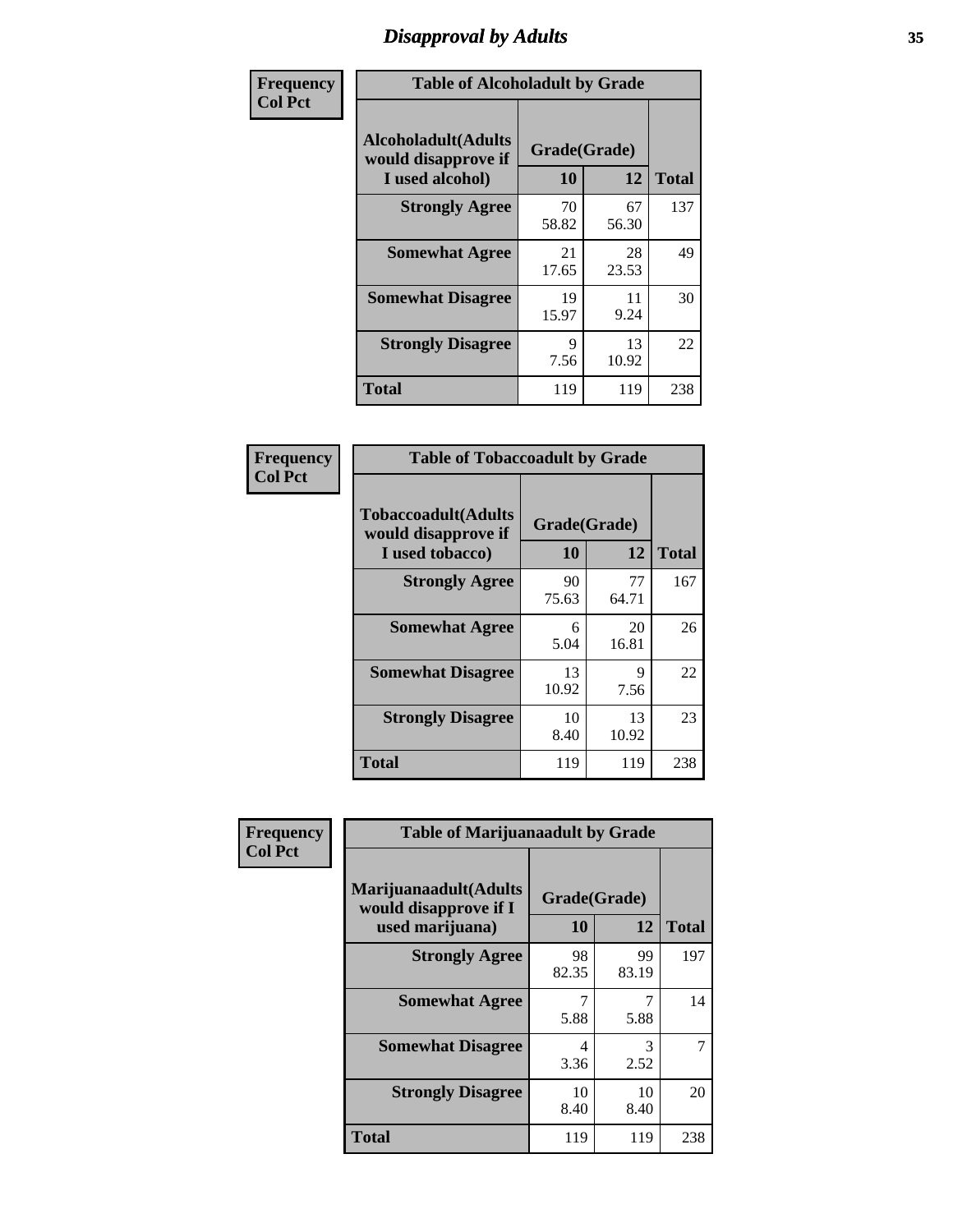# *Disapproval by Adults* **36**

| <b>Frequency</b> | <b>Table of Otherdrugadult by Grade</b>                                     |                    |              |              |
|------------------|-----------------------------------------------------------------------------|--------------------|--------------|--------------|
| <b>Col Pct</b>   | <b>Otherdrugadult</b> (Adults<br>would disapprove if I<br>used other drugs) | Grade(Grade)<br>10 | 12           | <b>Total</b> |
|                  | <b>Strongly Agree</b>                                                       | 102<br>85.71       | 105<br>88.24 | 207          |
|                  | <b>Somewhat Agree</b>                                                       | 6<br>5.04          | 2<br>1.68    | 8            |
|                  | <b>Somewhat Disagree</b>                                                    | 0.84               | 0<br>0.00    |              |
|                  | <b>Strongly Disagree</b>                                                    | 10<br>8.40         | 12<br>10.08  | 22           |
|                  | <b>Total</b>                                                                | 119                | 119          | 238          |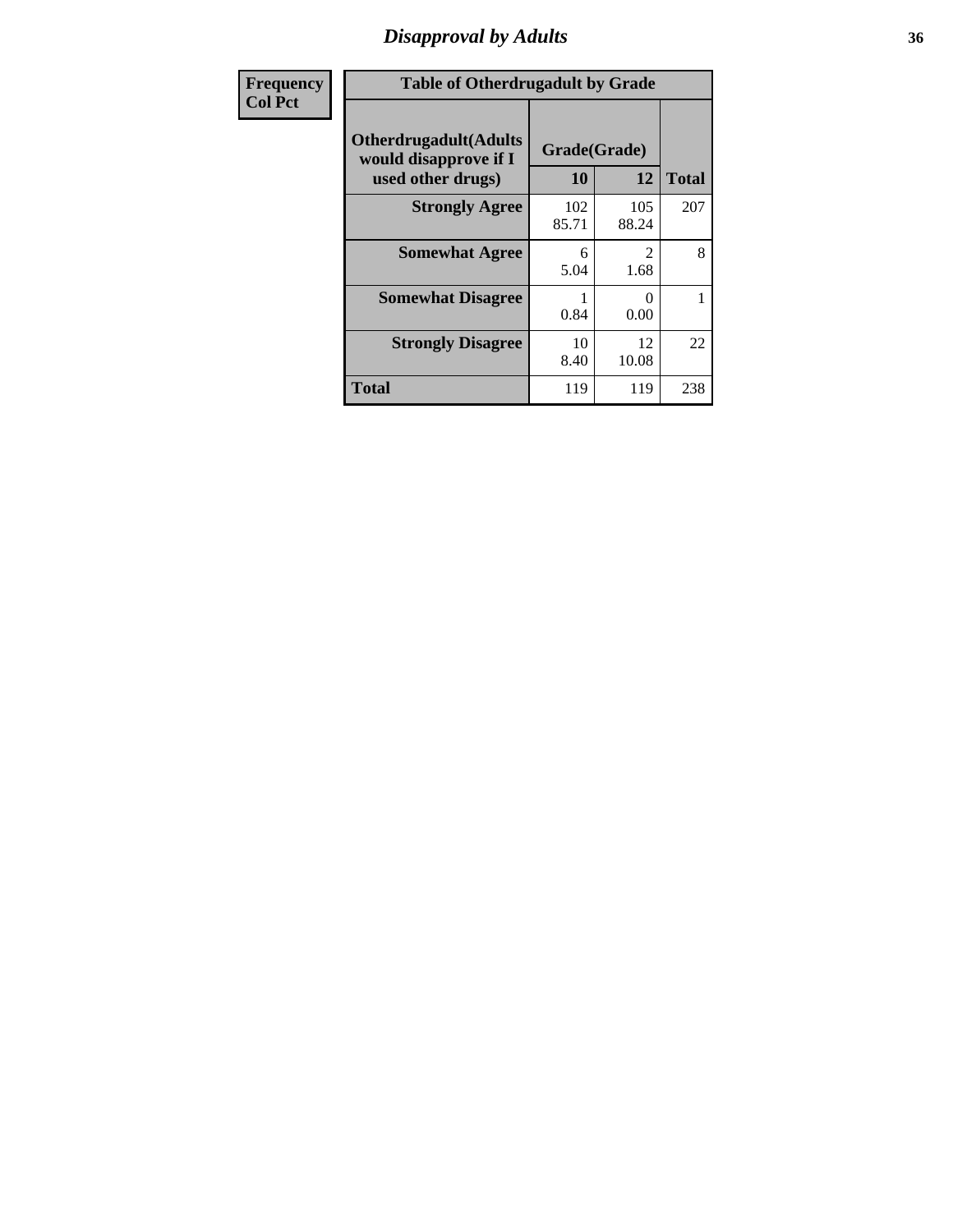# *Disapproval by Peers* **37**

| Frequency      | <b>Table of Alcoholpeer by Grade</b>                    |              |             |              |  |
|----------------|---------------------------------------------------------|--------------|-------------|--------------|--|
| <b>Col Pct</b> | Alcoholpeer(My<br>friends would<br>disapprove if I used | Grade(Grade) |             |              |  |
|                | alcohol)                                                | 10           | 12          | <b>Total</b> |  |
|                | <b>Strongly Agree</b>                                   | 36<br>30.25  | 25<br>21.01 | 61           |  |
|                | <b>Somewhat Agree</b>                                   | 28<br>23.53  | 22<br>18.49 | 50           |  |
|                | <b>Somewhat Disagree</b>                                | 23<br>19.33  | 27<br>22.69 | 50           |  |
|                | <b>Strongly Disagree</b>                                | 32<br>26.89  | 45<br>37.82 | 77           |  |
|                | Total                                                   | 119          | 119         | 238          |  |

| Frequency      | <b>Table of Tobaccopeer by Grade</b>                                |                    |             |              |
|----------------|---------------------------------------------------------------------|--------------------|-------------|--------------|
| <b>Col Pct</b> | Tobaccopeer(My<br>friends would<br>disapprove if I used<br>tobacco) | Grade(Grade)<br>10 | 12          | <b>Total</b> |
|                | <b>Strongly Agree</b>                                               | 57<br>47.90        | 38<br>31.93 | 95           |
|                | <b>Somewhat Agree</b>                                               | 17<br>14.29        | 13<br>10.92 | 30           |
|                | <b>Somewhat Disagree</b>                                            | 14<br>11.76        | 23<br>19.33 | 37           |
|                | <b>Strongly Disagree</b>                                            | 31<br>26.05        | 45<br>37.82 | 76           |
|                | Total                                                               | 119                | 119         | 238          |

| Frequency      | <b>Table of Marijuanapeer by Grade</b> |              |             |              |
|----------------|----------------------------------------|--------------|-------------|--------------|
| <b>Col Pct</b> | Marijuanapeer(My<br>friends would      | Grade(Grade) |             |              |
|                | disapprove if I used<br>marijuana)     | 10           | 12          | <b>Total</b> |
|                | <b>Strongly Agree</b>                  | 62<br>52.10  | 50<br>42.02 | 112          |
|                | <b>Somewhat Agree</b>                  | 20<br>16.81  | 20<br>16.81 | 40           |
|                | <b>Somewhat Disagree</b>               | 10<br>8.40   | 14<br>11.76 | 24           |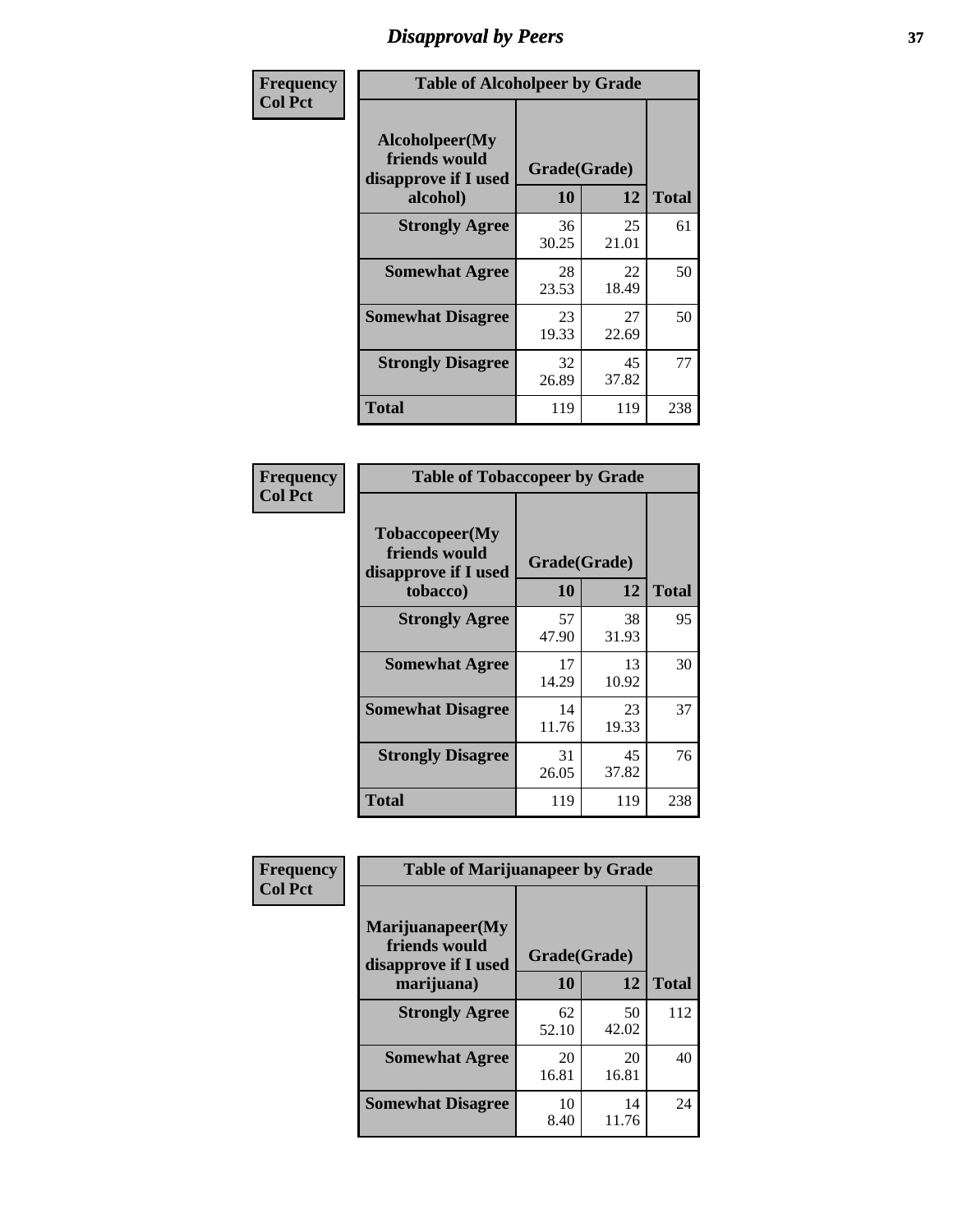# *Disapproval by Peers* **38**

| <b>Frequency</b> | <b>Table of Marijuanapeer by Grade</b>                                  |                           |             |              |  |
|------------------|-------------------------------------------------------------------------|---------------------------|-------------|--------------|--|
| <b>Col Pct</b>   | Marijuanapeer(My<br>friends would<br>disapprove if I used<br>marijuana) | Grade(Grade)<br><b>10</b> | 12          | <b>Total</b> |  |
|                  | <b>Strongly Disagree</b>                                                | 27<br>22.69               | 35<br>29.41 | 62           |  |
|                  | <b>Total</b>                                                            | 119                       | 119         | 238          |  |

| <b>Frequency</b> | <b>Table of Otherdrugpeer by Grade</b>                                    |                           |             |              |
|------------------|---------------------------------------------------------------------------|---------------------------|-------------|--------------|
| <b>Col Pct</b>   | Otherdrugpeer(My<br>friends would<br>disapprove if I used<br>other drugs) | Grade(Grade)<br><b>10</b> | 12          | <b>Total</b> |
|                  | <b>Strongly Agree</b>                                                     | 69<br>57.98               | 69<br>57.98 | 138          |
|                  | <b>Somewhat Agree</b>                                                     | 20<br>16.81               | 15<br>12.61 | 35           |
|                  | <b>Somewhat Disagree</b>                                                  | 7<br>5.88                 | 8<br>6.72   | 15           |
|                  | <b>Strongly Disagree</b>                                                  | 23<br>19.33               | 27<br>22.69 | 50           |
|                  | <b>Total</b>                                                              | 119                       | 119         | 238          |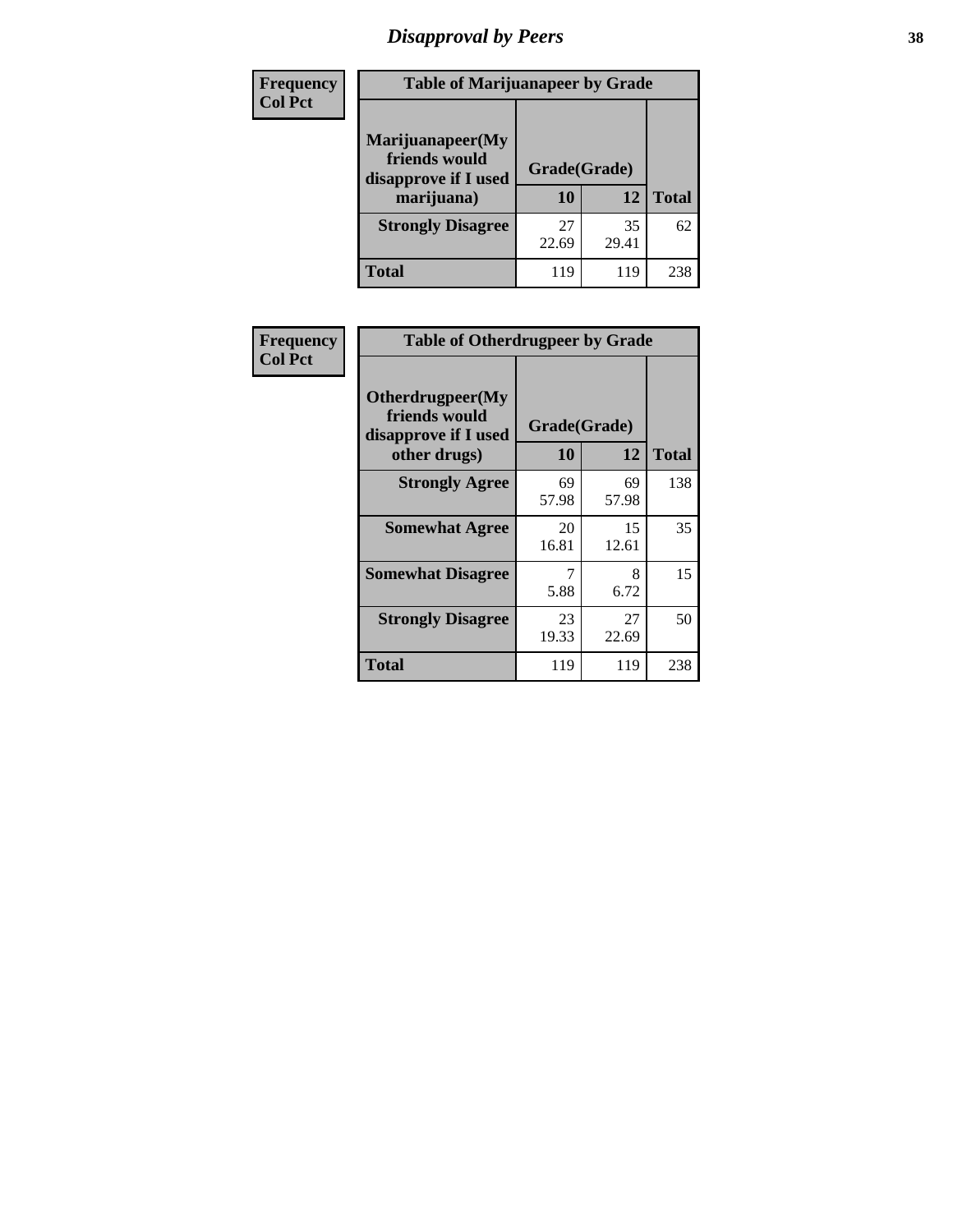| Frequency      | <b>Table of Alcohollocation1 by Grade</b> |              |             |              |
|----------------|-------------------------------------------|--------------|-------------|--------------|
| <b>Col Pct</b> | <b>Alcohollocation1(Places</b>            | Grade(Grade) |             |              |
|                | <b>Friends Use Alcohol)</b>               | 10           | 12          | <b>Total</b> |
|                |                                           | 60<br>50.42  | 81<br>68.07 | 141          |
|                | Do Not Use                                | 59<br>49.58  | 38<br>31.93 | 97           |
|                | <b>Total</b>                              | 119          | 119         | 238          |

| <b>Frequency</b> | <b>Table of Alcohollocation2 by Grade</b>                     |                    |             |              |
|------------------|---------------------------------------------------------------|--------------------|-------------|--------------|
| <b>Col Pct</b>   | <b>Alcohollocation2(Places</b><br><b>Friends Use Alcohol)</b> | Grade(Grade)<br>10 | 12          | <b>Total</b> |
|                  |                                                               | 74<br>62.18        | 72<br>60.50 | 146          |
|                  | Home                                                          | 45<br>37.82        | 47<br>39.50 | 92           |
|                  | <b>Total</b>                                                  | 119                | 119         | 238          |

| Frequency<br><b>Col Pct</b> | <b>Table of Alcohollocation 3 by Grade</b>                    |                    |              |              |
|-----------------------------|---------------------------------------------------------------|--------------------|--------------|--------------|
|                             | <b>Alcohollocation3(Places</b><br><b>Friends Use Alcohol)</b> | Grade(Grade)<br>10 | 12           | <b>Total</b> |
|                             |                                                               | 111<br>93.28       | 115<br>96.64 | 226          |
|                             | <b>School</b>                                                 | 8<br>6.72          | 4<br>3.36    | 12           |
|                             | <b>Total</b>                                                  | 119                | 119          | 238          |

| <b>Frequency</b> | <b>Table of Alcohollocation4 by Grade</b> |              |             |              |  |
|------------------|-------------------------------------------|--------------|-------------|--------------|--|
| <b>Col Pct</b>   | <b>Alcohollocation4(Places</b>            | Grade(Grade) |             |              |  |
|                  | <b>Friends Use Alcohol)</b>               | 10           | 12          | <b>Total</b> |  |
|                  |                                           | 99<br>83.19  | 90<br>75.63 | 189          |  |
|                  | Car                                       | 20<br>16.81  | 29<br>24.37 | 49           |  |
|                  | <b>Total</b>                              | 119          | 119         | 238          |  |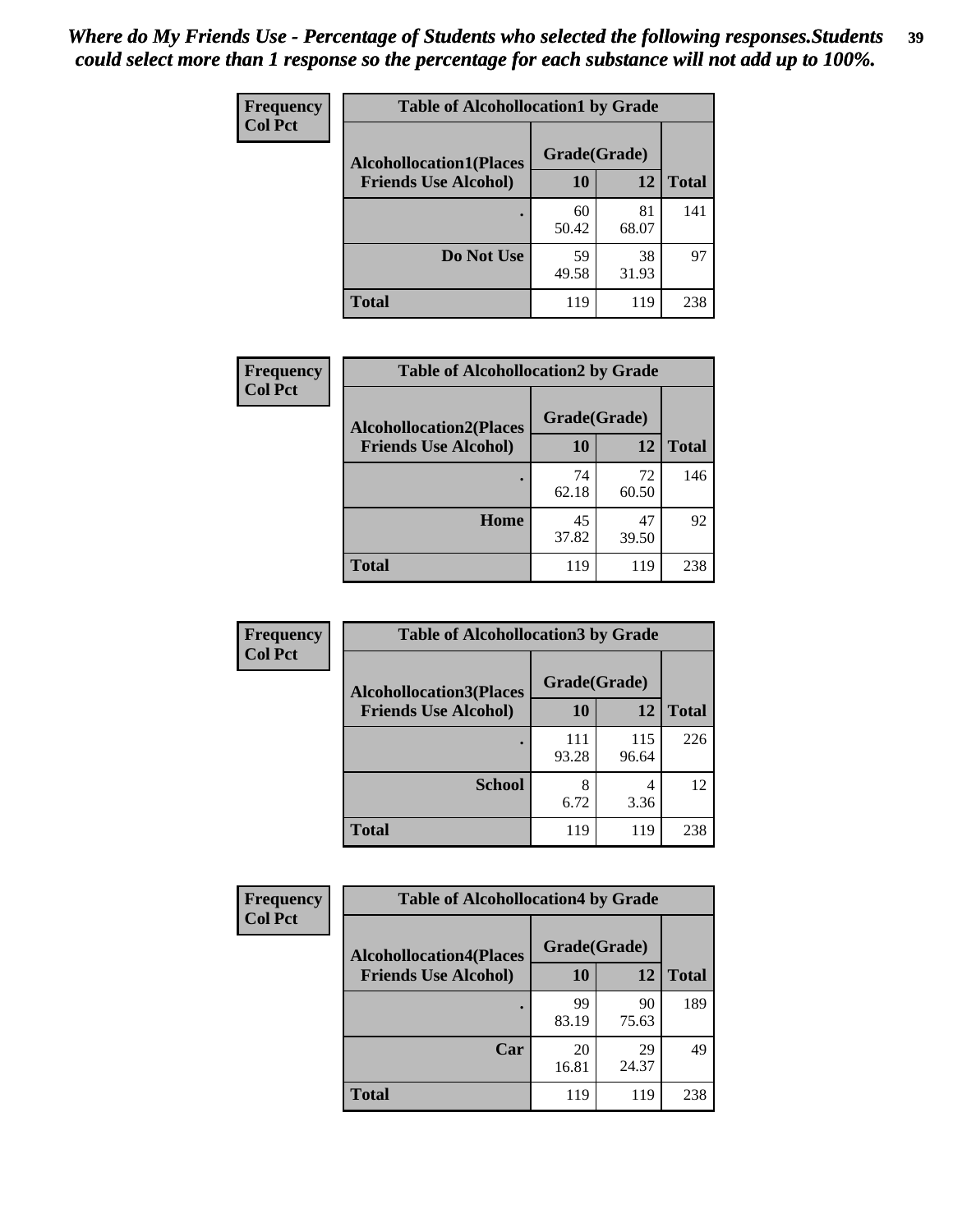| Frequency<br><b>Col Pct</b> | <b>Table of Alcohollocation5 by Grade</b> |              |             |              |
|-----------------------------|-------------------------------------------|--------------|-------------|--------------|
|                             | <b>Alcohollocation5(Places</b>            | Grade(Grade) |             |              |
|                             | <b>Friends Use Alcohol)</b>               | 10           | 12          | <b>Total</b> |
|                             |                                           | 64<br>53.78  | 47<br>39.50 | 111          |
|                             | <b>Friend's House</b>                     | 55<br>46.22  | 72<br>60.50 | 127          |
|                             | <b>Total</b>                              | 119          | 119         | 238          |

| <b>Frequency</b>                                                                | <b>Table of Alcohollocation6 by Grade</b> |             |             |              |
|---------------------------------------------------------------------------------|-------------------------------------------|-------------|-------------|--------------|
| <b>Col Pct</b><br><b>Alcohollocation6(Places</b><br><b>Friends Use Alcohol)</b> | Grade(Grade)                              |             |             |              |
|                                                                                 |                                           | 10          | 12          | <b>Total</b> |
|                                                                                 |                                           | 84<br>70.59 | 81<br>68.07 | 165          |
|                                                                                 | <b>Other</b>                              | 35<br>29.41 | 38<br>31.93 | 73           |
|                                                                                 | <b>Total</b>                              | 119         | 119         | 238          |

| Frequency      | <b>Table of Tobaccolocation1 by Grade</b> |              |             |              |
|----------------|-------------------------------------------|--------------|-------------|--------------|
| <b>Col Pct</b> | <b>Tobaccolocation1(Places</b>            | Grade(Grade) |             |              |
|                | <b>Friends Use Tobacco)</b>               | 10           | 12          | <b>Total</b> |
|                |                                           | 54<br>45.38  | 71<br>59.66 | 125          |
|                | Do Not Use                                | 65<br>54.62  | 48<br>40.34 | 113          |
|                | <b>Total</b>                              | 119          | 119         | 238          |

| <b>Frequency</b> | <b>Table of Tobaccolocation2 by Grade</b> |              |             |              |  |
|------------------|-------------------------------------------|--------------|-------------|--------------|--|
| <b>Col Pct</b>   | <b>Tobaccolocation2(Places</b>            | Grade(Grade) |             |              |  |
|                  | <b>Friends Use Tobacco)</b>               | 10           | 12          | <b>Total</b> |  |
|                  |                                           | 77<br>64.71  | 70<br>58.82 | 147          |  |
|                  | Home                                      | 42<br>35.29  | 49<br>41.18 | 91           |  |
|                  | <b>Total</b>                              | 119          | 119         | 238          |  |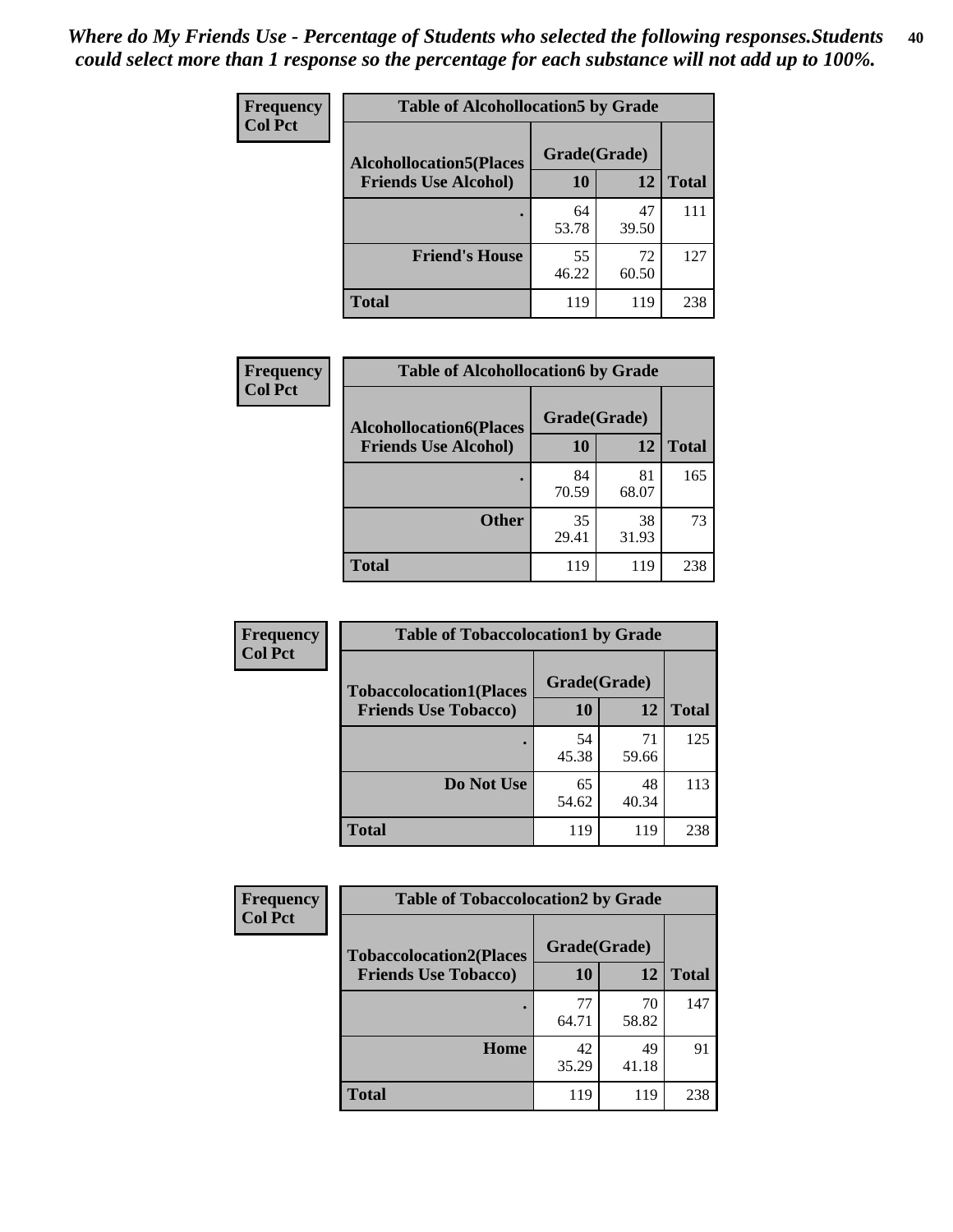| Frequency      | <b>Table of Tobaccolocation 3 by Grade</b> |              |             |              |
|----------------|--------------------------------------------|--------------|-------------|--------------|
| <b>Col Pct</b> | <b>Tobaccolocation3(Places</b>             | Grade(Grade) |             |              |
|                | <b>Friends Use Tobacco)</b>                | 10           | 12          | <b>Total</b> |
|                |                                            | 90<br>75.63  | 90<br>75.63 | 180          |
|                | <b>School</b>                              | 29<br>24.37  | 29<br>24.37 | 58           |
|                | <b>Total</b>                               | 119          | 119         | 238          |

| <b>Frequency</b>            | <b>Table of Tobaccolocation4 by Grade</b> |              |              |     |
|-----------------------------|-------------------------------------------|--------------|--------------|-----|
| <b>Col Pct</b>              | <b>Tobaccolocation4(Places</b>            | Grade(Grade) |              |     |
| <b>Friends Use Tobacco)</b> | 10                                        | 12           | <b>Total</b> |     |
|                             |                                           | 79<br>66.39  | 70<br>58.82  | 149 |
|                             | Car                                       | 40<br>33.61  | 49<br>41.18  | 89  |
|                             | <b>Total</b>                              | 119          | 119          | 238 |

| Frequency      | <b>Table of Tobaccolocation5 by Grade</b> |              |             |              |
|----------------|-------------------------------------------|--------------|-------------|--------------|
| <b>Col Pct</b> | <b>Tobaccolocation5(Places</b>            | Grade(Grade) |             |              |
|                | <b>Friends Use Tobacco)</b>               | 10           | <b>12</b>   | <b>Total</b> |
|                |                                           | 74<br>62.18  | 63<br>52.94 | 137          |
|                | <b>Friend's House</b>                     | 45<br>37.82  | 56<br>47.06 | 101          |
|                | <b>Total</b>                              | 119          | 119         | 238          |

| Frequency      | <b>Table of Tobaccolocation6 by Grade</b> |              |             |              |  |
|----------------|-------------------------------------------|--------------|-------------|--------------|--|
| <b>Col Pct</b> | <b>Tobaccolocation6(Places</b>            | Grade(Grade) |             |              |  |
|                | <b>Friends Use Tobacco)</b>               | 10           | 12          | <b>Total</b> |  |
|                |                                           | 81<br>68.07  | 75<br>63.03 | 156          |  |
|                | <b>Other</b>                              | 38<br>31.93  | 44<br>36.97 | 82           |  |
|                | <b>Total</b>                              | 119          | 119         | 238          |  |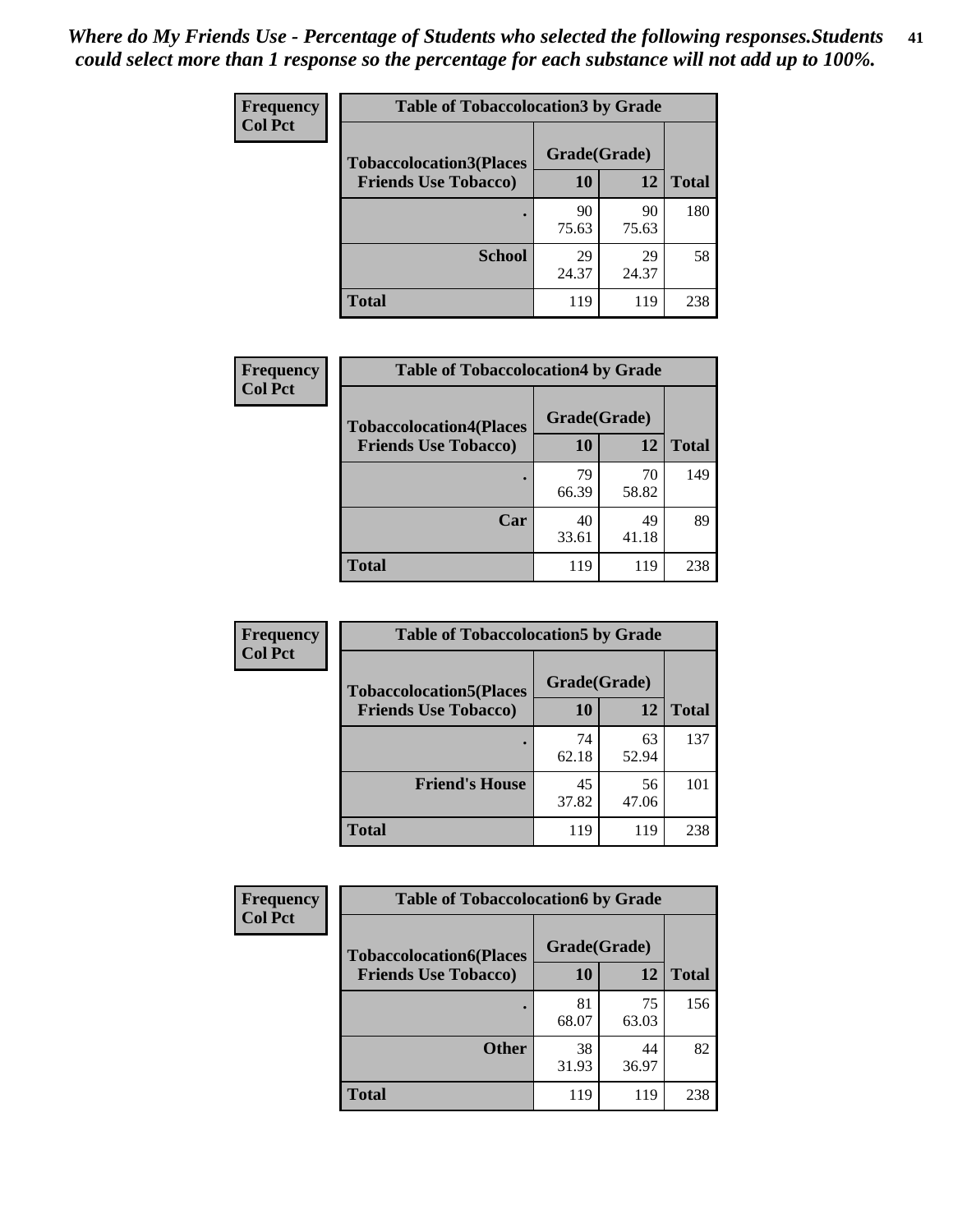| <b>Frequency</b> | <b>Table of Marijuanalocation1 by Grade</b> |              |             |              |
|------------------|---------------------------------------------|--------------|-------------|--------------|
| <b>Col Pct</b>   | <b>Marijuanalocation1(Places</b>            | Grade(Grade) |             |              |
|                  | <b>Friends Use Marijuana</b> )              | 10           | 12          | <b>Total</b> |
|                  |                                             | 41<br>34.45  | 51<br>42.86 | 92           |
|                  | Do Not Use                                  | 78<br>65.55  | 68<br>57.14 | 146          |
|                  | Total                                       | 119          | 119         | 238          |

| <b>Frequency</b> | <b>Table of Marijuanalocation2 by Grade</b>                        |                    |             |              |
|------------------|--------------------------------------------------------------------|--------------------|-------------|--------------|
| <b>Col Pct</b>   | <b>Marijuanalocation2(Places</b><br><b>Friends Use Marijuana</b> ) | Grade(Grade)<br>10 | 12          | <b>Total</b> |
|                  |                                                                    | 91<br>76.47        | 90<br>75.63 | 181          |
|                  | <b>Home</b>                                                        | 28<br>23.53        | 29<br>24.37 | 57           |
|                  | <b>Total</b>                                                       | 119                | 119         | 238          |

| Frequency<br><b>Col Pct</b> | <b>Table of Marijuanalocation3 by Grade</b> |              |              |              |
|-----------------------------|---------------------------------------------|--------------|--------------|--------------|
|                             | <b>Marijuanalocation3</b> (Places           | Grade(Grade) |              |              |
|                             | <b>Friends Use Marijuana</b> )              | <b>10</b>    | 12           | <b>Total</b> |
|                             |                                             | 108<br>90.76 | 113<br>94.96 | 221          |
|                             | <b>School</b>                               | 11<br>9.24   | 6<br>5.04    | 17           |
|                             | <b>Total</b>                                | 119          | 119          | 238          |

| <b>Frequency</b> | <b>Table of Marijuanalocation4 by Grade</b> |              |             |              |  |
|------------------|---------------------------------------------|--------------|-------------|--------------|--|
| <b>Col Pct</b>   | <b>Marijuanalocation4(Places</b>            | Grade(Grade) |             |              |  |
|                  | <b>Friends Use Marijuana</b> )              | <b>10</b>    | 12          | <b>Total</b> |  |
|                  |                                             | 95<br>79.83  | 91<br>76.47 | 186          |  |
|                  | Car                                         | 24<br>20.17  | 28<br>23.53 | 52           |  |
|                  | <b>Total</b>                                | 119          | 119         | 238          |  |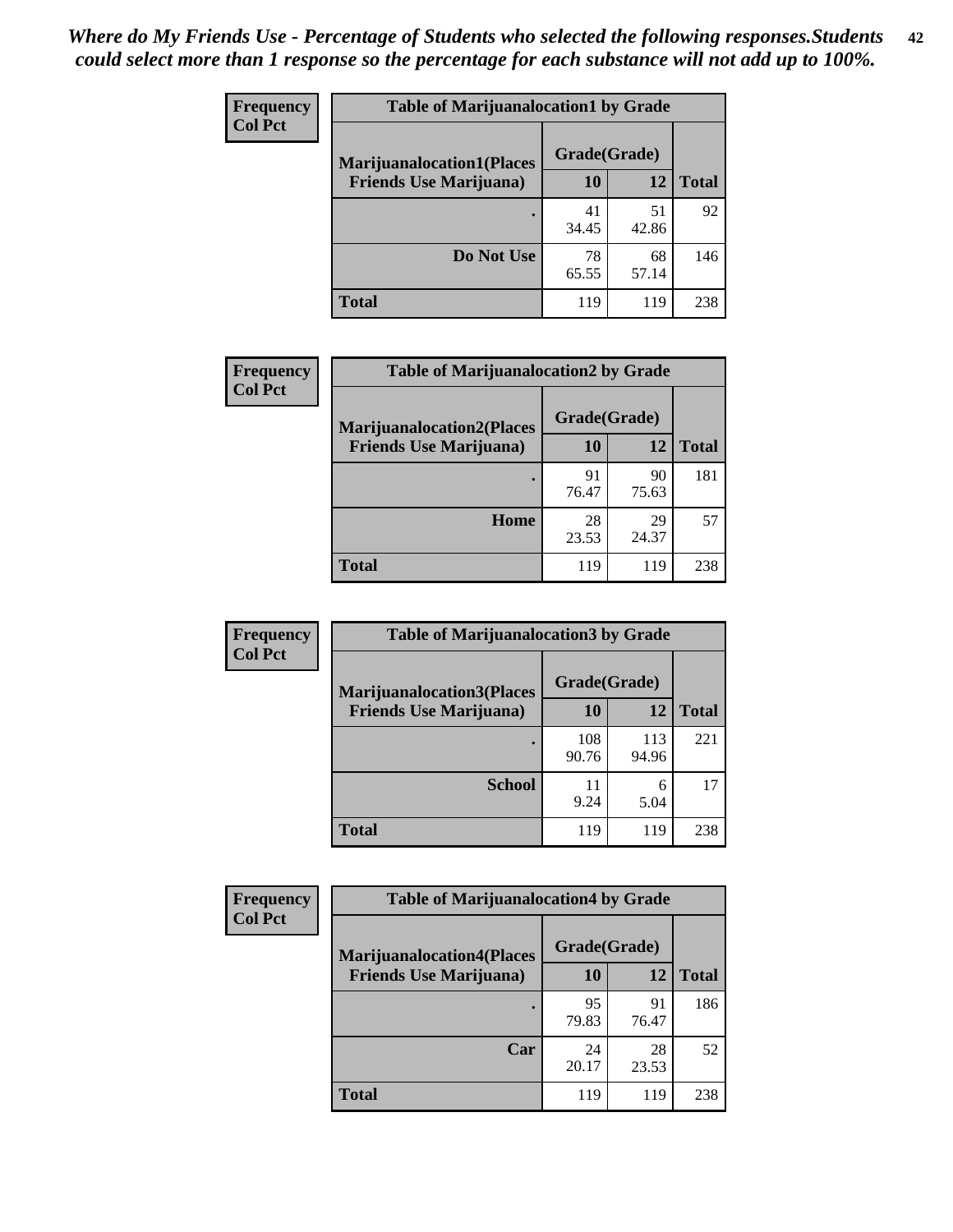| <b>Frequency</b> | <b>Table of Marijuanalocation5 by Grade</b> |              |             |              |
|------------------|---------------------------------------------|--------------|-------------|--------------|
| <b>Col Pct</b>   | <b>Marijuanalocation5</b> (Places           | Grade(Grade) |             |              |
|                  | <b>Friends Use Marijuana</b> )              | 10           | 12          | <b>Total</b> |
|                  |                                             | 83<br>69.75  | 81<br>68.07 | 164          |
|                  | <b>Friend's House</b>                       | 36<br>30.25  | 38<br>31.93 | 74           |
|                  | <b>Total</b>                                | 119          | 119         | 238          |

| <b>Frequency</b> | <b>Table of Marijuanalocation6 by Grade</b>                        |                    |             |              |
|------------------|--------------------------------------------------------------------|--------------------|-------------|--------------|
| <b>Col Pct</b>   | <b>Marijuanalocation6(Places</b><br><b>Friends Use Marijuana</b> ) | Grade(Grade)<br>10 | 12          | <b>Total</b> |
|                  |                                                                    | 96<br>80.67        | 90<br>75.63 | 186          |
|                  | <b>Other</b>                                                       | 23<br>19.33        | 29<br>24.37 | 52           |
|                  | <b>Total</b>                                                       | 119                | 119         | 238          |

| Frequency      | <b>Table of Otherdruglocation1 by Grade</b>                          |              |             |              |
|----------------|----------------------------------------------------------------------|--------------|-------------|--------------|
| <b>Col Pct</b> | <b>Otherdruglocation1(Places</b><br><b>Friends Use Other Illegal</b> | Grade(Grade) |             |              |
|                | Drugs)                                                               | 10           | 12          | <b>Total</b> |
|                |                                                                      | 34<br>28.57  | 22<br>18.49 | 56           |
|                | Do Not Use                                                           | 85<br>71.43  | 97<br>81.51 | 182          |
|                | <b>Total</b>                                                         | 119          | 119         | 238          |

| Frequency      | <b>Table of Otherdruglocation2 by Grade</b>                          |              |              |              |
|----------------|----------------------------------------------------------------------|--------------|--------------|--------------|
| <b>Col Pct</b> | <b>Otherdruglocation2(Places</b><br><b>Friends Use Other Illegal</b> | Grade(Grade) |              |              |
|                | Drugs)                                                               | 10           | 12           | <b>Total</b> |
|                |                                                                      | 95<br>79.83  | 102<br>85.71 | 197          |
|                | Home                                                                 | 24<br>20.17  | 17<br>14.29  | 41           |
|                | <b>Total</b>                                                         | 119          | 119          | 238          |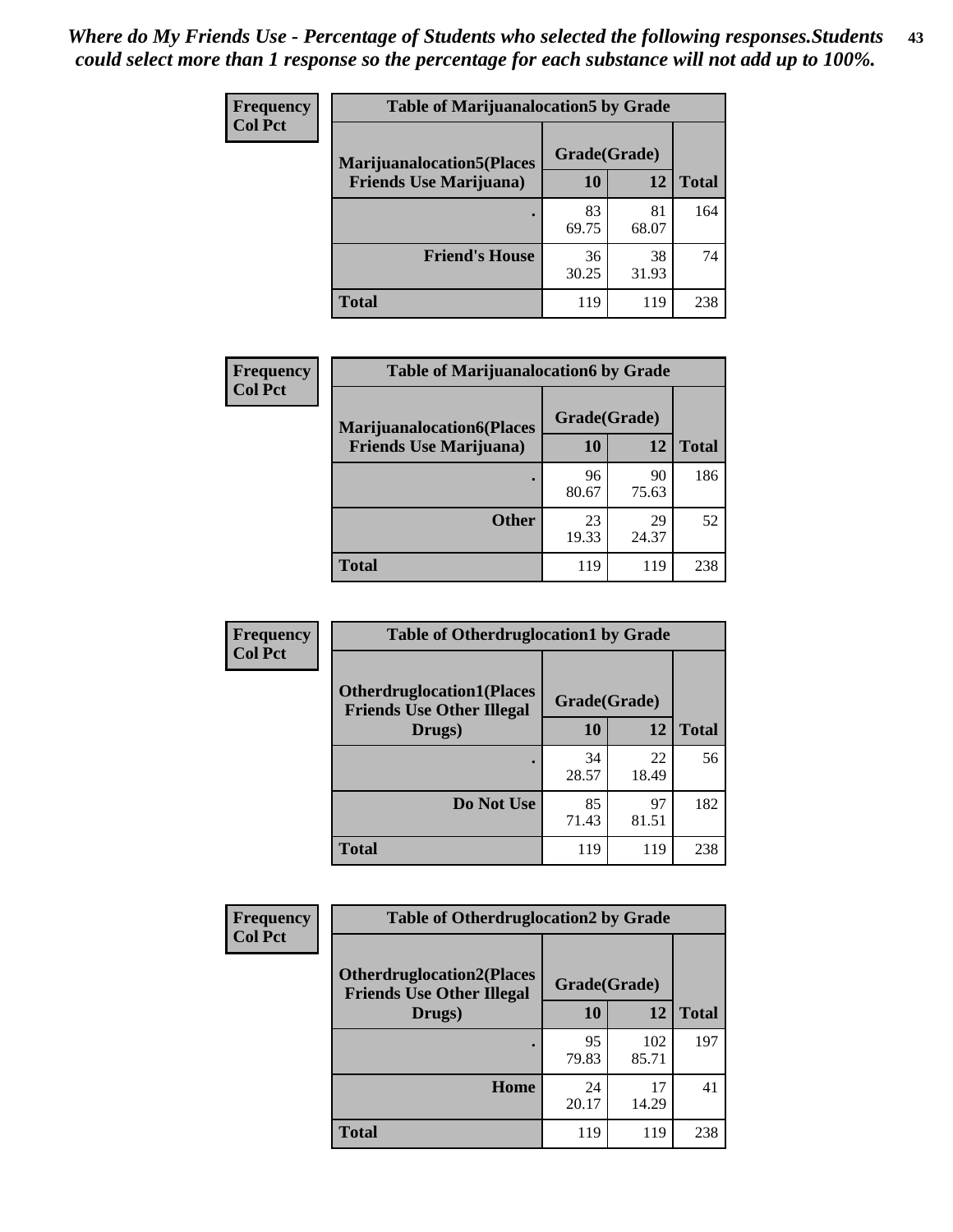| <b>Frequency</b> | <b>Table of Otherdruglocation 3 by Grade</b>                         |              |              |              |
|------------------|----------------------------------------------------------------------|--------------|--------------|--------------|
| <b>Col Pct</b>   | <b>Otherdruglocation3(Places</b><br><b>Friends Use Other Illegal</b> | Grade(Grade) |              |              |
|                  | Drugs)                                                               | 10           | 12           | <b>Total</b> |
|                  |                                                                      | 110<br>92.44 | 111<br>93.28 | 221          |
|                  | <b>School</b>                                                        | q<br>7.56    | 8<br>6.72    | 17           |
|                  | <b>Total</b>                                                         | 119          | 119          | 238          |

| <b>Frequency</b> | <b>Table of Otherdruglocation4 by Grade</b>                          |              |              |              |
|------------------|----------------------------------------------------------------------|--------------|--------------|--------------|
| <b>Col Pct</b>   | <b>Otherdruglocation4(Places</b><br><b>Friends Use Other Illegal</b> | Grade(Grade) |              |              |
|                  | Drugs)                                                               | 10           | 12           | <b>Total</b> |
|                  |                                                                      | 102<br>85.71 | 105<br>88.24 | 207          |
|                  | Car                                                                  | 17<br>14.29  | 14<br>11.76  | 31           |
|                  | <b>Total</b>                                                         | 119          | 119          | 238          |

| <b>Frequency</b> | <b>Table of Otherdruglocation5 by Grade</b>                          |              |             |              |
|------------------|----------------------------------------------------------------------|--------------|-------------|--------------|
| <b>Col Pct</b>   | <b>Otherdruglocation5(Places</b><br><b>Friends Use Other Illegal</b> | Grade(Grade) |             |              |
|                  | Drugs)                                                               | 10           | 12          | <b>Total</b> |
|                  |                                                                      | 92<br>77.31  | 99<br>83.19 | 191          |
|                  | <b>Friend's House</b>                                                | 27<br>22.69  | 20<br>16.81 | 47           |
|                  | <b>Total</b>                                                         | 119          | 119         | 238          |

| <b>Frequency</b> | <b>Table of Otherdruglocation6 by Grade</b>                          |              |              |              |
|------------------|----------------------------------------------------------------------|--------------|--------------|--------------|
| <b>Col Pct</b>   | <b>Otherdruglocation6(Places</b><br><b>Friends Use Other Illegal</b> | Grade(Grade) |              |              |
|                  | Drugs)                                                               | <b>10</b>    | 12           | <b>Total</b> |
|                  |                                                                      | 97<br>81.51  | 106<br>89.08 | 203          |
|                  | <b>Other</b>                                                         | 22<br>18.49  | 13<br>10.92  | 35           |
|                  | <b>Total</b>                                                         | 119          | 119          | 238          |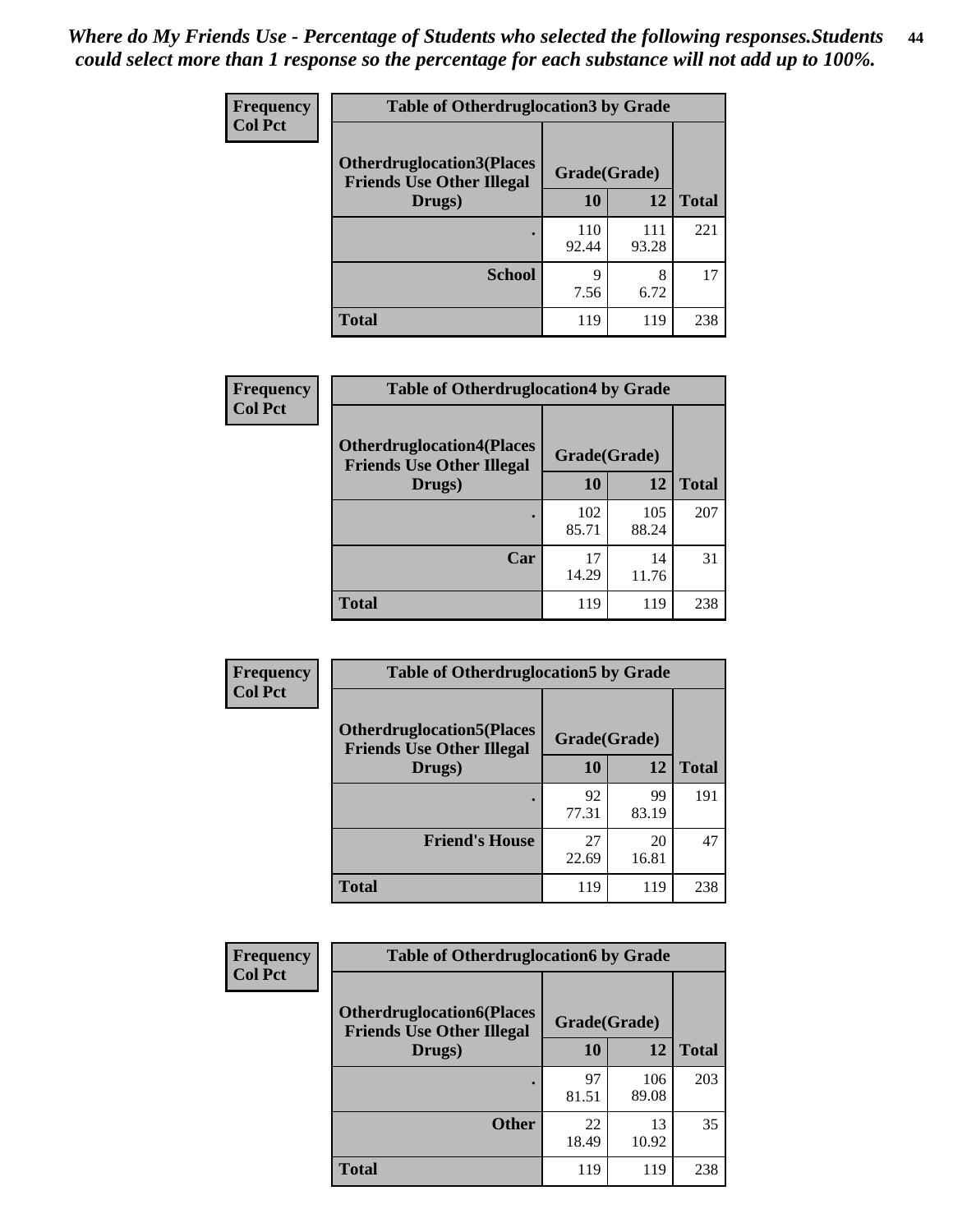| Frequency      | <b>Table of Alcoholtime1 by Grade</b>           |              |             |              |
|----------------|-------------------------------------------------|--------------|-------------|--------------|
| <b>Col Pct</b> | <b>Alcoholtime1(Times</b><br><b>Friends Use</b> | Grade(Grade) |             |              |
|                | Alcohol)                                        | 10           | 12          | <b>Total</b> |
|                |                                                 | 67<br>56.30  | 81<br>68.07 | 148          |
|                | Do Not Use                                      | 52<br>43.70  | 38<br>31.93 | 90           |
|                | <b>Total</b>                                    | 119          | 119         | 238          |

| Frequency      | <b>Table of Alcoholtime2 by Grade</b>           |              |                        |              |
|----------------|-------------------------------------------------|--------------|------------------------|--------------|
| <b>Col Pct</b> | <b>Alcoholtime2(Times</b><br><b>Friends Use</b> | Grade(Grade) |                        |              |
|                | Alcohol)                                        | 10           | 12                     | <b>Total</b> |
|                |                                                 | 111<br>93.28 | 117<br>98.32           | 228          |
|                | <b>On Way to School</b>                         | 8<br>6.72    | $\overline{2}$<br>1.68 | 10           |
|                | <b>Total</b>                                    | 119          | 119                    | 238          |

| Frequency<br><b>Col Pct</b> | <b>Table of Alcoholtime3 by Grade</b>           |              |                        |              |
|-----------------------------|-------------------------------------------------|--------------|------------------------|--------------|
|                             | <b>Alcoholtime3(Times</b><br><b>Friends Use</b> | Grade(Grade) |                        |              |
|                             | Alcohol)                                        | 10           | 12                     | <b>Total</b> |
|                             |                                                 | 115<br>96.64 | 117<br>98.32           | 232          |
|                             | <b>During School</b>                            | 4<br>3.36    | $\mathfrak{D}$<br>1.68 | 6            |
|                             | <b>Total</b>                                    | 119          | 119                    | 238          |

| <b>Frequency</b><br><b>Col Pct</b> | <b>Table of Alcoholtime4 by Grade</b> |              |              |              |
|------------------------------------|---------------------------------------|--------------|--------------|--------------|
|                                    | <b>Alcoholtime4(Times</b>             | Grade(Grade) |              |              |
|                                    | <b>Friends Use Alcohol)</b>           | 10           | 12           | <b>Total</b> |
|                                    |                                       | 110<br>92.44 | 116<br>97.48 | 226          |
|                                    | <b>On Way Home From School</b>        | 7.56         | 3<br>2.52    | 12           |
|                                    | <b>Total</b>                          | 119          | 119          | 238          |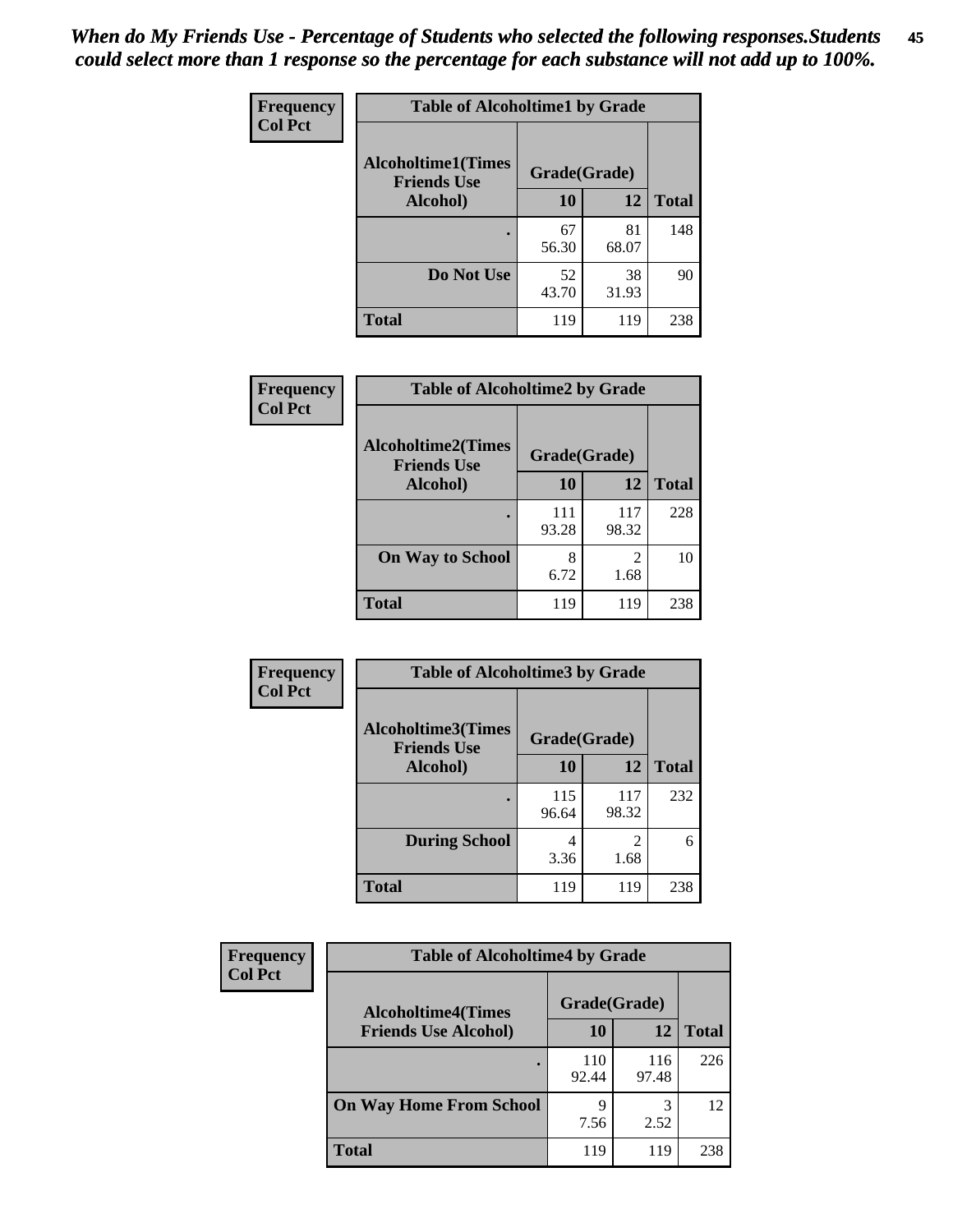*When do My Friends Use - Percentage of Students who selected the following responses.Students could select more than 1 response so the percentage for each substance will not add up to 100%.* **46**

| <b>Frequency</b> | <b>Table of Alcoholtime5 by Grade</b>           |              |             |              |
|------------------|-------------------------------------------------|--------------|-------------|--------------|
| <b>Col Pct</b>   | <b>Alcoholtime5(Times</b><br><b>Friends Use</b> | Grade(Grade) |             |              |
|                  | Alcohol)                                        | 10           | 12          | <b>Total</b> |
|                  |                                                 | 88<br>73.95  | 93<br>78.15 | 181          |
|                  | Weeknights                                      | 31<br>26.05  | 26<br>21.85 | 57           |
|                  | <b>Total</b>                                    | 119          | 119         | 238          |

| <b>Frequency</b> | <b>Table of Alcoholtime6 by Grade</b>           |              |             |              |
|------------------|-------------------------------------------------|--------------|-------------|--------------|
| <b>Col Pct</b>   | <b>Alcoholtime6(Times</b><br><b>Friends Use</b> | Grade(Grade) |             |              |
|                  | Alcohol)                                        | 10           | 12          | <b>Total</b> |
|                  |                                                 | 51<br>42.86  | 35<br>29.41 | 86           |
|                  | Weekends                                        | 68<br>57.14  | 84<br>70.59 | 152          |
|                  | <b>Total</b>                                    | 119          | 119         | 238          |

| Frequency      | <b>Table of Tobaccotime1 by Grade</b>           |              |             |              |
|----------------|-------------------------------------------------|--------------|-------------|--------------|
| <b>Col Pct</b> | <b>Tobaccotime1(Times</b><br><b>Friends Use</b> | Grade(Grade) |             |              |
|                | <b>Tobacco</b> )                                | 10           | 12          | <b>Total</b> |
|                | $\bullet$                                       | 57<br>47.90  | 68<br>57.14 | 125          |
|                | Do Not Use                                      | 62<br>52.10  | 51<br>42.86 | 113          |
|                | <b>Total</b>                                    | 119          | 119         | 238          |

| <b>Frequency</b> | <b>Table of Tobaccotime2 by Grade</b>           |              |             |              |  |
|------------------|-------------------------------------------------|--------------|-------------|--------------|--|
| <b>Col Pct</b>   | <b>Tobaccotime2(Times</b><br><b>Friends Use</b> | Grade(Grade) |             |              |  |
|                  | <b>Tobacco</b> )                                | <b>10</b>    | 12          | <b>Total</b> |  |
|                  |                                                 | 81<br>68.07  | 75<br>63.03 | 156          |  |
|                  | <b>On Way to School</b>                         | 38<br>31.93  | 44<br>36.97 | 82           |  |
|                  | <b>Total</b>                                    | 119          | 119         | 238          |  |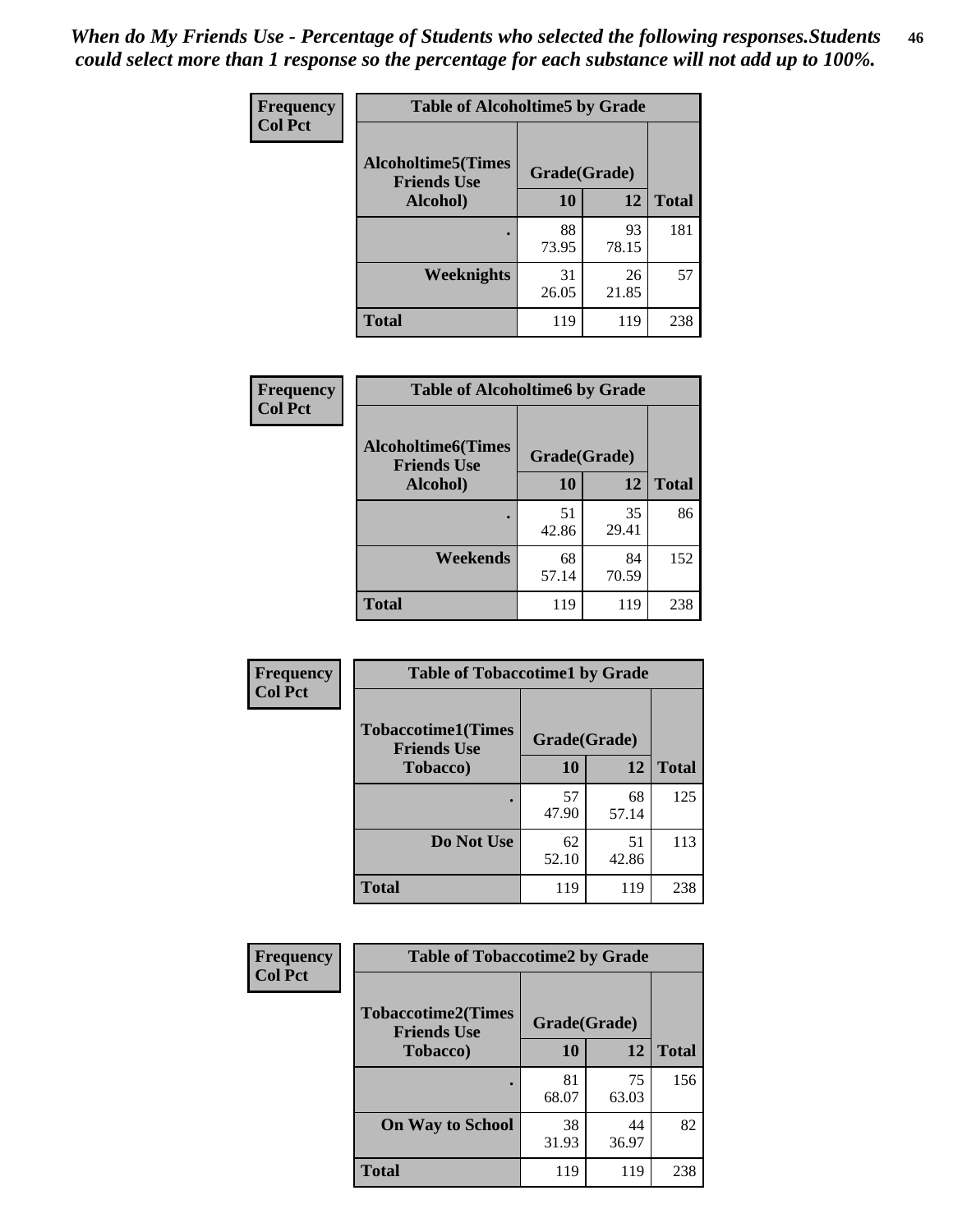*When do My Friends Use - Percentage of Students who selected the following responses.Students could select more than 1 response so the percentage for each substance will not add up to 100%.* **47**

| <b>Frequency</b> | <b>Table of Tobaccotime3 by Grade</b>           |              |             |              |  |
|------------------|-------------------------------------------------|--------------|-------------|--------------|--|
| <b>Col Pct</b>   | <b>Tobaccotime3(Times</b><br><b>Friends Use</b> | Grade(Grade) |             |              |  |
|                  | <b>Tobacco</b> )                                | 10           | 12          | <b>Total</b> |  |
|                  |                                                 | 91<br>76.47  | 93<br>78.15 | 184          |  |
|                  | <b>During School</b>                            | 28<br>23.53  | 26<br>21.85 | 54           |  |
|                  | <b>Total</b>                                    | 119          | 119         | 238          |  |

| <b>Frequency</b> | <b>Table of Tobaccotime4 by Grade</b>                    |              |              |              |
|------------------|----------------------------------------------------------|--------------|--------------|--------------|
| <b>Col Pct</b>   | <b>Tobaccotime4(Times</b><br><b>Friends Use Tobacco)</b> | Grade(Grade) |              |              |
|                  |                                                          | 10           | 12           | <b>Total</b> |
|                  |                                                          | 110<br>92.44 | 116<br>97.48 | 226          |
|                  | <b>On Way Home From School</b>                           | 9<br>7.56    | 3<br>2.52    | 12           |
|                  | <b>Total</b>                                             | 119          | 119          | 238          |

| Frequency      | <b>Table of Tobaccotime5 by Grade</b>           |              |             |              |
|----------------|-------------------------------------------------|--------------|-------------|--------------|
| <b>Col Pct</b> | <b>Tobaccotime5(Times</b><br><b>Friends Use</b> | Grade(Grade) |             |              |
|                | <b>Tobacco</b> )                                | 10           | 12          | <b>Total</b> |
|                |                                                 | 71<br>59.66  | 70<br>58.82 | 141          |
|                | Weeknights                                      | 48<br>40.34  | 49<br>41.18 | 97           |
|                | <b>Total</b>                                    | 119          | 119         | 238          |

| Frequency      | <b>Table of Tobaccotime6 by Grade</b>                           |             |             |              |
|----------------|-----------------------------------------------------------------|-------------|-------------|--------------|
| <b>Col Pct</b> | <b>Tobaccotime6(Times</b><br>Grade(Grade)<br><b>Friends Use</b> |             |             |              |
|                | <b>Tobacco</b> )                                                | 10          | 12          | <b>Total</b> |
|                | $\bullet$                                                       | 65<br>54.62 | 56<br>47.06 | 121          |
|                | Weekends                                                        | 54<br>45.38 | 63<br>52.94 | 117          |
|                | <b>Total</b>                                                    | 119         | 119         | 238          |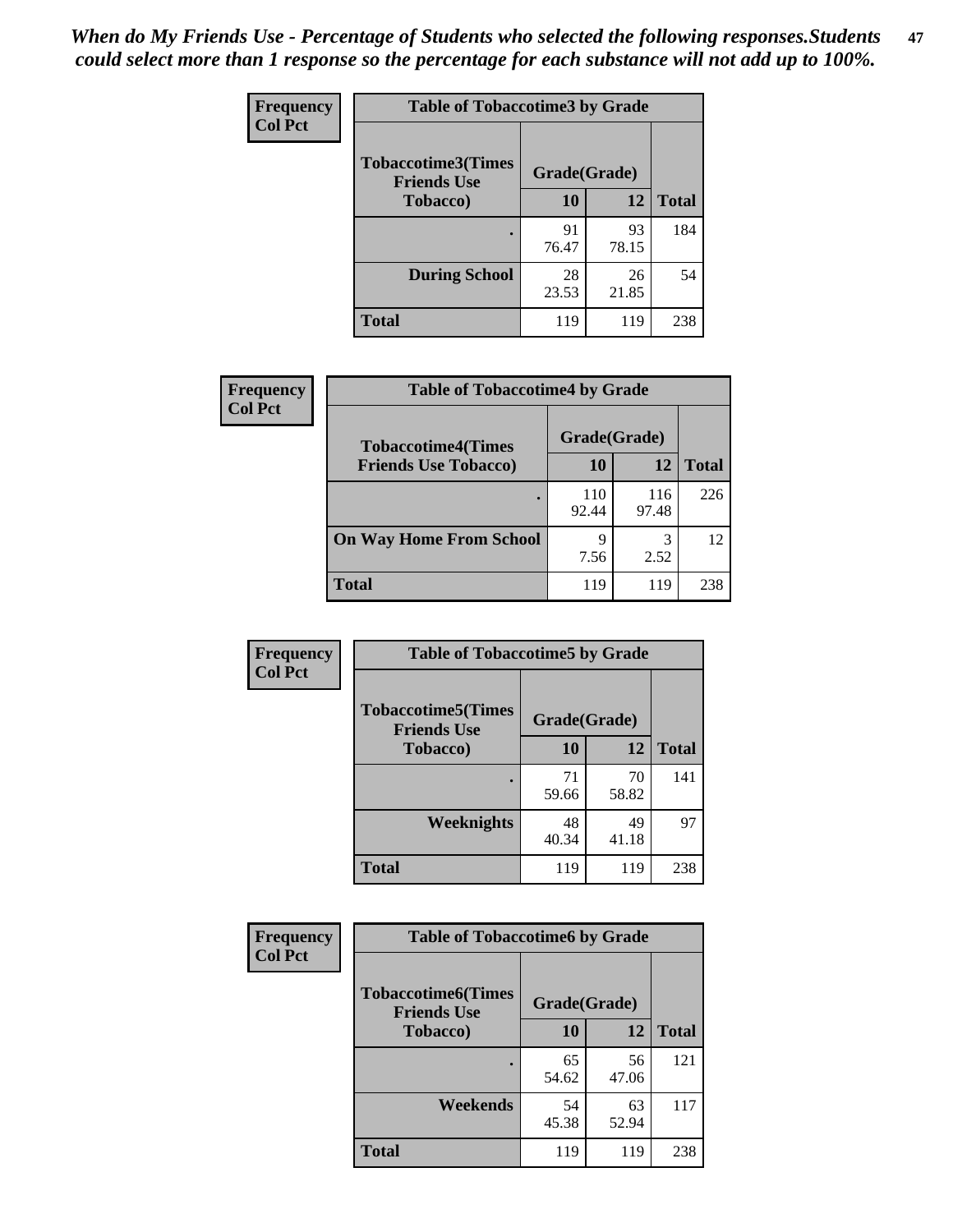| Frequency      | <b>Table of Marijuanatime1 by Grade</b>           |              |             |              |
|----------------|---------------------------------------------------|--------------|-------------|--------------|
| <b>Col Pct</b> | <b>Marijuanatime1(Times</b><br><b>Friends Use</b> | Grade(Grade) |             |              |
|                | Marijuana)                                        | 10           | 12          | <b>Total</b> |
|                |                                                   | 43<br>36.13  | 47<br>39.50 | 90           |
|                | Do Not Use                                        | 76<br>63.87  | 72<br>60.50 | 148          |
|                | <b>Total</b>                                      | 119          | 119         | 238          |

| <b>Frequency</b> | <b>Table of Marijuanatime2 by Grade</b>           |              |              |              |
|------------------|---------------------------------------------------|--------------|--------------|--------------|
| <b>Col Pct</b>   | <b>Marijuanatime2(Times</b><br><b>Friends Use</b> | Grade(Grade) |              |              |
|                  | Marijuana)                                        | 10           | 12           | <b>Total</b> |
|                  |                                                   | 101<br>84.87 | 101<br>84.87 | 202          |
|                  | <b>On Way to School</b>                           | 18<br>15.13  | 18<br>15.13  | 36           |
|                  | <b>Total</b>                                      | 119          | 119          | 238          |

| Frequency      | <b>Table of Marijuanatime3 by Grade</b>    |              |              |              |
|----------------|--------------------------------------------|--------------|--------------|--------------|
| <b>Col Pct</b> | Marijuanatime3(Times<br><b>Friends Use</b> | Grade(Grade) |              |              |
|                | Marijuana)                                 | 10           | 12           | <b>Total</b> |
|                |                                            | 112<br>94.12 | 112<br>94.12 | 224          |
|                | <b>During School</b>                       | 5.88         | 7<br>5.88    | 14           |
|                | <b>Total</b>                               | 119          | 119          | 238          |

| <b>Frequency</b> | <b>Table of Marijuanatime4 by Grade</b> |              |              |       |
|------------------|-----------------------------------------|--------------|--------------|-------|
| <b>Col Pct</b>   | <b>Marijuanatime4(Times</b>             | Grade(Grade) |              |       |
|                  | <b>Friends Use Marijuana</b> )          | 10           | 12           | Total |
|                  |                                         | 98<br>82.35  | 100<br>84.03 | 198   |
|                  | <b>On Way Home From School</b>          | 21<br>17.65  | 19<br>15.97  | 40    |
|                  | <b>Total</b>                            | 119          | 119          | 238   |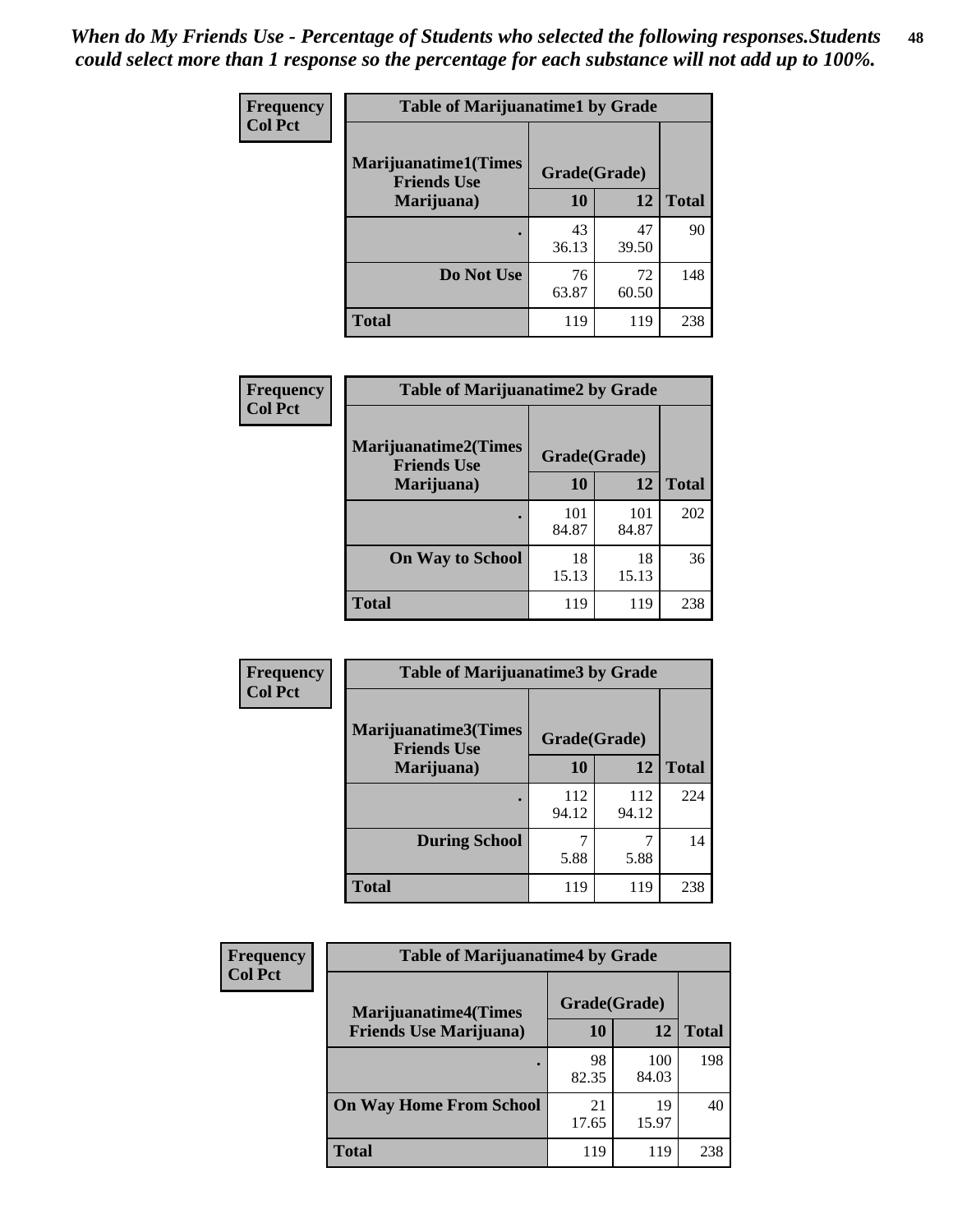| Frequency      | <b>Table of Marijuanatime5 by Grade</b>            |              |             |              |
|----------------|----------------------------------------------------|--------------|-------------|--------------|
| <b>Col Pct</b> | <b>Marijuanatime5</b> (Times<br><b>Friends Use</b> | Grade(Grade) |             |              |
|                | Marijuana)                                         | 10           | 12          | <b>Total</b> |
|                |                                                    | 89<br>74.79  | 90<br>75.63 | 179          |
|                | Weeknights                                         | 30<br>25.21  | 29<br>24.37 | 59           |
|                | <b>Total</b>                                       | 119          | 119         | 238          |

| Frequency      | <b>Table of Marijuanatime6 by Grade</b>            |              |             |              |
|----------------|----------------------------------------------------|--------------|-------------|--------------|
| <b>Col Pct</b> | <b>Marijuanatime6</b> (Times<br><b>Friends Use</b> | Grade(Grade) |             |              |
|                | Marijuana)                                         | 10           | 12          | <b>Total</b> |
|                |                                                    | 77<br>64.71  | 72<br>60.50 | 149          |
|                | Weekends                                           | 42<br>35.29  | 47<br>39.50 | 89           |
|                | <b>Total</b>                                       | 119          | 119         | 238          |

| <b>Frequency</b><br><b>Col Pct</b> | <b>Table of Otherdrugtime1 by Grade</b>                  |              |             |              |  |
|------------------------------------|----------------------------------------------------------|--------------|-------------|--------------|--|
|                                    | <b>Otherdrugtime1</b> (Times<br><b>Friends Use Other</b> | Grade(Grade) |             |              |  |
|                                    | <b>Illegal Drugs</b> )                                   | 10           | 12          | <b>Total</b> |  |
|                                    |                                                          | 29<br>24.37  | 21<br>17.65 | 50           |  |
|                                    | Do Not Use                                               | 90<br>75.63  | 98<br>82.35 | 188          |  |
|                                    | <b>Total</b>                                             | 119          | 119         | 238          |  |

| Frequency      | <b>Table of Otherdrugtime2 by Grade</b>                 |              |              |              |  |  |
|----------------|---------------------------------------------------------|--------------|--------------|--------------|--|--|
| <b>Col Pct</b> | <b>Otherdrugtime2(Times</b><br><b>Friends Use Other</b> | Grade(Grade) |              |              |  |  |
|                | <b>Illegal Drugs</b> )                                  | 10           | 12           | <b>Total</b> |  |  |
|                |                                                         | 106<br>89.08 | 112<br>94.12 | 218          |  |  |
|                | <b>On Way to School</b>                                 | 13<br>10.92  | 5.88         | 20           |  |  |
|                | Total                                                   | 119          | 119          | 238          |  |  |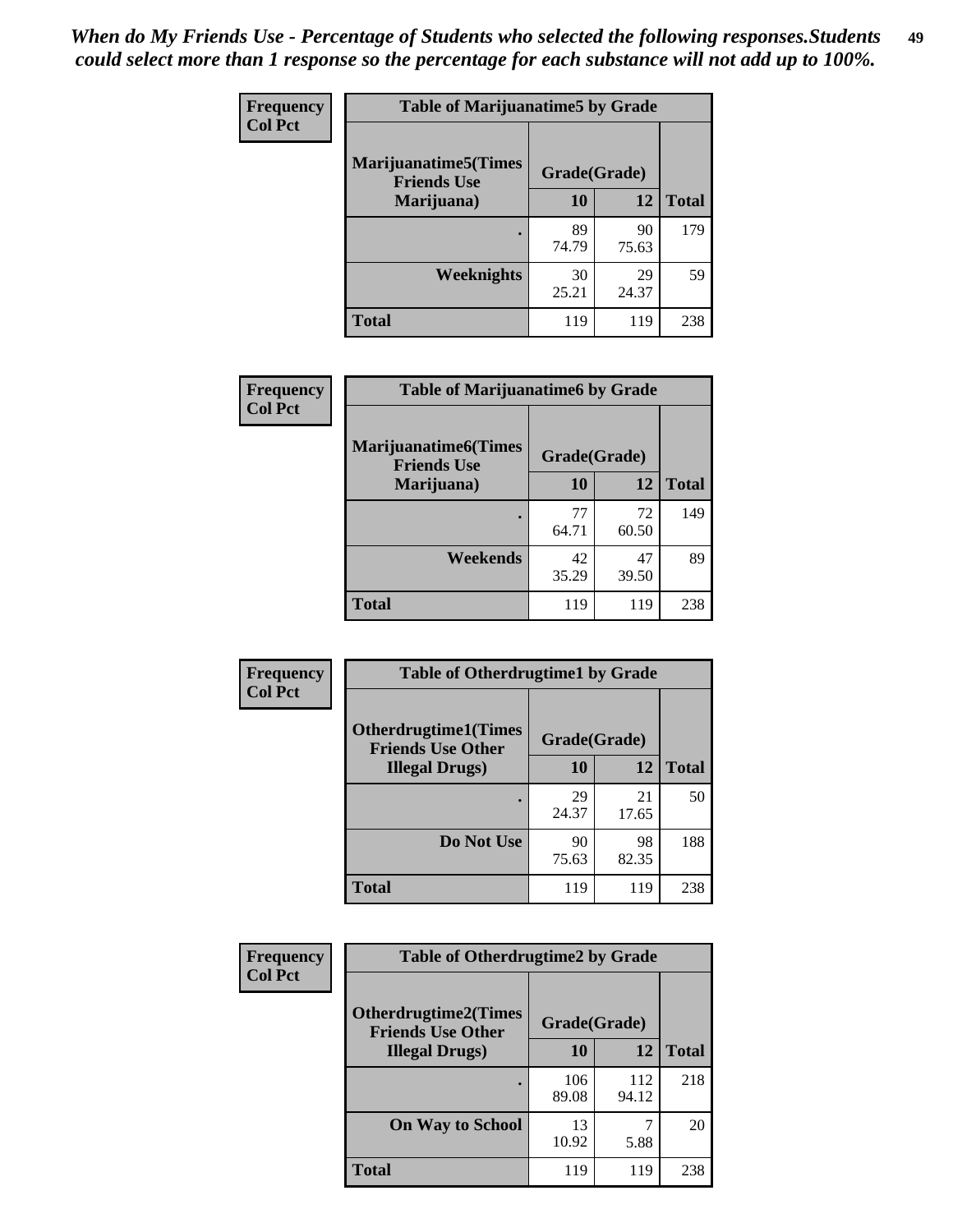| <b>Frequency</b> | <b>Table of Otherdrugtime3 by Grade</b>          |              |              |              |  |  |
|------------------|--------------------------------------------------|--------------|--------------|--------------|--|--|
| <b>Col Pct</b>   | Otherdrugtime3(Times<br><b>Friends Use Other</b> | Grade(Grade) |              |              |  |  |
|                  | <b>Illegal Drugs</b> )                           | 10           | 12           | <b>Total</b> |  |  |
|                  |                                                  | 110<br>92.44 | 112<br>94.12 | 222          |  |  |
|                  | <b>During School</b>                             | 9<br>7.56    | 5.88         | 16           |  |  |
|                  | Total                                            | 119          | 119          | 238          |  |  |

| Frequency      | <b>Table of Otherdrugtime4 by Grade</b>                         |              |              |              |  |  |
|----------------|-----------------------------------------------------------------|--------------|--------------|--------------|--|--|
| <b>Col Pct</b> | <b>Otherdrugtime4(Times</b><br><b>Friends Use Other Illegal</b> | Grade(Grade) |              |              |  |  |
|                | Drugs)                                                          | 10           | 12           | <b>Total</b> |  |  |
|                | $\bullet$                                                       | 105<br>88.24 | 112<br>94.12 | 217          |  |  |
|                | <b>On Way Home From School</b>                                  | 14<br>11.76  | 5.88         | 21           |  |  |
|                | <b>Total</b>                                                    | 119          | 119          | 238          |  |  |

| <b>Frequency</b> | <b>Table of Otherdrugtime5 by Grade</b>                  |              |              |              |  |  |
|------------------|----------------------------------------------------------|--------------|--------------|--------------|--|--|
| <b>Col Pct</b>   | <b>Otherdrugtime5</b> (Times<br><b>Friends Use Other</b> | Grade(Grade) |              |              |  |  |
|                  | <b>Illegal Drugs</b> )                                   | 10           | 12           | <b>Total</b> |  |  |
|                  |                                                          | 99<br>83.19  | 106<br>89.08 | 205          |  |  |
|                  | <b>Weeknights</b>                                        | 20<br>16.81  | 13<br>10.92  | 33           |  |  |
|                  | Total                                                    | 119          | 119          | 238          |  |  |

| Frequency      | <b>Table of Otherdrugtime6 by Grade</b>                 |              |             |              |  |  |  |
|----------------|---------------------------------------------------------|--------------|-------------|--------------|--|--|--|
| <b>Col Pct</b> | <b>Otherdrugtime6(Times</b><br><b>Friends Use Other</b> | Grade(Grade) |             |              |  |  |  |
|                | <b>Illegal Drugs</b> )                                  | 10           | 12          | <b>Total</b> |  |  |  |
|                |                                                         | 87<br>73.11  | 97<br>81.51 | 184          |  |  |  |
|                | Weekends                                                | 32<br>26.89  | 22<br>18.49 | 54           |  |  |  |
|                | Total                                                   | 119          | 119         | 238          |  |  |  |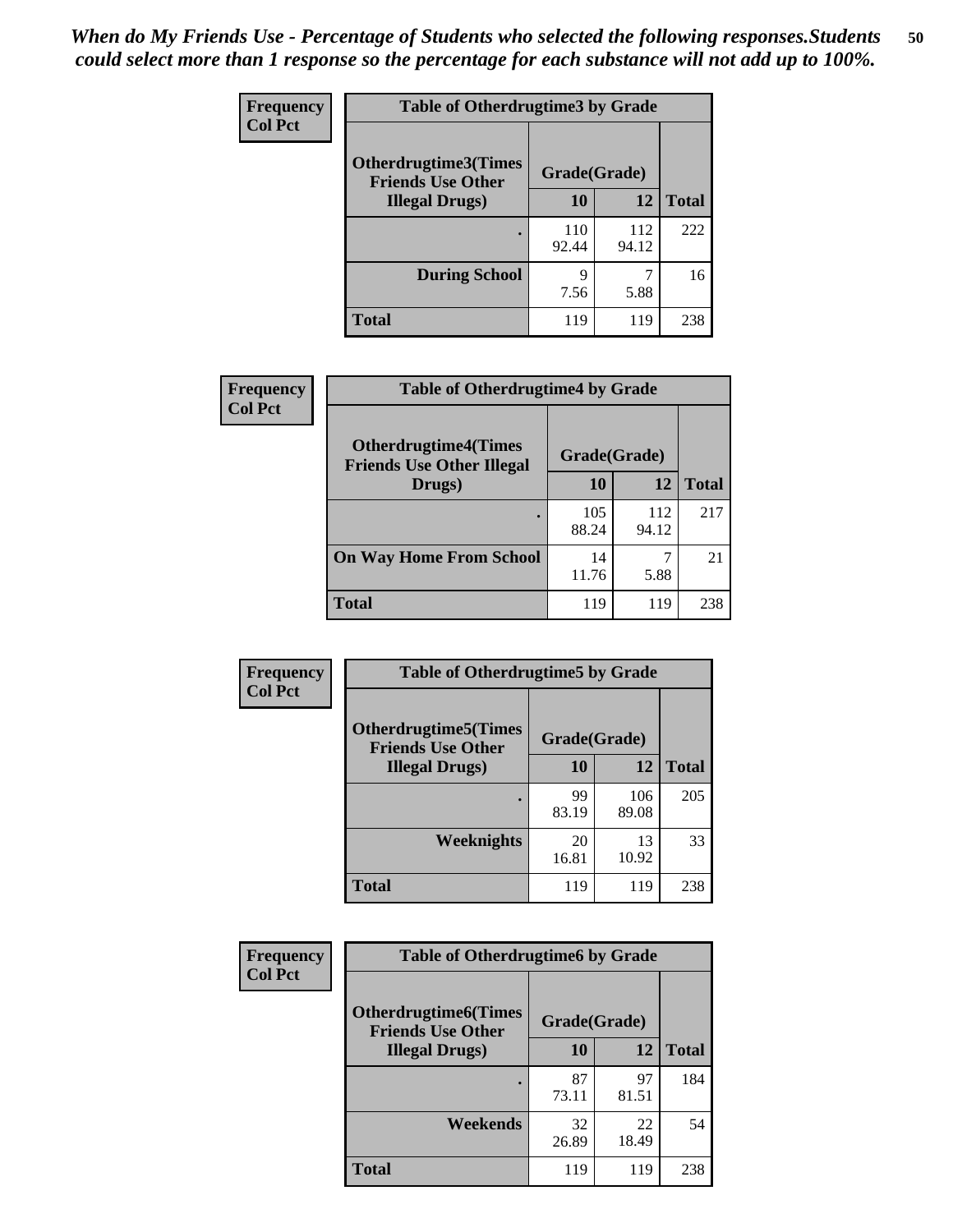| Frequency      | <b>Table of Educationalcohol by Grade</b>                                                                  |              |             |              |  |
|----------------|------------------------------------------------------------------------------------------------------------|--------------|-------------|--------------|--|
| <b>Col Pct</b> | Educationalcohol(I<br>have been taught<br>about alcohol,<br>tobacco,<br>and other drugs<br>within the last | Grade(Grade) |             |              |  |
|                | year at school)                                                                                            | 10           | 12          | <b>Total</b> |  |
|                | <b>Yes</b>                                                                                                 | 98<br>82.35  | 58<br>48.74 | 156          |  |
|                | N <sub>0</sub>                                                                                             | 21<br>17.65  | 61<br>51.26 | 82           |  |
|                | <b>Total</b>                                                                                               | 119          | 119         | 238          |  |

| Frequency      | <b>Table of Eversmoked by Grade</b> |              |             |              |  |  |
|----------------|-------------------------------------|--------------|-------------|--------------|--|--|
| <b>Col Pct</b> | Eversmoked(I<br>have smoked         | Grade(Grade) |             |              |  |  |
|                | a cigarette)                        | 10           | 12          | <b>Total</b> |  |  |
|                | <b>Yes</b>                          | 52<br>43.70  | 67<br>56.30 | 119          |  |  |
|                | N <sub>0</sub>                      | 67<br>56.30  | 52<br>43.70 | 119          |  |  |
|                | <b>Total</b>                        | 119          | 119         | 238          |  |  |

| Frequency      | <b>Table of Drovedrinking by Grade</b>                                                                              |                    |              |     |  |  |
|----------------|---------------------------------------------------------------------------------------------------------------------|--------------------|--------------|-----|--|--|
| <b>Col Pct</b> | Drovedrinking(In<br>the past 30 days I<br>have driven a car<br>or other vehicle<br>while I was<br>drinking alcohol) | Grade(Grade)<br>10 | <b>Total</b> |     |  |  |
|                | <b>Yes</b>                                                                                                          | 8<br>6.72          | 13<br>10.92  | 21  |  |  |
|                | N <sub>0</sub>                                                                                                      | 111<br>93.28       | 106<br>89.08 | 217 |  |  |
|                | <b>Total</b>                                                                                                        | 119                | 119          | 238 |  |  |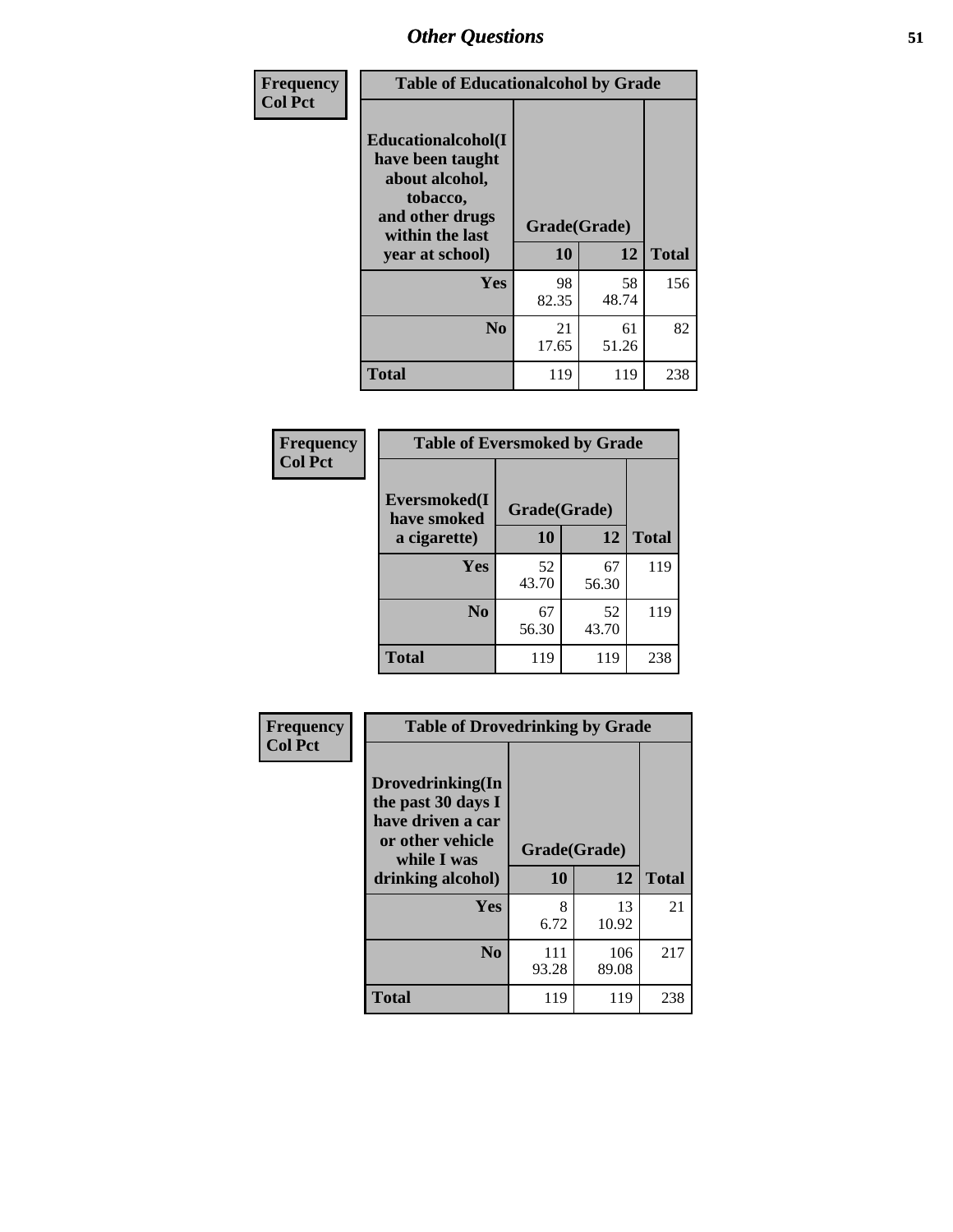| Frequency      | <b>Table of Rodedrinking by Grade</b>                                                                                  |                    |              |     |  |  |
|----------------|------------------------------------------------------------------------------------------------------------------------|--------------------|--------------|-----|--|--|
| <b>Col Pct</b> | Rodedrinking(In<br>the past 30 days<br>I have ridden in<br>a car with a<br>driver who had<br>been drinking<br>alcohol) | Grade(Grade)<br>10 | <b>Total</b> |     |  |  |
|                |                                                                                                                        |                    | 12           |     |  |  |
|                | <b>Yes</b>                                                                                                             | 23<br>19.33        | 21<br>17.65  | 44  |  |  |
|                | N <sub>0</sub>                                                                                                         | 96<br>80.67        | 98<br>82.35  | 194 |  |  |
|                | <b>Total</b>                                                                                                           | 119                | 119          | 238 |  |  |

#### **Frequency Col Pct**

| <b>Table of Drugsschool by Grade</b>                                                                                      |              |              |              |  |  |  |
|---------------------------------------------------------------------------------------------------------------------------|--------------|--------------|--------------|--|--|--|
| <b>Drugsschool</b> (During<br>the past 12 months,<br>I have been offered,<br>sold,<br>or given illegal<br>drugs on school | Grade(Grade) |              |              |  |  |  |
| property)                                                                                                                 | 10           | 12           | <b>Total</b> |  |  |  |
| Yes                                                                                                                       | 21<br>17.65  | 17<br>14.29  | 38           |  |  |  |
| N <sub>0</sub>                                                                                                            | 98<br>82.35  | 102<br>85.71 | 200          |  |  |  |
| <b>Total</b>                                                                                                              | 119          | 119          | 238          |  |  |  |

| Frequency      | <b>Table of Helpbullied by Grade</b>                 |              |             |              |  |  |  |  |  |
|----------------|------------------------------------------------------|--------------|-------------|--------------|--|--|--|--|--|
| <b>Col Pct</b> | $Helpb$ ullied $(I$<br>would help<br>someone who was | Grade(Grade) |             |              |  |  |  |  |  |
|                | being bullied)                                       | 10           | 12          | <b>Total</b> |  |  |  |  |  |
|                | <b>Strongly Agree</b>                                | 47<br>39.50  | 47<br>39.50 | 94           |  |  |  |  |  |
|                | <b>Somewhat Agree</b>                                | 52<br>43.70  | 55<br>46.22 | 107          |  |  |  |  |  |
|                | <b>Somewhat Disagree</b>                             | 13<br>10.92  | 9<br>7.56   | 22           |  |  |  |  |  |
|                | <b>Strongly Disagree</b>                             | 5.88         | 8<br>6.72   | 15           |  |  |  |  |  |
|                | <b>Total</b>                                         | 119          | 119         | 238          |  |  |  |  |  |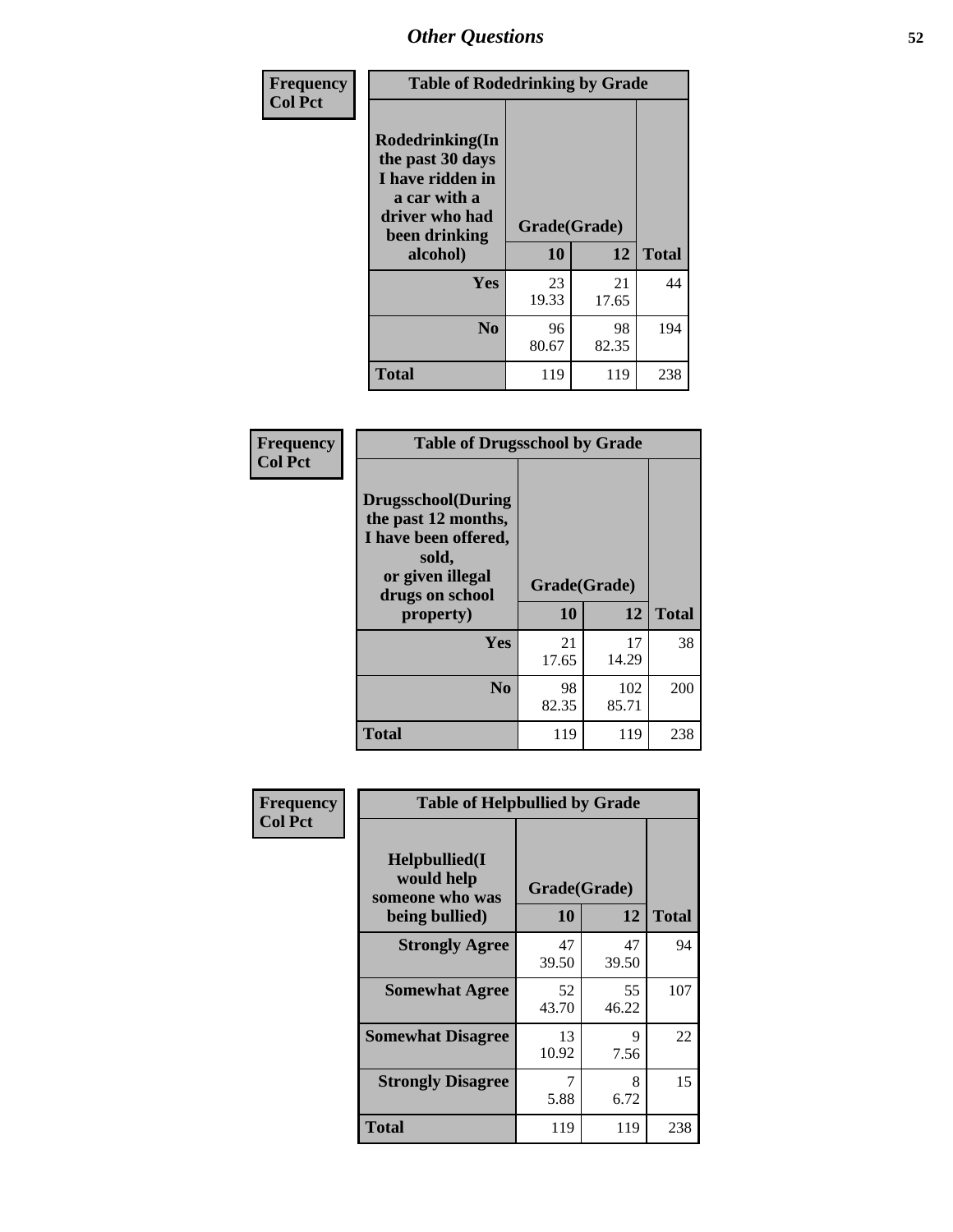| <b>Frequency</b> | <b>Table of Grade by Bingedrinking</b> |                                                                                                         |                                |                              |                        |                        |                                     |                        |              |
|------------------|----------------------------------------|---------------------------------------------------------------------------------------------------------|--------------------------------|------------------------------|------------------------|------------------------|-------------------------------------|------------------------|--------------|
| <b>Row Pct</b>   |                                        | Bingedrinking(I have drunk five or more<br>drinks of alcohol at one sitting during the<br>last 30 days) |                                |                              |                        |                        |                                     |                        |              |
|                  | Grade(Grade)                           | $\mathbf{0}$<br><b>Days</b>                                                                             | 1 or<br>$\overline{2}$<br>days | 3 <sub>to</sub><br>5<br>days | 6 to<br>9<br>days      | 10<br>to<br>19<br>days | <b>20</b><br>to<br>29<br>days       | All<br>30<br>days      | <b>Total</b> |
|                  | 10                                     | 102<br>85.71                                                                                            | 5<br>4.20                      | 4<br>3.36                    | $\overline{2}$<br>1.68 | 0.84                   | 3<br>2.52                           | $\mathfrak{D}$<br>1.68 | 119          |
|                  | 12                                     | 90<br>75.63                                                                                             | 10<br>8.40                     | 8<br>6.72                    | 3<br>2.52              | 1.68                   | $\mathcal{D}_{\mathcal{L}}$<br>1.68 | 4<br>3.36              | 119          |
|                  | <b>Total</b>                           | 192                                                                                                     | 15                             | 12                           | 5                      | 3                      | 5                                   | 6                      | 238          |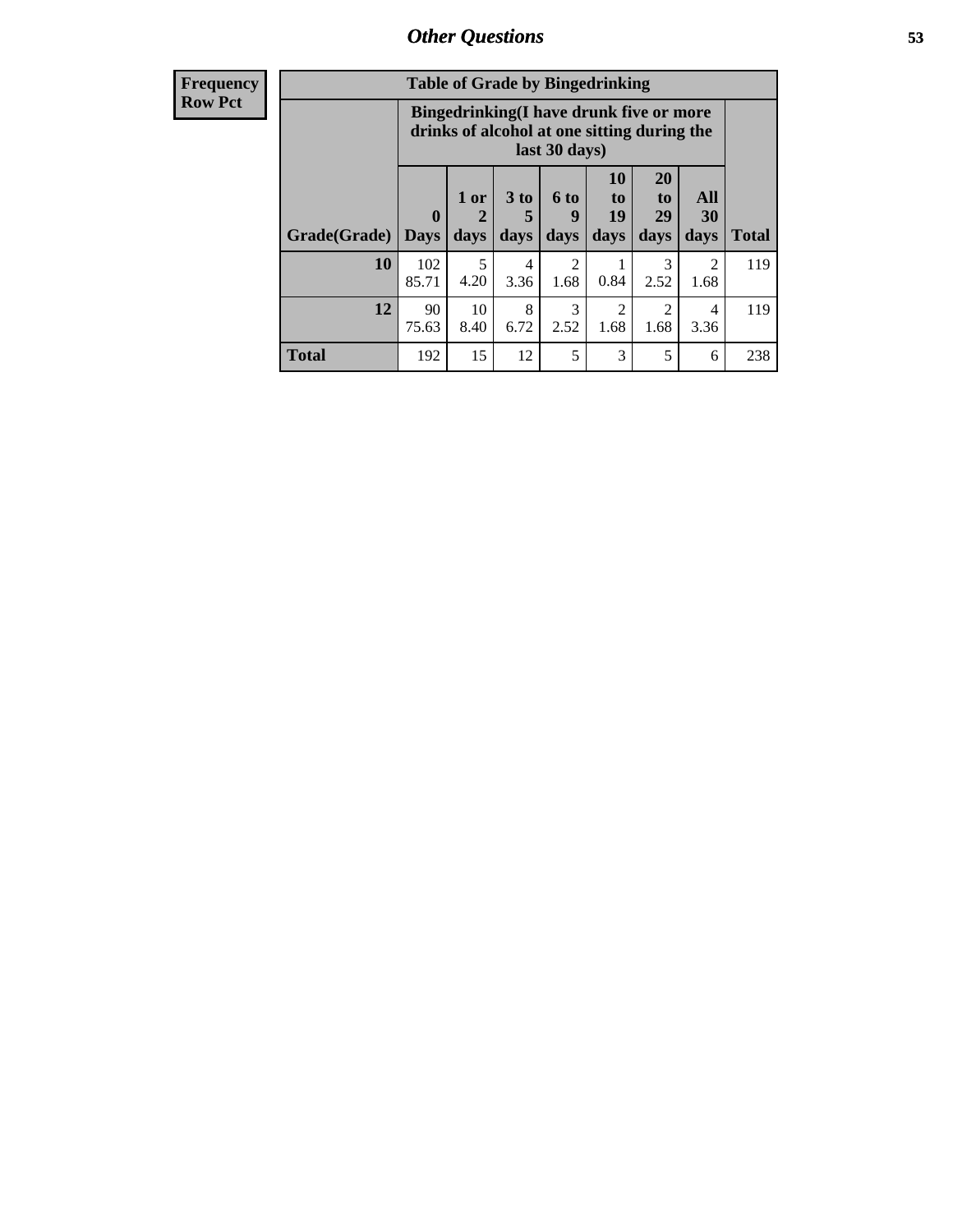### *Nutrition* **54**

| <b>Frequency</b><br>Row Pct |
|-----------------------------|
|                             |

| <b>Table of Grade by Dairy</b> |                          |                                                                 |                                    |                                    |              |  |  |
|--------------------------------|--------------------------|-----------------------------------------------------------------|------------------------------------|------------------------------------|--------------|--|--|
|                                |                          | Dairy (I eat at least 3 servings of dairy<br>products each day) |                                    |                                    |              |  |  |
| Grade(Grade)                   | <b>Strongly</b><br>Agree | <b>Somewhat</b><br>Agree                                        | <b>Somewhat</b><br><b>Disagree</b> | <b>Strongly</b><br><b>Disagree</b> | <b>Total</b> |  |  |
| 10                             | 29<br>24.37              | 54<br>45.38                                                     | 30<br>25.21                        | 6<br>5.04                          | 119          |  |  |
| 12                             | 32<br>26.89              | 49<br>41.18                                                     | 17<br>14.29                        | 21<br>17.65                        | 119          |  |  |
| <b>Total</b>                   | 61                       | 103                                                             | 47                                 | 27                                 | 238          |  |  |

| <b>Frequency</b> |  |
|------------------|--|
| <b>Row Pct</b>   |  |

| <b>Table of Grade by Fruitveg</b>                                                                                                           |             |             |             |             |     |  |  |
|---------------------------------------------------------------------------------------------------------------------------------------------|-------------|-------------|-------------|-------------|-----|--|--|
| Fruitveg(I eat at least 5 servings of fruits<br>and vegetables each day)                                                                    |             |             |             |             |     |  |  |
| Somewhat  <br><b>Somewhat</b><br><b>Strongly</b><br><b>Strongly</b><br><b>Disagree</b><br>Grade(Grade)<br>Agree<br><b>Disagree</b><br>Agree |             |             |             |             |     |  |  |
| 10                                                                                                                                          | 16<br>13.45 | 52<br>43.70 | 34<br>28.57 | 17<br>14.29 | 119 |  |  |
| 12                                                                                                                                          | 20<br>16.81 | 28<br>23.53 | 45<br>37.82 | 26<br>21.85 | 119 |  |  |
| <b>Total</b>                                                                                                                                | 36          | 80          | 79          | 43          | 238 |  |  |

| <b>Frequency</b> | <b>Table of Grade by Cafeteriahealthy</b> |                          |                     |                                                                       |                                    |              |  |  |
|------------------|-------------------------------------------|--------------------------|---------------------|-----------------------------------------------------------------------|------------------------------------|--------------|--|--|
| <b>Row Pct</b>   |                                           |                          |                     | Cafeteriahealthy (School meals in my<br>school cafeteria are healthy) |                                    |              |  |  |
|                  | Grade(Grade)                              | <b>Strongly</b><br>Agree | Somewhat  <br>Agree | Somewhat<br><b>Disagree</b>                                           | <b>Strongly</b><br><b>Disagree</b> | <b>Total</b> |  |  |
|                  | 10                                        | q<br>7.56                | 44<br>36.97         | 35<br>29.41                                                           | 31<br>26.05                        | 119          |  |  |
|                  | 12                                        | 15<br>12.61              | 40<br>33.61         | 34<br>28.57                                                           | 30<br>25.21                        | 119          |  |  |
|                  | Total                                     | 24                       | 84                  | 69                                                                    | 61                                 | 238          |  |  |

| <b>Frequency</b> |
|------------------|
| <b>Row Pct</b>   |

| <b>Table of Grade by Cafeterianutrition</b>                                                                                                                 |             |             |             |             |     |  |  |
|-------------------------------------------------------------------------------------------------------------------------------------------------------------|-------------|-------------|-------------|-------------|-----|--|--|
| <b>Cafeterianutrition</b> (Facts about nutrition<br>are available in my school cafeteria)                                                                   |             |             |             |             |     |  |  |
| Somewhat  <br><b>Somewhat</b><br><b>Strongly</b><br><b>Strongly</b><br><b>Disagree</b><br>Agree<br>Grade(Grade)<br><b>Disagree</b><br><b>Total</b><br>Agree |             |             |             |             |     |  |  |
| 10                                                                                                                                                          | 19<br>15.97 | 45<br>37.82 | 28<br>23.53 | 27<br>22.69 | 119 |  |  |
| 12                                                                                                                                                          | 21<br>17.65 | 52<br>43.70 | 23<br>19.33 | 23<br>19.33 | 119 |  |  |
| <b>Total</b>                                                                                                                                                | 40          | 97          | 51          | 50          | 238 |  |  |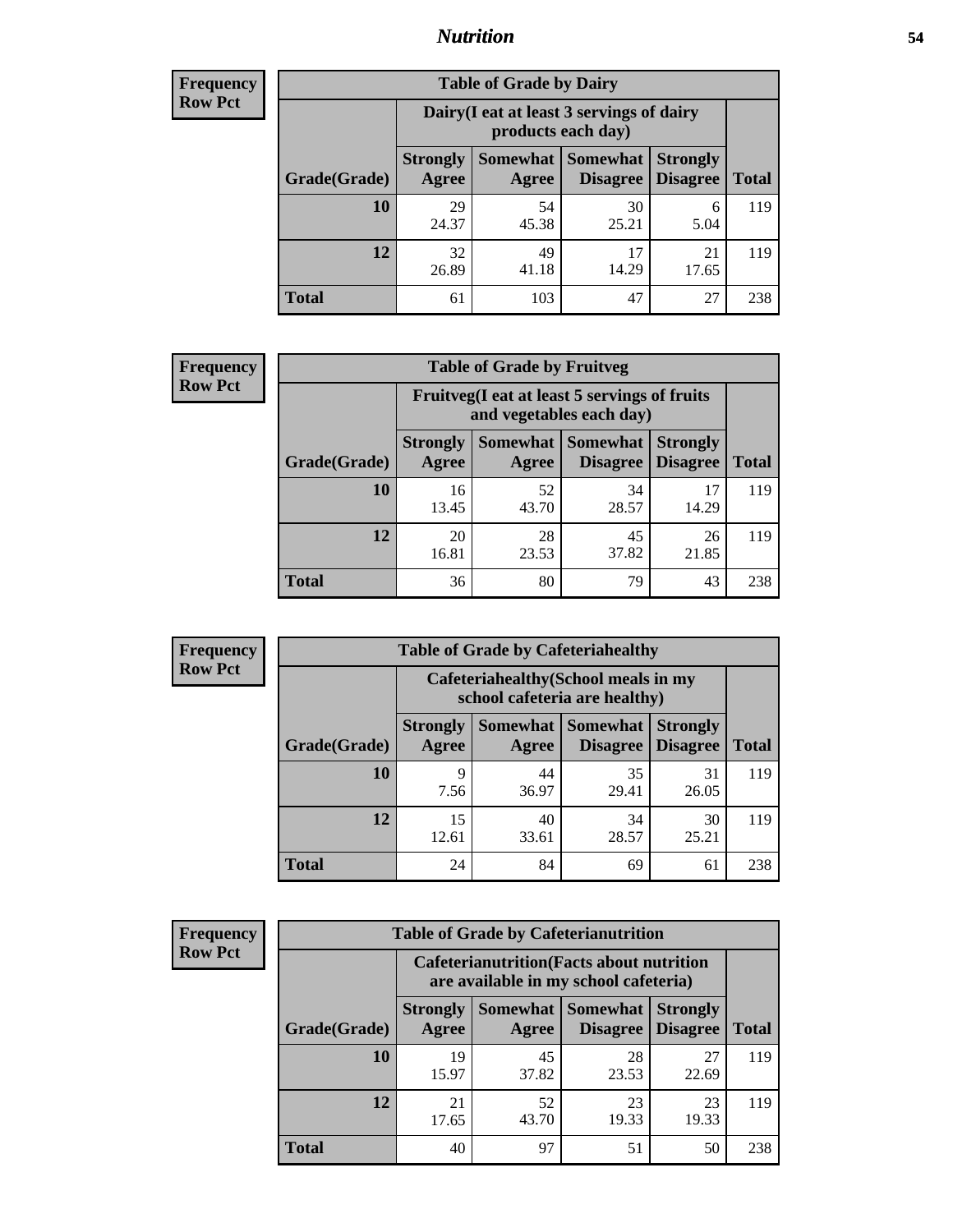### *Nutrition* **55**

| Frequency |
|-----------|
| Row Pct   |

| <b>Table of Grade by Schoollunch</b> |                                                                                                          |                                                                 |           |             |     |  |  |  |
|--------------------------------------|----------------------------------------------------------------------------------------------------------|-----------------------------------------------------------------|-----------|-------------|-----|--|--|--|
|                                      |                                                                                                          | Schoollunch(I eat school lunch three or<br>more times per week) |           |             |     |  |  |  |
| Grade(Grade)                         | Somewhat Somewhat<br><b>Strongly</b><br><b>Strongly</b><br><b>Disagree</b><br>Disagree<br>Agree<br>Agree |                                                                 |           |             |     |  |  |  |
| 10                                   | 72<br>60.50                                                                                              | 23<br>19.33                                                     | 5<br>4.20 | 19<br>15.97 | 119 |  |  |  |
| 12                                   | 84<br>70.59                                                                                              | 15<br>12.61                                                     | 5<br>4.20 | 15<br>12.61 | 119 |  |  |  |
| <b>Total</b>                         | 156                                                                                                      | 38                                                              | 10        | 34          | 238 |  |  |  |

| <b>Frequency</b> |  |
|------------------|--|
| <b>Row Pct</b>   |  |

| V | <b>Table of Grade by Foodchoices</b>                                                                                         |             |             |             |             |              |  |
|---|------------------------------------------------------------------------------------------------------------------------------|-------------|-------------|-------------|-------------|--------------|--|
|   | <b>Foodchoices</b> (I make healthy food choices in<br>my school cafeteria)                                                   |             |             |             |             |              |  |
|   | Somewhat   Somewhat  <br><b>Strongly</b><br><b>Strongly</b><br><b>Disagree</b><br>Grade(Grade)<br>Agree<br>Disagree<br>Agree |             |             |             |             | <b>Total</b> |  |
|   | 10                                                                                                                           | 18<br>15.13 | 44<br>36.97 | 28<br>23.53 | 29<br>24.37 | 119          |  |
|   | 12                                                                                                                           | 19<br>15.97 | 48<br>40.34 | 24<br>20.17 | 28<br>23.53 | 119          |  |
|   | <b>Total</b>                                                                                                                 | 37          | 92          | 52          | 57          | 238          |  |

| Frequency      | <b>Table of Grade by Wholewheat</b> |                          |             |                                                                                                             |                                    |              |  |  |  |
|----------------|-------------------------------------|--------------------------|-------------|-------------------------------------------------------------------------------------------------------------|------------------------------------|--------------|--|--|--|
| <b>Row Pct</b> |                                     |                          |             | Wholewheat (There are whole wheat and<br>multigrain breads and cereals available in<br>my school cafeteria) |                                    |              |  |  |  |
|                | Grade(Grade)                        | <b>Strongly</b><br>Agree | Agree       | Somewhat   Somewhat  <br><b>Disagree</b>                                                                    | <b>Strongly</b><br><b>Disagree</b> | <b>Total</b> |  |  |  |
|                | 10                                  | 30<br>25.21              | 50<br>42.02 | 18<br>15.13                                                                                                 | 21<br>17.65                        | 119          |  |  |  |
|                | 12                                  | 48<br>40.34              | 44<br>36.97 | 14<br>11.76                                                                                                 | 13<br>10.92                        | 119          |  |  |  |
|                | <b>Total</b>                        | 78                       | 94          | 32                                                                                                          | 34                                 | 238          |  |  |  |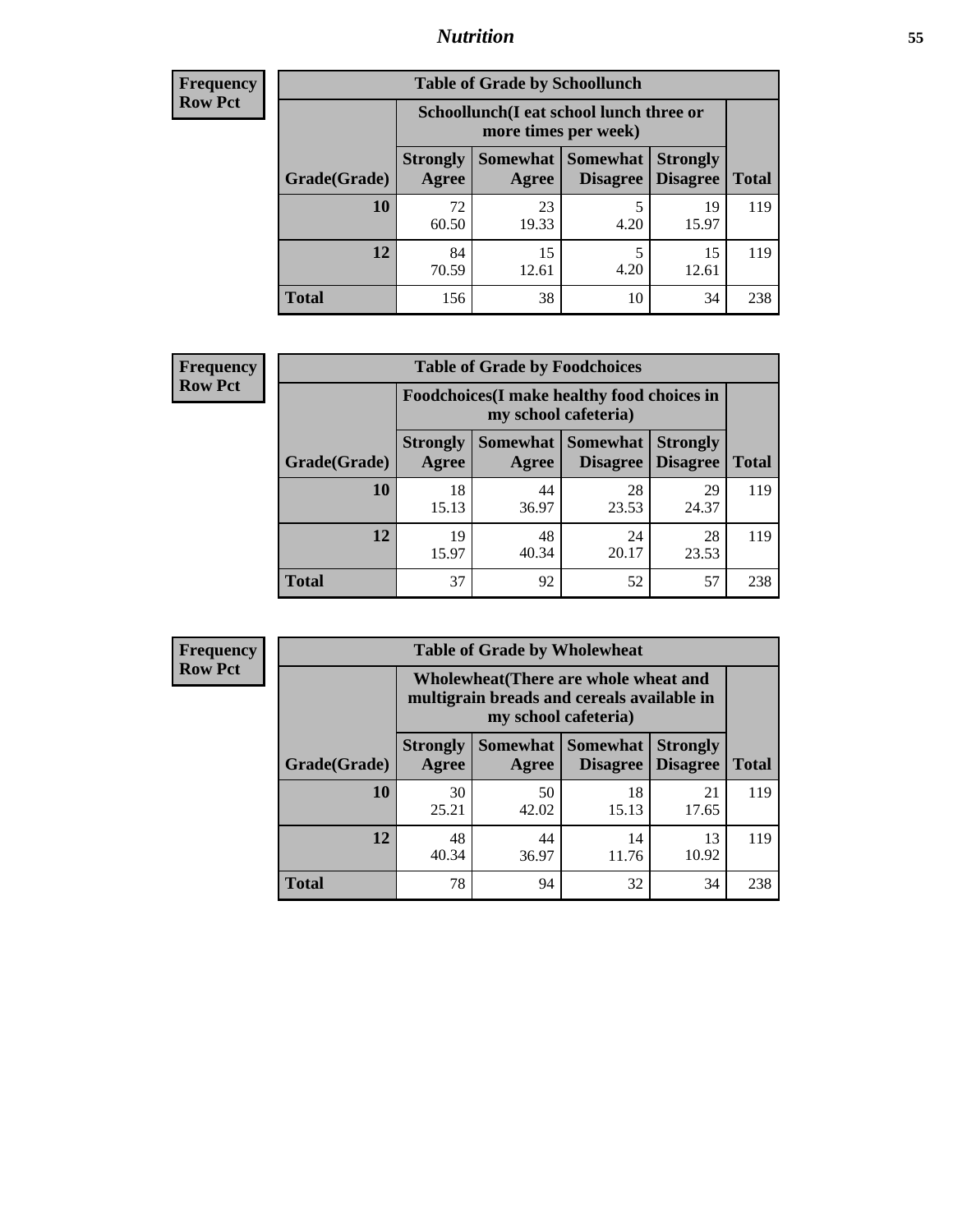### *Nutrition* **56**

**Frequency Row Pct**

| <b>Table of Grade by Healthyvending</b> |                                                                                                                                               |                          |                                    |                                    |              |  |
|-----------------------------------------|-----------------------------------------------------------------------------------------------------------------------------------------------|--------------------------|------------------------------------|------------------------------------|--------------|--|
|                                         | Healthyvending (If only healthy snacks and<br>beverages were available in the vending<br>machines during the school day,<br>I would buy them) |                          |                                    |                                    |              |  |
| Grade(Grade)                            | <b>Strongly</b><br>Agree                                                                                                                      | <b>Somewhat</b><br>Agree | <b>Somewhat</b><br><b>Disagree</b> | <b>Strongly</b><br><b>Disagree</b> | <b>Total</b> |  |
| 10                                      | 12<br>10.08                                                                                                                                   | 39<br>32.77              | 24<br>20.17                        | 44<br>36.97                        | 119          |  |
| 12                                      | 16<br>13.45                                                                                                                                   | 28<br>23.53              | 25<br>21.01                        | 50<br>42.02                        | 119          |  |
| <b>Total</b>                            | 28                                                                                                                                            | 67                       | 49                                 | 94                                 | 238          |  |

**Frequency Row Pct**

| <b>Table of Grade by Schoolbreakfast</b> |                                                                                                                                        |             |                                 |                                    |              |  |
|------------------------------------------|----------------------------------------------------------------------------------------------------------------------------------------|-------------|---------------------------------|------------------------------------|--------------|--|
|                                          | Schoolbreakfast(If breakfast were<br>available at school,<br>but outside the cafeteria,<br>I would eat breakfast at school more often) |             |                                 |                                    |              |  |
| Grade(Grade)                             | <b>Strongly</b><br>Agree                                                                                                               | Agree       | Somewhat   Somewhat<br>Disagree | <b>Strongly</b><br><b>Disagree</b> | <b>Total</b> |  |
| <b>10</b>                                | 42<br>35.29                                                                                                                            | 40<br>33.61 | 15<br>12.61                     | 22<br>18.49                        | 119          |  |
| 12                                       | 55<br>39<br>9<br>16<br>32.77<br>46.22<br>7.56<br>13.45                                                                                 |             |                                 |                                    |              |  |
| <b>Total</b>                             | 97                                                                                                                                     | 79          | 24                              | 38                                 | 238          |  |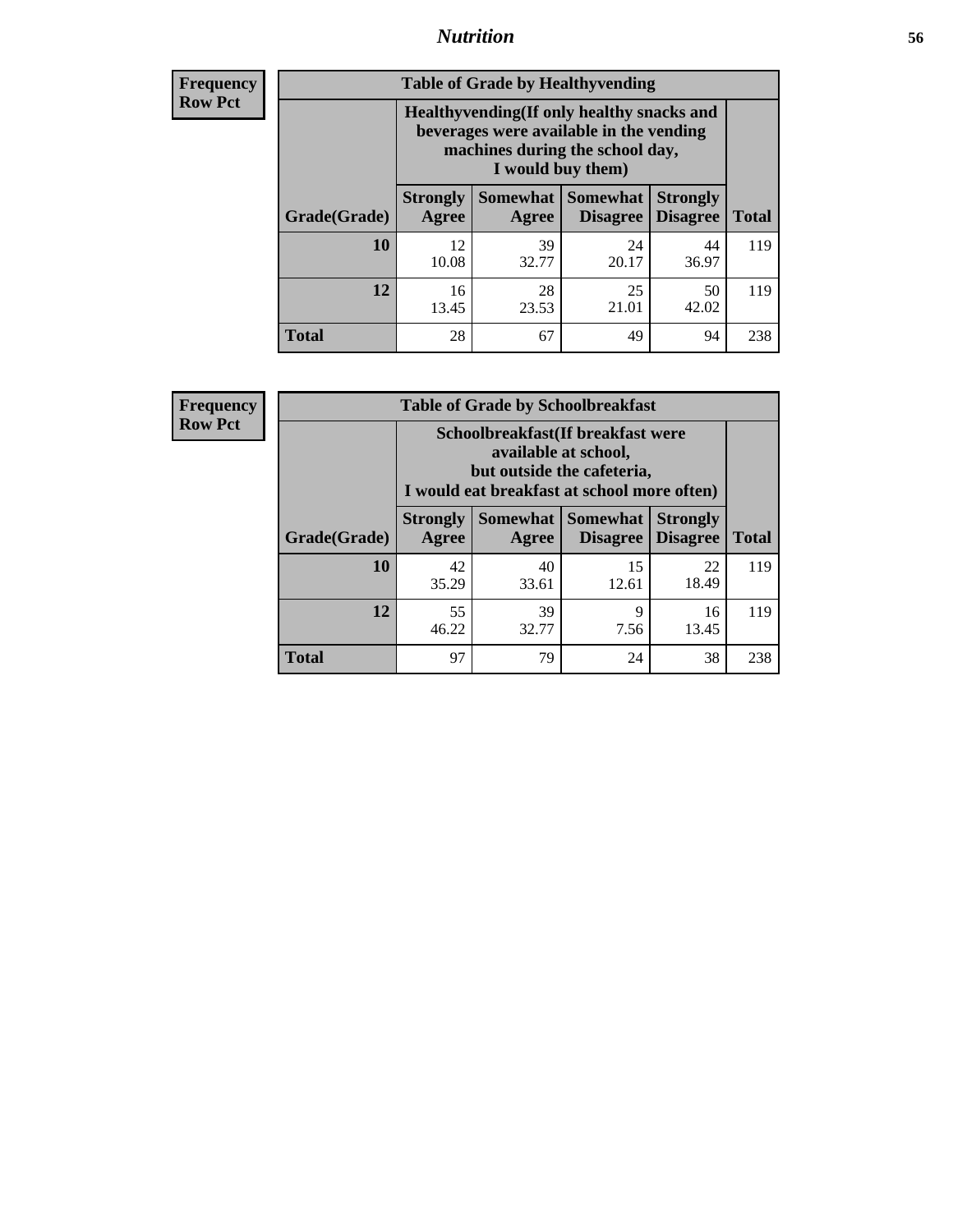| Frequency<br><b>Col Pct</b> | <b>Table of Educationaids by Grade</b>                                                                    |                    |             |              |
|-----------------------------|-----------------------------------------------------------------------------------------------------------|--------------------|-------------|--------------|
|                             | <b>Educationaids</b> (I<br>have been<br>taught about<br><b>HIV/AIDS</b> at<br>school in the<br>past year) | Grade(Grade)<br>10 | 12          | <b>Total</b> |
|                             | Yes                                                                                                       | 94<br>78.99        | 68<br>57.14 | 162          |
|                             | N <sub>0</sub>                                                                                            | 25<br>21.01        | 51<br>42.86 | 76           |
|                             | <b>Total</b>                                                                                              | 119                | 119         | 238          |

| Frequency      | <b>Table of Educationcharacter by Grade</b>                         |              |             |              |  |
|----------------|---------------------------------------------------------------------|--------------|-------------|--------------|--|
| <b>Col Pct</b> | <b>Educationcharacter(I)</b><br>have been taught<br>about character | Grade(Grade) |             |              |  |
|                | education in the past<br>year at school)                            | 10           | 12          | <b>Total</b> |  |
|                | Yes                                                                 | 89<br>74.79  | 70<br>58.82 | 159          |  |
|                | N <sub>0</sub>                                                      | 30<br>25.21  | 49<br>41.18 | 79           |  |
|                | <b>Total</b>                                                        | 119          | 119         | 238          |  |

| Frequency      | <b>Table of Gradcoach1 by Grade</b> |              |             |              |
|----------------|-------------------------------------|--------------|-------------|--------------|
| <b>Col Pct</b> | Gradcoach1(I<br>know who my         | Grade(Grade) |             |              |
|                | <b>Graduation</b><br>Coach is)      | 10           | 12          | <b>Total</b> |
|                | <b>Yes</b>                          | 75<br>63.03  | 57<br>47.90 | 132          |
|                | N <sub>0</sub>                      | 44<br>36.97  | 62<br>52.10 | 106          |
|                | <b>Total</b>                        | 119          | 119         | 238          |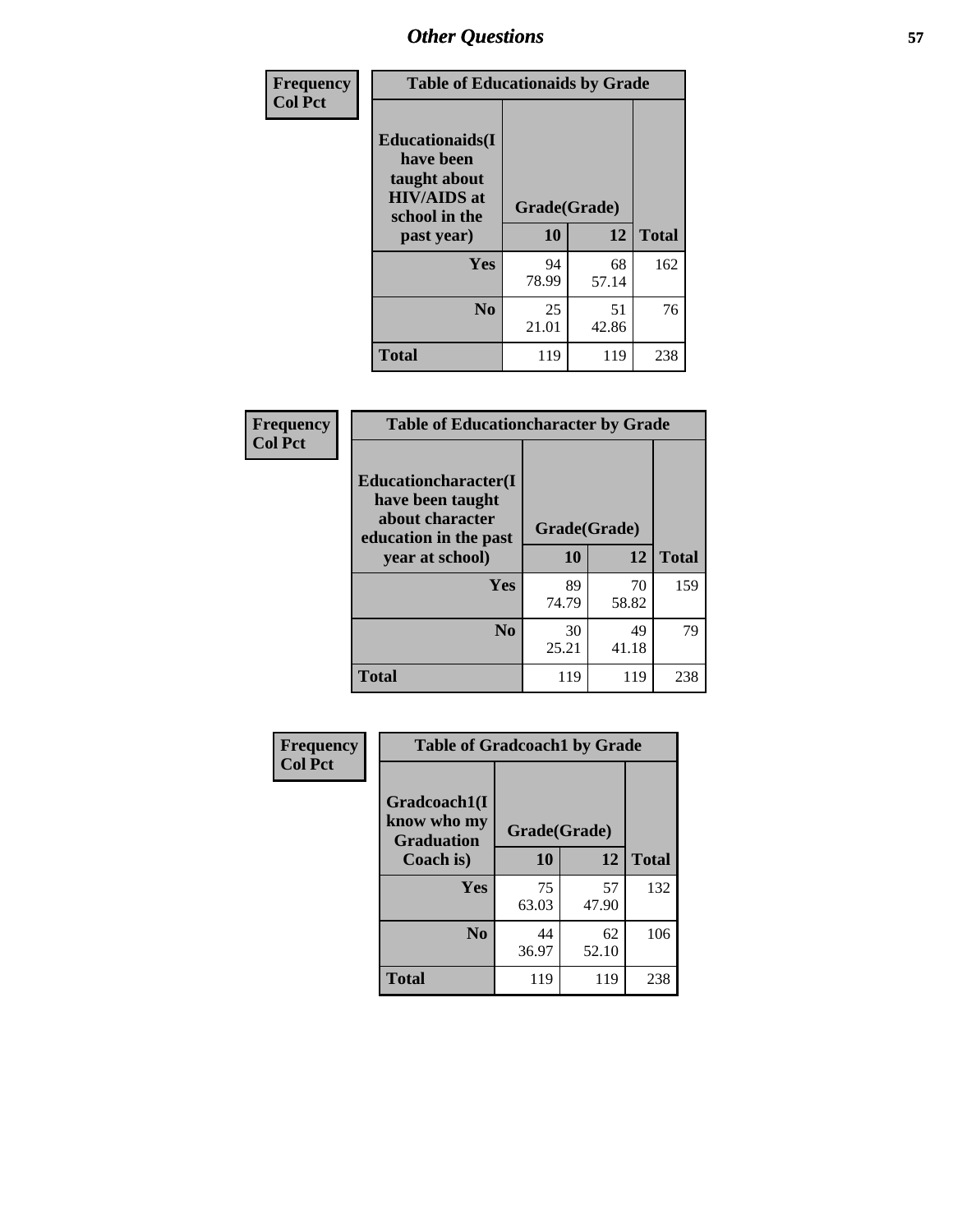| Frequency      | <b>Table of Gradcoach2 by Grade</b> |             |              |              |
|----------------|-------------------------------------|-------------|--------------|--------------|
| <b>Col Pct</b> |                                     |             |              |              |
|                | Gradcoach2(I<br>have                |             |              |              |
|                | contacted my<br><b>Graduation</b>   |             | Grade(Grade) |              |
|                | Coach)                              | 10          | 12           | <b>Total</b> |
|                | Yes                                 | 24<br>20.17 | 24<br>20.17  | 48           |
|                | N <sub>0</sub>                      | 95<br>79.83 | 95<br>79.83  | 190          |
|                | <b>Total</b>                        | 119         | 119          | 238          |

| Frequency<br><b>Col Pct</b> |                                                                             | <b>Table of Gradcoach3 by Grade</b> |             |              |  |
|-----------------------------|-----------------------------------------------------------------------------|-------------------------------------|-------------|--------------|--|
|                             | Gradcoach3(I<br>have received<br>assistance<br>from my<br><b>Graduation</b> | Grade(Grade)                        |             |              |  |
|                             | Coach)                                                                      | 10                                  | 12          | <b>Total</b> |  |
|                             | Yes                                                                         | 15<br>12.61                         | 22<br>18.49 | 37           |  |
|                             | N <sub>0</sub>                                                              | 28<br>23.53                         | 46<br>38.66 | 74           |  |
|                             | Don't know                                                                  | 76<br>63.87                         | 51<br>42.86 | 127          |  |
|                             | <b>Total</b>                                                                | 119                                 | 119         | 238          |  |

| Frequency      | <b>Table of Selfharm by Grade</b>                                                                                                                                                      |                    |              |              |
|----------------|----------------------------------------------------------------------------------------------------------------------------------------------------------------------------------------|--------------------|--------------|--------------|
| <b>Col Pct</b> | <b>Selfharm</b> (During<br>the past 12<br>months,<br>I harmed myself<br>on purpose<br><b>Suicideconsider</b><br>During the past<br>12 months,<br>I seriously<br>considered<br>suicide) | Grade(Grade)<br>10 | 12           | <b>Total</b> |
|                | Yes                                                                                                                                                                                    | 10<br>8.40         | 9<br>7.56    | 19           |
|                | N <sub>0</sub>                                                                                                                                                                         | 109<br>91.60       | 110<br>92.44 | 219          |
|                | <b>Total</b>                                                                                                                                                                           | 119                | 119          | 238          |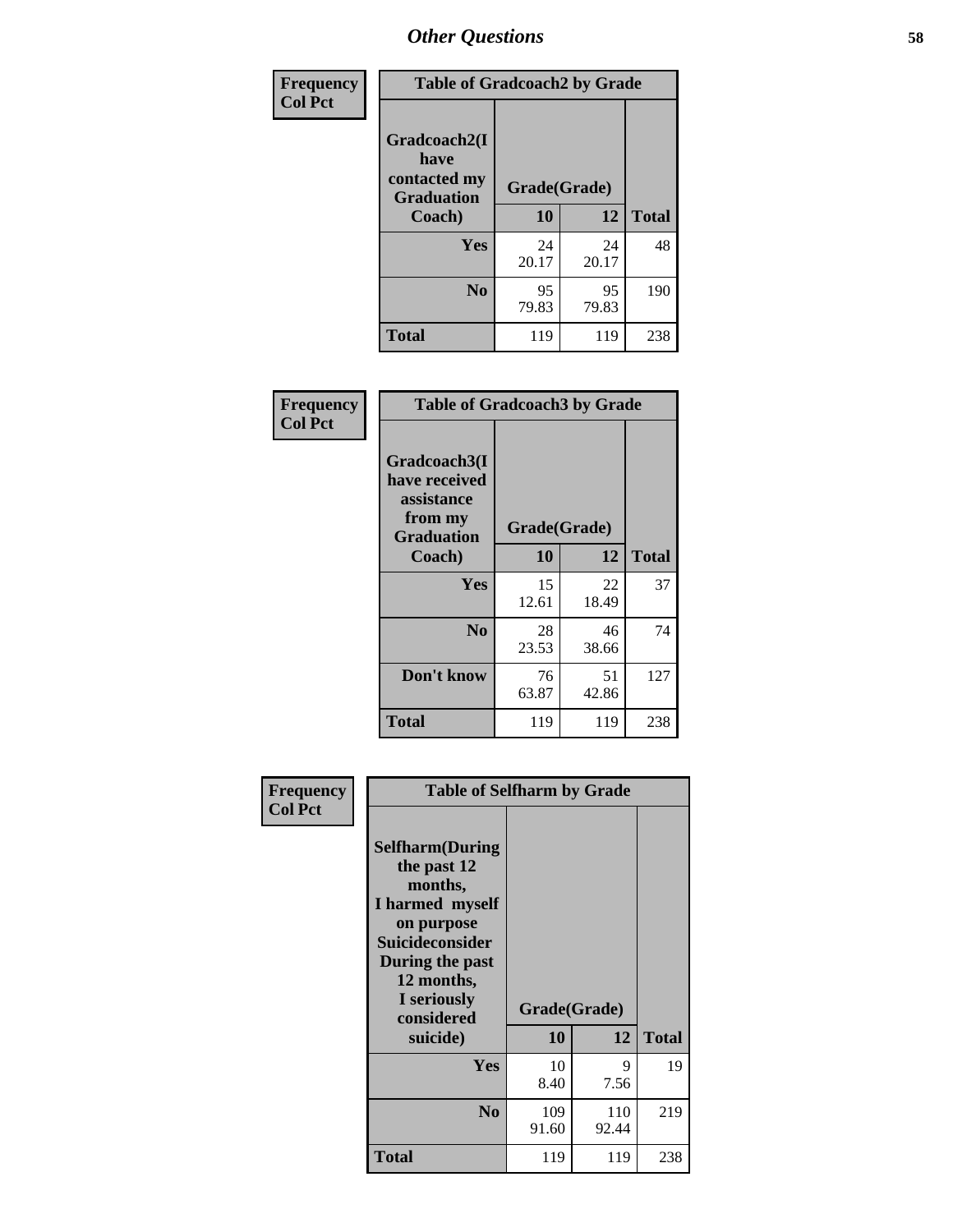| <b>Frequency</b> | <b>Table of Suicideconsider by Grade</b> |              |              |              |
|------------------|------------------------------------------|--------------|--------------|--------------|
| <b>Col Pct</b>   |                                          | Grade(Grade) |              |              |
|                  | Suicideconsider                          | <b>10</b>    | 12           | <b>Total</b> |
|                  | Yes                                      | q<br>7.56    | 6<br>5.04    | 15           |
|                  | N <sub>0</sub>                           | 110<br>92.44 | 113<br>94.96 | 223          |
|                  | <b>Total</b>                             | 119          | 119          | 238          |

| Frequency      | <b>Table of Suicideattempt by Grade</b>              |              |              |              |
|----------------|------------------------------------------------------|--------------|--------------|--------------|
| <b>Col Pct</b> | Suicideattempt(I<br>have attempted<br>suicide in the | Grade(Grade) |              |              |
|                | last year)                                           | 10           | 12           | <b>Total</b> |
|                | Yes                                                  | 5.88         | 4<br>3.36    | 11           |
|                | N <sub>0</sub>                                       | 112<br>94.12 | 115<br>96.64 | 227          |
|                | <b>Total</b>                                         | 119          | 119          | 238          |

| Frequency      | <b>Table of Instantmessaged by Grade</b>               |              |             |              |
|----------------|--------------------------------------------------------|--------------|-------------|--------------|
| <b>Col Pct</b> | Instantmessaged(I<br>have instant<br>messaged people I | Grade(Grade) |             |              |
|                | do not even know)                                      | 10           | 12          | <b>Total</b> |
|                | Yes                                                    | 47<br>39.50  | 54<br>45.38 | 101          |
|                | N <sub>0</sub>                                         | 72<br>60.50  | 65<br>54.62 | 137          |
|                | <b>Total</b>                                           | 119          | 119         | 238          |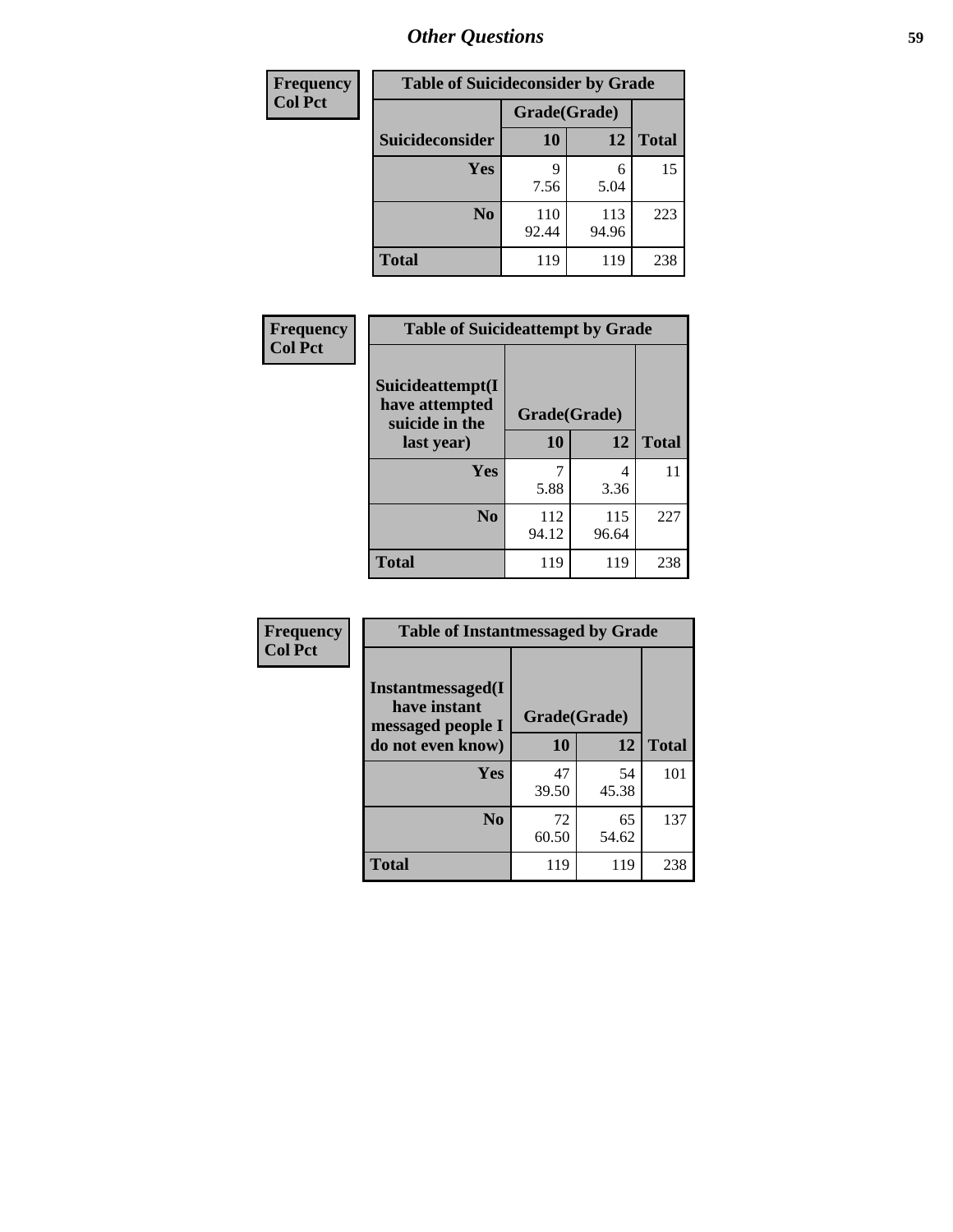| Frequency      | <b>Table of Getsalong by Grade</b>                                     |                    |             |              |
|----------------|------------------------------------------------------------------------|--------------------|-------------|--------------|
| <b>Col Pct</b> | <b>Getsalong</b> (I get<br>along with other<br>students and<br>adults) | Grade(Grade)<br>10 | 12          | <b>Total</b> |
|                | <b>Strongly Agree</b>                                                  | 48<br>40.34        | 57<br>47.90 | 105          |
|                | <b>Somewhat Agree</b>                                                  | 53<br>44.54        | 55<br>46.22 | 108          |
|                | <b>Somewhat Disagree</b>                                               | 9<br>7.56          | 4<br>3.36   | 13           |
|                | <b>Strongly Disagree</b>                                               | 9<br>7.56          | 3<br>2.52   | 12           |
|                | <b>Total</b>                                                           | 119                | 119         | 238          |

| Frequency      | <b>Table of Safehome by Grade</b> |                    |             |              |
|----------------|-----------------------------------|--------------------|-------------|--------------|
| <b>Col Pct</b> | Safehome(I feel<br>safe at home)  | Grade(Grade)<br>10 | 12          | <b>Total</b> |
|                | <b>Strongly Agree</b>             | 78<br>65.55        | 77<br>64.71 | 155          |
|                | <b>Somewhat Agree</b>             | 29<br>24.37        | 34<br>28.57 | 63           |
|                | <b>Somewhat Disagree</b>          | 6<br>5.04          | 3<br>2.52   | 9            |
|                | <b>Strongly Disagree</b>          | 6<br>5.04          | 5<br>4.20   | 11           |
|                | <b>Total</b>                      | 119                | 119         | 238          |

| Frequency      |                                                                                     | <b>Table of Adulttalk by Grade</b> |             |              |  |  |  |  |
|----------------|-------------------------------------------------------------------------------------|------------------------------------|-------------|--------------|--|--|--|--|
| <b>Col Pct</b> | <b>Adulttalk(I</b><br>know an<br>adult at<br>school that<br>I can talk<br>with if I | Grade(Grade)                       |             |              |  |  |  |  |
|                | need help)                                                                          | 10                                 | 12          | <b>Total</b> |  |  |  |  |
|                | Yes                                                                                 | 88<br>73.95                        | 81<br>68.07 | 169          |  |  |  |  |
|                | N <sub>0</sub>                                                                      | 31<br>26.05                        | 38<br>31.93 | 69           |  |  |  |  |
|                | <b>Total</b>                                                                        | 119                                | 119         | 238          |  |  |  |  |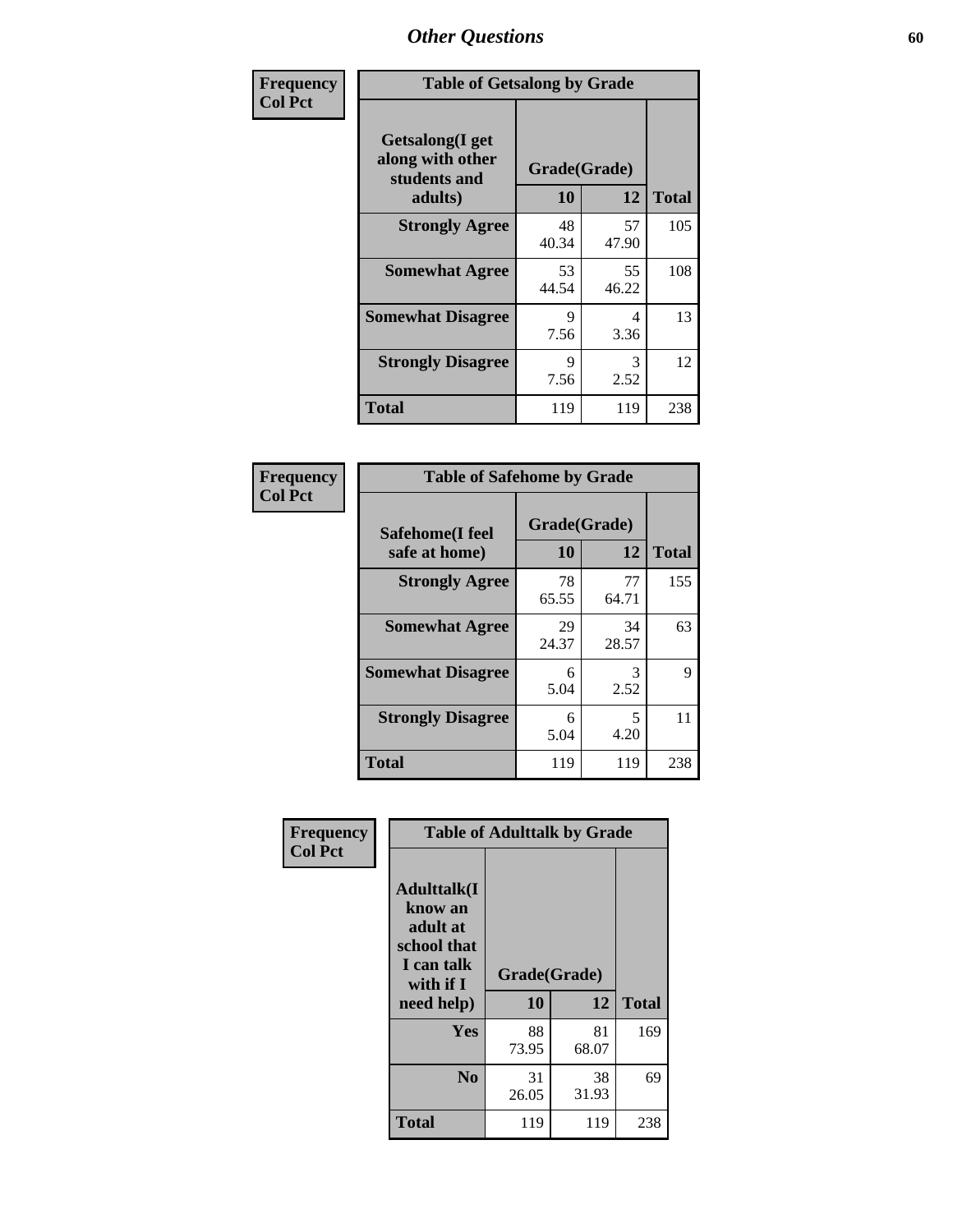**Frequency Row Pct**

| <b>Table of Grade by Tvtime</b> |             |                                                                                                                                |             |             |             |             |     |  |  |  |
|---------------------------------|-------------|--------------------------------------------------------------------------------------------------------------------------------|-------------|-------------|-------------|-------------|-----|--|--|--|
|                                 |             | Tytime (On an average school day,<br>how much unsupervised time do I spend watching TV)                                        |             |             |             |             |     |  |  |  |
| Grade(Grade)   None             |             | <b>Less that</b><br>$2 - 3$<br>$4 - 5$<br>$6+$<br>hour/day   hour/day<br>hours/day<br>hours/day<br>  hours/day<br><b>Total</b> |             |             |             |             |     |  |  |  |
| <b>10</b>                       | 19<br>15.97 | 20<br>16.81                                                                                                                    | 21<br>17.65 | 34<br>28.57 | 10<br>8.40  | 15<br>12.61 | 119 |  |  |  |
| 12                              | 13<br>10.92 | 23<br>19.33                                                                                                                    | 8<br>6.72   | 46<br>38.66 | 16<br>13.45 | 13<br>10.92 | 119 |  |  |  |
| <b>Total</b>                    | 32          | 43                                                                                                                             | 29          | 80          | 26          | 28          | 238 |  |  |  |

**Frequency Row Pct**

| <b>Table of Grade by Computertime</b> |             |                                                                                                   |             |                      |                      |                   |              |  |  |
|---------------------------------------|-------------|---------------------------------------------------------------------------------------------------|-------------|----------------------|----------------------|-------------------|--------------|--|--|
|                                       |             | Computertime (On an average school day,<br>how much unsupervised time do I spend on the computer) |             |                      |                      |                   |              |  |  |
| Grade(Grade)                          | None $ $    | <b>Less that</b><br>hour/day                                                                      | hour/day    | $2 - 3$<br>hours/day | $4 - 5$<br>hours/day | $6+$<br>hours/day | <b>Total</b> |  |  |
| 10                                    | 27<br>22.69 | 32<br>26.89                                                                                       | 17<br>14.29 | 17<br>14.29          | 12<br>10.08          | 14<br>11.76       | 119          |  |  |
| 12                                    | 25<br>21.01 | 28<br>26<br>22<br>8<br>10<br>18.49<br>21.85<br>8.40<br>23.53<br>6.72                              |             |                      |                      |                   |              |  |  |
| <b>Total</b>                          | 52          | 58                                                                                                | 39          | 45                   | 20                   | 24                | 238          |  |  |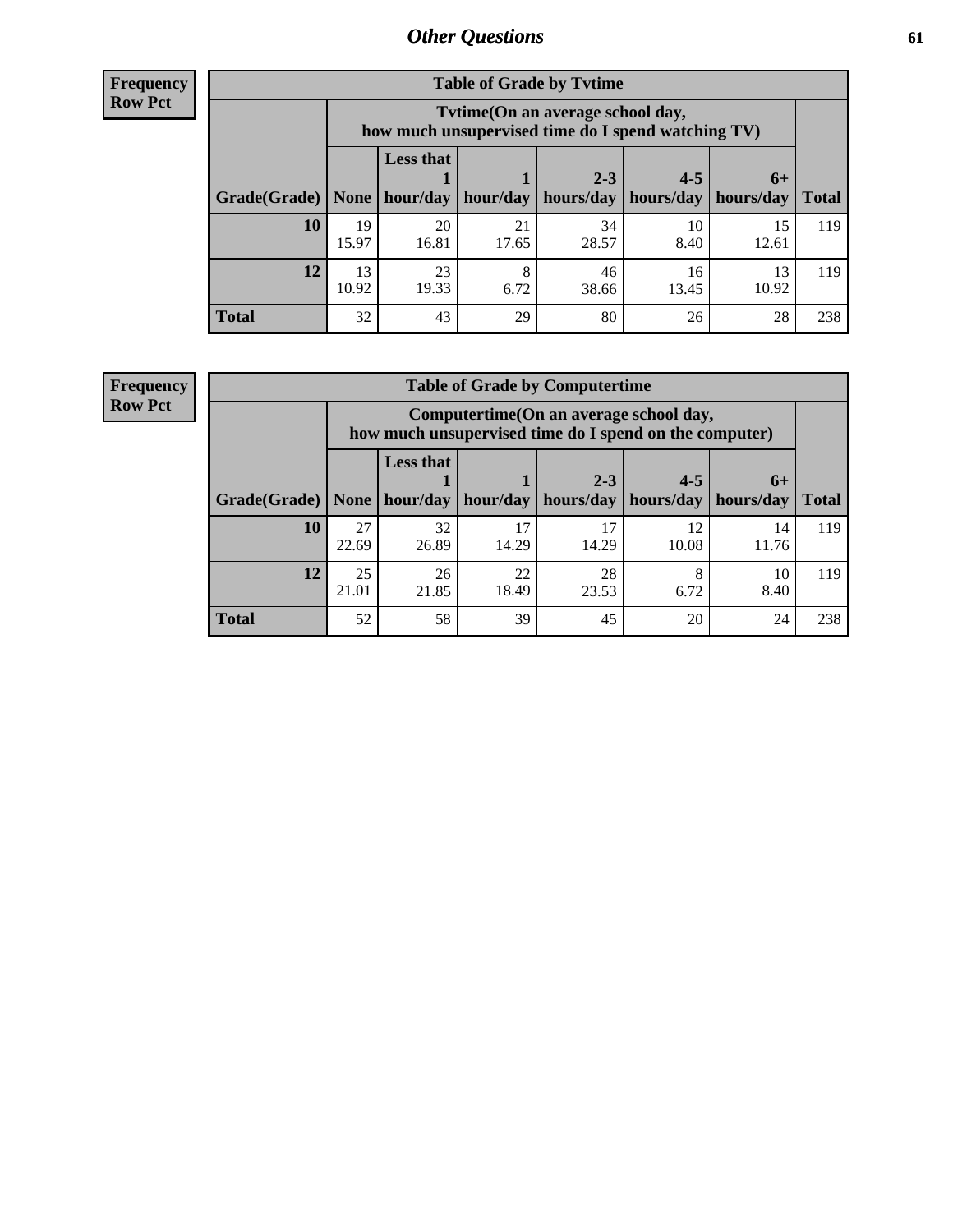#### *Questions about Driving Laws* **62** *Driving Questions were asked only of high school students.*

| <b>Frequency</b> |
|------------------|
| <b>Row Pct</b>   |

| <b>Table of Grade by License1</b> |                                                                   |                                                                                                                                           |           |        |               |              |  |  |  |
|-----------------------------------|-------------------------------------------------------------------|-------------------------------------------------------------------------------------------------------------------------------------------|-----------|--------|---------------|--------------|--|--|--|
|                                   |                                                                   | License1(During the first 6 months of driving<br>with a provisional license,<br>the only passengers who can ride with the<br>driver are:) |           |        |               |              |  |  |  |
| Grade(Grade)                      | <b>Parent or</b>                                                  | Family<br><b>Guardian</b>   Members                                                                                                       | Friends   | Anyone | Don't<br>Know | <b>Total</b> |  |  |  |
| 10                                | 22<br>18.49                                                       | 75<br>63.03                                                                                                                               | 3<br>2.52 | 5.88   | 12<br>10.08   | 119          |  |  |  |
| 12                                | 92<br>12<br>3<br>8<br>4<br>10.08<br>77.31<br>2.52<br>3.36<br>6.72 |                                                                                                                                           |           |        |               |              |  |  |  |
| Total                             | 34                                                                | 167                                                                                                                                       | 7         | 10     | 20            | 238          |  |  |  |

| <b>Frequency</b> | <b>Table of Grade by License2</b> |                                                                                                          |                  |                  |                                                      |                      |              |  |
|------------------|-----------------------------------|----------------------------------------------------------------------------------------------------------|------------------|------------------|------------------------------------------------------|----------------------|--------------|--|
| <b>Row Pct</b>   |                                   | License2(17 yr old drivers with a<br>provisional driver's license cannot<br>drive between the hours of:) |                  |                  |                                                      |                      |              |  |
|                  | Grade(Grade)                      | <b>Midnight</b><br>to 6am                                                                                | 1am<br>to<br>5am | 1am<br>to<br>6am | N <sub>0</sub><br>curfew<br>for $17$<br>year<br>olds | Don't<br><b>Know</b> | <b>Total</b> |  |
|                  | 10                                | 70<br>58.82                                                                                              | 10<br>8.40       | 13<br>10.92      | 8<br>6.72                                            | 18<br>15.13          | 119          |  |
|                  | 12                                | 74<br>62.18                                                                                              | 14<br>11.76      | 6<br>5.04        | 6<br>5.04                                            | 19<br>15.97          | 119          |  |
|                  | <b>Total</b>                      | 144                                                                                                      | 24               | 19               | 14                                                   | 37                   | 238          |  |

| Frequency      | <b>Table of Grade by License3</b> |                                       |             |              |           |                                     |               |              |
|----------------|-----------------------------------|---------------------------------------|-------------|--------------|-----------|-------------------------------------|---------------|--------------|
| <b>Row Pct</b> |                                   | License3(For drivers under the age of |             | 21,<br>DUI?) |           | what level of alcohol is considered |               |              |
|                | Grade(Grade)                      | Any<br><b>Amount</b>                  |             | 0.02   0.04  | 0.06      | 0.08                                | Don't<br>know | <b>Total</b> |
|                | 10                                | 23<br>19.33                           | 51<br>42.86 | 4<br>3.36    | 3<br>2.52 | 12<br>10.08                         | 26<br>21.85   | 119          |
|                | 12                                | 37<br>31.09                           | 37<br>31.09 | 11<br>9.24   | 7<br>5.88 | 8<br>6.72                           | 19<br>15.97   | 119          |
|                | <b>Total</b>                      | 60                                    | 88          | 15           | 10        | 20                                  | 45            | 238          |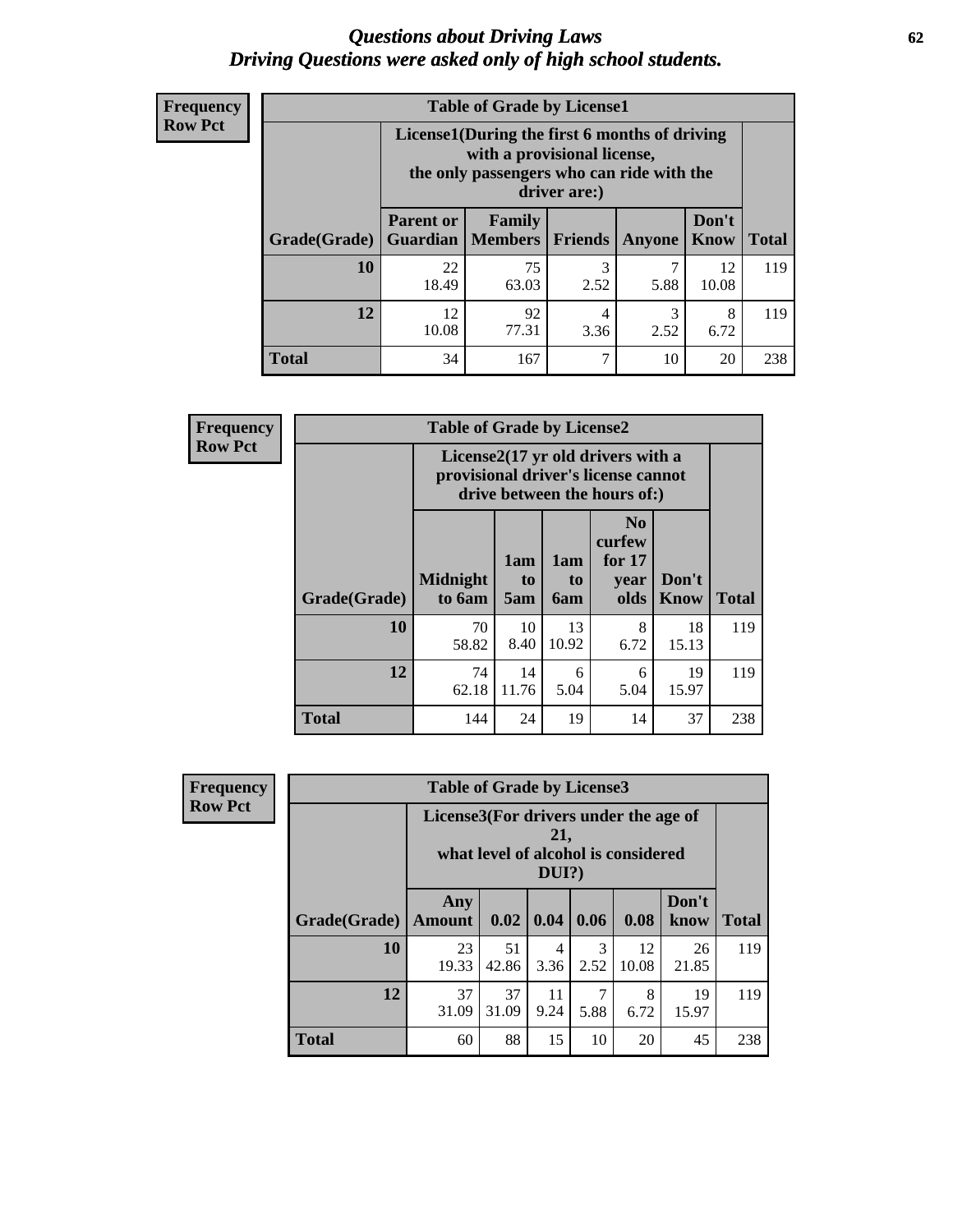#### *Questions about Driving Laws* **63** *Driving Questions were asked only of high school students.*

**Frequency Row Pct**

| <b>Table of Grade by License4</b> |              |                                                                                                                                               |             |            |            |             |     |  |
|-----------------------------------|--------------|-----------------------------------------------------------------------------------------------------------------------------------------------|-------------|------------|------------|-------------|-----|--|
|                                   |              | License4(A driver under 21 automatically<br>loses his/her license if caught exceeding the<br>posted speet limit by:)                          |             |            |            |             |     |  |
| Grade(Grade)                      | $15+$<br>mph | Can't<br>lose<br><b>Depends</b><br>license<br>$25+$<br>$35+$<br>Don't<br>for<br>on<br><b>Total</b><br>mph<br>speeding<br>know<br>mph<br>judge |             |            |            |             |     |  |
| 10                                | 24<br>20.17  | 21<br>17.65                                                                                                                                   | 15<br>12.61 | 9<br>7.56  | 11<br>9.24 | 39<br>32.77 | 119 |  |
| 12                                | 23<br>19.33  | 45<br>37.82                                                                                                                                   | 11<br>9.24  | 11<br>9.24 | 2<br>1.68  | 27<br>22.69 | 119 |  |
| <b>Total</b>                      | 47           | 66                                                                                                                                            | 26          | 20         | 13         | 66          | 238 |  |

| Frequency      | <b>Table of Grade by License5</b> |                                                                                                                                                             |                |               |              |  |
|----------------|-----------------------------------|-------------------------------------------------------------------------------------------------------------------------------------------------------------|----------------|---------------|--------------|--|
| <b>Row Pct</b> |                                   | License5(A)<br>Georgia teenager<br>with family<br>connections or a<br>good lawyer can<br>break a teen<br>driving law and<br>keep their driver's<br>license) |                |               |              |  |
|                | Grade(Grade)                      | <b>Yes</b>                                                                                                                                                  | N <sub>0</sub> | Don't<br>know | <b>Total</b> |  |
|                | 10                                | 21<br>17.65                                                                                                                                                 | 61<br>51.26    | 37<br>31.09   | 119          |  |
|                | 12                                | 46<br>38.66                                                                                                                                                 | 48<br>40.34    | 25<br>21.01   | 119          |  |
|                | Total                             | 67                                                                                                                                                          | 109            | 62            | 238          |  |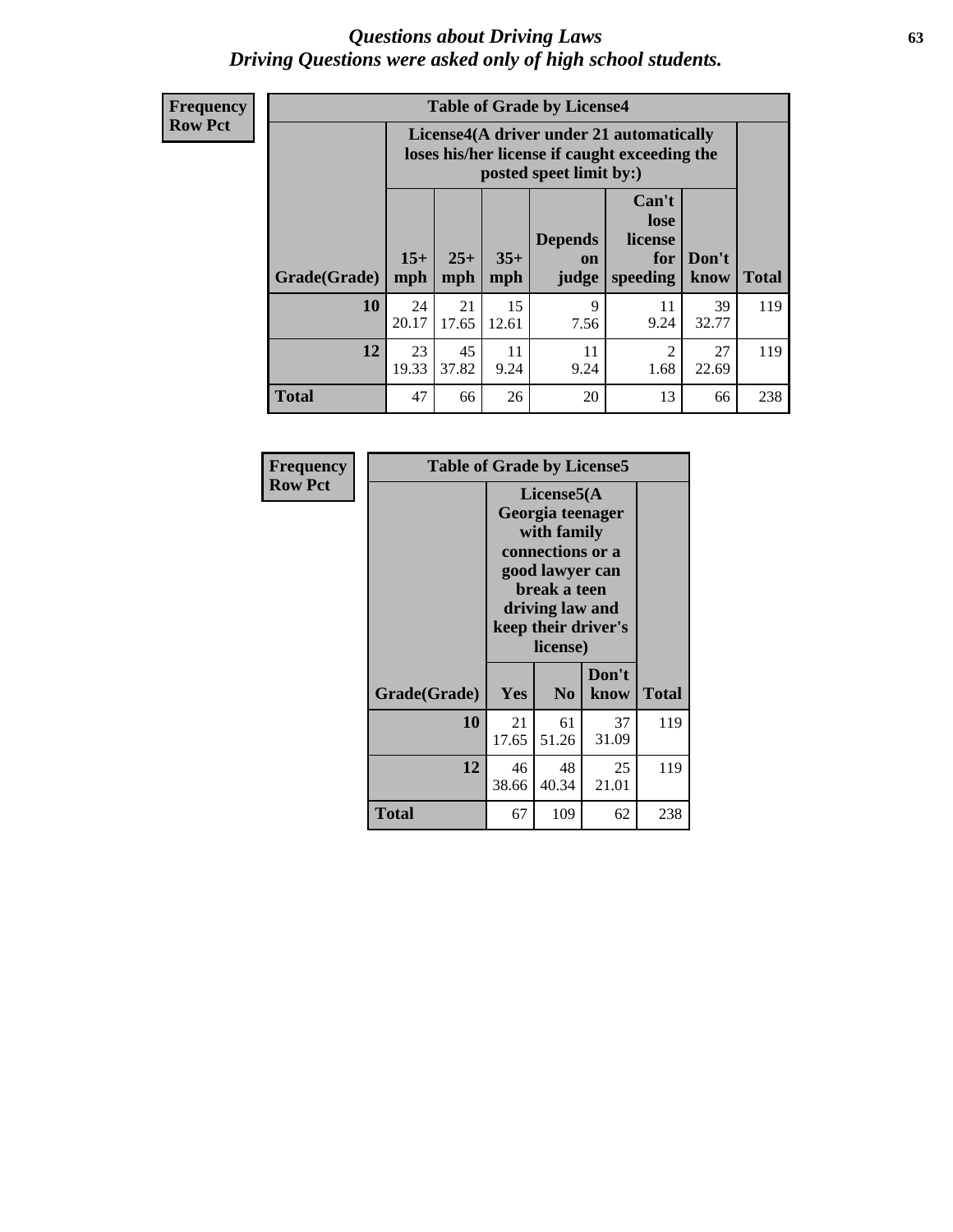#### *Questions about Driving Laws* **64** *Driving Questions were asked only of high school students.*

| <b>Frequency</b> | <b>Table of Grade by License6</b> |             |                                                                                                                           |                    |              |  |
|------------------|-----------------------------------|-------------|---------------------------------------------------------------------------------------------------------------------------|--------------------|--------------|--|
| <b>Row Pct</b>   |                                   |             | License <sub>6</sub> (I know a<br>friend or<br>classmate that<br>broke a teen<br>driving law,<br>keep his/her<br>license) | but was allowed to |              |  |
|                  | Grade(Grade)                      | <b>Yes</b>  | N <sub>0</sub>                                                                                                            | Don't<br>know      | <b>Total</b> |  |
|                  | 10                                | 26<br>21.85 | 49<br>41.18                                                                                                               | 44<br>36.97        | 119          |  |
|                  | 12                                | 58<br>48.74 | 38<br>31.93                                                                                                               | 23<br>19.33        | 119          |  |
|                  | <b>Total</b>                      | 84          | 87                                                                                                                        | 67                 | 238          |  |

| <b>Frequency</b> | <b>Table of Grade by License7</b> |                                                                             |                                   |                                                                                               |                        |              |  |  |
|------------------|-----------------------------------|-----------------------------------------------------------------------------|-----------------------------------|-----------------------------------------------------------------------------------------------|------------------------|--------------|--|--|
| <b>Row Pct</b>   |                                   |                                                                             |                                   | License7(A student under the age of 18 cam loser<br>his/her driving privileges if he or she:) |                        |              |  |  |
| Grade(Grade)     |                                   | <b>Have</b><br>more than<br>10<br>unexcused<br>absences<br>per school<br>yr | Drop out<br>without<br>graduating | Bring<br>alcohol/drugs/weapon<br>to school                                                    | All of<br>the<br>above | <b>Total</b> |  |  |
|                  | 10                                | 9<br>7.56                                                                   | 9<br>7.56                         | 4.20                                                                                          | 96<br>80.67            | 119          |  |  |
|                  | 12                                | 6<br>5.04                                                                   | 15<br>12.61                       | 9<br>7.56                                                                                     | 89<br>74.79            | 119          |  |  |
|                  | <b>Total</b>                      | 15                                                                          | 24                                | 14                                                                                            | 185                    | 238          |  |  |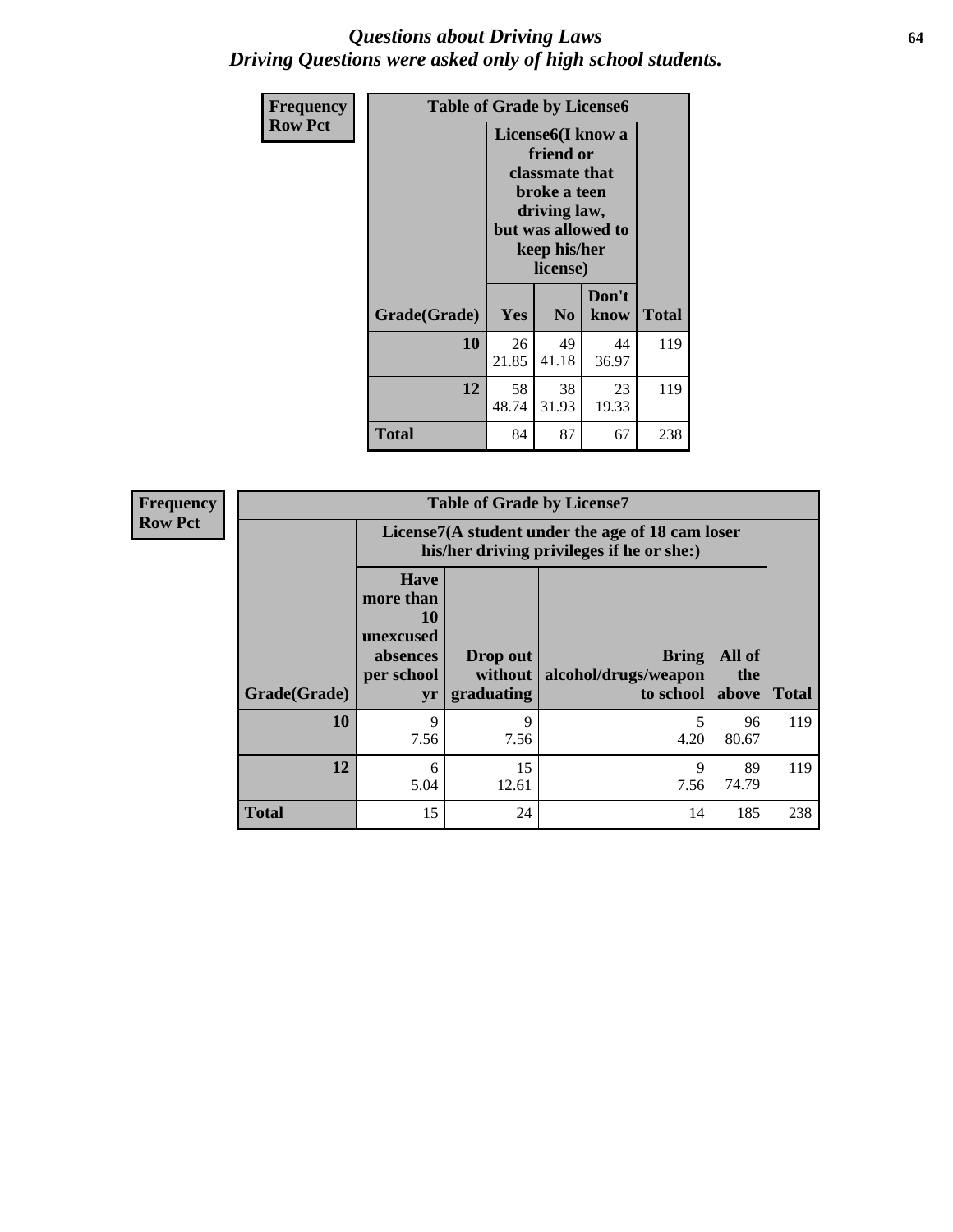# *Select Results by Gender* **65**

| Frequency      | <b>Table of SchoolClimate2 by Gender</b>          |                                     |             |              |  |
|----------------|---------------------------------------------------|-------------------------------------|-------------|--------------|--|
| <b>Col Pct</b> | SchoolClimate2(I<br>feel successful at<br>school) | Gender(Gender)<br><b>Female</b>     | <b>Male</b> | <b>Total</b> |  |
|                | <b>Strongly Agree</b>                             | 29<br>20.86                         | 30<br>30.30 | 59           |  |
|                | <b>Somewhat Agree</b>                             | 93<br>66.91                         | 53<br>53.54 | 146          |  |
|                | <b>Somewhat Disagree</b>                          | 15<br>10.79                         | 10<br>10.10 | 25           |  |
|                | <b>Strongly Disagree</b>                          | $\mathcal{D}_{\mathcal{L}}$<br>1.44 | 6<br>6.06   | 8            |  |
|                | <b>Total</b>                                      | 139                                 | 99          | 238          |  |

| Frequency      | <b>Table of SchoolClimate6 by Gender</b>                 |               |                               |              |  |
|----------------|----------------------------------------------------------|---------------|-------------------------------|--------------|--|
| <b>Col Pct</b> | <b>SchoolClimate6(Teachers</b><br>treat me with respect) | <b>Female</b> | Gender(Gender)<br><b>Male</b> | <b>Total</b> |  |
|                | <b>Strongly Agree</b>                                    | 37<br>26.62   | 28<br>28.28                   | 65           |  |
|                | <b>Somewhat Agree</b>                                    | 76<br>54.68   | 47<br>47.47                   | 123          |  |
|                | <b>Somewhat Disagree</b>                                 | 15<br>10.79   | 12<br>12.12                   | 27           |  |
|                | <b>Strongly Disagree</b>                                 | 11<br>7.91    | 12<br>12.12                   | 23           |  |
|                | <b>Total</b>                                             | 139           | 99                            | 238          |  |

| Frequency      | <b>Table of SchoolClimate8 by Gender</b>                                             |                                 |             |              |
|----------------|--------------------------------------------------------------------------------------|---------------------------------|-------------|--------------|
| <b>Col Pct</b> | <b>SchoolClimate8(Students</b><br>are frequently<br>recognized for good<br>behavior) | Gender(Gender)<br><b>Female</b> | <b>Male</b> | <b>Total</b> |
|                | <b>Strongly Agree</b>                                                                | 13<br>9.35                      | 12<br>12.12 | 25           |
|                | <b>Somewhat Agree</b>                                                                | 64<br>46.04                     | 37<br>37.37 | 101          |
|                | <b>Somewhat Disagree</b>                                                             | 31<br>22.30                     | 30<br>30.30 | 61           |
|                | <b>Strongly Disagree</b>                                                             | 31<br>22.30                     | 20<br>20.20 | 51           |
|                | Total                                                                                | 139                             | 99          | 238          |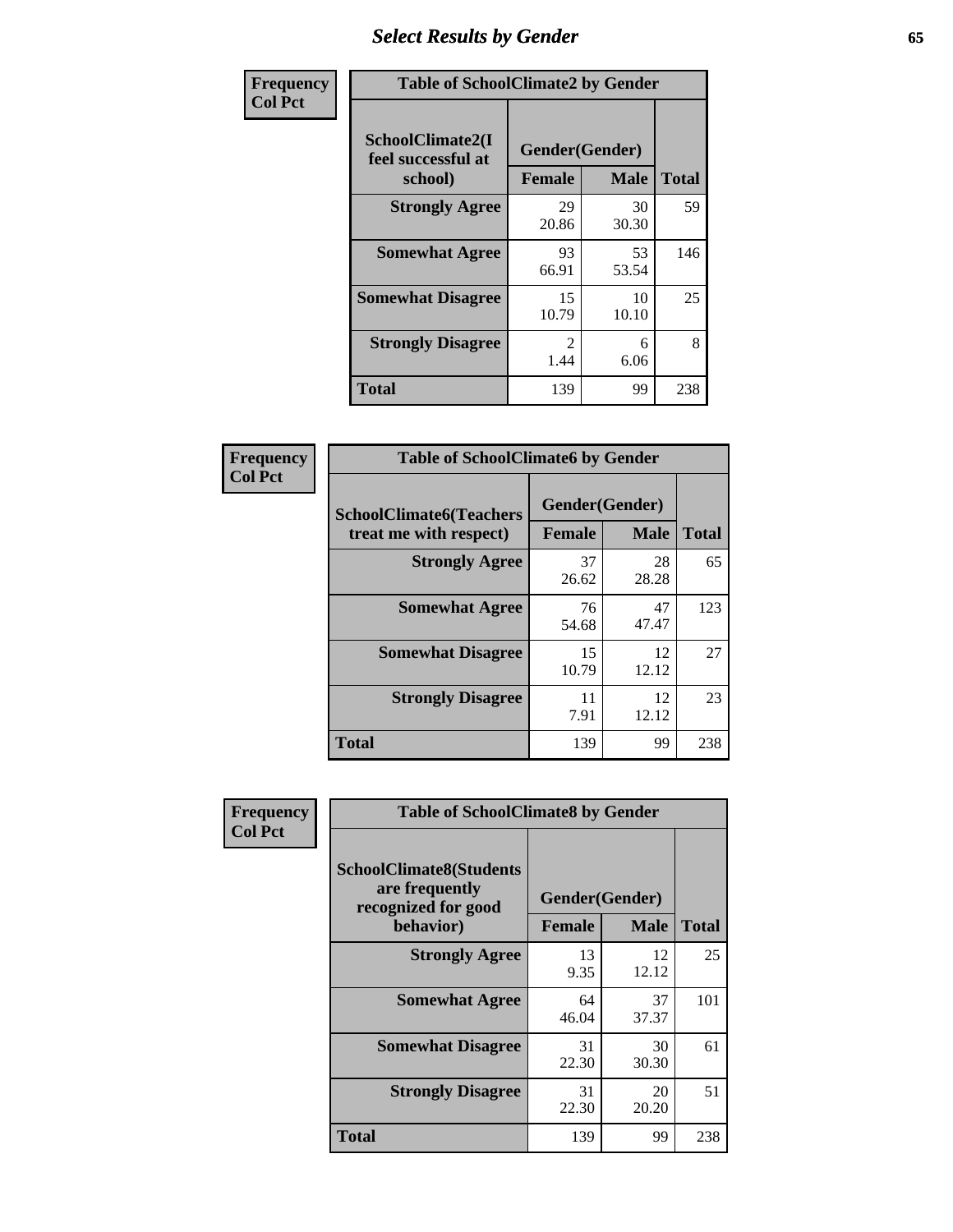# *Select Results by Gender* **66**

| <b>Frequency</b> | <b>Table of Gender by Dropout</b> |                                                                        |                |              |
|------------------|-----------------------------------|------------------------------------------------------------------------|----------------|--------------|
| <b>Row Pct</b>   |                                   | Dropout(I<br>have<br>thought<br>about<br>dropping<br>out of<br>school) |                |              |
|                  | Gender(Gender)                    | Yes                                                                    | N <sub>0</sub> | <b>Total</b> |
|                  | <b>Female</b>                     | 41<br>29.50                                                            | 98<br>70.50    | 139          |
|                  | <b>Male</b>                       | 37<br>37.37                                                            | 62<br>62.63    | 99           |
|                  | <b>Total</b>                      | 78                                                                     | 160            | 238          |

| <b>Frequency</b> | <b>Table of Gender by Dropoutreason</b> |                                                                    |              |                          |                                |              |              |
|------------------|-----------------------------------------|--------------------------------------------------------------------|--------------|--------------------------|--------------------------------|--------------|--------------|
| <b>Row Pct</b>   |                                         | Dropoutreason(If I dropped out the<br>reason would most likely be) |              |                          |                                |              |              |
|                  | <b>Gender</b> (Gender)                  | Won't<br><b>Drop</b><br>out                                        | <b>Bored</b> | Family<br><b>Reasons</b> | <b>Being</b><br><b>Bullied</b> | <b>Other</b> | <b>Total</b> |
|                  | <b>Female</b>                           | 81<br>58.27                                                        | 26<br>18.71  | 11<br>7.91               | 0.72                           | 20<br>14.39  | 139          |
|                  | <b>Male</b>                             | 45<br>45.45                                                        | 23<br>23.23  | 6<br>6.06                | 0.00                           | 25<br>25.25  | 99           |
|                  | <b>Total</b>                            | 126                                                                | 49           | 17                       |                                | 45           | 238          |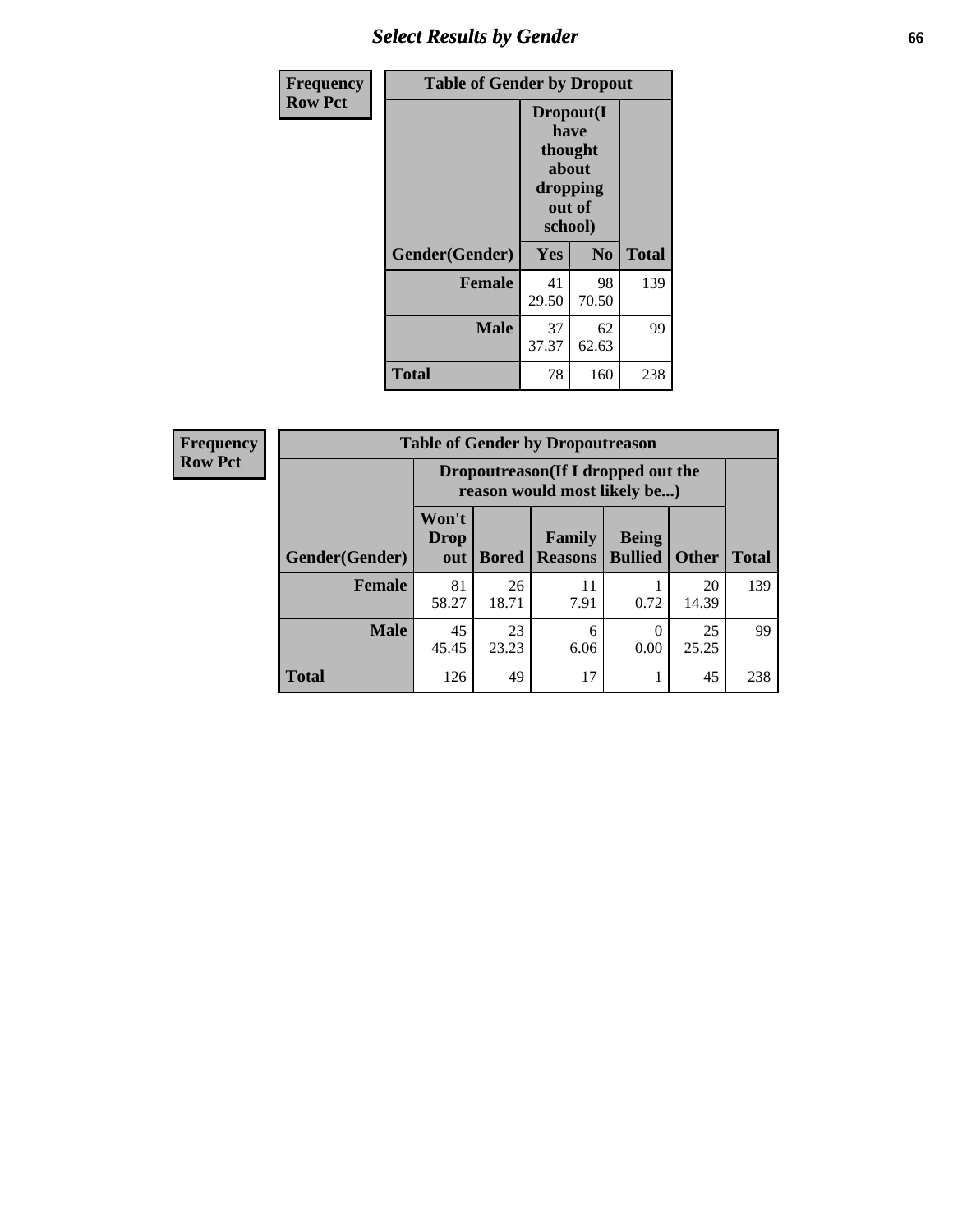*School Safety* **67**

| <b>Frequency</b> | <b>Table of Gender by Bullied2</b> |                 |                |              |
|------------------|------------------------------------|-----------------|----------------|--------------|
| <b>Row Pct</b>   |                                    | <b>Bullied2</b> |                |              |
|                  | Gender(Gender)                     | Yes             | N <sub>0</sub> | <b>Total</b> |
|                  | <b>Female</b>                      | 11<br>7.91      | 128<br>92.09   | 139          |
|                  | <b>Male</b>                        | 14<br>14.14     | 85<br>85.86    | 99           |
|                  | Total                              | 25              | 213            | 238          |

| Frequency      | <b>Table of Gender by Bulliedothers2</b> |                       |                |              |
|----------------|------------------------------------------|-----------------------|----------------|--------------|
| <b>Row Pct</b> |                                          | <b>Bulliedothers2</b> |                |              |
|                | Gender(Gender)                           | <b>Yes</b>            | N <sub>0</sub> | <b>Total</b> |
|                | <b>Female</b>                            | 11<br>7.91            | 128<br>92.09   | 139          |
|                | <b>Male</b>                              | 19<br>19.19           | 80<br>80.81    | 99           |
|                | <b>Total</b>                             | 30                    | 208            | 238          |

| Frequency      | <b>Table of Gender by Weaponschool2</b> |                      |                |              |
|----------------|-----------------------------------------|----------------------|----------------|--------------|
| <b>Row Pct</b> |                                         | <b>Weaponschool2</b> |                |              |
|                | Gender(Gender)                          | Yes                  | N <sub>0</sub> | <b>Total</b> |
|                | <b>Female</b>                           | 0.72                 | 138<br>99.28   | 139          |
|                | <b>Male</b>                             | 7.07                 | 92<br>92.93    | 99           |
|                | <b>Total</b>                            | 8                    | 230            | 238          |

| Frequency      | <b>Table of Gender by Absentunsafe2</b> |               |                |              |  |
|----------------|-----------------------------------------|---------------|----------------|--------------|--|
| <b>Row Pct</b> |                                         | Absentunsafe2 |                |              |  |
|                | Gender(Gender)                          | Yes           | N <sub>0</sub> | <b>Total</b> |  |
|                | <b>Female</b>                           | 0.00          | 139<br>100.00  | 139          |  |
|                | <b>Male</b>                             | 6<br>6.06     | 93<br>93.94    | 99           |  |
|                | <b>Total</b>                            | 6             | 232            | 238          |  |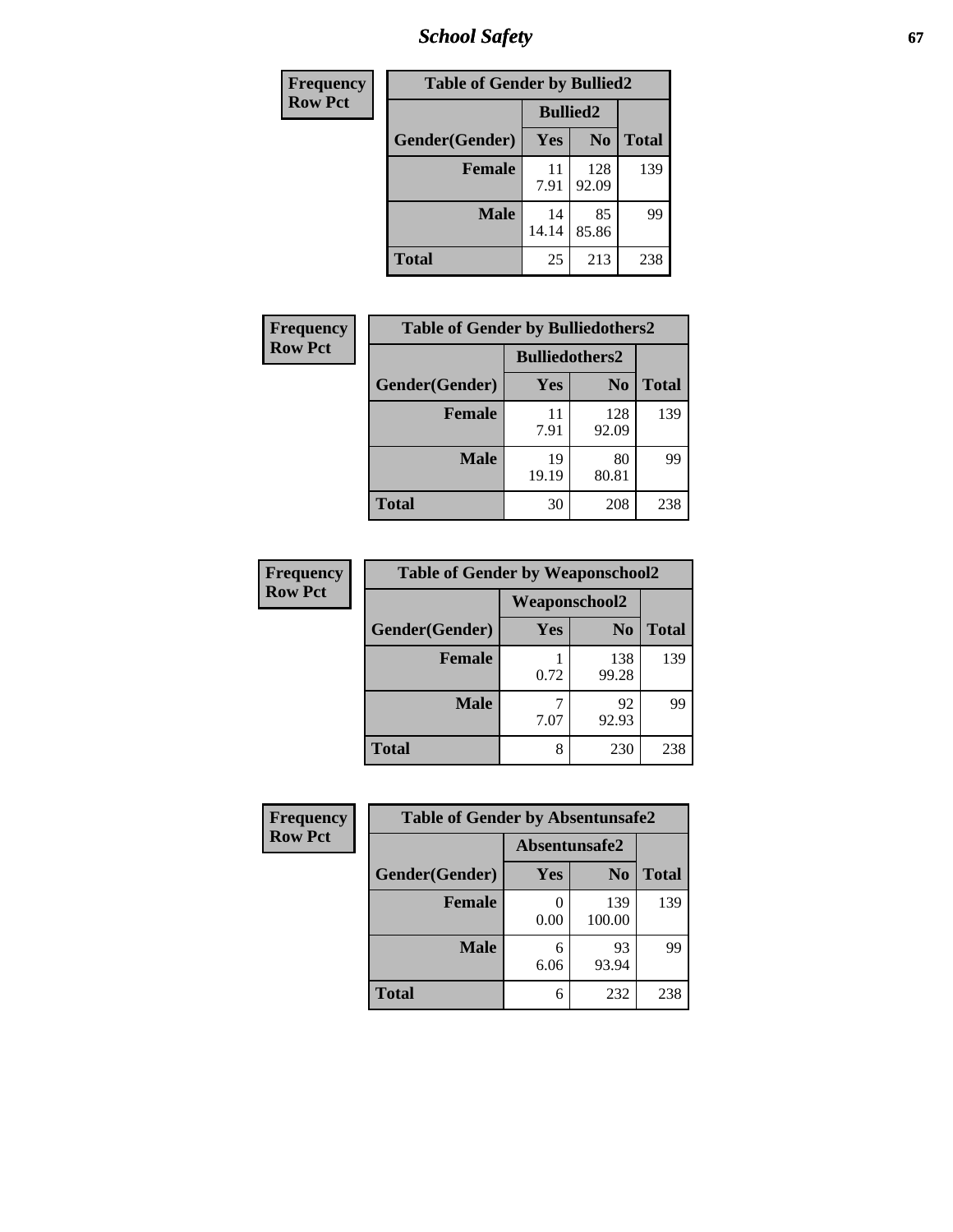*School Safety* **68**

| Frequency      | <b>Table of Gender by Gangself</b> |                                                                                                |                |              |
|----------------|------------------------------------|------------------------------------------------------------------------------------------------|----------------|--------------|
| <b>Row Pct</b> |                                    | Gangself(I<br>have<br>participated<br>in illegal gang<br>activities in<br>the past 30<br>days) |                |              |
|                | Gender(Gender)                     | Yes                                                                                            | N <sub>0</sub> | <b>Total</b> |
|                | <b>Female</b>                      | 4<br>2.88                                                                                      | 135<br>97.12   | 139          |
|                | <b>Male</b>                        | 15<br>15.15                                                                                    | 84<br>84.85    | 99           |
|                | <b>Total</b>                       | 19                                                                                             | 219            | 238          |

| Frequency      | <b>Table of Gender by Gangpeers</b> |                                                                                                                             |                |              |
|----------------|-------------------------------------|-----------------------------------------------------------------------------------------------------------------------------|----------------|--------------|
| <b>Row Pct</b> |                                     | <b>Gangpeers</b> (I<br>have friends<br>who have<br>participated<br>in illegal gang<br>activities in<br>the past 30<br>days) |                |              |
|                | Gender(Gender)                      | <b>Yes</b>                                                                                                                  | N <sub>0</sub> | <b>Total</b> |
|                | <b>Female</b>                       | 28<br>20.14                                                                                                                 | 111<br>79.86   | 139          |
|                | Male                                | 29<br>29.29                                                                                                                 | 70<br>70.71    | 99           |
|                | Total                               | 57                                                                                                                          | 181            | 238          |

| Frequency      | <b>Table of Gender by Pickedon2</b> |             |                |              |
|----------------|-------------------------------------|-------------|----------------|--------------|
| <b>Row Pct</b> |                                     | Pickedon2   |                |              |
|                | Gender(Gender)                      | Yes         | N <sub>0</sub> | <b>Total</b> |
|                | <b>Female</b>                       | 50<br>35.97 | 89<br>64.03    | 139          |
|                | <b>Male</b>                         | 28<br>28.28 | 71<br>71.72    | 99           |
|                | <b>Total</b>                        | 78          | 160            | 238          |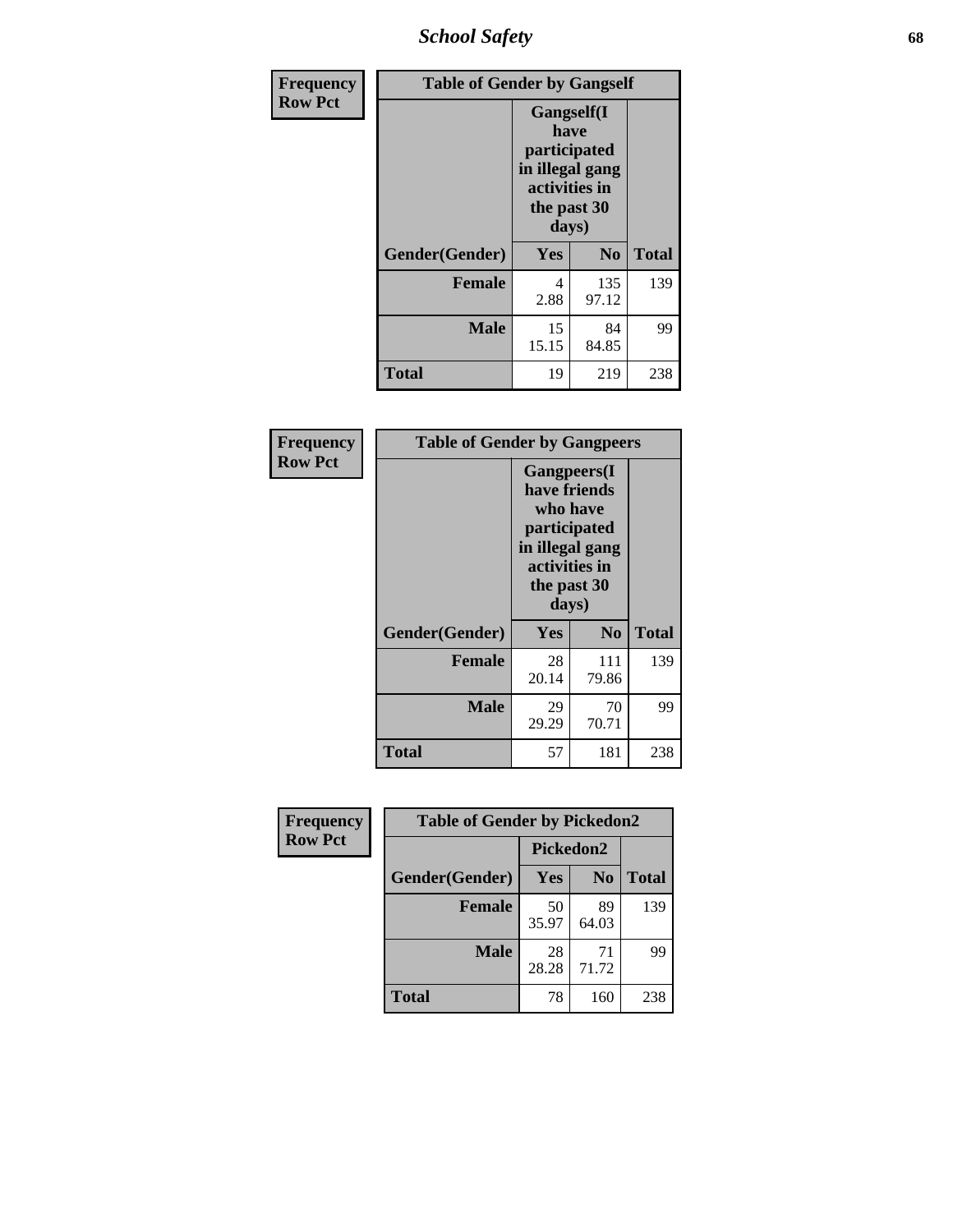*School Safety* **69**

| Frequency      | <b>Table of Gender by Safeschool2</b> |              |                |              |  |
|----------------|---------------------------------------|--------------|----------------|--------------|--|
| <b>Row Pct</b> |                                       | Safeschool2  |                |              |  |
|                | Gender(Gender)                        | <b>Yes</b>   | N <sub>0</sub> | <b>Total</b> |  |
|                | <b>Female</b>                         | 104<br>74.82 | 35<br>25.18    | 139          |  |
|                | <b>Male</b>                           | 67<br>67.68  | 32<br>32.32    | 99           |  |
|                | <b>Total</b>                          | 171          | 67             | 238          |  |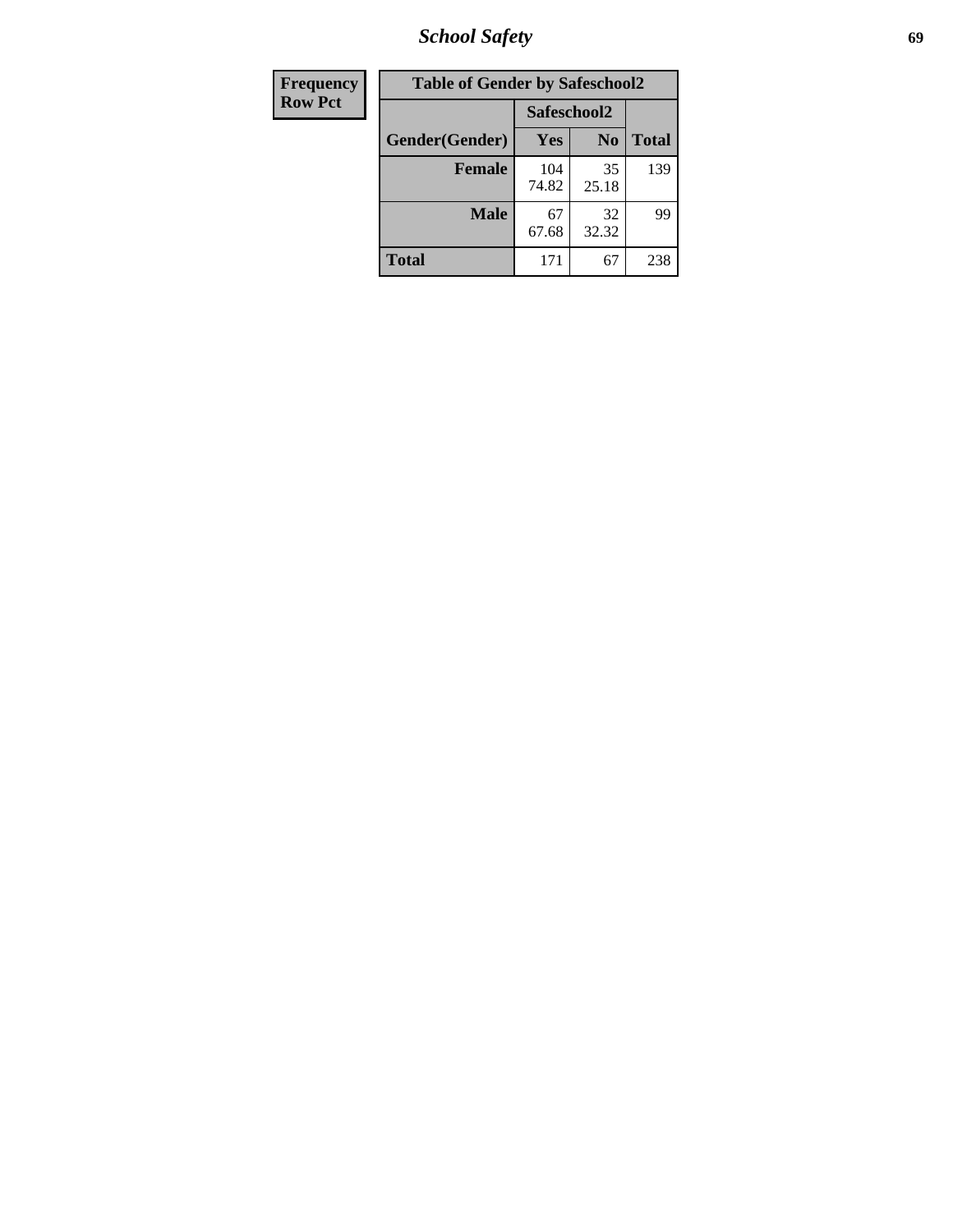# *Incidence of Drug Use* **70**

| <b>Frequency</b> | <b>Table of Gender by AlcoholAlt</b> |                                          |                |              |  |
|------------------|--------------------------------------|------------------------------------------|----------------|--------------|--|
| <b>Row Pct</b>   |                                      | AlcoholAlt(Alcohol<br>use, past 30 days) |                |              |  |
|                  | Gender(Gender)                       | <b>Yes</b>                               | N <sub>0</sub> | <b>Total</b> |  |
|                  | <b>Female</b>                        | 28<br>20.14                              | 111<br>79.86   | 139          |  |
|                  | <b>Male</b>                          | 30<br>30.30                              | 69<br>69.70    | 99           |  |
|                  | <b>Total</b>                         | 58                                       | 180            | 238          |  |

| <b>Frequency</b> | <b>Table of Gender by TobaccoAny</b> |                    |                    |              |  |
|------------------|--------------------------------------|--------------------|--------------------|--------------|--|
| <b>Row Pct</b>   |                                      | use, past 30 days) | TobaccoAny(Tobacco |              |  |
|                  | Gender(Gender)                       | Yes                | N <sub>0</sub>     | <b>Total</b> |  |
|                  | <b>Female</b>                        | 18<br>12.95        | 121<br>87.05       | 139          |  |
|                  | <b>Male</b>                          | 31<br>31.31        | 68<br>68.69        | 99           |  |
|                  | <b>Total</b>                         | 49                 | 189                | 238          |  |

| <b>Frequency</b> | <b>Table of Gender by MarijuanaAlt</b> |                                              |                |              |  |
|------------------|----------------------------------------|----------------------------------------------|----------------|--------------|--|
| <b>Row Pct</b>   |                                        | MarijuanaAlt(Marijuana<br>use, past 30 days) |                |              |  |
|                  | Gender(Gender)                         | Yes                                          | N <sub>0</sub> | <b>Total</b> |  |
|                  | Female                                 | 8<br>5.76                                    | 131<br>94.24   | 139          |  |
|                  | <b>Male</b>                            | 23<br>23.23                                  | 76<br>76.77    | 99           |  |
|                  | <b>Total</b>                           | 31                                           | 207            | 238          |  |

| <b>Frequency</b> | <b>Table of Gender by OtherDrugAny</b> |                         |                           |              |
|------------------|----------------------------------------|-------------------------|---------------------------|--------------|
| <b>Row Pct</b>   |                                        | drug use, past 30 days) | <b>OtherDrugAny(Other</b> |              |
|                  | Gender(Gender)                         | <b>Yes</b>              | N <sub>0</sub>            | <b>Total</b> |
|                  | <b>Female</b>                          | 8<br>5.76               | 131<br>94.24              | 139          |
|                  | <b>Male</b>                            | 13<br>13.13             | 86<br>86.87               | 99           |
|                  | <b>Total</b>                           | 21                      | 217                       | 238          |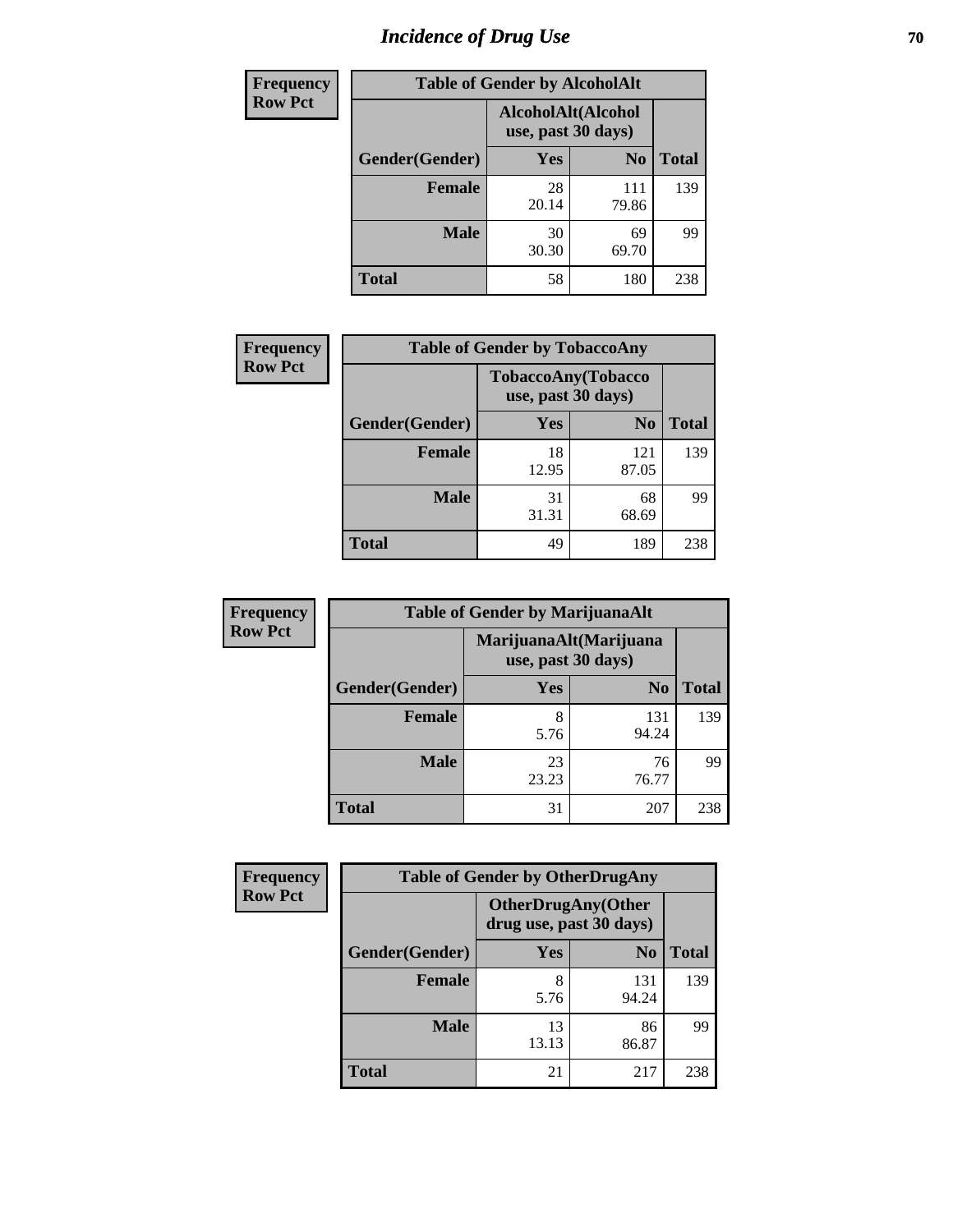#### *Average Age at Onset of Use* **71** *Results for "Average Age at Onset of Use" questions exclude students who said they did not use that substance*

#### **Gender=Female**

| <b>Variable</b>    | <b>Label</b>                                                       | <b>Mean</b> |
|--------------------|--------------------------------------------------------------------|-------------|
| Alcoholinit2       | I started using alcohol when I was                                 | 14.17       |
| Cigarettesinit2    | I started smoking tobacco when I was                               | 14.17       |
| Smokelessinit2     | I started chewing tobacco when I was                               | 14.67       |
| Marijuanainit2     | I started using marijuana when I was                               | 14.33       |
| Cocaineinit2       | I started using cocaine when I was                                 | 15.50       |
| Inhalantsinit2     | I started using inhalants when I was                               | 12.50       |
| Steroidsinit2      | I started using steroids when I was                                | 16.00       |
| Ecstasyinit2       | I started using ecstasy when I was                                 | 14.50       |
| Methinit2          | I started using methamphetamines when I was                        |             |
| Hallucinogensinit2 | I started using hallucinogens when I was                           |             |
| Prescription in t2 | I started using prescription drugs not prescribed to me when I was | 13.27       |

#### **Gender=Male**

| Variable                        | Label                                                              | <b>Mean</b> |
|---------------------------------|--------------------------------------------------------------------|-------------|
| Alcoholinit2                    | I started using alcohol when I was                                 | 13.24       |
| Cigarettesinit2                 | I started smoking tobacco when I was                               | 14.03       |
| Smokelessinit2                  | I started chewing tobacco when I was                               | 13.46       |
| Marijuanainit2                  | I started using marijuana when I was                               | 14.79       |
| Cocaineinit2                    | I started using cocaine when I was                                 | 8.00        |
| Inhalantsinit2                  | I started using inhalants when I was                               | 11.00       |
| Steroidsinit2                   | I started using steroids when I was                                | 12.00       |
| Ecstasyinit2                    | I started using ecstasy when I was                                 | 8.00        |
| Methinit2                       | I started using methamphetamines when I was                        | 8.00        |
| Hallucinogensinit2              | I started using hallucinogens when I was                           | 10.60       |
| Prescription in it <sub>2</sub> | I started using prescription drugs not prescribed to me when I was | 12.56       |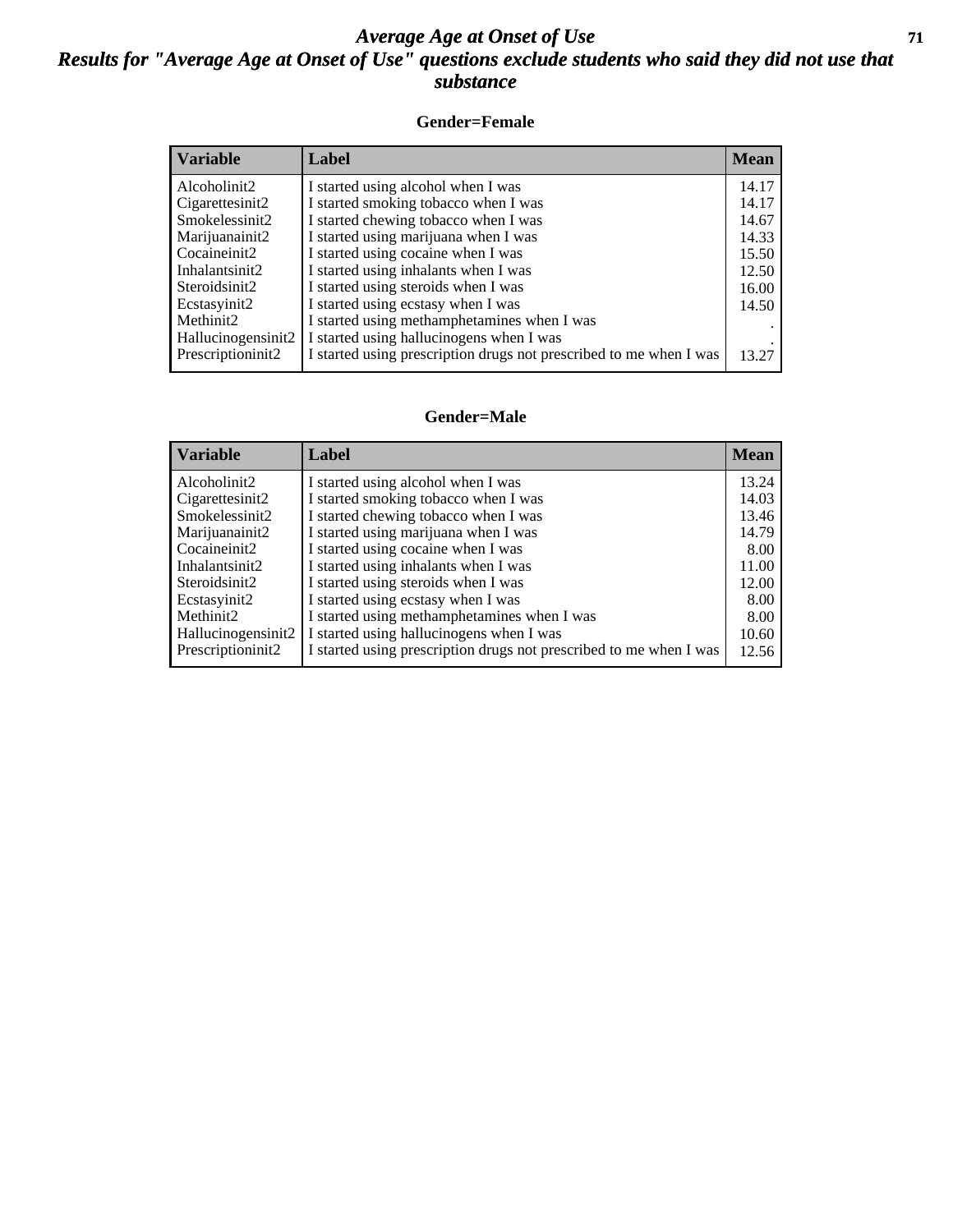# *I Think These Drugs are Harmful* **72**

| <b>Frequency</b> | <b>Table of Gender by Alcoholharmdich</b> |                                                   |                |              |  |
|------------------|-------------------------------------------|---------------------------------------------------|----------------|--------------|--|
| <b>Row Pct</b>   |                                           | Alcoholharmdich(I<br>think alcohol is<br>harmful) |                |              |  |
|                  | Gender(Gender)                            | Yes                                               | N <sub>0</sub> | <b>Total</b> |  |
|                  | <b>Female</b>                             | 108<br>77.70                                      | 31<br>22.30    | 139          |  |
|                  | <b>Male</b>                               | 76<br>76.77                                       | 23<br>23.23    | 99           |  |
|                  | Total                                     | 184                                               | 54             | 238          |  |

| Frequency      | <b>Table of Gender by Tobaccoharmdich</b> |                              |                   |              |  |
|----------------|-------------------------------------------|------------------------------|-------------------|--------------|--|
| <b>Row Pct</b> |                                           | think tobacco is<br>harmful) | Tobaccoharmdich(I |              |  |
|                | Gender(Gender)                            | Yes                          | N <sub>0</sub>    | <b>Total</b> |  |
|                | <b>Female</b>                             | 129<br>92.81                 | 10<br>7.19        | 139          |  |
|                | <b>Male</b>                               | 90<br>90.91                  | 9<br>9.09         | 99           |  |
|                | <b>Total</b>                              | 219                          | 19                | 238          |  |

| Frequency      | <b>Table of Gender by Marijuanaharmdich</b> |                                                       |                |              |  |
|----------------|---------------------------------------------|-------------------------------------------------------|----------------|--------------|--|
| <b>Row Pct</b> |                                             | Marijuanaharmdich(I<br>think marijuana is<br>harmful) |                |              |  |
|                | Gender(Gender)                              | <b>Yes</b>                                            | N <sub>0</sub> | <b>Total</b> |  |
|                | <b>Female</b>                               | 115<br>82.73                                          | 24<br>17.27    | 139          |  |
|                | <b>Male</b>                                 | 71<br>71.72                                           | 28<br>28.28    | 99           |  |
|                | <b>Total</b>                                | 186                                                   | 52             | 238          |  |

| Frequency      | <b>Table of Gender by Otherdrugharmdich</b> |                                   |                     |              |  |
|----------------|---------------------------------------------|-----------------------------------|---------------------|--------------|--|
| <b>Row Pct</b> |                                             | think other drugs are<br>harmful) | Otherdrugharmdich(I |              |  |
|                | Gender(Gender)                              | <b>Yes</b>                        | N <sub>0</sub>      | <b>Total</b> |  |
|                | <b>Female</b>                               | 130<br>93.53                      | 9<br>6.47           | 139          |  |
|                | <b>Male</b>                                 | 92<br>92.93                       | 7.07                | 99           |  |
|                | <b>Total</b>                                | 222                               | 16                  | 238          |  |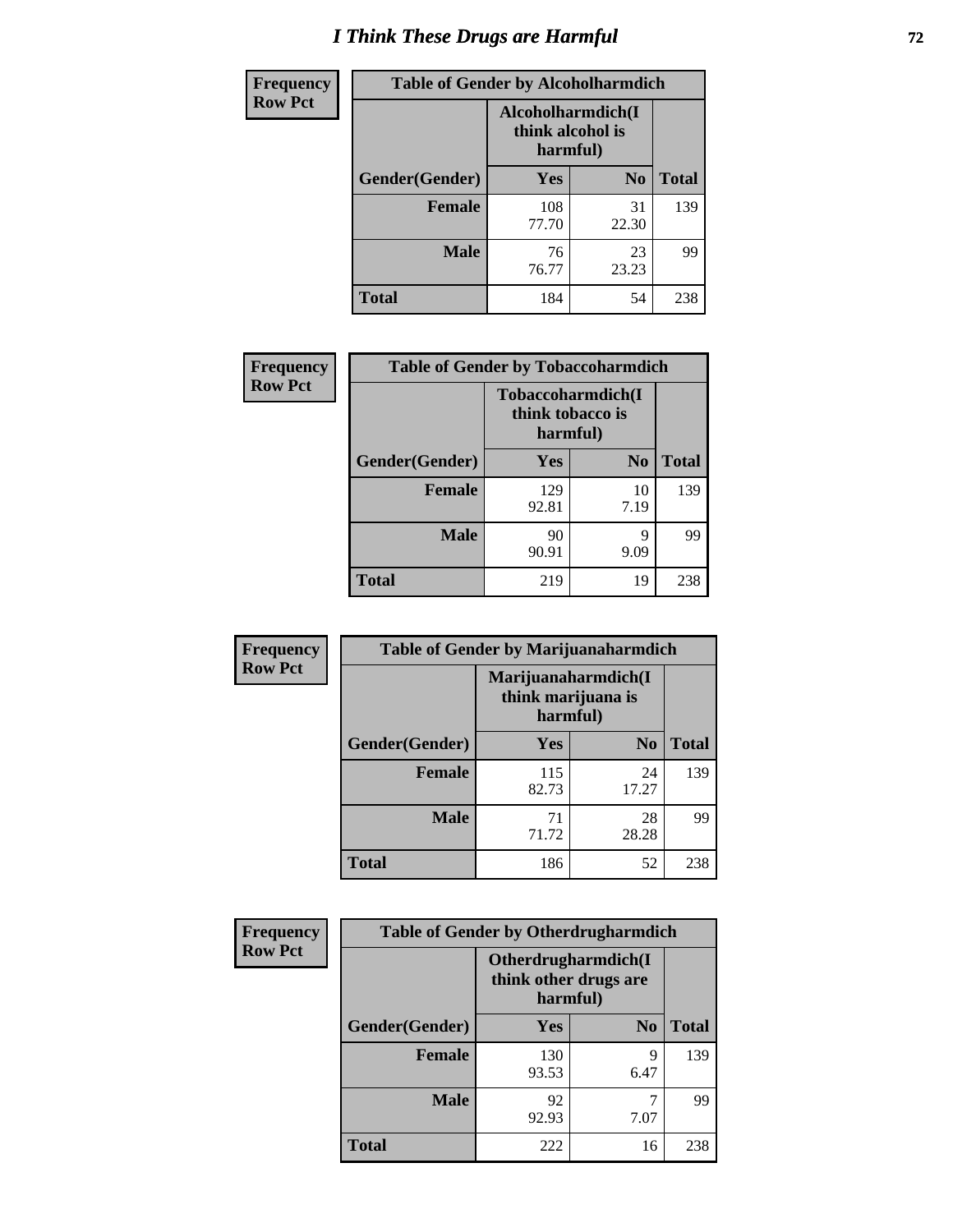| <b>Frequency</b> | <b>Table of Gender by Alcohollocation1</b> |             |                                                               |              |  |
|------------------|--------------------------------------------|-------------|---------------------------------------------------------------|--------------|--|
| <b>Row Pct</b>   |                                            |             | <b>Alcohollocation1(Places</b><br><b>Friends Use Alcohol)</b> |              |  |
|                  | Gender(Gender)                             |             | Do Not Use                                                    | <b>Total</b> |  |
|                  | <b>Female</b>                              | 78<br>56.12 | 61<br>43.88                                                   | 139          |  |
|                  | <b>Male</b>                                | 63<br>63.64 | 36<br>36.36                                                   | 99           |  |
|                  | <b>Total</b>                               | 141         | 97                                                            | 238          |  |

| <b>Frequency</b> | <b>Table of Gender by Alcohollocation2</b> |                                                               |             |              |
|------------------|--------------------------------------------|---------------------------------------------------------------|-------------|--------------|
| <b>Row Pct</b>   |                                            | <b>Alcohollocation2(Places</b><br><b>Friends Use Alcohol)</b> |             |              |
|                  | Gender(Gender)                             |                                                               | Home        | <b>Total</b> |
|                  | <b>Female</b>                              | 89<br>64.03                                                   | 50<br>35.97 | 139          |
|                  | <b>Male</b>                                | 57<br>57.58                                                   | 42<br>42.42 | 99           |
|                  | <b>Total</b>                               | 146                                                           | 92          | 238          |

| Frequency      | <b>Table of Gender by Alcohollocation3</b> |                                                               |               |              |
|----------------|--------------------------------------------|---------------------------------------------------------------|---------------|--------------|
| <b>Row Pct</b> |                                            | <b>Alcohollocation3(Places</b><br><b>Friends Use Alcohol)</b> |               |              |
|                | Gender(Gender)                             |                                                               | <b>School</b> | <b>Total</b> |
|                | <b>Female</b>                              | 133<br>95.68                                                  | 6<br>4.32     | 139          |
|                | <b>Male</b>                                | 93<br>93.94                                                   | 6<br>6.06     | 99           |
|                | <b>Total</b>                               | 226                                                           | 12            | 238          |

| Frequency      | <b>Table of Gender by Alcohollocation4</b> |                                                               |             |              |
|----------------|--------------------------------------------|---------------------------------------------------------------|-------------|--------------|
| <b>Row Pct</b> |                                            | <b>Alcohollocation4(Places</b><br><b>Friends Use Alcohol)</b> |             |              |
|                | Gender(Gender)                             |                                                               | Car         | <b>Total</b> |
|                | Female                                     | 108<br>77.70                                                  | 31<br>22.30 | 139          |
|                | <b>Male</b>                                | 81<br>81.82                                                   | 18<br>18.18 | 99           |
|                | <b>Total</b>                               | 189                                                           | 49          | 238          |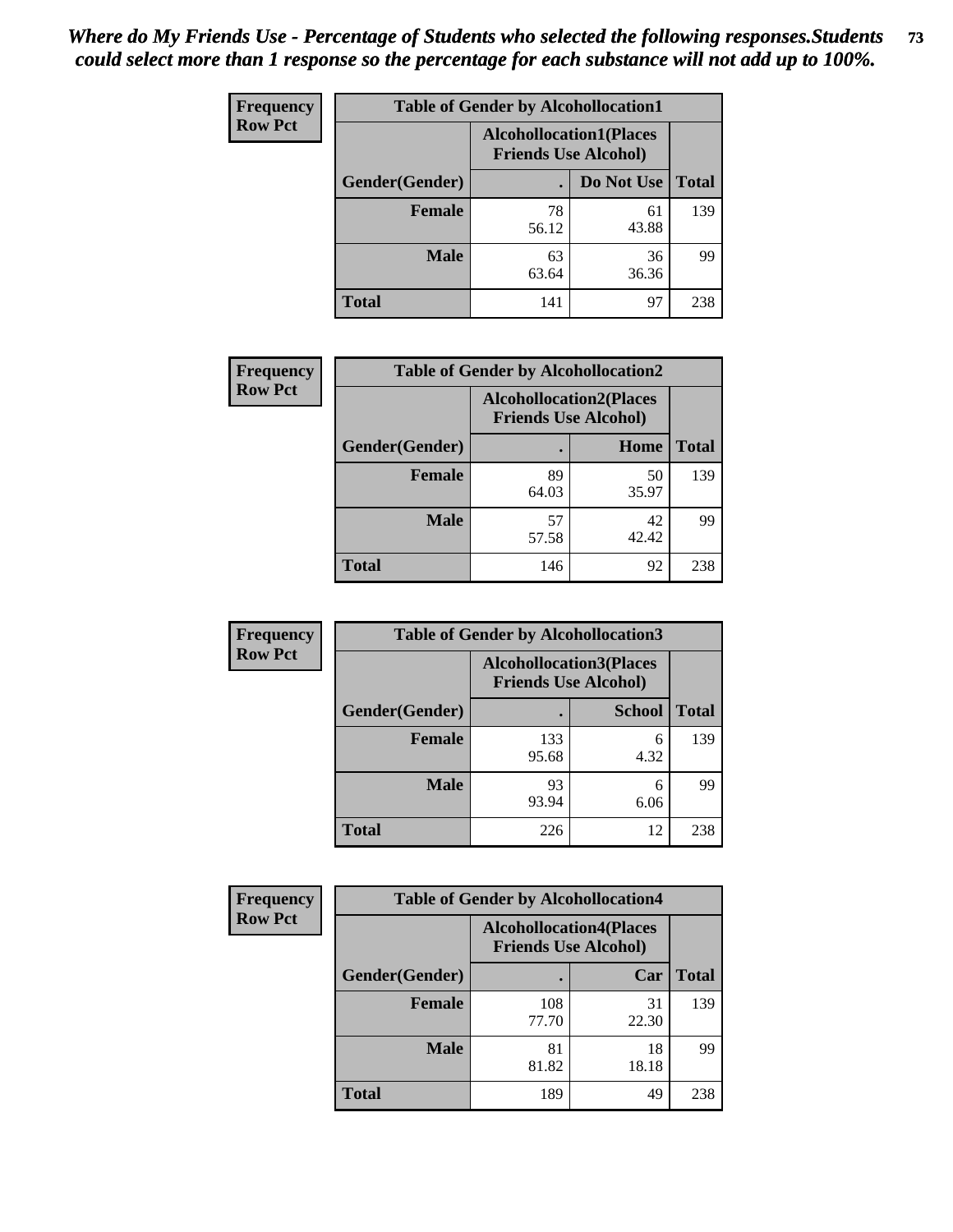| <b>Frequency</b> | <b>Table of Gender by Alcohollocation5</b> |             |                                                                |              |
|------------------|--------------------------------------------|-------------|----------------------------------------------------------------|--------------|
| <b>Row Pct</b>   |                                            |             | <b>Alcohollocation5</b> (Places<br><b>Friends Use Alcohol)</b> |              |
|                  | Gender(Gender)                             | ٠           | <b>Friend's</b><br>House                                       | <b>Total</b> |
|                  | <b>Female</b>                              | 63<br>45.32 | 76<br>54.68                                                    | 139          |
|                  | <b>Male</b>                                | 48<br>48.48 | 51<br>51.52                                                    | 99           |
|                  | <b>Total</b>                               | 111         | 127                                                            | 238          |

| <b>Frequency</b> | <b>Table of Gender by Alcohollocation6</b> |                                                               |              |              |
|------------------|--------------------------------------------|---------------------------------------------------------------|--------------|--------------|
| <b>Row Pct</b>   |                                            | <b>Alcohollocation6(Places</b><br><b>Friends Use Alcohol)</b> |              |              |
|                  | Gender(Gender)                             |                                                               | <b>Other</b> | <b>Total</b> |
|                  | <b>Female</b>                              | 94<br>67.63                                                   | 45<br>32.37  | 139          |
|                  | <b>Male</b>                                | 71<br>71.72                                                   | 28<br>28.28  | 99           |
|                  | <b>Total</b>                               | 165                                                           | 73           | 238          |

| Frequency      | <b>Table of Gender by Tobaccolocation1</b> |                                                               |             |              |  |
|----------------|--------------------------------------------|---------------------------------------------------------------|-------------|--------------|--|
| <b>Row Pct</b> |                                            | <b>Tobaccolocation1(Places</b><br><b>Friends Use Tobacco)</b> |             |              |  |
|                | Gender(Gender)                             |                                                               | Do Not Use  | <b>Total</b> |  |
|                | Female                                     | 67<br>48.20                                                   | 72<br>51.80 | 139          |  |
|                | <b>Male</b>                                | 58<br>58.59                                                   | 41<br>41.41 | 99           |  |
|                | <b>Total</b>                               | 125                                                           | 113         | 238          |  |

| <b>Frequency</b> | <b>Table of Gender by Tobaccolocation2</b> |                                                               |             |              |
|------------------|--------------------------------------------|---------------------------------------------------------------|-------------|--------------|
| <b>Row Pct</b>   |                                            | <b>Tobaccolocation2(Places</b><br><b>Friends Use Tobacco)</b> |             |              |
|                  | Gender(Gender)                             |                                                               | Home        | <b>Total</b> |
|                  | Female                                     | 89<br>64.03                                                   | 50<br>35.97 | 139          |
|                  | <b>Male</b>                                | 58<br>58.59                                                   | 41<br>41.41 | 99           |
|                  | <b>Total</b>                               | 147                                                           | 91          | 238          |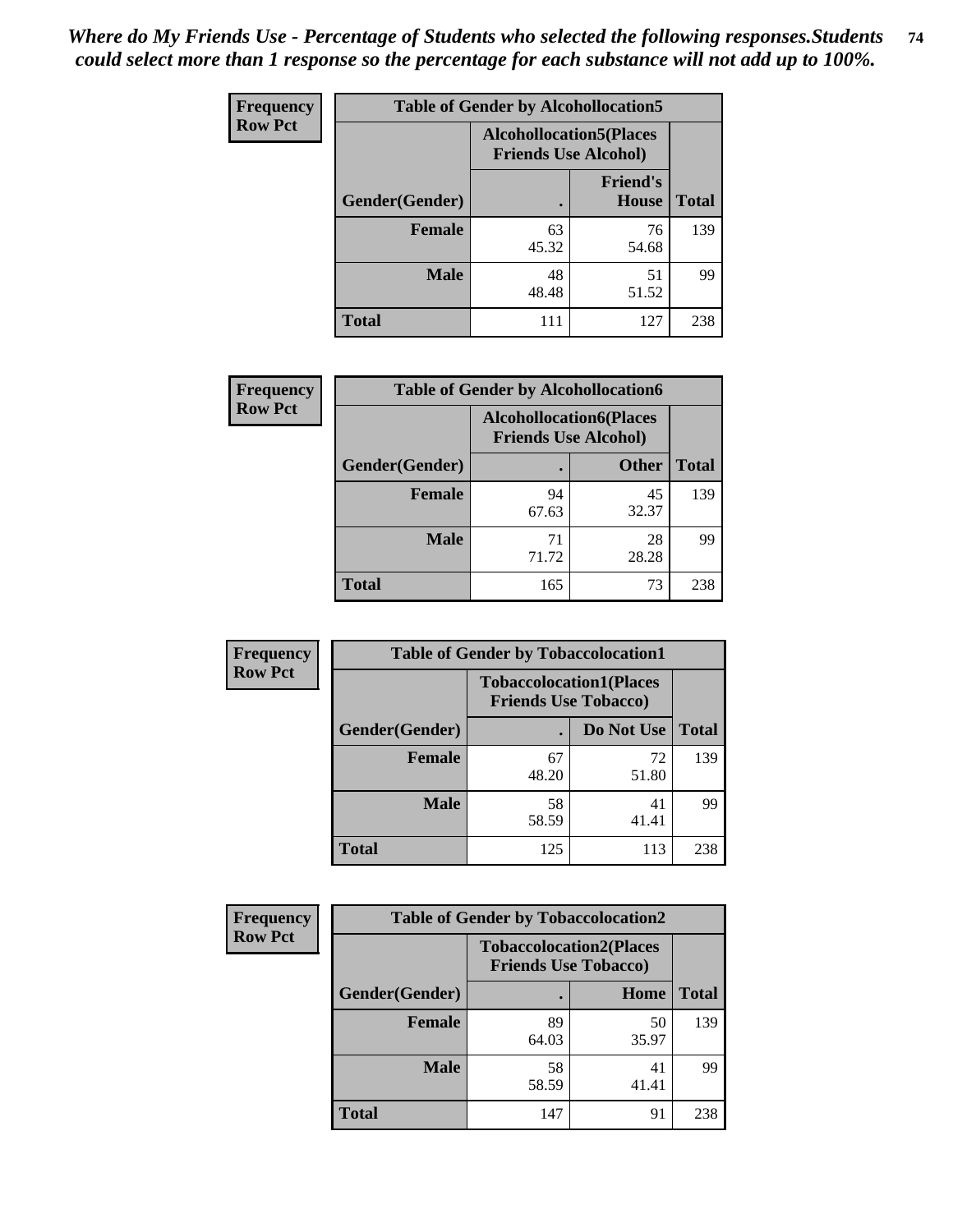| <b>Frequency</b> | <b>Table of Gender by Tobaccolocation3</b> |              |                                                               |              |
|------------------|--------------------------------------------|--------------|---------------------------------------------------------------|--------------|
| <b>Row Pct</b>   |                                            |              | <b>Tobaccolocation3(Places</b><br><b>Friends Use Tobacco)</b> |              |
|                  | Gender(Gender)                             |              | <b>School</b>                                                 | <b>Total</b> |
|                  | <b>Female</b>                              | 114<br>82.01 | 25<br>17.99                                                   | 139          |
|                  | <b>Male</b>                                | 66<br>66.67  | 33<br>33.33                                                   | 99           |
|                  | Total                                      | 180          | 58                                                            | 238          |

| <b>Frequency</b> | <b>Table of Gender by Tobaccolocation4</b> |                                                               |             |              |
|------------------|--------------------------------------------|---------------------------------------------------------------|-------------|--------------|
| <b>Row Pct</b>   |                                            | <b>Tobaccolocation4(Places</b><br><b>Friends Use Tobacco)</b> |             |              |
|                  | Gender(Gender)                             |                                                               | Car         | <b>Total</b> |
|                  | <b>Female</b>                              | 90<br>64.75                                                   | 49<br>35.25 | 139          |
|                  | <b>Male</b>                                | 59<br>59.60                                                   | 40<br>40.40 | 99           |
|                  | <b>Total</b>                               | 149                                                           | 89          | 238          |

| <b>Frequency</b> | <b>Table of Gender by Tobaccolocation5</b> |                                                               |                                 |              |
|------------------|--------------------------------------------|---------------------------------------------------------------|---------------------------------|--------------|
| <b>Row Pct</b>   |                                            | <b>Tobaccolocation5(Places</b><br><b>Friends Use Tobacco)</b> |                                 |              |
|                  | Gender(Gender)                             |                                                               | <b>Friend's</b><br><b>House</b> | <b>Total</b> |
|                  | <b>Female</b>                              | 80<br>57.55                                                   | 59<br>42.45                     | 139          |
|                  | <b>Male</b>                                | 57<br>57.58                                                   | 42<br>42.42                     | 99           |
|                  | <b>Total</b>                               | 137                                                           | 101                             | 238          |

| <b>Frequency</b> | <b>Table of Gender by Tobaccolocation6</b> |                                                               |              |              |
|------------------|--------------------------------------------|---------------------------------------------------------------|--------------|--------------|
| <b>Row Pct</b>   |                                            | <b>Tobaccolocation6(Places</b><br><b>Friends Use Tobacco)</b> |              |              |
|                  | Gender(Gender)                             |                                                               | <b>Other</b> | <b>Total</b> |
|                  | Female                                     | 91<br>65.47                                                   | 48<br>34.53  | 139          |
|                  | <b>Male</b>                                | 65<br>65.66                                                   | 34<br>34.34  | 99           |
|                  | <b>Total</b>                               | 156                                                           | 82           | 238          |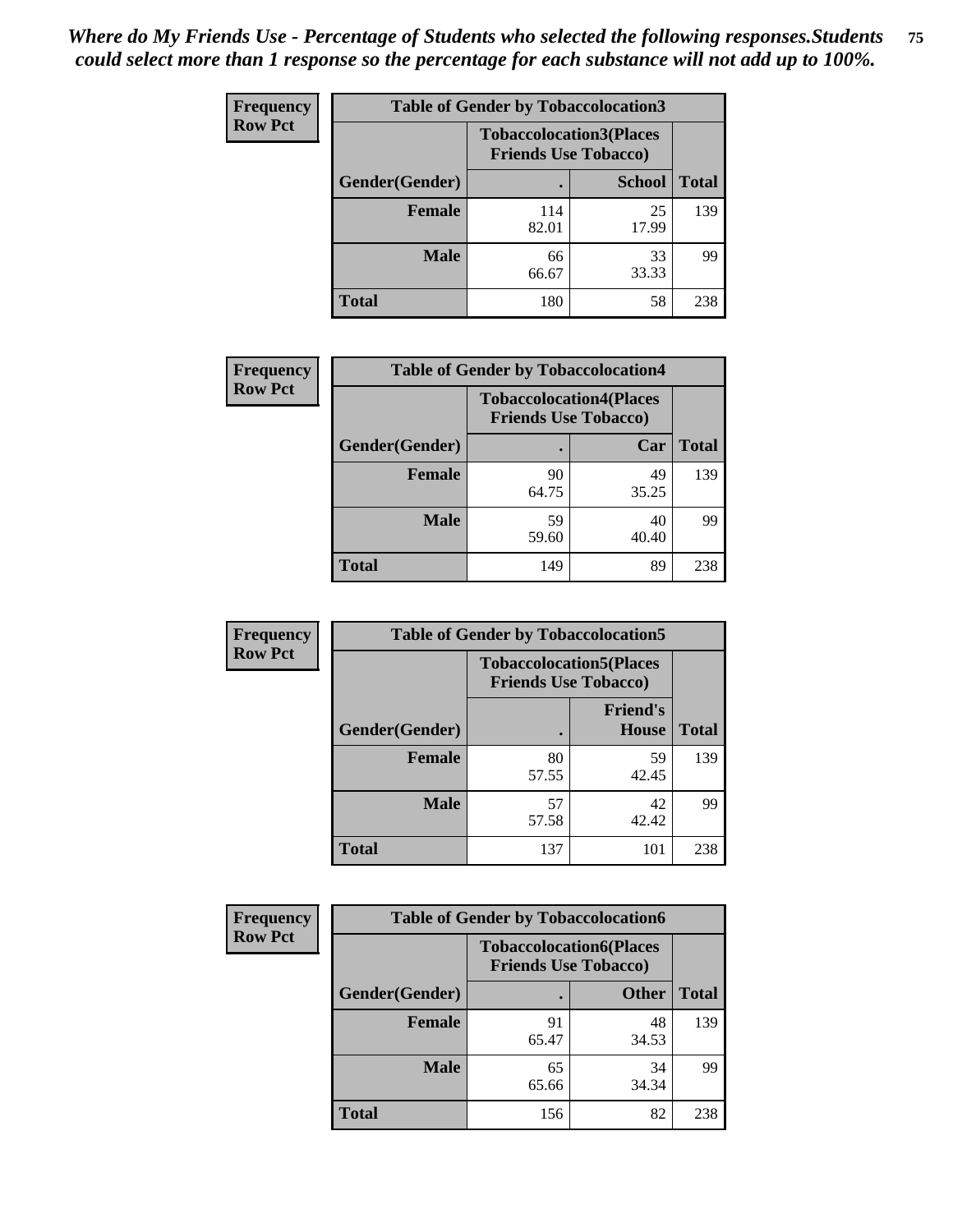| <b>Frequency</b> | <b>Table of Gender by Marijuanalocation1</b> |                                                                    |             |              |
|------------------|----------------------------------------------|--------------------------------------------------------------------|-------------|--------------|
| <b>Row Pct</b>   |                                              | <b>Marijuanalocation1(Places</b><br><b>Friends Use Marijuana</b> ) |             |              |
|                  | Gender(Gender)                               |                                                                    | Do Not Use  | <b>Total</b> |
|                  | <b>Female</b>                                | 41<br>29.50                                                        | 98<br>70.50 | 139          |
|                  | <b>Male</b>                                  | 51<br>51.52                                                        | 48<br>48.48 | 99           |
|                  | <b>Total</b>                                 | 92                                                                 | 146         | 238          |

| <b>Frequency</b> | <b>Table of Gender by Marijuanalocation2</b> |                                                                    |             |              |
|------------------|----------------------------------------------|--------------------------------------------------------------------|-------------|--------------|
| <b>Row Pct</b>   |                                              | <b>Marijuanalocation2(Places</b><br><b>Friends Use Marijuana</b> ) |             |              |
|                  | Gender(Gender)                               |                                                                    | Home        | <b>Total</b> |
|                  | Female                                       | 111<br>79.86                                                       | 28<br>20.14 | 139          |
|                  | <b>Male</b>                                  | 70<br>70.71                                                        | 29<br>29.29 | 99           |
|                  | <b>Total</b>                                 | 181                                                                | 57          | 238          |

| Frequency      | <b>Table of Gender by Marijuanalocation3</b> |              |                                                                    |              |  |
|----------------|----------------------------------------------|--------------|--------------------------------------------------------------------|--------------|--|
| <b>Row Pct</b> |                                              |              | <b>Marijuanalocation3(Places</b><br><b>Friends Use Marijuana</b> ) |              |  |
|                | Gender(Gender)                               |              | <b>School</b>                                                      | <b>Total</b> |  |
|                | Female                                       | 132<br>94.96 | 5.04                                                               | 139          |  |
|                | <b>Male</b>                                  | 89<br>89.90  | 10<br>10.10                                                        | 99           |  |
|                | <b>Total</b>                                 | 221          | 17                                                                 | 238          |  |

| Frequency      | <b>Table of Gender by Marijuanalocation4</b> |                                |                                  |              |  |
|----------------|----------------------------------------------|--------------------------------|----------------------------------|--------------|--|
| <b>Row Pct</b> |                                              | <b>Friends Use Marijuana</b> ) | <b>Marijuanalocation4(Places</b> |              |  |
|                | Gender(Gender)                               |                                | Car                              | <b>Total</b> |  |
|                | <b>Female</b>                                | 114<br>82.01                   | 25<br>17.99                      | 139          |  |
|                | <b>Male</b>                                  | 72<br>72.73                    | 27<br>27.27                      | 99           |  |
|                | <b>Total</b>                                 | 186                            | 52                               | 238          |  |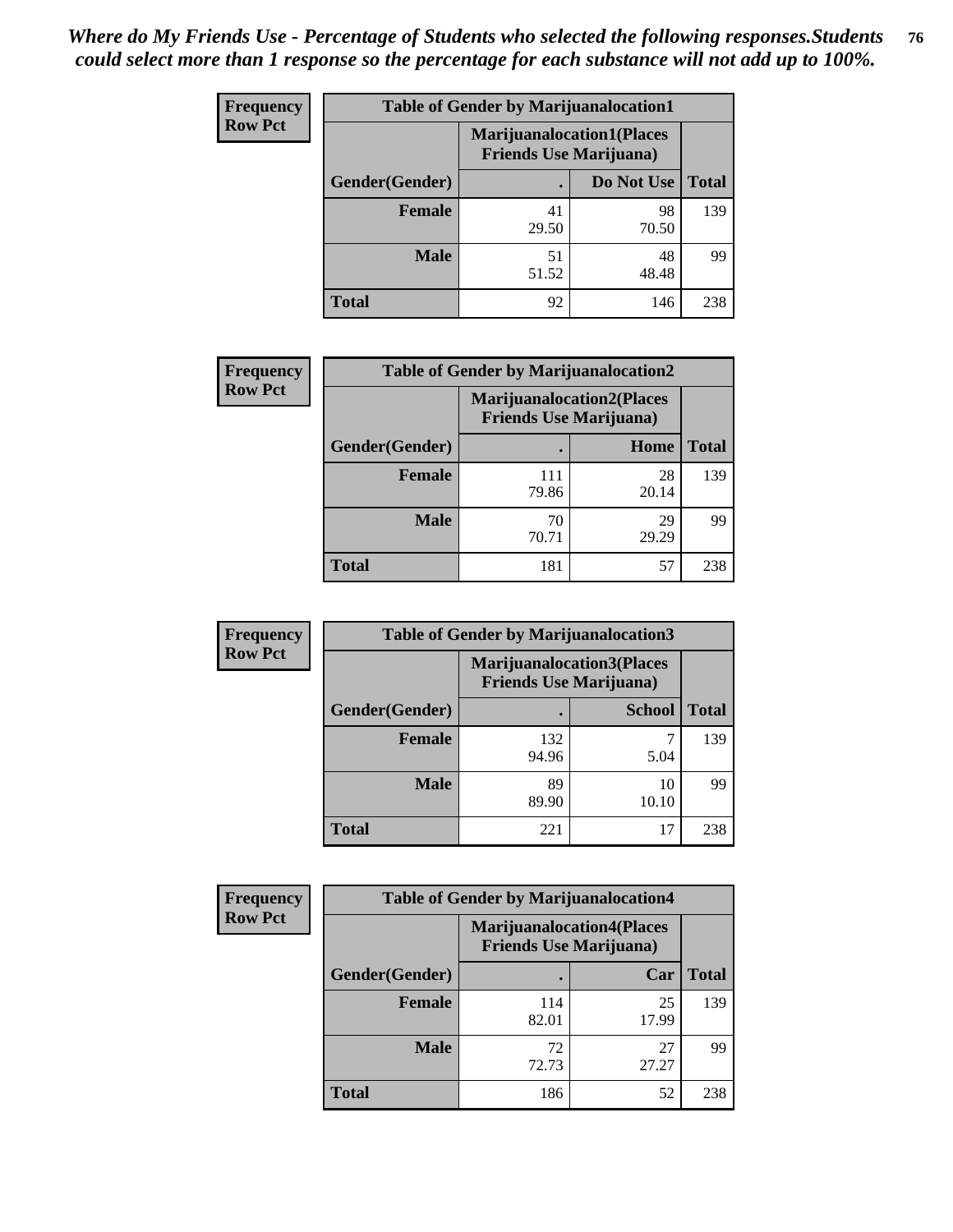| Frequency      | <b>Table of Gender by Marijuanalocation5</b> |                                                                    |                                 |              |
|----------------|----------------------------------------------|--------------------------------------------------------------------|---------------------------------|--------------|
| <b>Row Pct</b> |                                              | <b>Marijuanalocation5(Places</b><br><b>Friends Use Marijuana</b> ) |                                 |              |
|                | Gender(Gender)                               |                                                                    | <b>Friend's</b><br><b>House</b> | <b>Total</b> |
|                | <b>Female</b>                                | 103<br>74.10                                                       | 36<br>25.90                     | 139          |
|                | <b>Male</b>                                  | 61<br>61.62                                                        | 38<br>38.38                     | 99           |
|                | <b>Total</b>                                 | 164                                                                | 74                              | 238          |

| <b>Frequency</b> | <b>Table of Gender by Marijuanalocation6</b> |                                |                                  |              |
|------------------|----------------------------------------------|--------------------------------|----------------------------------|--------------|
| <b>Row Pct</b>   |                                              | <b>Friends Use Marijuana</b> ) | <b>Marijuanalocation6(Places</b> |              |
|                  | <b>Gender</b> (Gender)                       |                                | <b>Other</b>                     | <b>Total</b> |
|                  | <b>Female</b>                                | 116<br>83.45                   | 23<br>16.55                      | 139          |
|                  | <b>Male</b>                                  | 70<br>70.71                    | 29<br>29.29                      | 99           |
|                  | <b>Total</b>                                 | 186                            | 52                               | 238          |

| <b>Frequency</b> | <b>Table of Gender by Otherdruglocation1</b> |                                                                                |              |              |
|------------------|----------------------------------------------|--------------------------------------------------------------------------------|--------------|--------------|
| <b>Row Pct</b>   |                                              | <b>Otherdruglocation1(Places</b><br><b>Friends Use Other Illegal</b><br>Drugs) |              |              |
|                  | Gender(Gender)                               |                                                                                | Do Not Use   | <b>Total</b> |
|                  | <b>Female</b>                                | 30<br>21.58                                                                    | 109<br>78.42 | 139          |
|                  | <b>Male</b>                                  | 26<br>26.26                                                                    | 73<br>73.74  | 99           |
|                  | <b>Total</b>                                 | 56                                                                             | 182          | 238          |

| <b>Frequency</b> | <b>Table of Gender by Otherdruglocation2</b> |                                            |                                  |              |
|------------------|----------------------------------------------|--------------------------------------------|----------------------------------|--------------|
| <b>Row Pct</b>   |                                              | <b>Friends Use Other Illegal</b><br>Drugs) | <b>Otherdruglocation2(Places</b> |              |
|                  | Gender(Gender)                               |                                            | Home                             | <b>Total</b> |
|                  | Female                                       | 113<br>81.29                               | 26<br>18.71                      | 139          |
|                  | <b>Male</b>                                  | 84<br>84.85                                | 15<br>15.15                      | 99           |
|                  | <b>Total</b>                                 | 197                                        | 41                               | 238          |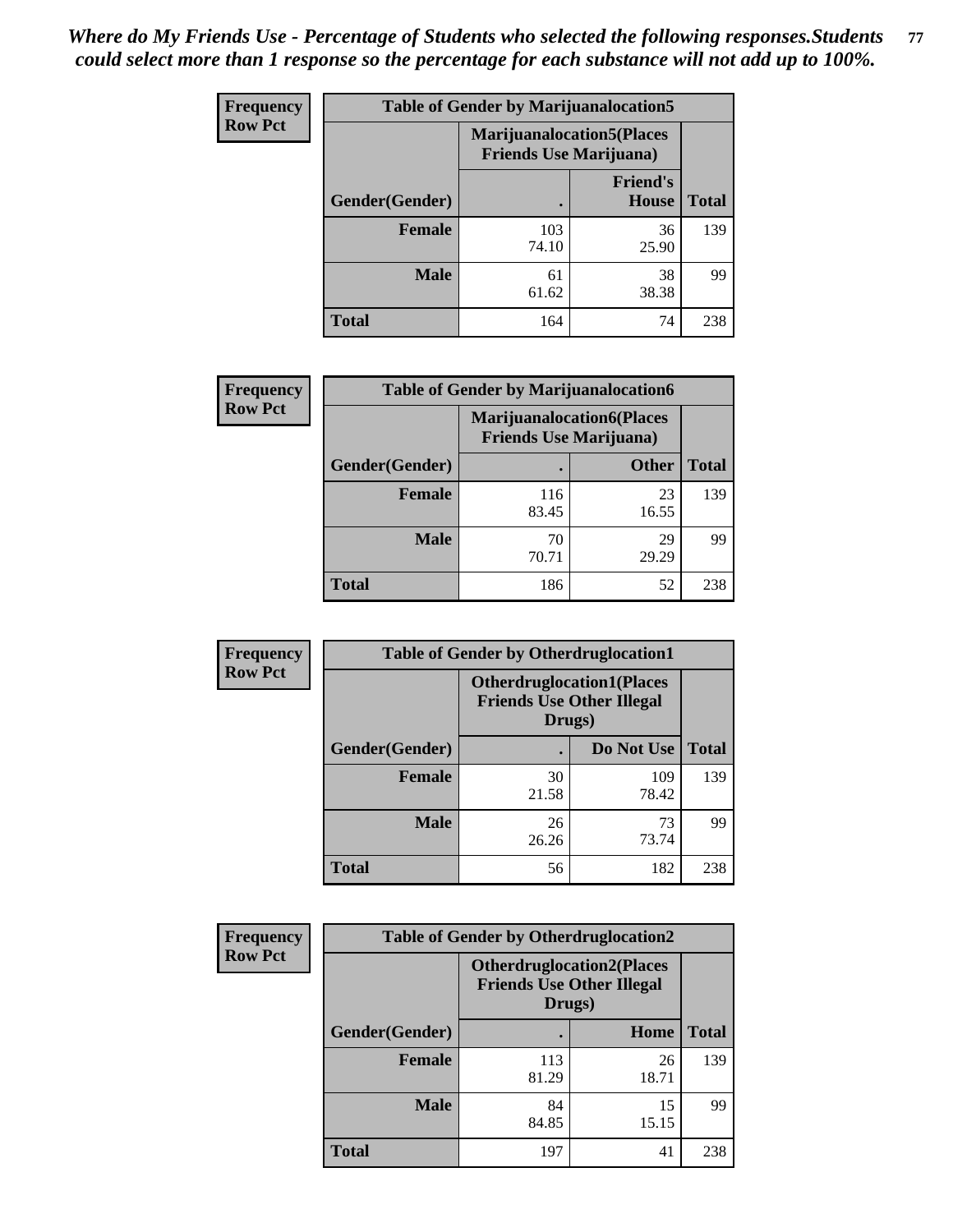| <b>Frequency</b> | <b>Table of Gender by Otherdruglocation3</b> |                                            |                                  |              |
|------------------|----------------------------------------------|--------------------------------------------|----------------------------------|--------------|
| <b>Row Pct</b>   |                                              | <b>Friends Use Other Illegal</b><br>Drugs) | <b>Otherdruglocation3(Places</b> |              |
|                  | Gender(Gender)                               |                                            | <b>School</b>                    | <b>Total</b> |
|                  | <b>Female</b>                                | 130<br>93.53                               | Q<br>6.47                        | 139          |
|                  | <b>Male</b>                                  | 91<br>91.92                                | 8<br>8.08                        | 99           |
|                  | <b>Total</b>                                 | 221                                        | 17                               | 238          |

| <b>Frequency</b> | <b>Table of Gender by Otherdruglocation4</b> |                                                                                |             |              |
|------------------|----------------------------------------------|--------------------------------------------------------------------------------|-------------|--------------|
| <b>Row Pct</b>   |                                              | <b>Otherdruglocation4(Places</b><br><b>Friends Use Other Illegal</b><br>Drugs) |             |              |
|                  | Gender(Gender)                               |                                                                                | Car         | <b>Total</b> |
|                  | <b>Female</b>                                | 122<br>87.77                                                                   | 17<br>12.23 | 139          |
|                  | <b>Male</b>                                  | 85<br>85.86                                                                    | 14<br>14.14 | 99           |
|                  | <b>Total</b>                                 | 207                                                                            | 31          | 238          |

| Frequency      | <b>Table of Gender by Otherdruglocation5</b> |                                            |                                  |              |
|----------------|----------------------------------------------|--------------------------------------------|----------------------------------|--------------|
| <b>Row Pct</b> |                                              | <b>Friends Use Other Illegal</b><br>Drugs) | <b>Otherdruglocation5(Places</b> |              |
|                | Gender(Gender)                               |                                            | <b>Friend's</b><br><b>House</b>  | <b>Total</b> |
|                | <b>Female</b>                                | 114<br>82.01                               | 25<br>17.99                      | 139          |
|                | <b>Male</b>                                  | 77<br>77.78                                | 22<br>22.22                      | 99           |
|                | <b>Total</b>                                 | 191                                        | 47                               | 238          |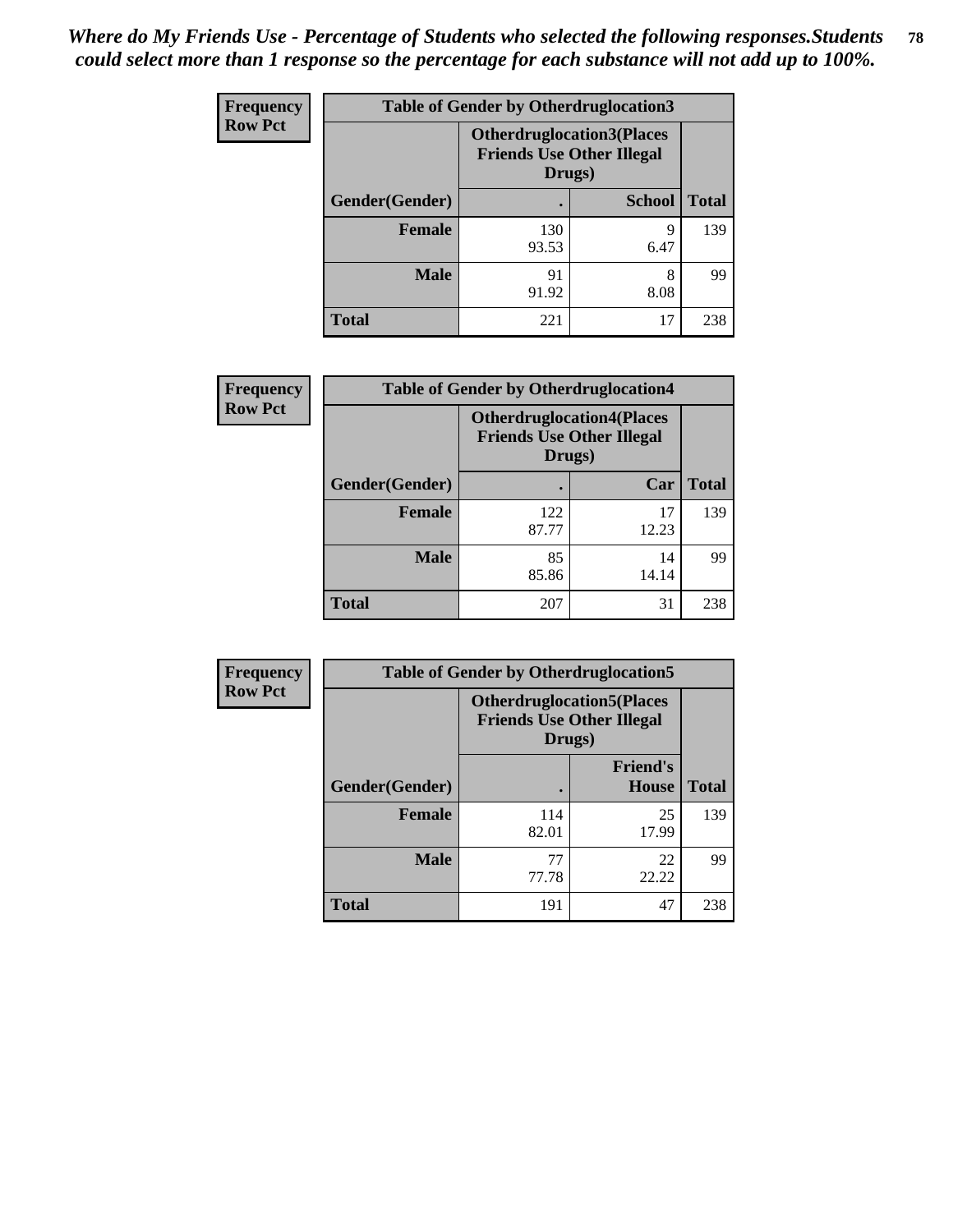| Frequency      | <b>Table of Gender by Otherdruglocation6</b> |                                                                                |              |              |
|----------------|----------------------------------------------|--------------------------------------------------------------------------------|--------------|--------------|
| <b>Row Pct</b> |                                              | <b>Otherdruglocation6(Places</b><br><b>Friends Use Other Illegal</b><br>Drugs) |              |              |
|                | Gender(Gender)                               |                                                                                | <b>Other</b> | <b>Total</b> |
|                | Female                                       | 119<br>85.61                                                                   | 20<br>14.39  | 139          |
|                | <b>Male</b>                                  | 84<br>84.85                                                                    | 15<br>15.15  | 99           |
|                | <b>Total</b>                                 | 203                                                                            | 35           | 238          |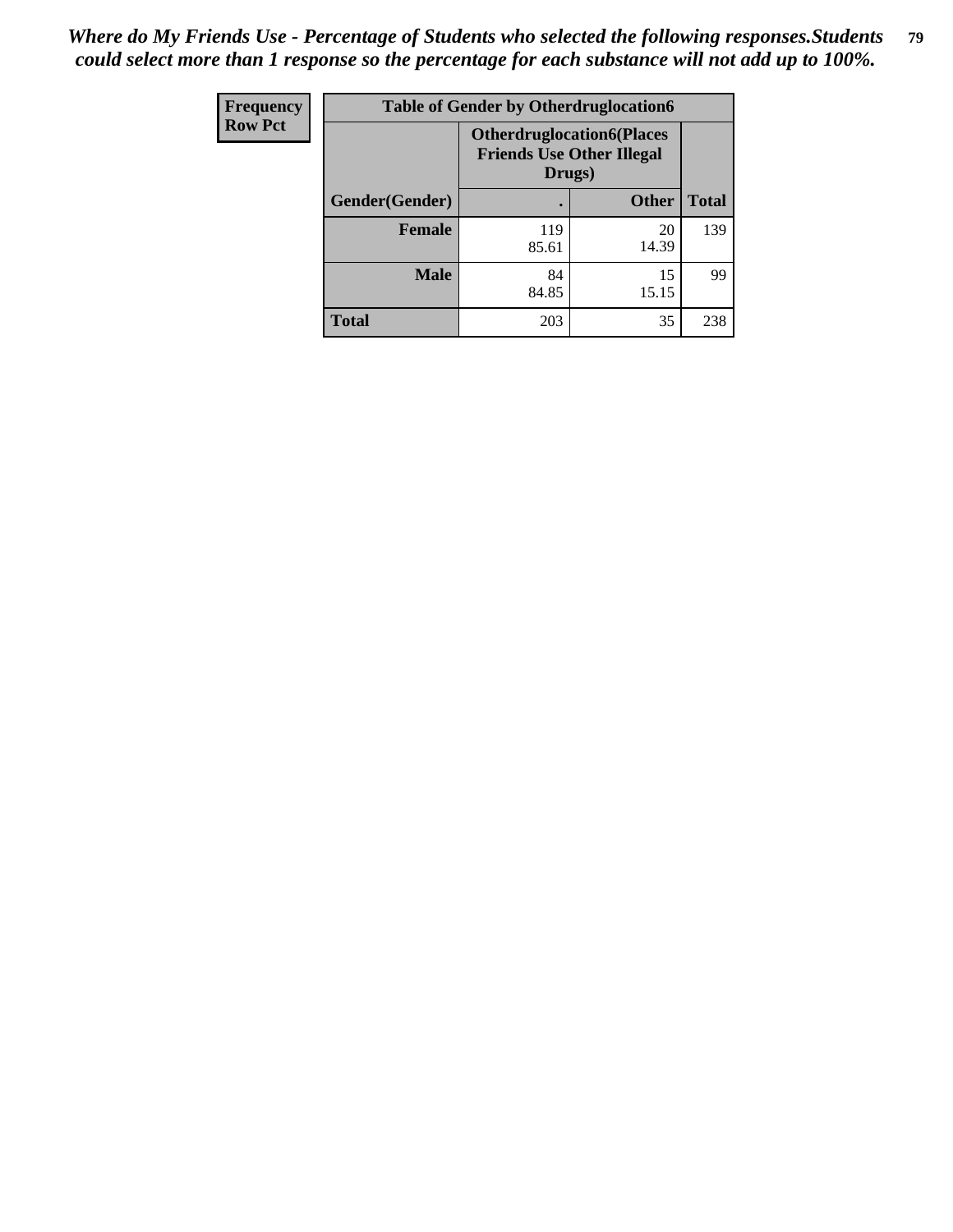| <b>Frequency</b> | <b>Table of Gender by Alcoholtime1</b> |                                                          |                      |              |
|------------------|----------------------------------------|----------------------------------------------------------|----------------------|--------------|
| <b>Row Pct</b>   |                                        | <b>Alcoholtime1(Times</b><br><b>Friends Use Alcohol)</b> |                      |              |
|                  | Gender(Gender)                         | $\bullet$                                                | Do Not<br><b>Use</b> | <b>Total</b> |
|                  | <b>Female</b>                          | 83<br>59.71                                              | 56<br>40.29          | 139          |
|                  | <b>Male</b>                            | 65<br>65.66                                              | 34<br>34.34          | 99           |
|                  | <b>Total</b>                           | 148                                                      | 90                   | 238          |

| Frequency      | <b>Table of Gender by Alcoholtime2</b> |                                                          |                            |              |
|----------------|----------------------------------------|----------------------------------------------------------|----------------------------|--------------|
| <b>Row Pct</b> |                                        | <b>Alcoholtime2(Times</b><br><b>Friends Use Alcohol)</b> |                            |              |
|                | Gender(Gender)                         |                                                          | <b>On Way</b><br>to School | <b>Total</b> |
|                | <b>Female</b>                          | 133<br>95.68                                             | 6<br>4.32                  | 139          |
|                | <b>Male</b>                            | 95<br>95.96                                              | 4<br>4.04                  | 99           |
|                | <b>Total</b>                           | 228                                                      | 10                         | 238          |

| Frequency      | <b>Table of Gender by Alcoholtime3</b> |                                                          |                                  |              |
|----------------|----------------------------------------|----------------------------------------------------------|----------------------------------|--------------|
| <b>Row Pct</b> |                                        | <b>Alcoholtime3(Times</b><br><b>Friends Use Alcohol)</b> |                                  |              |
|                | Gender(Gender)                         |                                                          | <b>During</b><br><b>School</b>   | <b>Total</b> |
|                | Female                                 | 137<br>98.56                                             | $\overline{\mathcal{L}}$<br>1.44 | 139          |
|                | <b>Male</b>                            | 95<br>95.96                                              | 4<br>4.04                        | 99           |
|                | <b>Total</b>                           | 232                                                      | 6                                | 238          |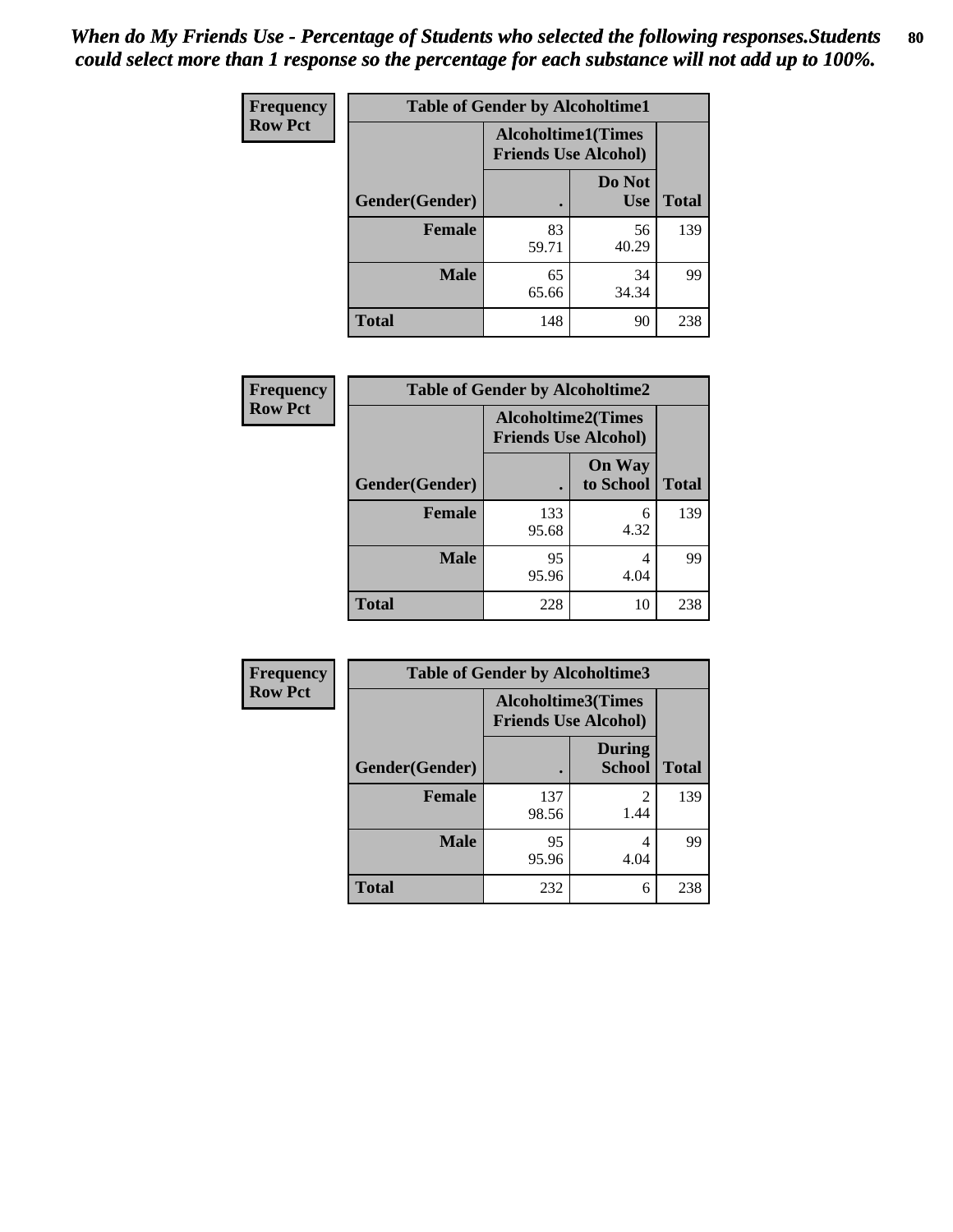*When do My Friends Use - Percentage of Students who selected the following responses.Students could select more than 1 response so the percentage for each substance will not add up to 100%.* **81**

| <b>Frequency</b> | <b>Table of Gender by Alcoholtime4</b> |                                                          |                                                |              |
|------------------|----------------------------------------|----------------------------------------------------------|------------------------------------------------|--------------|
| <b>Row Pct</b>   |                                        | <b>Alcoholtime4(Times</b><br><b>Friends Use Alcohol)</b> |                                                |              |
|                  | Gender(Gender)                         |                                                          | <b>On Way</b><br>Home<br>From<br><b>School</b> | <b>Total</b> |
|                  | <b>Female</b>                          | 132<br>94.96                                             | 7<br>5.04                                      | 139          |
|                  | <b>Male</b>                            | 94<br>94.95                                              | 5<br>5.05                                      | 99           |
|                  | <b>Total</b>                           | 226                                                      | 12                                             | 238          |

| <b>Frequency</b> | <b>Table of Gender by Alcoholtime5</b> |                                                           |             |              |
|------------------|----------------------------------------|-----------------------------------------------------------|-------------|--------------|
| <b>Row Pct</b>   |                                        | <b>Alcoholtime5</b> (Times<br><b>Friends Use Alcohol)</b> |             |              |
|                  | Gender(Gender)                         |                                                           | Weeknights  | <b>Total</b> |
|                  | <b>Female</b>                          | 109<br>78.42                                              | 30<br>21.58 | 139          |
|                  | <b>Male</b>                            | 72<br>72.73                                               | 27<br>27.27 | 99           |
|                  | <b>Total</b>                           | 181                                                       | 57          | 238          |

| <b>Frequency</b> | <b>Table of Gender by Alcoholtime6</b> |             |                                                          |              |
|------------------|----------------------------------------|-------------|----------------------------------------------------------|--------------|
| <b>Row Pct</b>   |                                        |             | <b>Alcoholtime6(Times</b><br><b>Friends Use Alcohol)</b> |              |
|                  | Gender(Gender)                         |             | Weekends                                                 | <b>Total</b> |
|                  | Female                                 | 51<br>36.69 | 88<br>63.31                                              | 139          |
|                  | <b>Male</b>                            | 35<br>35.35 | 64<br>64.65                                              | 99           |
|                  | <b>Total</b>                           | 86          | 152                                                      | 238          |

| Frequency      | <b>Table of Gender by Tobaccotime1</b> |                                                          |                      |              |
|----------------|----------------------------------------|----------------------------------------------------------|----------------------|--------------|
| <b>Row Pct</b> |                                        | <b>Tobaccotime1(Times</b><br><b>Friends Use Tobacco)</b> |                      |              |
|                | Gender(Gender)                         |                                                          | Do Not<br><b>Use</b> | <b>Total</b> |
|                | Female                                 | 67<br>48.20                                              | 72<br>51.80          | 139          |
|                | <b>Male</b>                            | 58<br>58.59                                              | 41<br>41.41          | 99           |
|                | <b>Total</b>                           | 125                                                      | 113                  | 238          |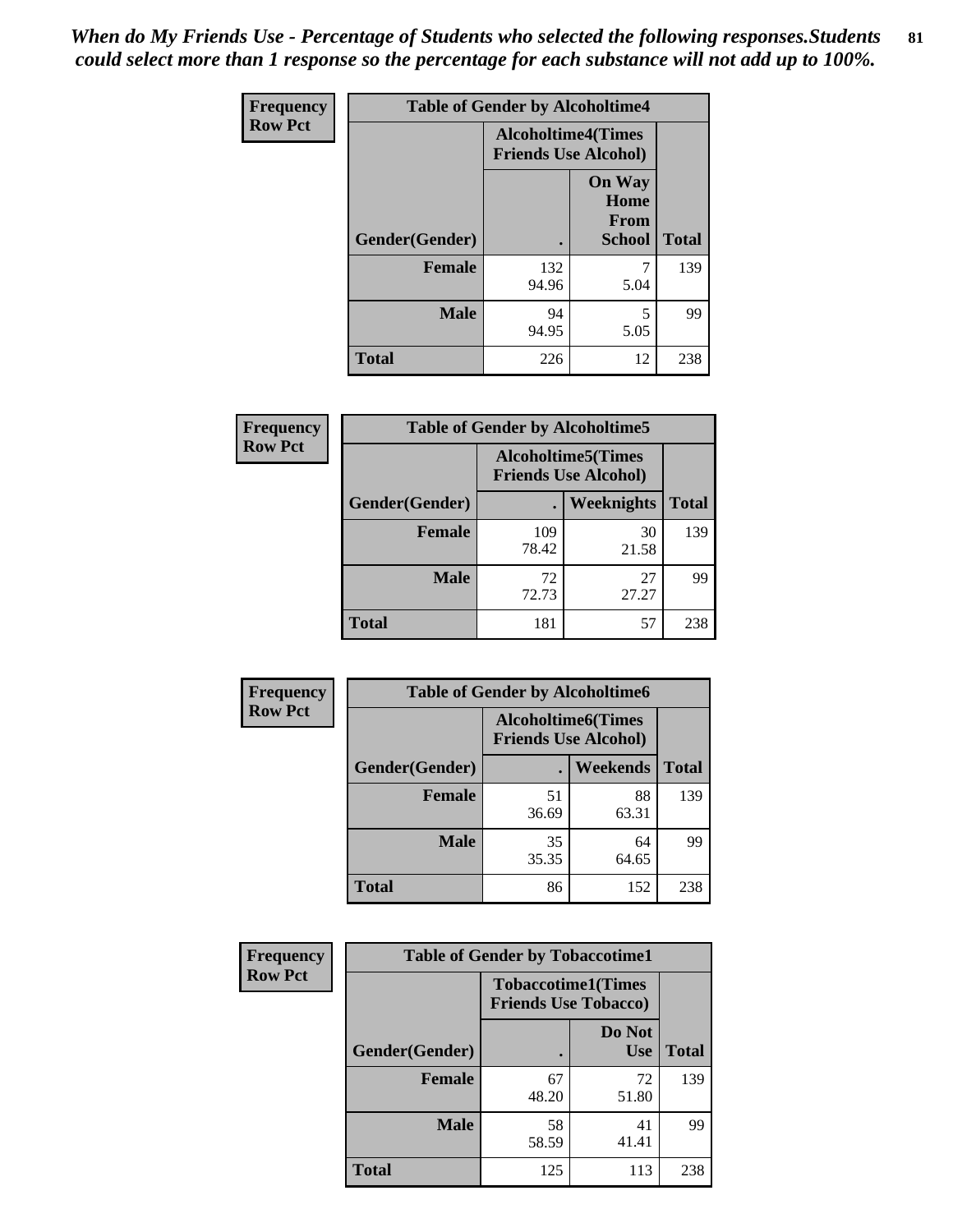| <b>Frequency</b> | <b>Table of Gender by Tobaccotime2</b> |                                                          |                            |              |
|------------------|----------------------------------------|----------------------------------------------------------|----------------------------|--------------|
| <b>Row Pct</b>   |                                        | <b>Tobaccotime2(Times</b><br><b>Friends Use Tobacco)</b> |                            |              |
|                  | Gender(Gender)                         |                                                          | <b>On Way</b><br>to School | <b>Total</b> |
|                  | <b>Female</b>                          | 96<br>69.06                                              | 43<br>30.94                | 139          |
|                  | <b>Male</b>                            | 60<br>60.61                                              | 39<br>39.39                | 99           |
|                  | <b>Total</b>                           | 156                                                      | 82                         | 238          |

| Frequency      | <b>Table of Gender by Tobaccotime3</b> |                                                          |                                |              |
|----------------|----------------------------------------|----------------------------------------------------------|--------------------------------|--------------|
| <b>Row Pct</b> |                                        | <b>Tobaccotime3(Times</b><br><b>Friends Use Tobacco)</b> |                                |              |
|                | Gender(Gender)                         |                                                          | <b>During</b><br><b>School</b> | <b>Total</b> |
|                | Female                                 | 116<br>83.45                                             | 23<br>16.55                    | 139          |
|                | <b>Male</b>                            | 68<br>68.69                                              | 31<br>31.31                    | 99           |
|                | <b>Total</b>                           | 184                                                      | 54                             | 238          |

| <b>Frequency</b> | <b>Table of Gender by Tobaccotime4</b> |                                                          |                                                       |              |
|------------------|----------------------------------------|----------------------------------------------------------|-------------------------------------------------------|--------------|
| <b>Row Pct</b>   |                                        | <b>Tobaccotime4(Times</b><br><b>Friends Use Tobacco)</b> |                                                       |              |
|                  | Gender(Gender)                         |                                                          | <b>On Way</b><br>Home<br><b>From</b><br><b>School</b> | <b>Total</b> |
|                  | <b>Female</b>                          | 132<br>94.96                                             | 7<br>5.04                                             | 139          |
|                  | <b>Male</b>                            | 94<br>94.95                                              | 5<br>5.05                                             | 99           |
|                  | <b>Total</b>                           | 226                                                      | 12                                                    | 238          |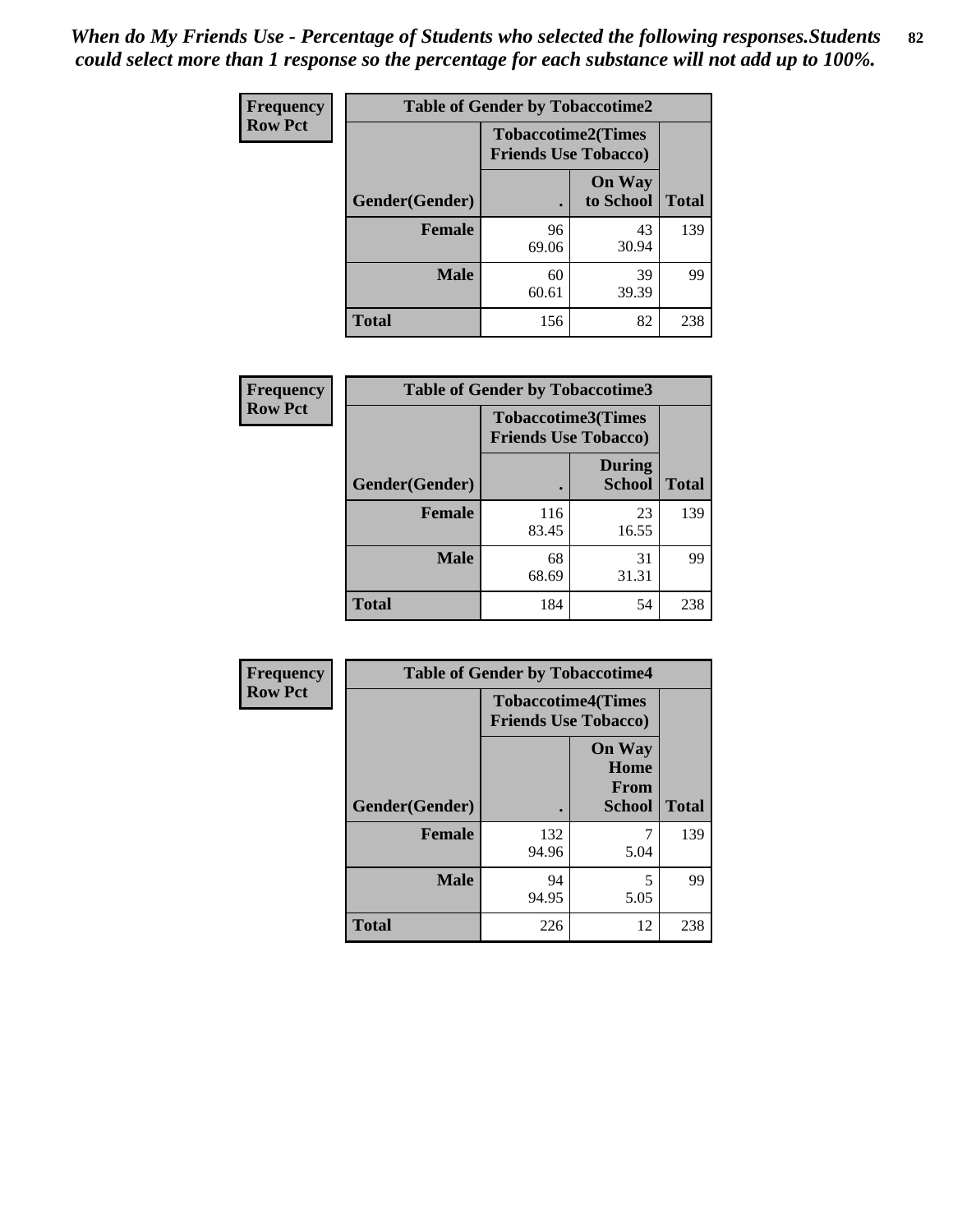| <b>Frequency</b> | <b>Table of Gender by Tobaccotime5</b> |             |                                                          |              |  |
|------------------|----------------------------------------|-------------|----------------------------------------------------------|--------------|--|
| <b>Row Pct</b>   |                                        |             | <b>Tobaccotime5(Times</b><br><b>Friends Use Tobacco)</b> |              |  |
|                  | <b>Gender</b> (Gender)                 |             | Weeknights                                               | <b>Total</b> |  |
|                  | <b>Female</b>                          | 85<br>61.15 | 54<br>38.85                                              | 139          |  |
|                  | <b>Male</b>                            | 56<br>56.57 | 43<br>43.43                                              | 99           |  |
|                  | <b>Total</b>                           | 141         | 97                                                       | 238          |  |

| Frequency      |                | <b>Table of Gender by Tobaccotime6</b>                   |                 |              |
|----------------|----------------|----------------------------------------------------------|-----------------|--------------|
| <b>Row Pct</b> |                | <b>Tobaccotime6(Times</b><br><b>Friends Use Tobacco)</b> |                 |              |
|                | Gender(Gender) |                                                          | <b>Weekends</b> | <b>Total</b> |
|                | Female         | 75<br>53.96                                              | 64<br>46.04     | 139          |
|                | <b>Male</b>    | 46<br>46.46                                              | 53<br>53.54     | 99           |
|                | <b>Total</b>   | 121                                                      | 117             | 238          |

| <b>Frequency</b> | <b>Table of Gender by Marijuanatime1</b> |                                |                             |              |
|------------------|------------------------------------------|--------------------------------|-----------------------------|--------------|
| <b>Row Pct</b>   |                                          | <b>Friends Use Marijuana</b> ) | <b>Marijuanatime1(Times</b> |              |
|                  | Gender(Gender)                           |                                | Do Not Use                  | <b>Total</b> |
|                  | <b>Female</b>                            | 44<br>31.65                    | 95<br>68.35                 | 139          |
|                  | <b>Male</b>                              | 46<br>46.46                    | 53<br>53.54                 | 99           |
|                  | <b>Total</b>                             | 90                             | 148                         | 238          |

| <b>Frequency</b> | <b>Table of Gender by Marijuanatime2</b> |                                |                             |              |
|------------------|------------------------------------------|--------------------------------|-----------------------------|--------------|
| <b>Row Pct</b>   |                                          | <b>Friends Use Marijuana</b> ) | <b>Marijuanatime2(Times</b> |              |
|                  | Gender(Gender)                           |                                | On Way to<br><b>School</b>  | <b>Total</b> |
|                  | Female                                   | 120<br>86.33                   | 19<br>13.67                 | 139          |
|                  | <b>Male</b>                              | 82<br>82.83                    | 17<br>17.17                 | 99           |
|                  | <b>Total</b>                             | 202                            | 36                          | 238          |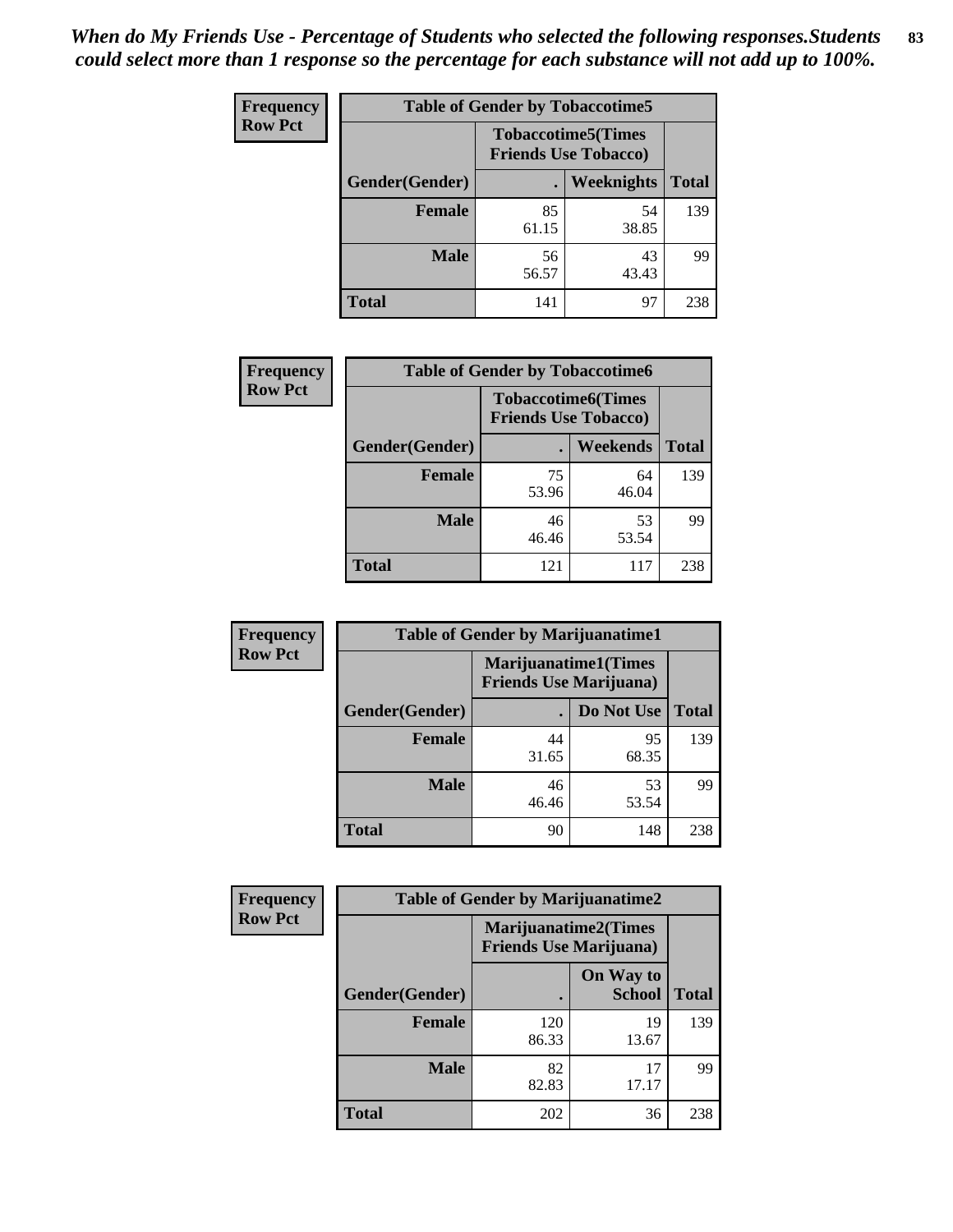| Frequency      | <b>Table of Gender by Marijuanatime3</b> |                                                        |                                |              |
|----------------|------------------------------------------|--------------------------------------------------------|--------------------------------|--------------|
| <b>Row Pct</b> |                                          | Marijuanatime3(Times<br><b>Friends Use Marijuana</b> ) |                                |              |
|                | <b>Gender</b> (Gender)                   |                                                        | <b>During</b><br><b>School</b> | <b>Total</b> |
|                | <b>Female</b>                            | 134<br>96.40                                           | 5<br>3.60                      | 139          |
|                | <b>Male</b>                              | 90<br>90.91                                            | 9<br>9.09                      | 99           |
|                | <b>Total</b>                             | 224                                                    | 14                             | 238          |

| Frequency      | <b>Table of Gender by Marijuanatime4</b> |                                |                                                       |              |
|----------------|------------------------------------------|--------------------------------|-------------------------------------------------------|--------------|
| <b>Row Pct</b> |                                          | <b>Friends Use Marijuana</b> ) | <b>Marijuanatime4</b> (Times                          |              |
|                | Gender(Gender)                           |                                | <b>On Way</b><br>Home<br><b>From</b><br><b>School</b> | <b>Total</b> |
|                | <b>Female</b>                            | 118<br>84.89                   | 21<br>15.11                                           | 139          |
|                | <b>Male</b>                              | 80<br>80.81                    | 19<br>19.19                                           | 99           |
|                | <b>Total</b>                             | 198                            | 40                                                    | 238          |

| <b>Frequency</b> | <b>Table of Gender by Marijuanatime5</b> |              |                                                                |              |  |
|------------------|------------------------------------------|--------------|----------------------------------------------------------------|--------------|--|
| <b>Row Pct</b>   |                                          |              | <b>Marijuanatime5</b> (Times<br><b>Friends Use Marijuana</b> ) |              |  |
|                  | Gender(Gender)                           | ٠            | Weeknights                                                     | <b>Total</b> |  |
|                  | <b>Female</b>                            | 112<br>80.58 | 27<br>19.42                                                    | 139          |  |
|                  | <b>Male</b>                              | 67<br>67.68  | 32<br>32.32                                                    | 99           |  |
|                  | <b>Total</b>                             | 179          | 59                                                             | 238          |  |

| <b>Frequency</b> | <b>Table of Gender by Marijuanatime6</b> |                                                               |                 |              |  |
|------------------|------------------------------------------|---------------------------------------------------------------|-----------------|--------------|--|
| <b>Row Pct</b>   |                                          | <b>Marijuanatime6(Times</b><br><b>Friends Use Marijuana</b> ) |                 |              |  |
|                  | Gender(Gender)                           |                                                               | <b>Weekends</b> | <b>Total</b> |  |
|                  | <b>Female</b>                            | 92<br>66.19                                                   | 47<br>33.81     | 139          |  |
|                  | <b>Male</b>                              | 57<br>57.58                                                   | 42<br>42.42     | 99           |  |
|                  | <b>Total</b>                             | 149                                                           | 89              | 238          |  |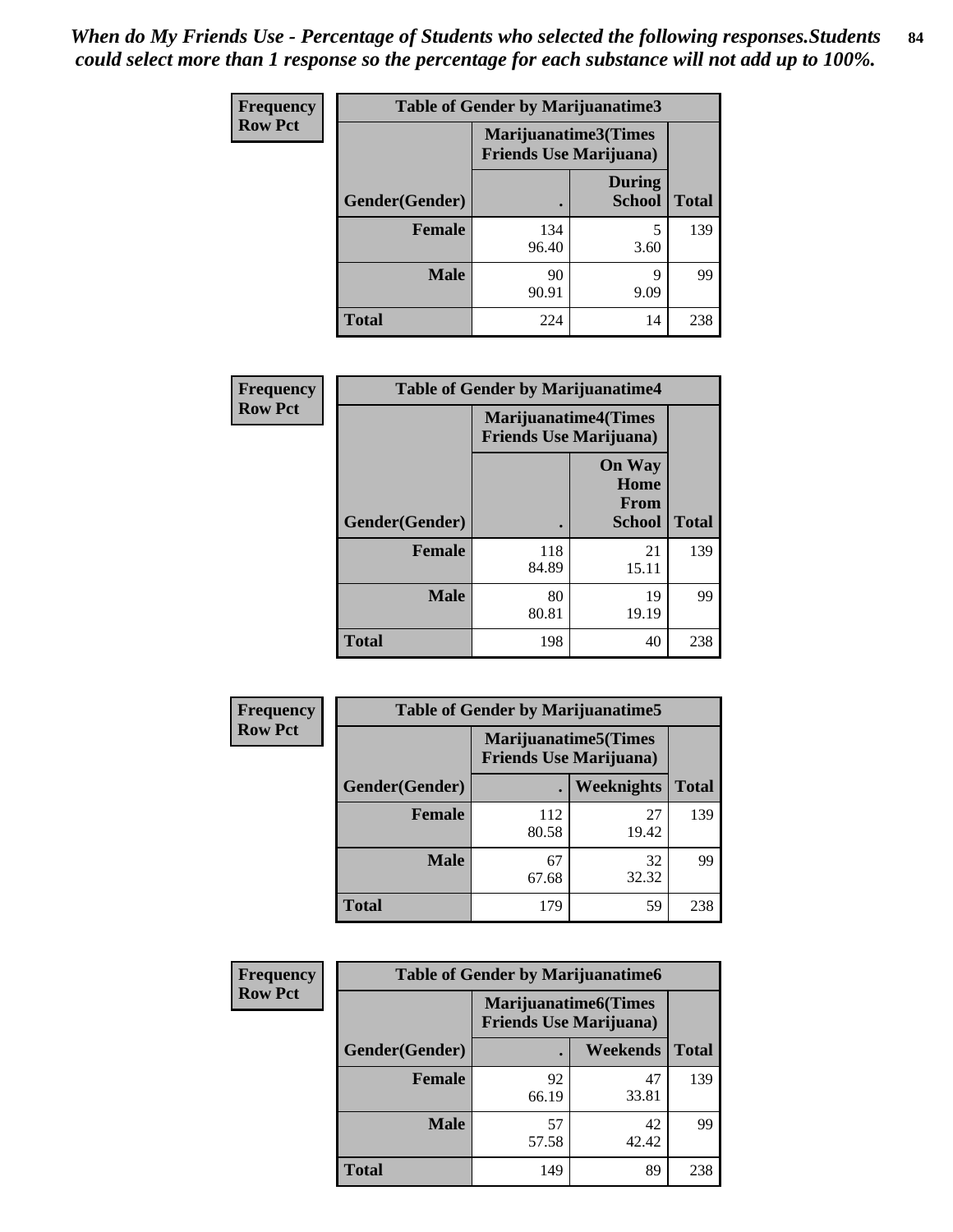*When do My Friends Use - Percentage of Students who selected the following responses.Students could select more than 1 response so the percentage for each substance will not add up to 100%.* **85**

| <b>Frequency</b> | <b>Table of Gender by Otherdrugtime1</b> |                                                                                    |              |              |
|------------------|------------------------------------------|------------------------------------------------------------------------------------|--------------|--------------|
| <b>Row Pct</b>   |                                          | <b>Otherdrugtime1</b> (Times<br><b>Friends Use Other</b><br><b>Illegal Drugs</b> ) |              |              |
|                  | Gender(Gender)                           |                                                                                    | Do Not Use   | <b>Total</b> |
|                  | <b>Female</b>                            | 30<br>21.58                                                                        | 109<br>78.42 | 139          |
|                  | <b>Male</b>                              | 20<br>20.20                                                                        | 79<br>79.80  | 99           |
|                  | <b>Total</b>                             | 50                                                                                 | 188          | 238          |

| Frequency      | <b>Table of Gender by Otherdrugtime2</b> |                                                                                   |                            |              |
|----------------|------------------------------------------|-----------------------------------------------------------------------------------|----------------------------|--------------|
| <b>Row Pct</b> |                                          | <b>Otherdrugtime2(Times</b><br><b>Friends Use Other</b><br><b>Illegal Drugs</b> ) |                            |              |
|                | Gender(Gender)                           |                                                                                   | On Way to<br><b>School</b> | <b>Total</b> |
|                | <b>Female</b>                            | 125<br>89.93                                                                      | 14<br>10.07                | 139          |
|                | <b>Male</b>                              | 93<br>93.94                                                                       | 6<br>6.06                  | 99           |
|                | <b>Total</b>                             | 218                                                                               | 20                         | 238          |

| Frequency      | <b>Table of Gender by Otherdrugtime3</b> |                       |                                                         |              |
|----------------|------------------------------------------|-----------------------|---------------------------------------------------------|--------------|
| <b>Row Pct</b> |                                          | <b>Illegal Drugs)</b> | <b>Otherdrugtime3(Times</b><br><b>Friends Use Other</b> |              |
|                | Gender(Gender)                           |                       | <b>During</b><br><b>School</b>                          | <b>Total</b> |
|                | <b>Female</b>                            | 129<br>92.81          | 10<br>7.19                                              | 139          |
|                | <b>Male</b>                              | 93<br>93.94           | 6<br>6.06                                               | 99           |
|                | <b>Total</b>                             | 222                   | 16                                                      | 238          |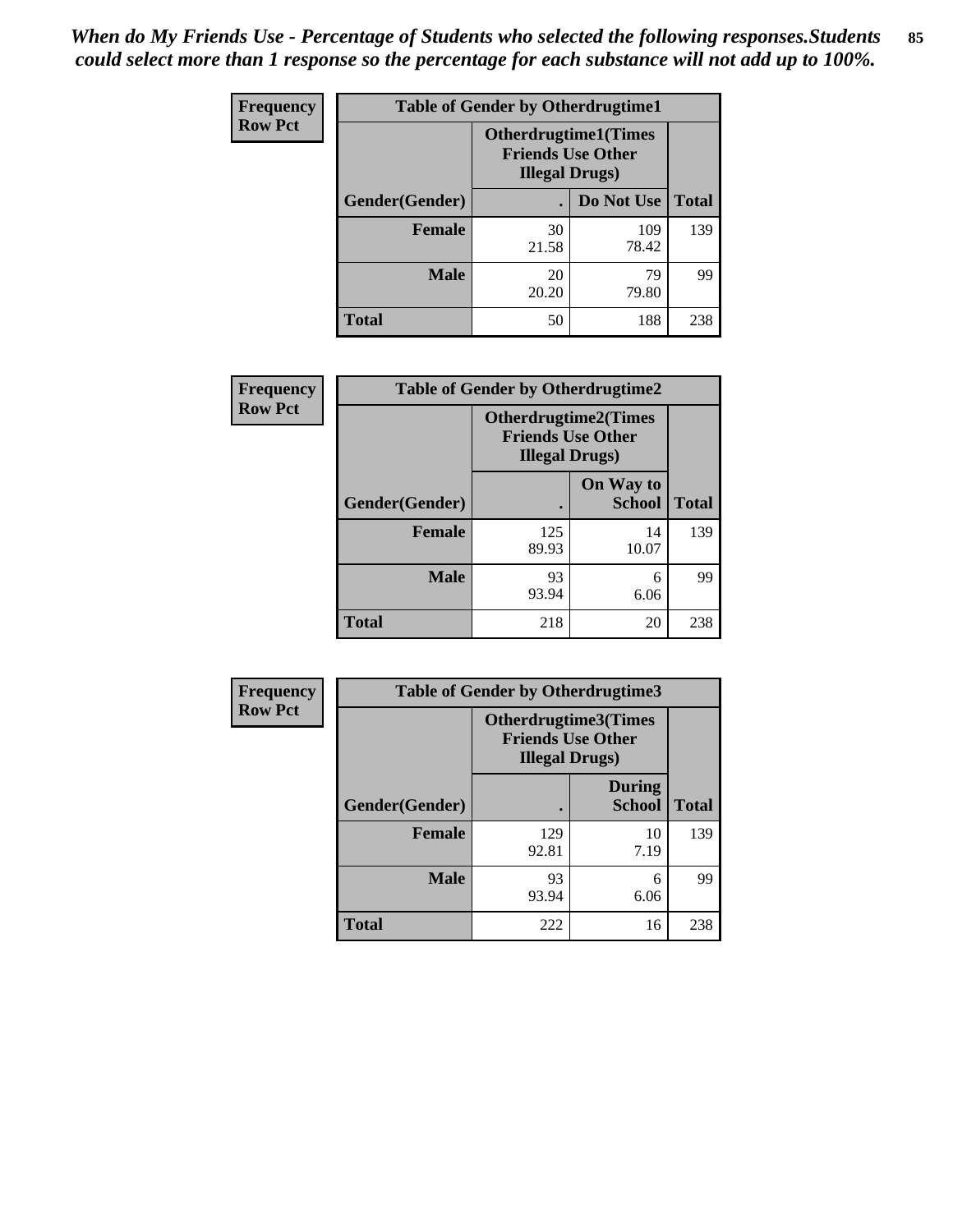*When do My Friends Use - Percentage of Students who selected the following responses.Students could select more than 1 response so the percentage for each substance will not add up to 100%.* **86**

| <b>Frequency</b> | <b>Table of Gender by Otherdrugtime4</b> |                                                    |                                                       |              |
|------------------|------------------------------------------|----------------------------------------------------|-------------------------------------------------------|--------------|
| <b>Row Pct</b>   |                                          | <b>Friends Use Other</b><br><b>Illegal Drugs</b> ) | <b>Otherdrugtime4(Times</b>                           |              |
|                  | Gender(Gender)                           |                                                    | <b>On Way</b><br>Home<br><b>From</b><br><b>School</b> | <b>Total</b> |
|                  | <b>Female</b>                            | 125<br>89.93                                       | 14<br>10.07                                           | 139          |
|                  | <b>Male</b>                              | 92<br>92.93                                        | 7.07                                                  | 99           |
|                  | <b>Total</b>                             | 217                                                | 21                                                    | 238          |

| Frequency      | <b>Table of Gender by Otherdrugtime5</b> |                                                                                    |                   |              |
|----------------|------------------------------------------|------------------------------------------------------------------------------------|-------------------|--------------|
| <b>Row Pct</b> |                                          | <b>Otherdrugtime5</b> (Times<br><b>Friends Use Other</b><br><b>Illegal Drugs</b> ) |                   |              |
|                | Gender(Gender)                           |                                                                                    | <b>Weeknights</b> | <b>Total</b> |
|                | <b>Female</b>                            | 118<br>84.89                                                                       | 21<br>15.11       | 139          |
|                | <b>Male</b>                              | 87<br>87.88                                                                        | 12<br>12.12       | 99           |
|                | <b>Total</b>                             | 205                                                                                | 33                | 238          |

| <b>Frequency</b> | <b>Table of Gender by Otherdrugtime6</b> |                                                                                   |             |              |
|------------------|------------------------------------------|-----------------------------------------------------------------------------------|-------------|--------------|
| <b>Row Pct</b>   |                                          | <b>Otherdrugtime6(Times</b><br><b>Friends Use Other</b><br><b>Illegal Drugs</b> ) |             |              |
|                  | Gender(Gender)                           |                                                                                   | Weekends    | <b>Total</b> |
|                  | <b>Female</b>                            | 104<br>74.82                                                                      | 35<br>25.18 | 139          |
|                  | <b>Male</b>                              | 80<br>80.81                                                                       | 19<br>19.19 | 99           |
|                  | <b>Total</b>                             | 184                                                                               | 54          | 238          |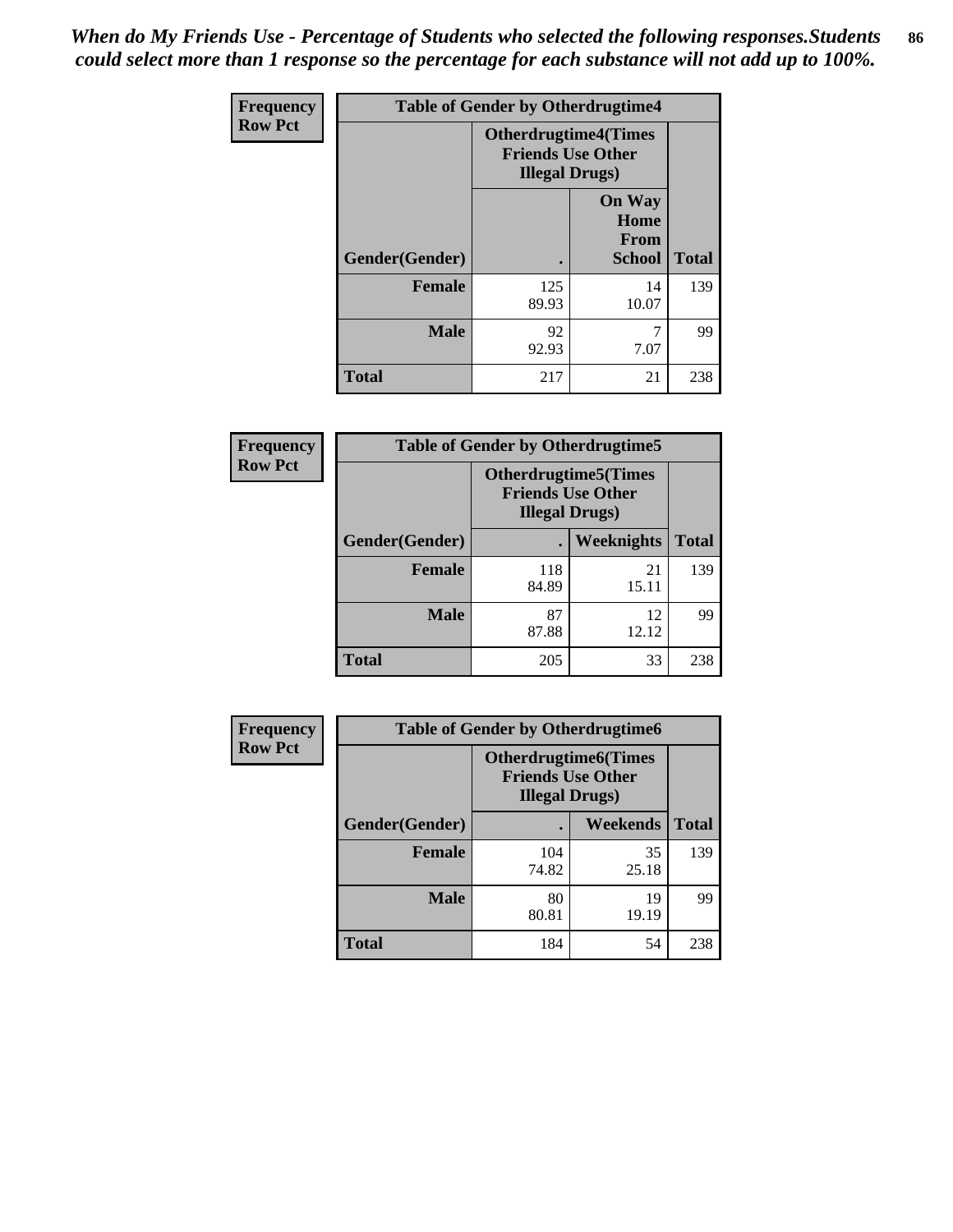# *Other Questions* **87**

| Frequency      | <b>Table of Gender by Educationalcohol</b> |                                                                                                                               |                |              |  |
|----------------|--------------------------------------------|-------------------------------------------------------------------------------------------------------------------------------|----------------|--------------|--|
| <b>Row Pct</b> |                                            | Educationalcohol(I<br>have been taught<br>about alcohol,<br>tobacco,<br>and other drugs<br>within the last year<br>at school) |                |              |  |
|                | Gender(Gender)                             | Yes                                                                                                                           | N <sub>0</sub> | <b>Total</b> |  |
|                | <b>Female</b>                              | 85<br>61.15                                                                                                                   | 54<br>38.85    | 139          |  |
|                | <b>Male</b>                                | 71<br>71.72                                                                                                                   | 28<br>28.28    | 99           |  |
|                | <b>Total</b>                               | 156                                                                                                                           | 82             | 238          |  |

| Frequency      | <b>Table of Gender by Rodedrinking</b> |                                                                                                                     |              |              |  |
|----------------|----------------------------------------|---------------------------------------------------------------------------------------------------------------------|--------------|--------------|--|
| <b>Row Pct</b> |                                        | Rodedrinking(In<br>the past 30 days I<br>have ridden in a<br>car with a driver<br>who had been<br>drinking alcohol) |              |              |  |
|                | Gender(Gender)                         | Yes                                                                                                                 | $\bf N_0$    | <b>Total</b> |  |
|                | <b>Female</b>                          | 19<br>13.67                                                                                                         | 120<br>86.33 | 139          |  |
|                | <b>Male</b>                            | 25<br>25.25                                                                                                         | 74<br>74.75  | 99           |  |
|                | <b>Total</b>                           | 44                                                                                                                  | 194          | 238          |  |

| Frequency      | <b>Table of Gender by Drugsschool</b> |                                                                                                                                     |                |              |  |
|----------------|---------------------------------------|-------------------------------------------------------------------------------------------------------------------------------------|----------------|--------------|--|
| <b>Row Pct</b> |                                       | <b>Drugsschool</b> (During<br>the past 12 months,<br>I have been offered,<br>sold,<br>or given illegal drugs<br>on school property) |                |              |  |
|                | Gender(Gender)                        | Yes                                                                                                                                 | N <sub>0</sub> | <b>Total</b> |  |
|                | <b>Female</b>                         | 18<br>12.95                                                                                                                         | 121<br>87.05   | 139          |  |
|                | <b>Male</b>                           | 20<br>20.20                                                                                                                         | 79<br>79.80    | 99           |  |
|                | <b>Total</b>                          | 38                                                                                                                                  | 200            | 238          |  |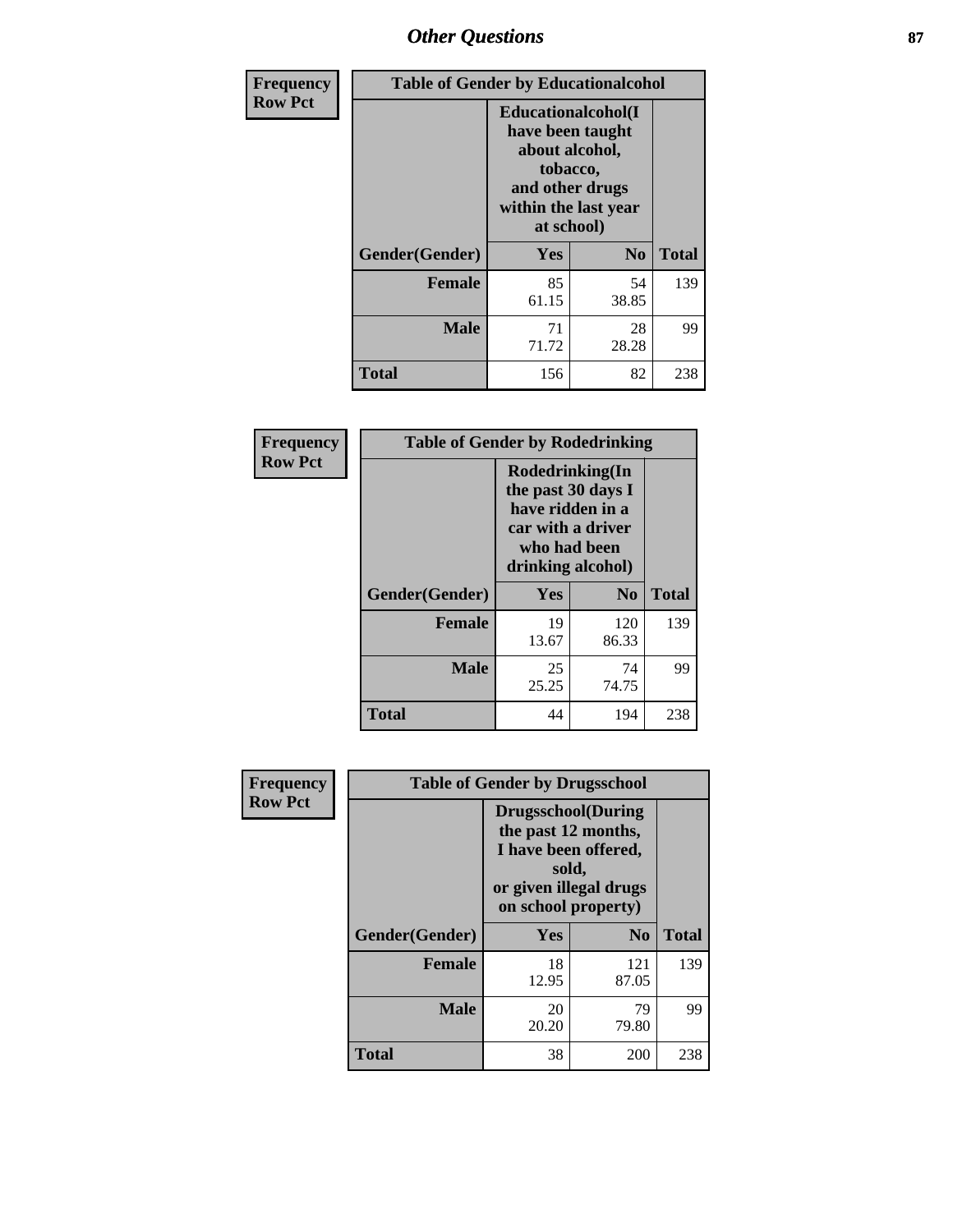# *Other Questions* **88**

**Frequency Row Pct**

| <b>Table of Gender by Bingedrinking</b> |                        |                                                                                                         |                   |                   |                        |                               |                   |              |
|-----------------------------------------|------------------------|---------------------------------------------------------------------------------------------------------|-------------------|-------------------|------------------------|-------------------------------|-------------------|--------------|
|                                         |                        | Bingedrinking(I have drunk five or more<br>drinks of alcohol at one sitting during the<br>last 30 days) |                   |                   |                        |                               |                   |              |
| <b>Gender</b> (Gender)                  | $\mathbf{0}$<br>  Davs | 1 or<br>days                                                                                            | 3 to<br>5<br>days | 6 to<br>q<br>days | 10<br>to<br>19<br>days | <b>20</b><br>to<br>29<br>days | All<br>30<br>days | <b>Total</b> |
| <b>Female</b>                           | 124<br>89.21           | 5<br>3.60                                                                                               | 5<br>3.60         | 2<br>1.44         | 0.72                   | 2<br>1.44                     | 0<br>0.00         | 139          |
|                                         |                        |                                                                                                         |                   |                   |                        | 3                             | 6                 | 99           |
| <b>Male</b>                             | 68<br>68.69            | 10<br>10.10                                                                                             | 7<br>7.07         | 3<br>3.03         | 2<br>2.02              | 3.03                          | 6.06              |              |

| Frequency      | <b>Table of Gender by Educationaids</b> |                                                                                                 |                |              |  |
|----------------|-----------------------------------------|-------------------------------------------------------------------------------------------------|----------------|--------------|--|
| <b>Row Pct</b> |                                         | <b>Educationaids</b> (I<br>have been taught<br>about HIV/AIDS<br>at school in the<br>past year) |                |              |  |
|                | Gender(Gender)                          | Yes                                                                                             | N <sub>0</sub> | <b>Total</b> |  |
|                | <b>Female</b>                           | 93<br>66.91                                                                                     | 46<br>33.09    | 139          |  |
|                | <b>Male</b>                             | 69<br>69.70                                                                                     | 30<br>30.30    | 99           |  |
|                | <b>Total</b>                            | 162                                                                                             | 76             | 238          |  |

| <b>Frequency</b> | <b>Table of Gender by Suicideconsider</b> |                 |                |              |  |
|------------------|-------------------------------------------|-----------------|----------------|--------------|--|
| <b>Row Pct</b>   |                                           | Suicideconsider |                |              |  |
|                  | Gender(Gender)                            | Yes             | N <sub>0</sub> | <b>Total</b> |  |
|                  | <b>Female</b>                             | 5.04            | 132<br>94.96   | 139          |  |
|                  | <b>Male</b>                               | 8<br>8.08       | 91<br>91.92    | 99           |  |
|                  | <b>Total</b>                              | 15              | 223            | 238          |  |